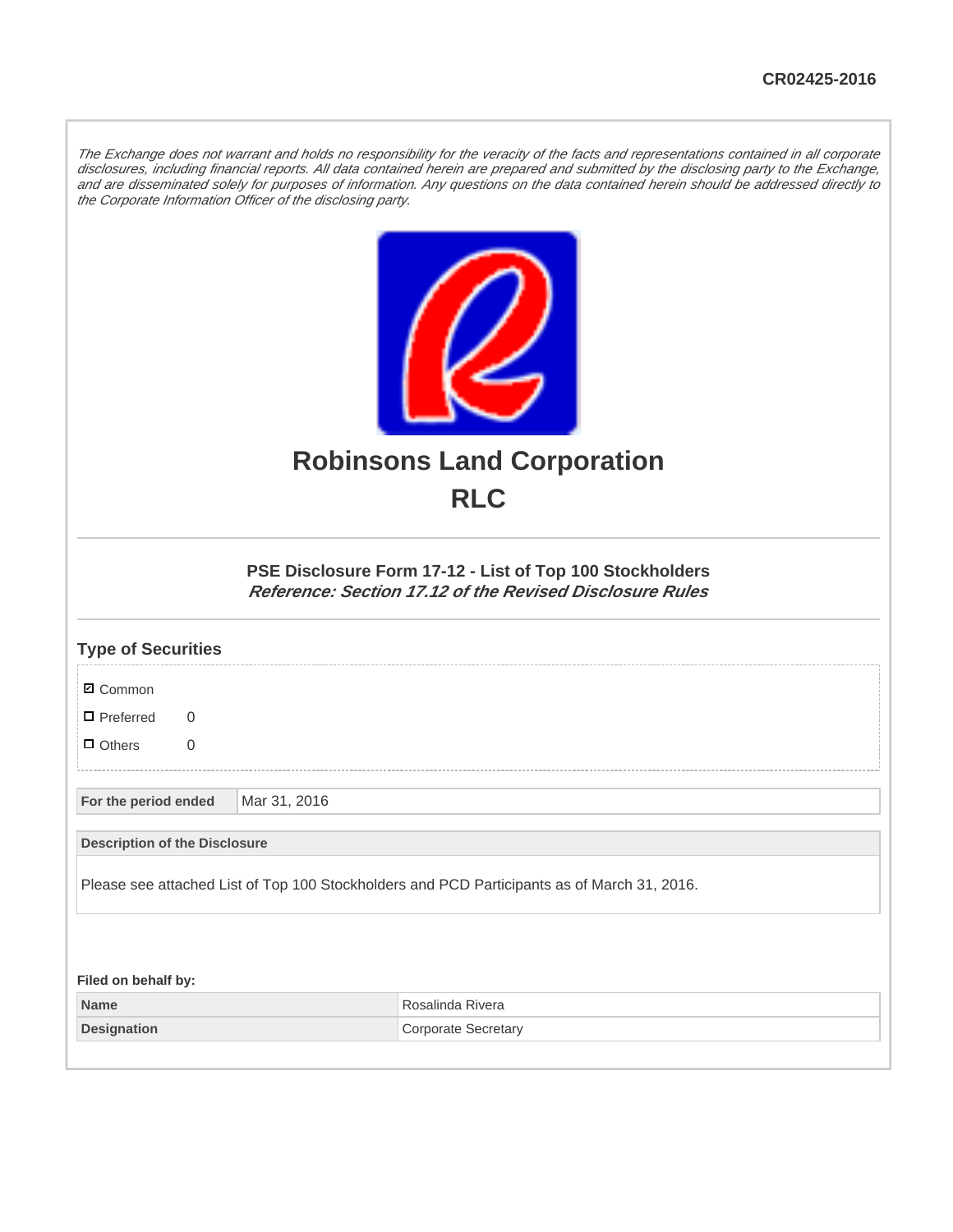|            |     |            | <b>ISSUER TOP NO. CUOFFDATE STOCKHOLDER NO.</b> | <b>STOCKHOLDER NAME</b>                      | <b>NATIONALITY</b> | <b>SHARES</b> |
|------------|-----|------------|-------------------------------------------------|----------------------------------------------|--------------------|---------------|
| <b>RLC</b> | 100 | 03/31/2016 | 0000231259                                      | J. G. SUMMIT HOLDINGS, INC.                  | PH                 | 2,496,114,787 |
| <b>RLC</b> | 100 | 03/31/2016 | 0000231628                                      | <b>PCD NOMINEE CORPORATION</b>               | <b>OA</b>          | 1,106,119,143 |
| <b>RLC</b> | 100 | 03/31/2016 | 0000231627                                      | PCD NOMINEE CORPORATION                      | PH                 | 457,468,366   |
| <b>RLC</b> | 100 | 03/31/2016 | 0000231065                                      | ELIZABETH YU                                 | PH                 | 8,737,200     |
| <b>RLC</b> | 100 | 03/31/2016 | 0000231296                                      | JOHN GOKONGWEI JR.                           | PH                 | 8,124,721     |
| <b>RLC</b> | 100 | 03/31/2016 | 0000230936                                      | <b>CEBU LIBERTY LUMBER</b>                   | PH                 | 2,203,200     |
| <b>RLC</b> | 100 | 03/31/2016 | 0000231271                                      | JAMES L. GO                                  | PH                 | 1,685,994     |
| <b>RLC</b> | 100 | 03/31/2016 | 0000231070                                      | ELIZABETH Y. GOKONGWEI AND/OR JOHN GOKONGWEI | <b>PH</b>          | 988,000       |
| <b>RLC</b> | 100 | 03/31/2016 | 0000231660                                      | QUALITY INVESTMENTS & SEC. CORP.             | PH                 | 904,200       |
| <b>RLC</b> | 100 | 03/31/2016 | 0000230787                                      | ALBERTO MENDOZA AND/OR JEANIE MENDOZA        | PH                 | 532,800       |
| <b>RLC</b> | 100 | 03/31/2016 | 0000231179                                      | <b>FREDERICK DY GO</b>                       | PH                 | 500,001       |
| <b>RLC</b> | 100 | 03/31/2016 | 0000231071                                      | ELIZABETH YU GOKONGWEI                       | PH                 | 499,500       |
| <b>RLC</b> | 100 | 03/31/2016 | 0000231725                                      | ROBINA YU GOKONGWEI                          | PH                 | 360,000       |
| <b>RLC</b> | 100 | 03/31/2016 | 0000231761                                      | SAMUEL C. UY                                 | PH                 | 324,000       |
| <b>RLC</b> | 100 | 03/31/2016 | 0000231298                                      | JOHN L. GOKONGWEI JR.                        | PH                 | 300,000       |
| <b>RLC</b> | 100 | 03/31/2016 | 0000231601                                      | <b>ONG TIONG</b>                             | PH                 | 204,996       |
| <b>RLC</b> | 100 | 03/31/2016 | 0000231400                                      | LISA YU GOKONGWEI                            | PH                 | 180,000       |
| <b>RLC</b> | 100 | 03/31/2016 | 0000231131                                      | FEBTC #103-00507                             | PH                 | 156,240       |
| <b>RLC</b> | 100 | 03/31/2016 | 0000230958                                      | CHING TIONG KENG AND/OR CYNTHIA D. CHING     | PH                 | 150,000       |
| <b>RLC</b> | 100 | 03/31/2016 | 0000231168                                      | FRANCISCO L. BENEDICTO                       | PH                 | 150,000       |
| <b>RLC</b> | 100 | 03/31/2016 | 0000230865                                      | ARTHUR C. UY                                 | PH                 | 144,000       |
| <b>RLC</b> | 100 | 03/31/2016 | 0000230932                                      | CATALINO MACARAIG JR. AND/OR ARACELI MACARAI | PH                 | 140,000       |
| <b>RLC</b> | 100 | 03/31/2016 | 0000231303                                      | <b>JOLLY TING</b>                            | PH                 | 136,800       |
| <b>RLC</b> | 100 | 03/31/2016 | 0000230957                                      | <b>CHING TIONG KENG</b>                      | PH                 | 133,200       |
| <b>RLC</b> | 100 | 03/31/2016 | 0000230849                                      | ANTONIO S. TANJANGCO                         | PH                 | 126,599       |
| <b>RLC</b> | 100 | 03/31/2016 | 0000231051                                      | EDWIN B. LIM                                 | PH                 | 120,000       |
| <b>RLC</b> | 100 | 03/31/2016 | 0000231142                                      | FERDINAND CO AND/OR CHRISTOPHER CO           | PH                 | 120,000       |
| <b>RLC</b> | 100 | 03/31/2016 | 0000231180                                      | G & L SECURITIES CO. INC.                    | PH                 | 107,000       |
| <b>RLC</b> | 100 | 03/31/2016 | 0000231837                                      | <b>VICKY L. CHAN</b>                         | PH                 | 106,600       |
| <b>RLC</b> | 100 | 03/31/2016 | 0000231165                                      | <b>FRANCISCO ASALDO UY</b>                   | PH                 | 100,000       |
| <b>RLC</b> | 100 | 03/31/2016 | 0000231270                                      | JAMES L. CHIONGBIAN                          | PH                 | 100,000       |
| <b>RLC</b> | 100 | 03/31/2016 | 0000231280                                      | JENNIFER C. LIM AND/OR JEFFREY C. LIM        | PH                 | 100,000       |
| <b>RLC</b> | 100 | 03/31/2016 | 0000230987                                      | CRISTINO L. PANLILIO                         | PH                 | 96,000        |
| <b>RLC</b> | 100 | 03/31/2016 | 0000231680                                      | RAMON L. CHIU                                | <b>PH</b>          | 90,285        |
| RLC        | 100 | 03/31/2016 | 0000231662                                      | R. COYIUTO SECURITIES, INC.                  | <b>PH</b>          | 82,000        |
| <b>RLC</b> | 100 | 03/31/2016 | 0000231811                                      | TERESITA T. QUAZON                           | PH                 | 78,000        |
| <b>RLC</b> | 100 | 03/31/2016 | 0000231370                                      | <b>KHOON POI</b>                             | PH                 | 73,200        |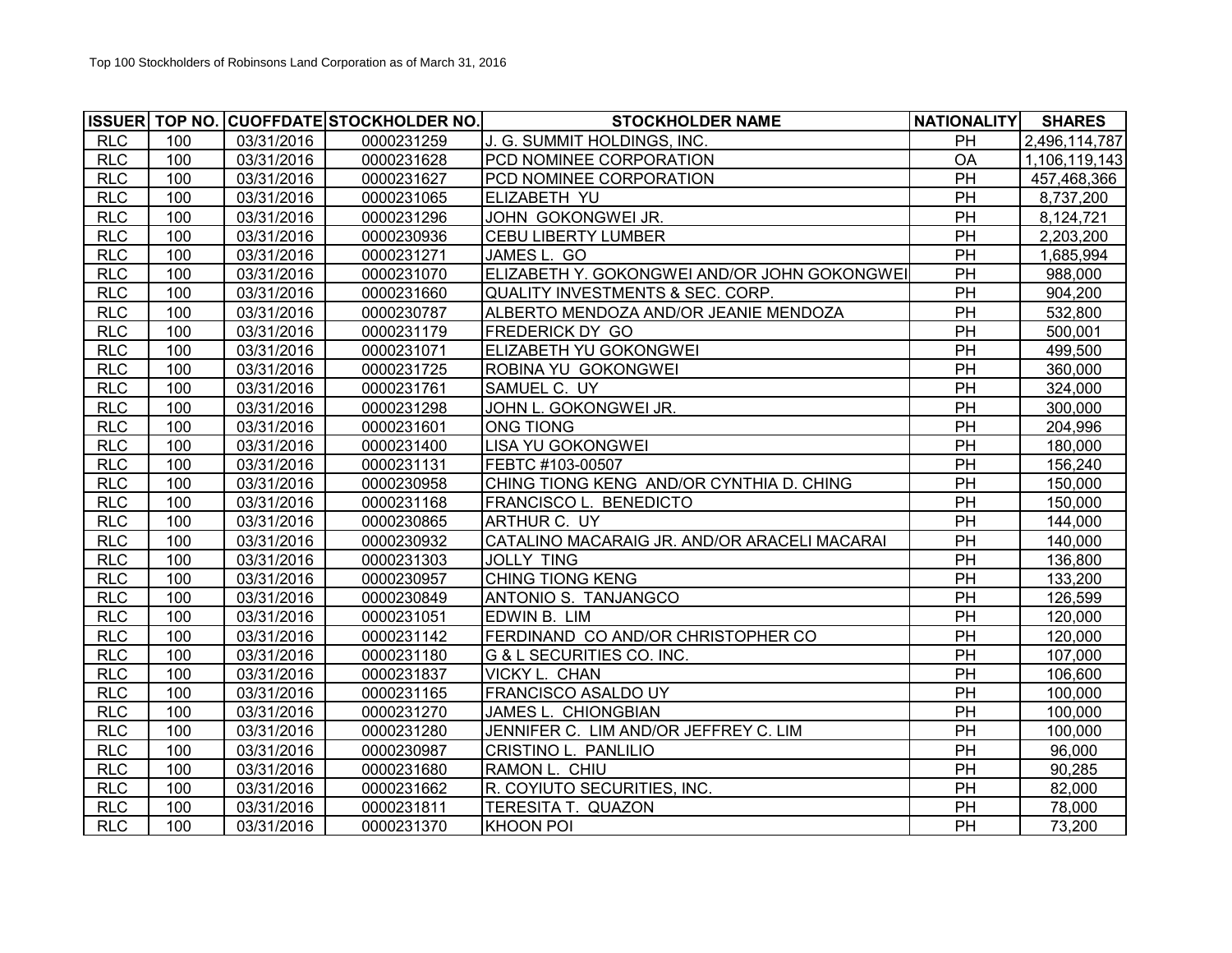| <b>RLC</b> | 100 | 03/31/2016 | 0000230815 | <b>ANANDRAM DARGANI</b>                   | <b>PH</b> | 72,228 |
|------------|-----|------------|------------|-------------------------------------------|-----------|--------|
| <b>RLC</b> | 100 | 03/31/2016 | 0000231392 | <b>LILY ANN LIM TAN</b>                   | PH        | 72,000 |
| RLC        | 100 | 03/31/2016 | 0000231067 | <b>ELIZABETH LIM TAN</b>                  | <b>US</b> | 72,000 |
| <b>RLC</b> | 100 | 03/31/2016 | 0000231184 | <b>GENEVIEVE LIM TAN</b>                  | PH        | 72,000 |
| <b>RLC</b> | 100 | 03/31/2016 | 0000231004 | <b>DAPHNE AILEEN TAN CHUA</b>             | PH        | 72,000 |
| <b>RLC</b> | 100 | 03/31/2016 | 0000231794 | <b>SUSANA TAN LEE</b>                     | PH        | 72,000 |
| <b>RLC</b> | 100 | 03/31/2016 | 0000231354 | <b>JUANITO CUASON</b>                     | PH        | 68,617 |
| <b>RLC</b> | 100 | 03/31/2016 | 0000231539 | MICHAEL CHAN                              | PH        | 65,000 |
| <b>RLC</b> | 100 | 03/31/2016 | 0000231214 | <b>HAMAHATA TAKERO</b>                    | <b>JP</b> | 60,000 |
| <b>RLC</b> | 100 | 03/31/2016 | 0000230799 | ALFREDO Y. NGOCHUA                        | PH        | 54,000 |
| RLC        | 100 | 03/31/2016 | 0000231838 | VICTOR GAN SY                             | PH        | 50,000 |
| <b>RLC</b> | 100 | 03/31/2016 | 0000231364 | <b>KAREN CHOA</b>                         | PH        | 50,000 |
| <b>RLC</b> | 100 | 03/31/2016 | 0000231012 | DEE KWAN YAN AND/OR CHRISTINA DEE         | PH        | 50,000 |
| <b>RLC</b> | 100 | 03/31/2016 | 0000231759 | <b>SABAS SUAREZ</b>                       | PH        | 49,200 |
| <b>RLC</b> | 100 | 03/31/2016 | 0000231397 | LINDA ROSE NG KAWSEK                      | PH        | 48,600 |
| <b>RLC</b> | 100 | 03/31/2016 | 0000231728 | <b>RODERICK M. GRACIA</b>                 | PH        | 48,000 |
| <b>RLC</b> | 100 | 03/31/2016 | 0000231791 | <b>SUSAN YAO</b>                          | PH        | 48,000 |
| <b>RLC</b> | 100 | 03/31/2016 | 0000231273 | JANET CO LEY                              | PH        | 48,000 |
| <b>RLC</b> | 100 | 03/31/2016 | 0000231372 | L. M. GARCIA & ASSOCIATES INC.            | PH        | 48,000 |
| RLC        | 100 | 03/31/2016 | 0000231107 | <b>ESTRELLA GO CO AND/OR FERDINAND CO</b> | PH        | 48,000 |
| <b>RLC</b> | 100 | 03/31/2016 | 0000230794 | ALEXANDER C. UY                           | PH        | 48,000 |
| <b>RLC</b> | 100 | 03/31/2016 | 0000231621 | <b>PATRICK NGOCHUA</b>                    | PH        | 48,000 |
| <b>RLC</b> | 100 | 03/31/2016 | 0000231466 | MANUEL B. ZAMORA JR.                      | PH        | 47,400 |
| <b>RLC</b> | 100 | 03/31/2016 | 0000230885 | <b>BEBE YU GO</b>                         | PH        | 46,400 |
| <b>RLC</b> | 100 | 03/31/2016 | 0000231058 | <b>ELBERT ZOSA</b>                        | PH        | 45,000 |
| <b>RLC</b> | 100 | 03/31/2016 | 0000231069 | ELIZABETH M. ZARATE                       | PH        | 42,000 |
| <b>RLC</b> | 100 | 03/31/2016 | 0000231808 | TERESITA C. DELGADO-VILLONCO              | PH        | 40,500 |
| <b>RLC</b> | 100 | 03/31/2016 | 0000231798 | SYLVESTER S.K. HUNG                       | <b>UK</b> | 40,000 |
| <b>RLC</b> | 100 | 03/31/2016 | 0000231615 | PAN-ASIA SECURITIES CORP.                 | PH        | 40,000 |
| <b>RLC</b> | 100 | 03/31/2016 | 0000231064 | ELIZABETH GOKONGWEI                       | PH        | 40,000 |
| <b>RLC</b> | 100 | 03/31/2016 | 0000230768 | A. ANGEL S. TANJANGCO                     | PH        | 38,500 |
| RLC        | 100 | 03/31/2016 | 0000231057 | ELBERT M. ZOSA                            | PH        | 37,500 |
| <b>RLC</b> | 100 | 03/31/2016 | 0000231702 | <b>RENEE D. RUBIO</b>                     | PH        | 36,000 |
| <b>RLC</b> | 100 | 03/31/2016 | 0000231800 | TAKASAGO TRADING CORP. INC.               | PH        | 36,000 |
| <b>RLC</b> | 100 | 03/31/2016 | 0000231396 | LIN LIN G. CHUNG                          | <b>PH</b> | 36,000 |
| <b>RLC</b> | 100 | 03/31/2016 | 0000231097 | <b>ERNESTO CAYETANO</b>                   | PH        | 36,000 |
| <b>RLC</b> | 100 | 03/31/2016 | 0000231673 | R.J. DEL PAN AND COMPANY                  | PH        | 36,000 |
| <b>RLC</b> | 100 | 03/31/2016 | 0000230844 | <b>ANTONIO COJUANGCO</b>                  | PH        | 36,000 |
|            |     |            |            |                                           |           |        |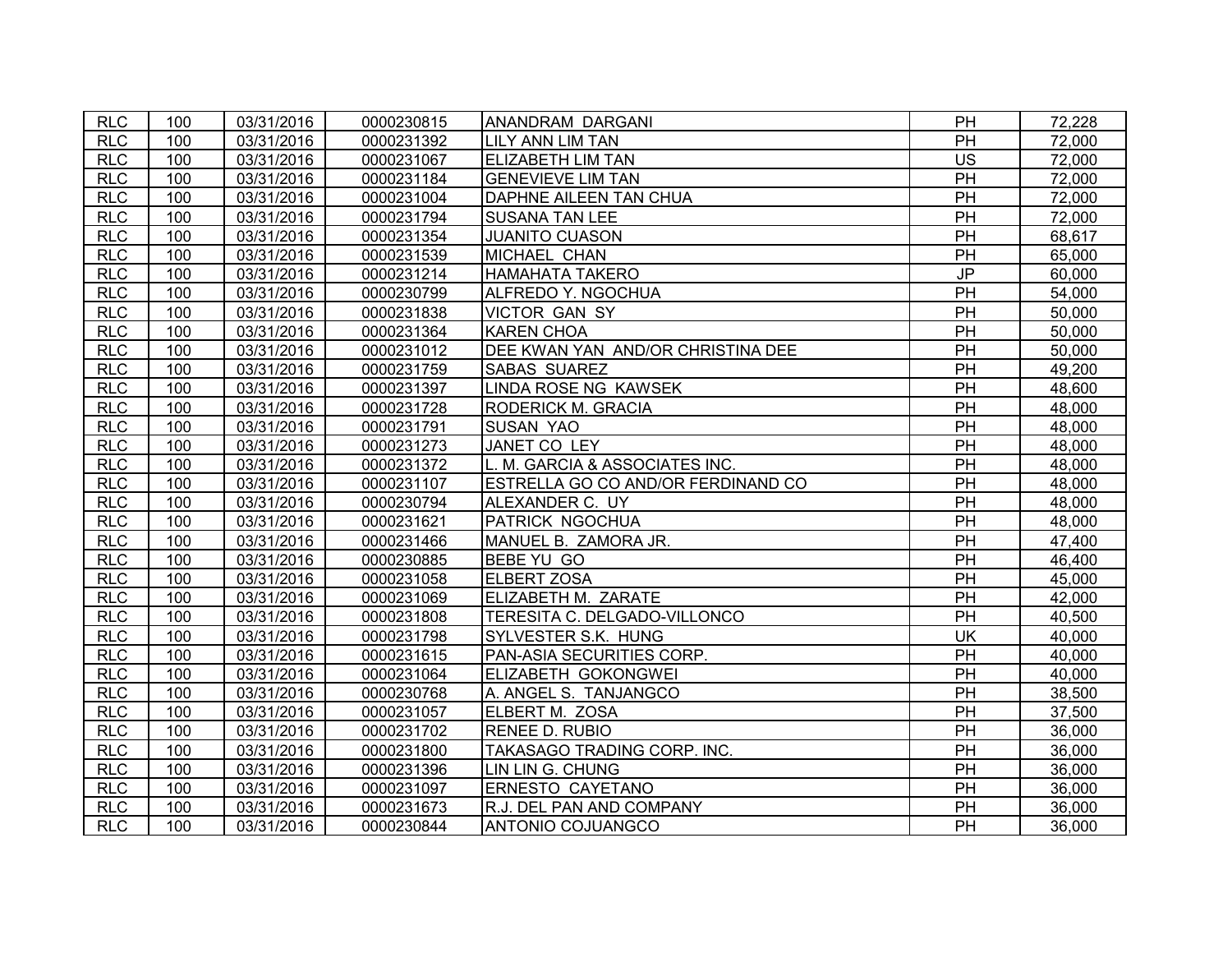| <b>RLC</b> | 100 | 03/31/2016 | 0000231418 | <b>ILUCIO YAN</b>                              | <b>PH</b> | 36,000 |
|------------|-----|------------|------------|------------------------------------------------|-----------|--------|
| <b>RLC</b> | 100 | 03/31/2016 | 0000231011 | DEBBIE C. GOH                                  | <b>PH</b> | 35,000 |
| <b>RLC</b> | 100 | 03/31/2016 | 0000231545 | MIGUEL O. COJUANGCO                            | <b>PH</b> | 35,000 |
| <b>RLC</b> | 100 | 03/31/2016 | 0000231043 | EDMUNDO MADRAZO                                | <b>PH</b> | 32,500 |
| <b>RLC</b> | 100 | 03/31/2016 | 0000231703 | RENEE D. RUBIO AND/OR CESAR A. RUBIO           | <b>PH</b> | 32,400 |
| <b>RLC</b> | 100 | 03/31/2016 | 0000231828 | URBANCORP INVESTMENTS INC.                     | PH        | 31,500 |
| <b>RLC</b> | 100 | 03/31/2016 | 0000231430 | IM.E. HOLDING CORPORATION                      | <b>PH</b> | 31,500 |
| <b>RLC</b> | 100 | 03/31/2016 | 0000231535 | IMERCURY GROUP OF COMP. INC.                   | PH        | 31,500 |
| <b>RLC</b> | 100 | 03/31/2016 | 0000231237 | HYDEE MANAGEMENT & RESOURCE CORPORATION        | <b>PH</b> | 31,200 |
| <b>RLC</b> | 100 | 03/31/2016 | 0000231611 | PACIFICO B. TACUB                              | <b>PH</b> | 30,669 |
| <b>RLC</b> | 100 | 03/31/2016 | 0000231094 | <b>ERIC VILLAFRANCA AND/OR CECILIA CRUCENA</b> | <b>PH</b> | 30,000 |
| <b>RLC</b> | 100 | 03/31/2016 | 0000231600 | ONG KONG PO                                    | <b>PH</b> | 30,000 |
| <b>RLC</b> | 100 | 03/31/2016 | 0000230887 | BELSON SECURITIES, INC.                        | <b>PH</b> | 30,000 |
| <b>RLC</b> | 100 | 03/31/2016 | 0000231216 | <b>HAO WEE</b>                                 | <b>PH</b> | 30,000 |
| <b>RLC</b> | 100 | 03/31/2016 | 0000230948 | CESAR A. RUBIO AND/OR FELICIDAD RUBIO          | <b>PH</b> | 28,800 |
| <b>RLC</b> | 100 | 03/31/2016 | 0000231570 | NELSON LIM                                     | <b>PH</b> | 28,800 |
| <b>RLC</b> | 100 | 03/31/2016 | 0000231892 | YOUNG, ELVIS YOUNG OR ELEANOR                  | <b>PH</b> | 28,800 |
| <b>RLC</b> | 100 | 03/31/2016 | 0000231825 | UBP TA#210-50078-8                             | <b>PH</b> | 28,000 |
| <b>RLC</b> | 100 | 03/31/2016 | 0000231285 | <b>JESUS F. ZARANDIN</b>                       | <b>PH</b> | 26,400 |
| <b>RLC</b> | 100 | 03/31/2016 | 0000231243 | <b>INDOSUEZ MLA A/C 10849</b>                  | UK        | 26,000 |
| <b>RLC</b> | 100 | 03/31/2016 | 0000231169 | FRANCISCO ORTIGAS SEC., INC. A/C NO. 3633      | <b>PH</b> | 26,000 |
| <b>RLC</b> | 100 | 03/31/2016 | 0000231860 | <b>WARD MANAGEMENT CORPORATION</b>             | <b>PH</b> | 25,000 |
| <b>RLC</b> | 100 | 03/31/2016 | 0000231247 | INTRA-INVEST SECURITIES INC.                   | <b>PH</b> | 25,000 |
| <b>RLC</b> | 100 | 03/31/2016 | 0000231603 | <b>ORIENTRADE SECURITIES INC.</b>              | PH        | 25,000 |
| <b>RLC</b> | 100 | 03/31/2016 | 0000231735 | <b>ROMAN T. YAP</b>                            | <b>PH</b> | 24,000 |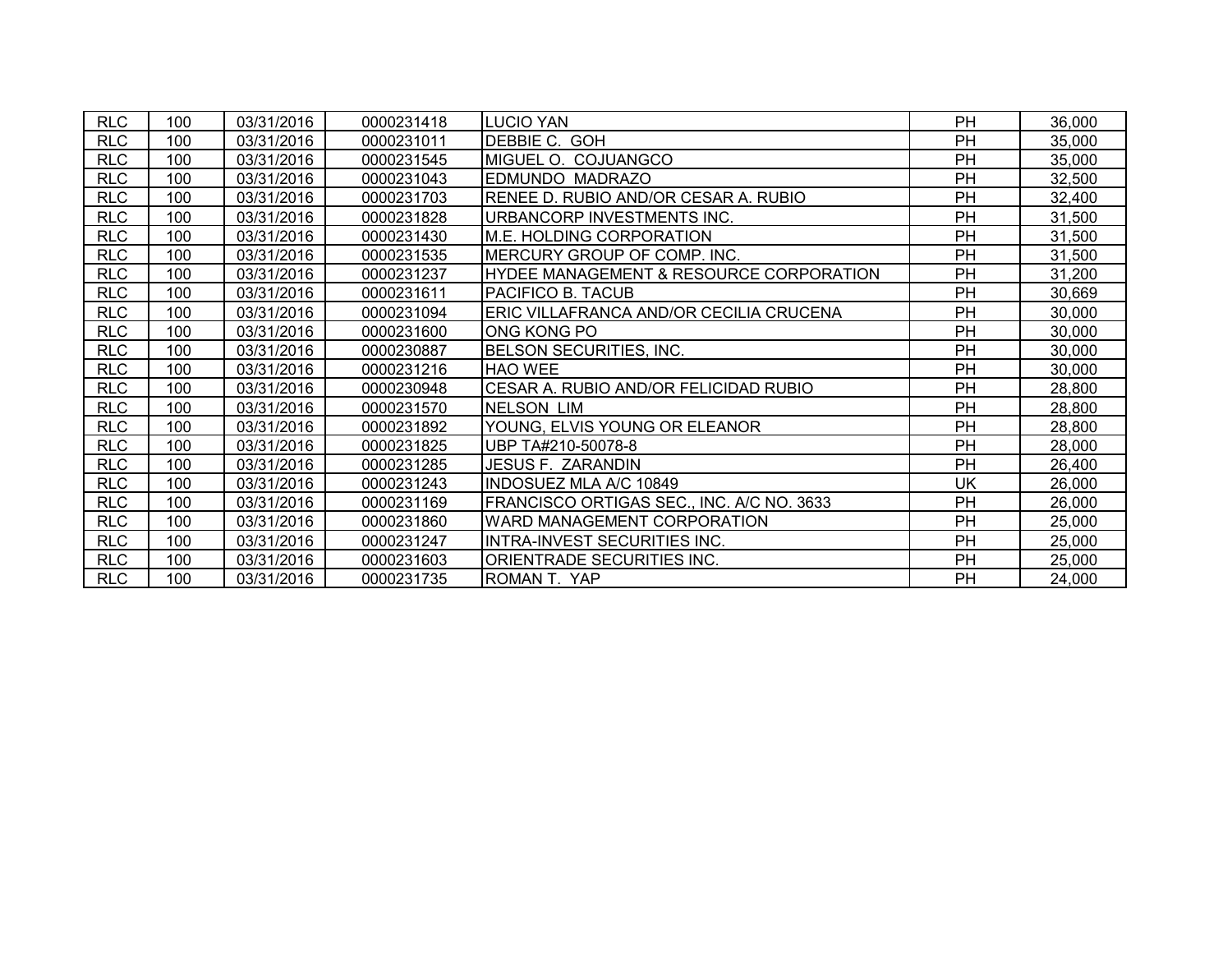**RBKPS006** 

## Philippine Depository & Trust Corp.

**PCDUSER1** 

Philippine Depository & Trust Corp.

**E PDTC** 

## **OUTSTANDING BALANCES FOR A SPECIFIC COMPANY**

Company Code - RLC000000000 & Company Name - ROBINSON LAND

**Business Date**  $03/31/2016$ 

| <b>BPID</b><br><b>ACCOUNT NO. ADDRESS</b> | <b>BP NAME</b>                                                                                                                                          | <b>ACCOUNT TYPE</b><br><b>TELEPHONE NUMBER</b>  | <b>ID TYPE</b><br><b>ID NUMBER</b>              | <b>INVESTOR TYPE</b><br><b>COUNTRY</b> | <b>HOLDINGS</b><br><b>TAXCODE</b> |
|-------------------------------------------|---------------------------------------------------------------------------------------------------------------------------------------------------------|-------------------------------------------------|-------------------------------------------------|----------------------------------------|-----------------------------------|
| 10100000000<br>5                          | A & A SECURITIES, INC.<br>Rm. 1906 Ayala Ave. Condominium 6776 Ayala Ave. 810-54-01<br>Makati City<br>Metropolitan Manila<br>1200                       | <b>Omnibus Without Client</b>                   | Tax Identification Number<br>2                  | Domestic<br><b>PHILIPPINES</b>         | 718,250.00<br><b>PH10</b>         |
| 10200000000<br>5                          | ABACUS SECURITIES CORPORATION<br>Unit 2904-A East Tower, PSE Centre Exchange Road, 634-2105<br>Ortigas Center Pasig City<br>Metropolitan Manila<br>1600 | <b>Omnibus Without Client</b>                   | Tax Identification Number<br>001-006-900        | Domestic<br><b>PHILIPPINES</b>         | 1,816,578.00<br><b>PH10</b>       |
| 10200000000                               | ABACUS SECURITIES CORPORATION<br>Unit 2904-A East Tower, PSE Centre Exchange Road 634-2105<br>Ortigas Center Pasig City<br>Metropolitan Manila<br>1600  | Own                                             | Tax Identification Number<br>001-006-900        | Domestic<br><b>PHILIPPINES</b>         | 38,329.00<br><b>NWT</b>           |
| 10300000000                               | PHILSTOCKS FINANCIAL INC<br>Unit 1101 Orient Square Building Emerald Avenue<br>Ortigas Center, Pasig City<br>Metropolitan Manila<br>1600                | <b>Omnibus Without Client</b><br>687-5071 to 74 | <b>Tax Identification Number</b><br>213-831-103 | Foreign<br><b>PHILIPPINES</b>          | 8,729.00<br>FMX1                  |
| 10300000000<br>5                          | PHILSTOCKS FINANCIAL INC<br>Unit 1101 Orient Square Building Emerald Avenue<br>Ortigas Center, Pasig City<br>Metropolitan Manila<br>1600                | <b>Omnibus Without Client</b><br>687-5071 to 74 | Tax Identification Number<br>213-831-103        | Domestic<br><b>PHILIPPINES</b>         | 321,815.00<br><b>PH10</b>         |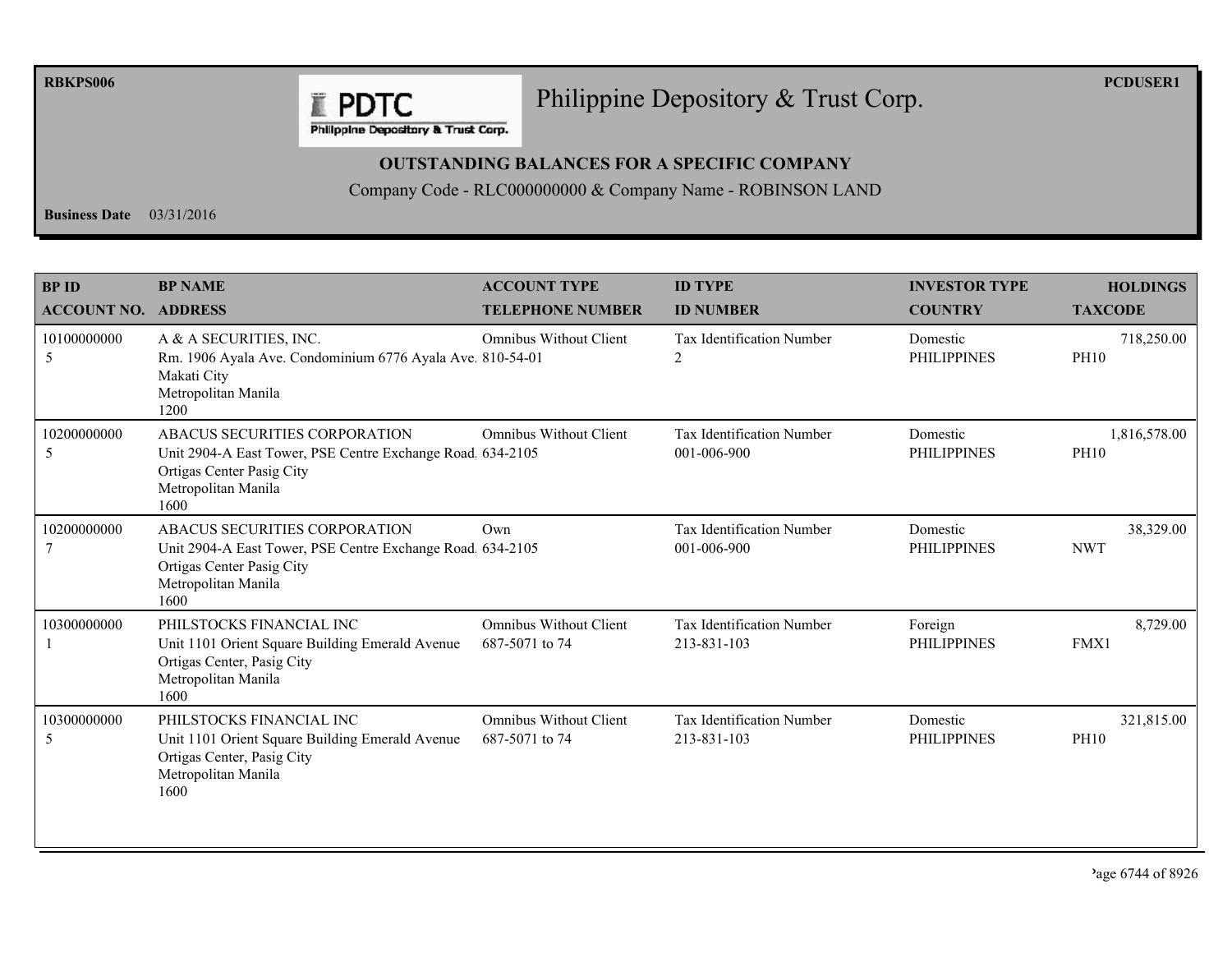| <b>BPID</b>        | <b>BP NAME</b>                                                                                                                                                                      | <b>ACCOUNT TYPE</b>                      | <b>ID TYPE</b>                                      | <b>INVESTOR TYPE</b>           | <b>HOLDINGS</b>           |
|--------------------|-------------------------------------------------------------------------------------------------------------------------------------------------------------------------------------|------------------------------------------|-----------------------------------------------------|--------------------------------|---------------------------|
| <b>ACCOUNT NO.</b> | <b>ADDRESS</b>                                                                                                                                                                      | <b>TELEPHONE NUMBER</b>                  | <b>ID NUMBER</b>                                    | <b>COUNTRY</b>                 | <b>TAXCODE</b>            |
| 10300000000<br>6   | PHILSTOCKS FINANCIAL INC<br>Unit 1101 Orient Square Building Emerald Avenue<br>Ortigas Center, Pasig City<br>Metropolitan Manila<br>1600                                            | Settlement<br>687-5071 to 74             | Tax Identification Number<br>213-831-103            | Domestic<br><b>PHILIPPINES</b> | 1.00<br><b>NWT</b>        |
| 10400000000<br>5   | A. T. DE CASTRO SECURITIES CORP.<br>Suite 701, 7/F Ayala Tower I, Exchange Plaza, Ayala 848-7160 to 65<br>Triangle, Ayala Ave., Makati City<br>Metropolitan Manila<br>1226          | Omnibus Without Client                   | Tax Identification Number<br>000-151-360-000        | Domestic<br><b>PHILIPPINES</b> | 43,560.00<br><b>PH10</b>  |
| 10600000000<br>5   | ALPHA SECURITIES CORP.<br>UNIT 3003, ONE CORPORATE CENTRE, 30TH<br>FLOOR, JULIA VARGAS STREET, COR MERALC<br>AVENUE STREET, ORTIGAS CENTER, PASIG CI<br>Metropolitan Manila<br>1200 | <b>Omnibus Without Client</b><br>6546806 | Tax Identification Number<br>000-155-035-000        | Domestic<br><b>PHILIPPINES</b> | 21,500.00<br><b>PH10</b>  |
| 10600000000<br>20  | ALPHA SECURITIES CORP.<br>UNIT 3003, ONE CORPORATE CENTRE, 30TH<br>FLOOR, JULIA VARGAS STREET, COR MERALC<br>AVENUE STREET, ORTIGAS CENTER, PASIG CI<br>Metropolitan Manila<br>1200 | Settlement<br>6546806                    | <b>Tax Identification Number</b><br>000-155-035-000 | Foreign<br><b>PHILIPPINES</b>  | 90,000.00<br>SZ07         |
| 10900000000<br>6   | BA SECURITIES, INC.<br>Rm 401-403 CLMC Bldg, 256-259 EDSA Greenhills 727-5374<br>Mandaluyong City<br>Metropolitan Manila<br>1550                                                    | Settlement                               | Tax Identification Number<br>10                     | Domestic<br><b>PHILIPPINES</b> | 55,250.00<br><b>NWT</b>   |
| 10900000000<br>14  | BA SECURITIES, INC.<br>Rm 401-403 CLMC Bldg, 256-259 EDSA Greenhills 727-5374<br>Mandaluyong City<br>Metropolitan Manila<br>1550                                                    | Settlement                               | Tax Identification Number<br>10                     | Domestic<br><b>PHILIPPINES</b> | 175,700.00<br><b>PH10</b> |
| 10900000000<br>19  | <b>BA SECURITIES, INC.</b><br>Rm 401-403 CLMC Bldg, 256-259 EDSA Greenhills 727-5374<br>Mandaluyong City<br>Metropolitan Manila<br>1550                                             | Settlement                               | Tax Identification Number<br>10                     | Foreign<br><b>PHILIPPINES</b>  | 22,500.00<br><b>RA25</b>  |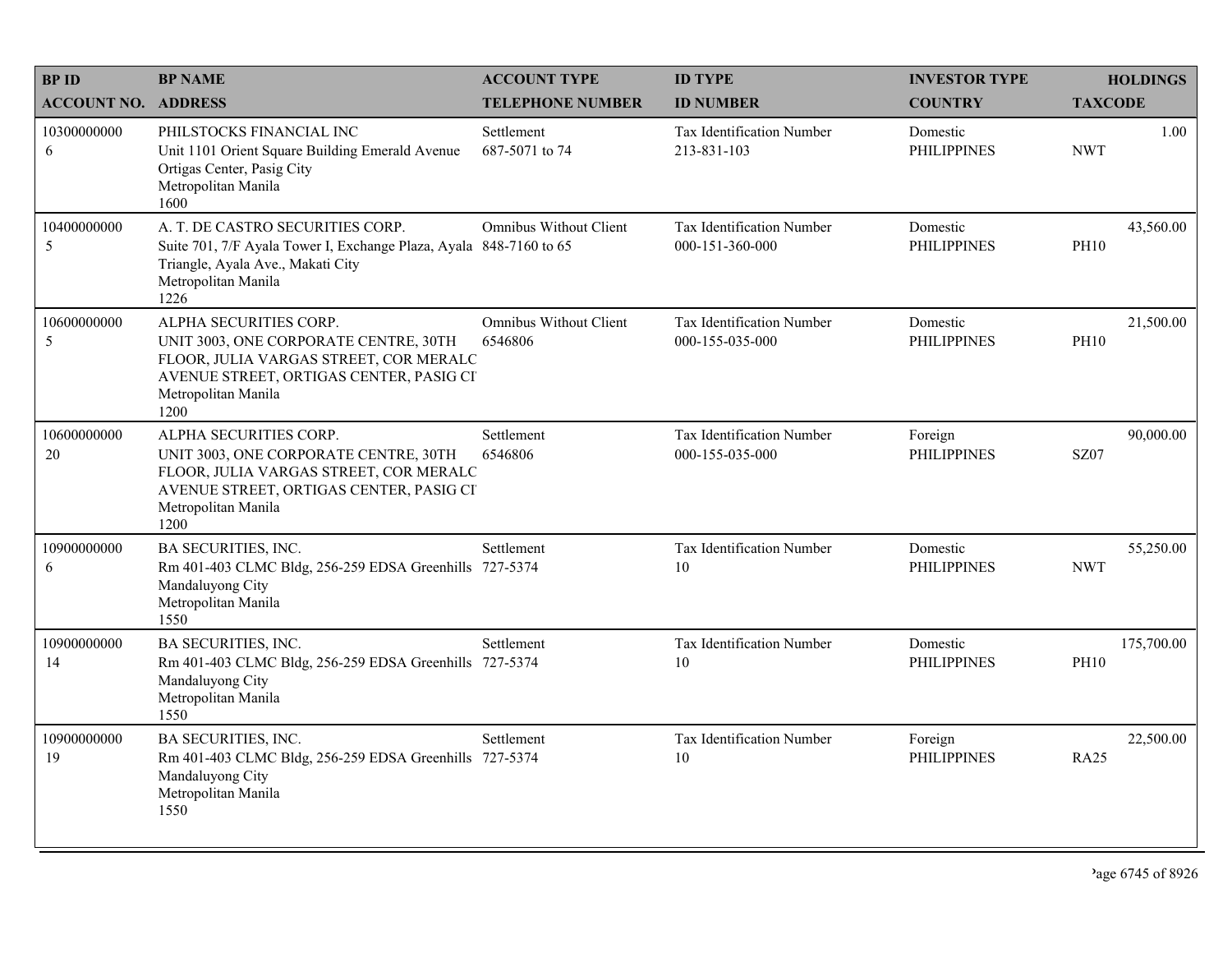| <b>BPID</b>                   | <b>BP NAME</b>                                                                                                                                           | <b>ACCOUNT TYPE</b>                       | <b>ID TYPE</b>                                      | <b>INVESTOR TYPE</b>           | <b>HOLDINGS</b>           |
|-------------------------------|----------------------------------------------------------------------------------------------------------------------------------------------------------|-------------------------------------------|-----------------------------------------------------|--------------------------------|---------------------------|
| <b>ACCOUNT NO. ADDRESS</b>    |                                                                                                                                                          | <b>TELEPHONE NUMBER</b>                   | <b>ID NUMBER</b>                                    | <b>COUNTRY</b>                 | <b>TAXCODE</b>            |
| 11000000000<br>5              | AP SECURITIES INCORPORATED<br>Suites 2002/2004, The Peak, 107 Alfaro St., Salcedo<br>Village, Makati City<br>Metropolitan Manila<br>1227                 | <b>Omnibus Without Client</b><br>8482915  | Tax Identification Number<br>005-037-731-000        | Domestic<br><b>PHILIPPINES</b> | 449,858.00<br><b>PH10</b> |
| 11100000000<br>5              | ANSALDO, GODINEZ & CO., INC.<br>340 Nueva St., Binondo Manila<br>Metropolitan Manila<br>1006                                                             | <b>Omnibus Without Client</b><br>242-5127 | Tax Identification Number<br>007-571-837-000        | Domestic<br><b>PHILIPPINES</b> | 451,725.00<br><b>PH10</b> |
| 11200000000<br>$\overline{2}$ | AB CAPITAL SECURITIES, INC.<br>8/F Phinma Plaza 39 Plaza Drive, Rockwell Center<br>Makati City<br>Metropolitan Manila<br>1200                            | Settlement<br>814-5601                    | Tax Identification Number<br>13                     | Foreign<br><b>PHILIPPINES</b>  | 7,600.00<br>FMX1          |
| 11200000000<br>6              | AB CAPITAL SECURITIES, INC.<br>8/F Phinma Plaza 39 Plaza Drive, Rockwell Center<br>Makati City<br>Metropolitan Manila<br>1200                            | Settlement<br>814-5601                    | Tax Identification Number<br>13                     | Domestic<br><b>PHILIPPINES</b> | 144,900.00<br><b>NWT</b>  |
| 11200000000<br>14             | AB CAPITAL SECURITIES, INC.<br>8/F Phinma Plaza 39 Plaza Drive, Rockwell Center<br>Makati City<br>Metropolitan Manila<br>1200                            | Settlement<br>814-5601                    | Tax Identification Number<br>13                     | Domestic<br><b>PHILIPPINES</b> | 93,589.00<br><b>PH10</b>  |
| 11300000000<br>5              | SARANGANI SECURITIES, INC.<br>UNIT 2 D1 VERNIDA I CONDOMINIUM 120<br>AMORSOLO ST., LEGASPI VILLAGE, MAKATI<br><b>CITY</b><br>Metropolitan Manila<br>1229 | <b>Omnibus Without Client</b><br>817-5806 | Tax Identification Number<br>004-655-021-000        | Domestic<br><b>PHILIPPINES</b> | 3,400.00<br><b>PH10</b>   |
| 11500000000<br>5              | SB EQUITIES, INC.<br>18/F, Security Bank Centre 6776 Ayala Avenue,<br>Makati City<br>Metropolitan Manila<br>1226                                         | <b>Omnibus Without Client</b><br>8911037  | <b>Tax Identification Number</b><br>000-152-830-000 | Domestic<br><b>PHILIPPINES</b> | 544,900.00<br><b>PH10</b> |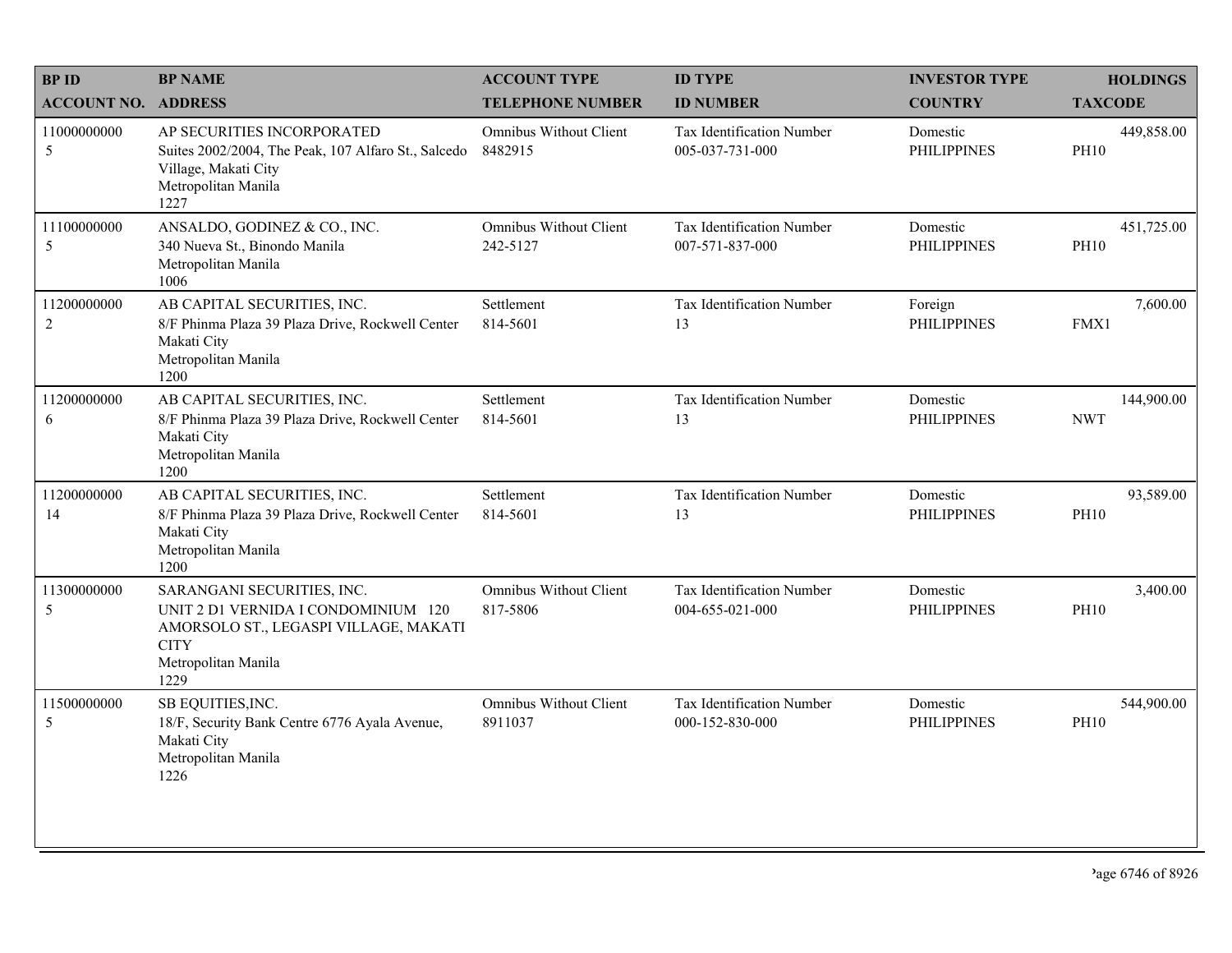| <b>BPID</b>                | <b>BP NAME</b>                                                                                                                                     | <b>ACCOUNT TYPE</b>                          | <b>ID TYPE</b>                                      | <b>INVESTOR TYPE</b>           | <b>HOLDINGS</b>            |
|----------------------------|----------------------------------------------------------------------------------------------------------------------------------------------------|----------------------------------------------|-----------------------------------------------------|--------------------------------|----------------------------|
| <b>ACCOUNT NO. ADDRESS</b> |                                                                                                                                                    | <b>TELEPHONE NUMBER</b>                      | <b>ID NUMBER</b>                                    | <b>COUNTRY</b>                 | <b>TAXCODE</b>             |
| 11500000000<br>6           | SB EQUITIES, INC.<br>18/F, Security Bank Centre 6776 Ayala Avenue,<br>Makati City<br>Metropolitan Manila<br>1226                                   | Settlement<br>8911037                        | <b>Tax Identification Number</b><br>000-152-830-000 | Domestic<br><b>PHILIPPINES</b> | 1,099,900.00<br><b>NWT</b> |
| 11800000000<br>5           | ASIASEC EQUITIES, INC.<br>8/F Chatham House<br>116 Valero cor. V.A. Rufino Sts<br>Salcedo Village, Makati City 1227<br>Metropolitan Manila<br>1227 | <b>Omnibus Without Client</b><br>8937981     | Tax Identification Number<br>000-154-961-000        | Domestic<br><b>PHILIPPINES</b> | 53,400.00<br><b>PH10</b>   |
| 11900000000<br>5           | ASTRA SECURITIES CORPORATION<br>Units 1204-1205 Ayala Tower One Ayala Ave. cor.<br>Paseo de Roxas Makati City<br>Metropolitan Manila<br>1200       | <b>Omnibus Without Client</b><br>848-6421/27 | <b>Tax Identification Number</b><br>000-107-717-000 | Domestic<br><b>PHILIPPINES</b> | 49,500.00<br><b>PH10</b>   |
| 12000000000<br>5           | ATC SECURITIES, INC.<br>Unit 6f, 6th Floor 8101 Pearl Plaza, Pearl Drive Ortiga 687-1768<br>Center, Pasig City<br>Metropolitan Manila<br>12        | <b>Omnibus Without Client</b>                | Tax Identification Number<br>000-333-279-000        | Domestic<br><b>PHILIPPINES</b> | 900.00<br><b>PH10</b>      |
| 12100000004                | MACQUARIE CAPITAL SECURITIES (PHILIPPIN Client<br>INC.                                                                                             |                                              | Tax Identification Number                           | Foreign                        | 1,000.00                   |
| $\mathbf{1}$               | 22F 6750 AYALA AVENUE BUILDING AYALA<br><b>AVENUE MAKATI CITY</b><br>Metropolitan Manila<br>1226                                                   | 857-0838                                     | 516                                                 | <b>PHILIPPINES</b>             | FMX1                       |
| 12200000000<br>5           | BELSON SECURITIES, INC.<br>4th Floor Belson House 271 Edsa, Mandaluyong City 724-7586loc21<br>Metropolitan Manila<br>1554                          | Omnibus Without Client                       | Tax Identification Number<br>000-154-219-000        | Domestic<br><b>PHILIPPINES</b> | 191,950.00<br><b>PH10</b>  |
| 12300000000<br>5           | BENJAMIN CO CA & CO., INC.<br>Rm. 301 Downtown Ctr Bldg., 516 Quintin Paredes St 6345186<br>Binondo, Manila<br>Metropolitan Manila<br>1006         | <b>Omnibus Without Client</b>                | Tax Identification Number<br>000-330-322-000        | Domestic<br><b>PHILIPPINES</b> | 21,600.00<br><b>PH10</b>   |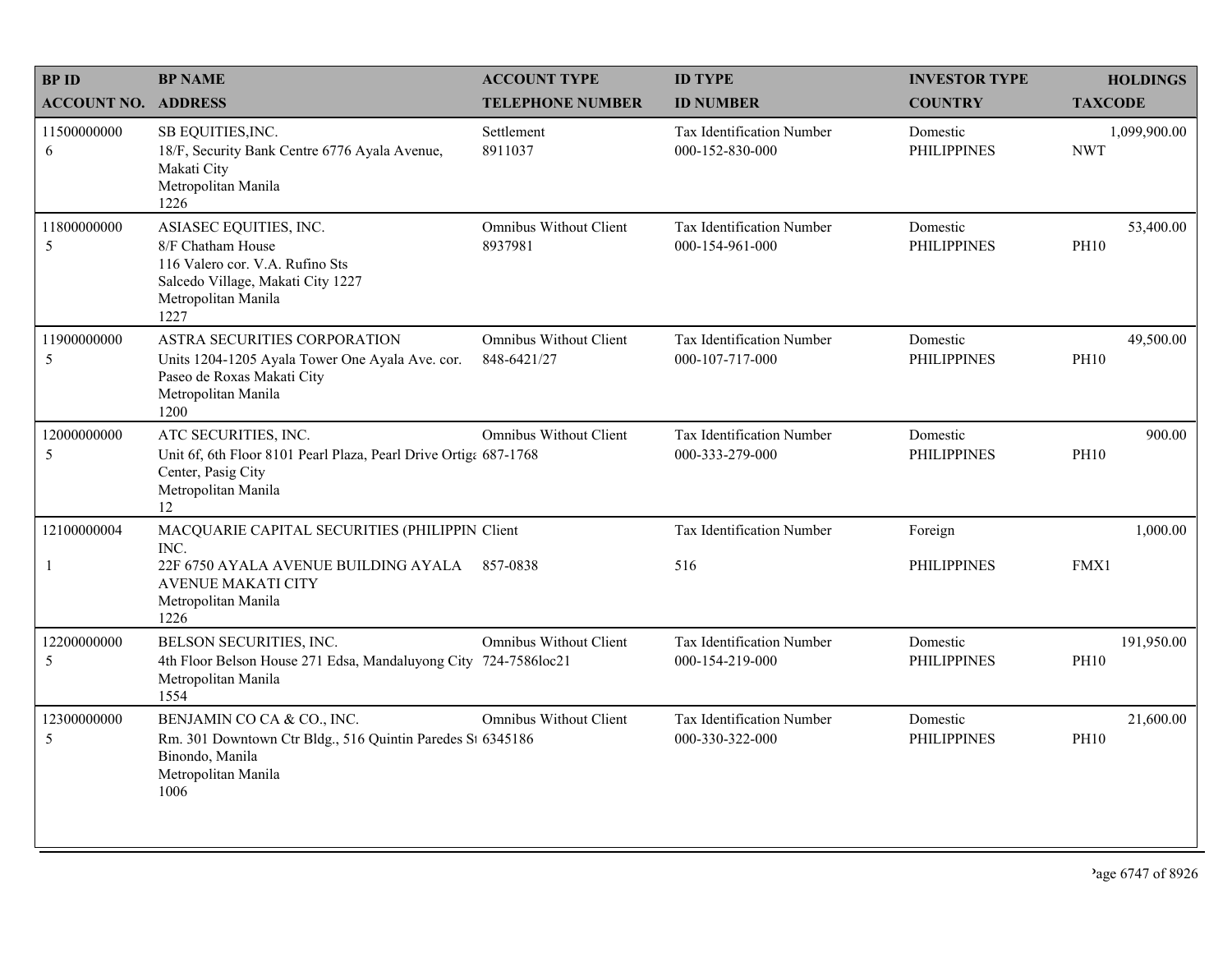| <b>BP ID</b><br><b>ACCOUNT NO. ADDRESS</b> | <b>BP NAME</b>                                                                                                                                             | <b>ACCOUNT TYPE</b><br><b>TELEPHONE NUMBER</b> | <b>ID TYPE</b><br><b>ID NUMBER</b>           | <b>INVESTOR TYPE</b><br><b>COUNTRY</b> | <b>HOLDINGS</b><br><b>TAXCODE</b> |
|--------------------------------------------|------------------------------------------------------------------------------------------------------------------------------------------------------------|------------------------------------------------|----------------------------------------------|----------------------------------------|-----------------------------------|
|                                            |                                                                                                                                                            |                                                |                                              |                                        |                                   |
| 12400000000<br>5                           | <b>B. H. CHUA SECURITIES CORPORATION</b><br>872 G. Araneta Avenue, Quezon City<br>Metropolitan Manila<br>1135                                              | Omnibus Without Client<br>412-3444             | Tax Identification Number<br>000-401-773     | Domestic<br><b>PHILIPPINES</b>         | 65,406.00<br><b>PH10</b>          |
| 12500000000<br>5                           | <b>JAKA SECURITIES CORP.</b><br>Unit 814, Ayala Tower I Ayala Ave., Makati City<br>Metropolitan Manila<br>1226                                             | <b>Omnibus Without Client</b><br>8487123       | Tax Identification Number<br>004-500-728-000 | Domestic<br><b>PHILIPPINES</b>         | 4,600.00<br><b>PH10</b>           |
| 12600000000<br>$\mathbf{1}$                | BPI SECURITIES CORPORATION<br>8/F BPI Head Office Bldg., Ayala Ave., cor. Paseo de<br>Roxas Makati City<br>Metropolitan Manila<br>1226                     | <b>Omnibus Without Client</b><br>8196535       | Tax Identification Number<br>000-109-309-000 | Foreign<br><b>PHILIPPINES</b>          | 60,050.00<br>FMX1                 |
| 12600000000<br>5                           | BPI SECURITIES CORPORATION<br>8/F BPI Head Office Bldg., Ayala Ave., cor. Paseo de 8196535<br>Roxas Makati City<br>Metropolitan Manila<br>1226             | <b>Omnibus Without Client</b>                  | Tax Identification Number<br>000-109-309-000 | Domestic<br><b>PHILIPPINES</b>         | 21,138,423.00<br><b>PH10</b>      |
| 12600000000<br>$\tau$                      | BPI SECURITIES CORPORATION<br>8/F BPI Head Office Bldg., Ayala Ave., cor. Paseo de 8196535<br>Roxas Makati City<br>Metropolitan Manila<br>1226             | Own                                            | Tax Identification Number<br>000-109-309-000 | Domestic<br><b>PHILIPPINES</b>         | 119.00<br><b>NWT</b>              |
| 12800000000<br>5                           | CAMPOS, LANUZA & COMPANY, INC.<br>Unit 2003B East Tower, PSE Center Exchange Road, 634-6881/87<br>Ortigas Center Pasig City<br>Metropolitan Manila<br>1605 | <b>Omnibus Without Client</b>                  | Tax Identification Number<br>000-155-524-000 | Domestic<br><b>PHILIPPINES</b>         | 1,809,940.00<br><b>PH10</b>       |
| 12800000000<br>6                           | CAMPOS, LANUZA & COMPANY, INC.<br>Unit 2003B East Tower, PSE Center Exchange Road,<br>Ortigas Center Pasig City<br>Metropolitan Manila<br>1605             | Settlement<br>634-6881/87                      | Tax Identification Number<br>000-155-524-000 | Domestic<br><b>PHILIPPINES</b>         | 6,600.00<br><b>NWT</b>            |
| 12900000000<br>5                           | SINCERE SECURITIES CORPORATION<br>1203-A East Tower, PSE Centre, Exchange Road,<br>Ortigas Center, Pasig City<br>Metropolitan Manila<br>$\overline{0}$     | <b>Omnibus Without Client</b><br>638-3549      | Tax Identification Number<br>000-338-426-000 | Domestic<br><b>PHILIPPINES</b>         | 4,400.00<br><b>PH10</b>           |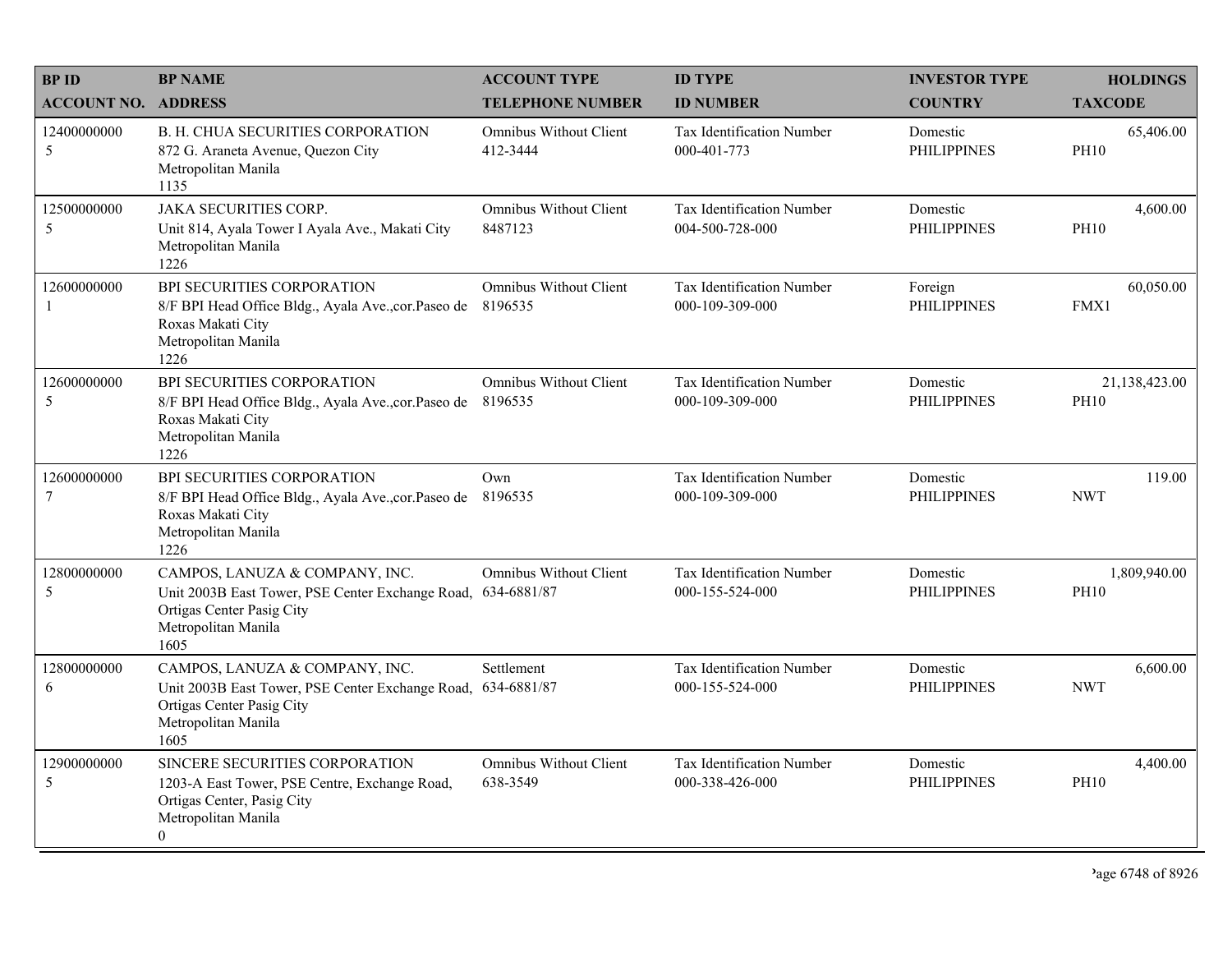| <b>BPID</b>                   | <b>BP NAME</b>                                                                                                                                         | <b>ACCOUNT TYPE</b>                      | <b>ID TYPE</b>                               | <b>INVESTOR TYPE</b>           | <b>HOLDINGS</b>             |
|-------------------------------|--------------------------------------------------------------------------------------------------------------------------------------------------------|------------------------------------------|----------------------------------------------|--------------------------------|-----------------------------|
| <b>ACCOUNT NO. ADDRESS</b>    |                                                                                                                                                        | <b>TELEPHONE NUMBER</b>                  | <b>ID NUMBER</b>                             | <b>COUNTRY</b>                 | <b>TAXCODE</b>              |
| 13000000000<br>5              | CENTURY SECURITIES CORPORATION<br>1105 Galleria Corporate Center Ortigas Ave., Quezon 633-7044/47<br>City<br>Metropolitan Manila<br>1600               | <b>Omnibus Without Client</b>            | <b>Tax Identification Number</b><br>29       | Domestic<br><b>PHILIPPINES</b> | 1,861,800.00<br><b>PH10</b> |
| 13100000000<br>5              | PCIB SECURITIES, INC.<br>8/F PCIB Tower 2, Dela Costa St., Makati City<br>Metropolitan Manila<br>1002                                                  | <b>Omnibus Without Client</b><br>8912028 | Tax Identification Number<br>30              | Domestic<br><b>PHILIPPINES</b> | 133,300.00<br><b>PH10</b>   |
| 13100000000<br>6              | PCIB SECURITIES, INC.<br>8/F PCIB Tower 2, Dela Costa St., Makati City<br>Metropolitan Manila<br>1002                                                  | Settlement<br>8912028                    | Tax Identification Number<br>30              | Domestic<br><b>PHILIPPINES</b> | 351,200.00<br><b>NWT</b>    |
| 13300000000<br>5              | CITISECURITIES, INC.<br>Rm. 2701-B Tektite Tower Center Exchange Rd, Pasi; 635-5735<br>City<br>Metropolitan Manila<br>1600                             | <b>Omnibus Without Client</b>            | Tax Identification Number<br>000-322-268-000 | Domestic<br><b>PHILIPPINES</b> | 130,800.00<br><b>PH10</b>   |
| 13300000000<br>$\overline{7}$ | CITISECURITIES, INC.<br>Rm. 2701-B Tektite Tower Center Exchange Rd, Pasi; 635-5735<br>City<br>Metropolitan Manila<br>1600                             | Own                                      | Tax Identification Number<br>000-322-268-000 | Domestic<br><b>PHILIPPINES</b> | 11,850.00<br><b>NWT</b>     |
| 13600000000<br>5              | TRITON SECURITIES CORP.<br>26/F LKG Tower, 6801 Ayala Avenue Makati City<br>Metropolitan Manila<br>$\overline{0}$                                      | <b>Omnibus Without Client</b><br>5238311 | Tax Identification Number<br>003-741-374-000 | Domestic<br><b>PHILIPPINES</b> | 47,000.00<br><b>PH10</b>    |
| 13600000000<br>6              | TRITON SECURITIES CORP.<br>26/F LKG Tower, 6801 Ayala Avenue Makati City<br>Metropolitan Manila<br>$\overline{0}$                                      | Settlement<br>5238311                    | Tax Identification Number<br>003-741-374-000 | Domestic<br><b>PHILIPPINES</b> | 550.00<br><b>NWT</b>        |
| 14000000000<br>5              | <b>IGC SECURITIES INC.</b><br>Suite 1006, Tower I & Exchange Plaza Ayala Triangle 816-39-86<br>Ayala Avenue Makati City<br>Metropolitan Manila<br>1200 | <b>Omnibus Without Client</b>            | Tax Identification Number<br>38              | Domestic<br><b>PHILIPPINES</b> | 1,197,300.00<br><b>PH10</b> |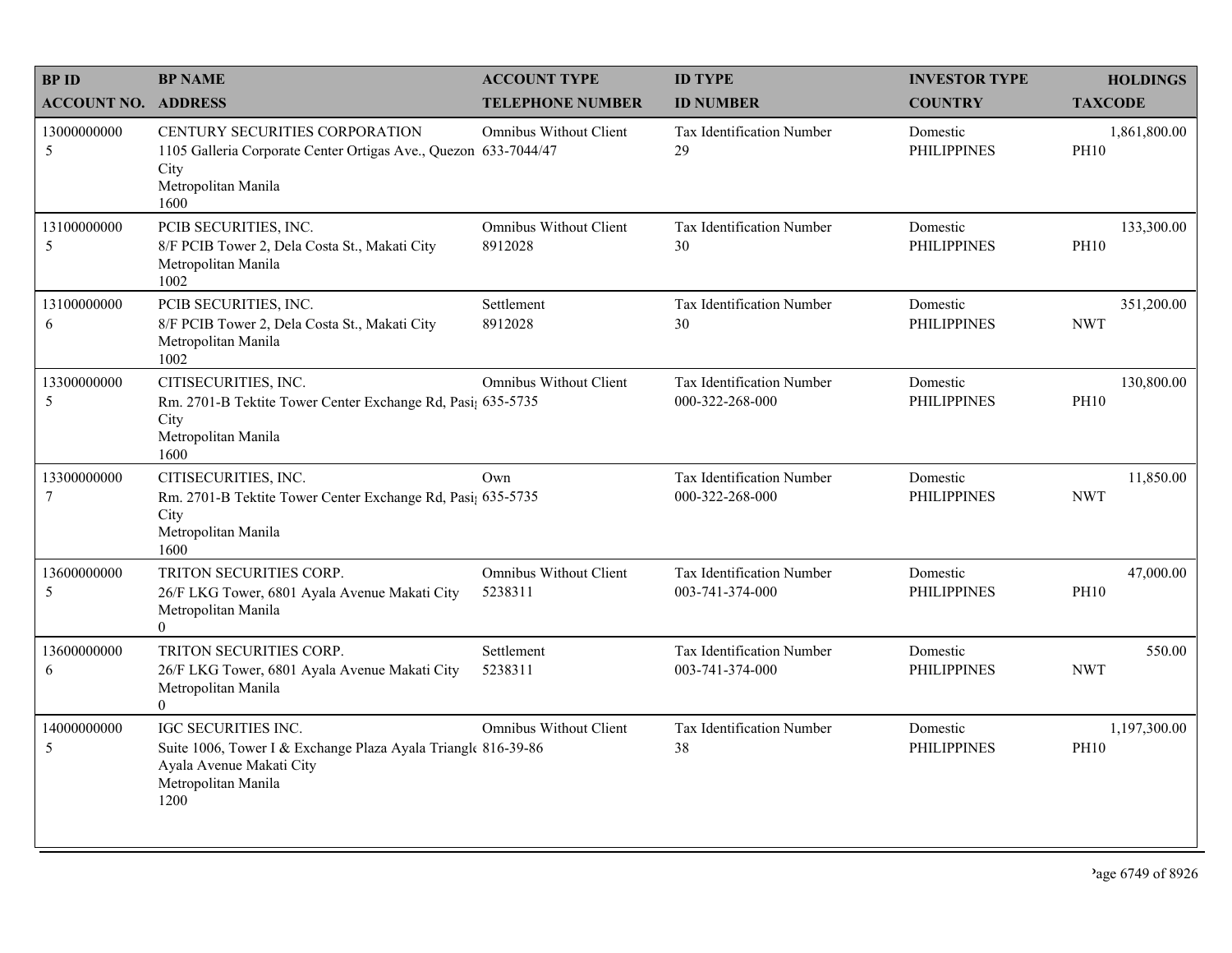| <b>BPID</b>                   | <b>BP NAME</b>                                                                                                                                                             | <b>ACCOUNT TYPE</b>                          | <b>ID TYPE</b>                                      | <b>INVESTOR TYPE</b>           | <b>HOLDINGS</b>           |
|-------------------------------|----------------------------------------------------------------------------------------------------------------------------------------------------------------------------|----------------------------------------------|-----------------------------------------------------|--------------------------------|---------------------------|
| <b>ACCOUNT NO. ADDRESS</b>    |                                                                                                                                                                            | <b>TELEPHONE NUMBER</b>                      | <b>ID NUMBER</b>                                    | <b>COUNTRY</b>                 | <b>TAXCODE</b>            |
| 14100000000<br>5              | <b>CUALOPING SECURITIES CORPORATION</b><br>Suite 1801 Tytana Centre Condominium Plaza Lorenz 241-0262<br>Ruiz, Binondo, Manila<br>Metropolitan Manila<br>1006              | <b>Omnibus Without Client</b>                | <b>Tax Identification Number</b><br>000-333-333-000 | Domestic<br><b>PHILIPPINES</b> | 4,000.00<br><b>PH10</b>   |
| 14200000003<br>$\mathbf{1}$   | PIONEER LIFE INC.<br>18/F Citibank Tower 8741 Paseo de Roxas Makati Cit<br>Metropolitan Manila<br>1200                                                                     | Client                                       | Tax Identification Number<br>246                    | Domestic<br><b>PHILIPPINES</b> | 22,000.00<br><b>NWT</b>   |
| 14300000000<br>$\sqrt{5}$     | DAVID GO SECURITIES CORP.<br>UNIT 2702D EAST TOWER, PHILIPPINE STOCK 650-6588<br>EXCHANGE CENTRE, EXCHANGE ROAD, ORTI<br>CENTER, PASIG CITY<br>Metropolitan Manila<br>1006 | <b>Omnibus Without Client</b>                | Tax Identification Number<br>000-320-855-000        | Domestic<br><b>PHILIPPINES</b> | 183,900.00<br><b>PH10</b> |
| 14300000000<br>$\overline{7}$ | DAVID GO SECURITIES CORP.<br>UNIT 2702D EAST TOWER, PHILIPPINE STOCK 650-6588<br>EXCHANGE CENTRE, EXCHANGE ROAD, ORTI<br>CENTER, PASIG CITY<br>Metropolitan Manila<br>1006 | Own                                          | <b>Tax Identification Number</b><br>000-320-855-000 | Domestic<br><b>PHILIPPINES</b> | 30,000.00<br><b>NWT</b>   |
| 14500000000<br>5              | DIVERSIFIED SECURITIES, INC.<br>5/F PDCP Bank Centre, Herrera cor. Alfaro Sts.,<br>Salcedo Village, Makati City<br>Metropolitan Manila<br>1600                             | <b>Omnibus Without Client</b><br>634-6630/31 | Tax Identification Number<br>43                     | Domestic<br><b>PHILIPPINES</b> | 7,850.00<br><b>PH10</b>   |
| 14500000000<br>6              | DIVERSIFIED SECURITIES, INC.<br>5/F PDCP Bank Centre, Herrera cor. Alfaro Sts.,<br>Salcedo Village, Makati City<br>Metropolitan Manila<br>1600                             | Settlement<br>634-6630/31                    | Tax Identification Number<br>43                     | Domestic<br><b>PHILIPPINES</b> | 3,000.00<br><b>NWT</b>    |
| 14700000000<br>5              | E. CHUA CHIACO SECURITIES, INC.<br>113 Renta St., Binondo, Manila<br>Metropolitan Manila<br>1006                                                                           | Omnibus Without Client<br>242-5145           | Tax Identification Number<br>000-335-991-000        | Domestic<br><b>PHILIPPINES</b> | 372,656.00<br><b>PH10</b> |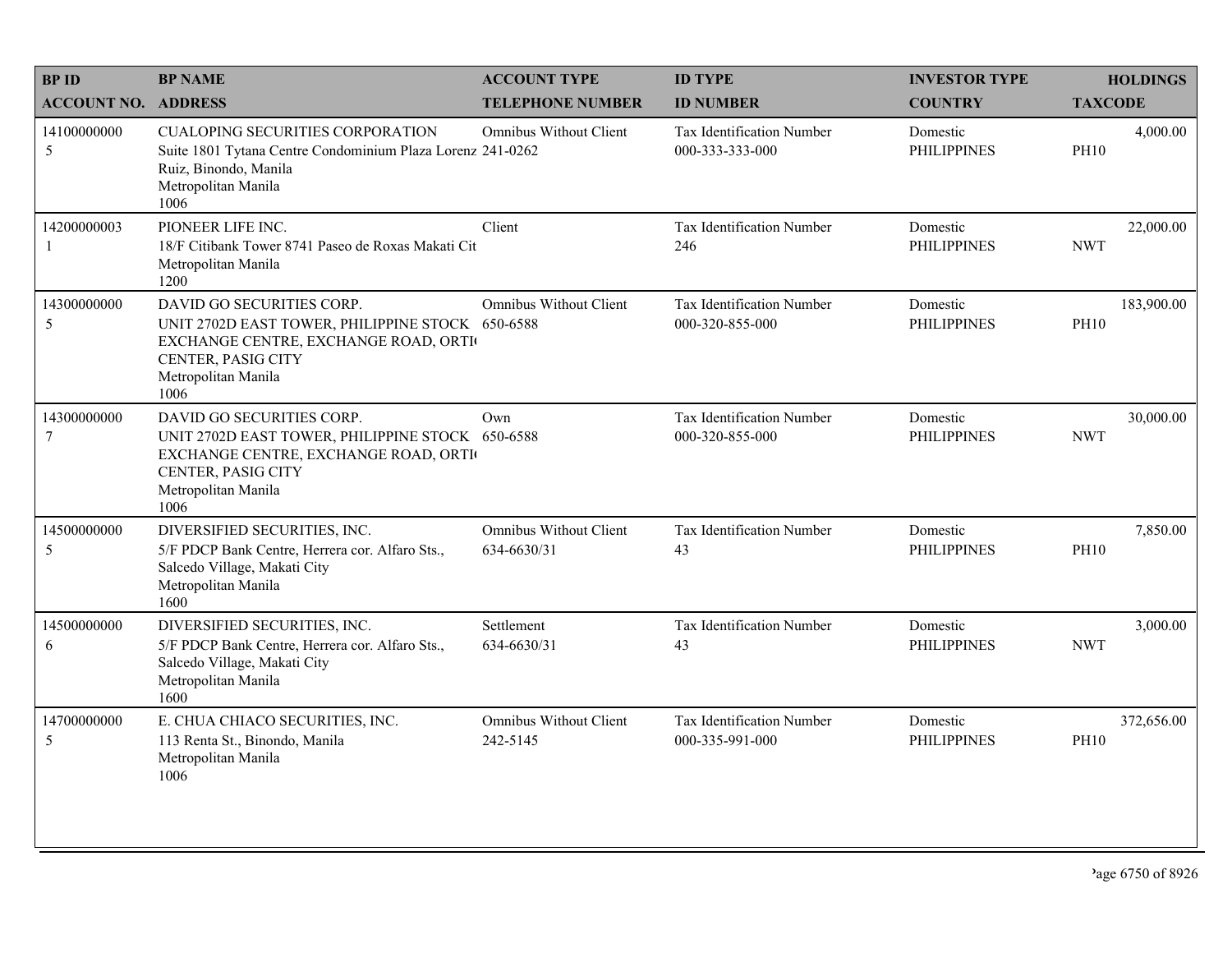| <b>BPID</b>                | <b>BP NAME</b>                                                                                                                                                                                                 | <b>ACCOUNT TYPE</b>                          | <b>ID TYPE</b>                               | <b>INVESTOR TYPE</b>           | <b>HOLDINGS</b>           |
|----------------------------|----------------------------------------------------------------------------------------------------------------------------------------------------------------------------------------------------------------|----------------------------------------------|----------------------------------------------|--------------------------------|---------------------------|
| <b>ACCOUNT NO. ADDRESS</b> |                                                                                                                                                                                                                | <b>TELEPHONE NUMBER</b>                      | <b>ID NUMBER</b>                             | <b>COUNTRY</b>                 | <b>TAXCODE</b>            |
| 14700000000<br>7           | E. CHUA CHIACO SECURITIES, INC.<br>113 Renta St., Binondo, Manila<br>Metropolitan Manila<br>1006                                                                                                               | Own<br>242-5145                              | Tax Identification Number<br>000-335-991-000 | Domestic<br><b>PHILIPPINES</b> | 2,571.00<br><b>NWT</b>    |
| 14800000000<br>5           | EQUITABLE SECURIITES (PHILS.) INC.<br>3/F Cacho-Gonzalez Bldg, Aguirre cor. Trasierra St,<br>Legaspi Village Makati City<br>Metropolitan Manila<br>1229                                                        | <b>Omnibus Without Client</b><br>810-4801/04 | Tax Identification Number<br>46              | Domestic<br><b>PHILIPPINES</b> | 830.00<br><b>PH10</b>     |
| 14900000000<br>5           | EAST WEST CAPITAL CORPORATION<br>2/F U-Bix Building 1331 Angono St., Makati City<br>Metropolitan Manila<br>1208                                                                                                | Omnibus Without Client<br>891-98901          | Tax Identification Number<br>000-158-383-000 | Domestic<br><b>PHILIPPINES</b> | 42,400.00<br><b>PH10</b>  |
| 14900000000<br>6           | EAST WEST CAPITAL CORPORATION<br>2/F U-Bix Building 1331 Angono St., Makati City<br>Metropolitan Manila<br>1208                                                                                                | Settlement<br>891-98901                      | Tax Identification Number<br>000-158-383-000 | Domestic<br><b>PHILIPPINES</b> | 800.00<br><b>NWT</b>      |
| 15000000000                | EASTERN SECURITIES DEVELOPMENT<br><b>CORPORATION</b>                                                                                                                                                           | <b>Omnibus Without Client</b>                | Tax Identification Number                    | Domestic                       | 245,598.00                |
| 5                          | 1701 Tytana Ctr. Bldg, Binondo, Manila<br>Metropolitan Manila<br>1006                                                                                                                                          | 242-4006/11                                  | 000-329-281-000                              | <b>PHILIPPINES</b>             | <b>PH10</b>               |
| 15300000000<br>5           | EQUITIWORLD SECURITIES, INC.<br>807-809 Philippine Stock Exchange Ayala Tower 1,<br>Ayala Avenue Makati City<br>Metropolitan Manila<br>1226                                                                    | <b>Omnibus Without Client</b><br>848-5401/09 | Tax Identification Number<br>51              | Domestic<br><b>PHILIPPINES</b> | 44,680.00<br><b>PH10</b>  |
| 15400000000<br>5           | EVERGREEN STOCK BROKERAGE & SEC., INC. Omnibus Without Client<br>Suite 606 - 607, 6th Floor, Tower One Phil. Stock<br>Exchange Plaza, Ayala Triangle, Ayala Ave. Makati<br>City<br>Metropolitan Manila<br>1200 | 891-9451                                     | Tax Identification Number<br>001-483-985     | Domestic<br><b>PHILIPPINES</b> | 153,700.00<br><b>PH10</b> |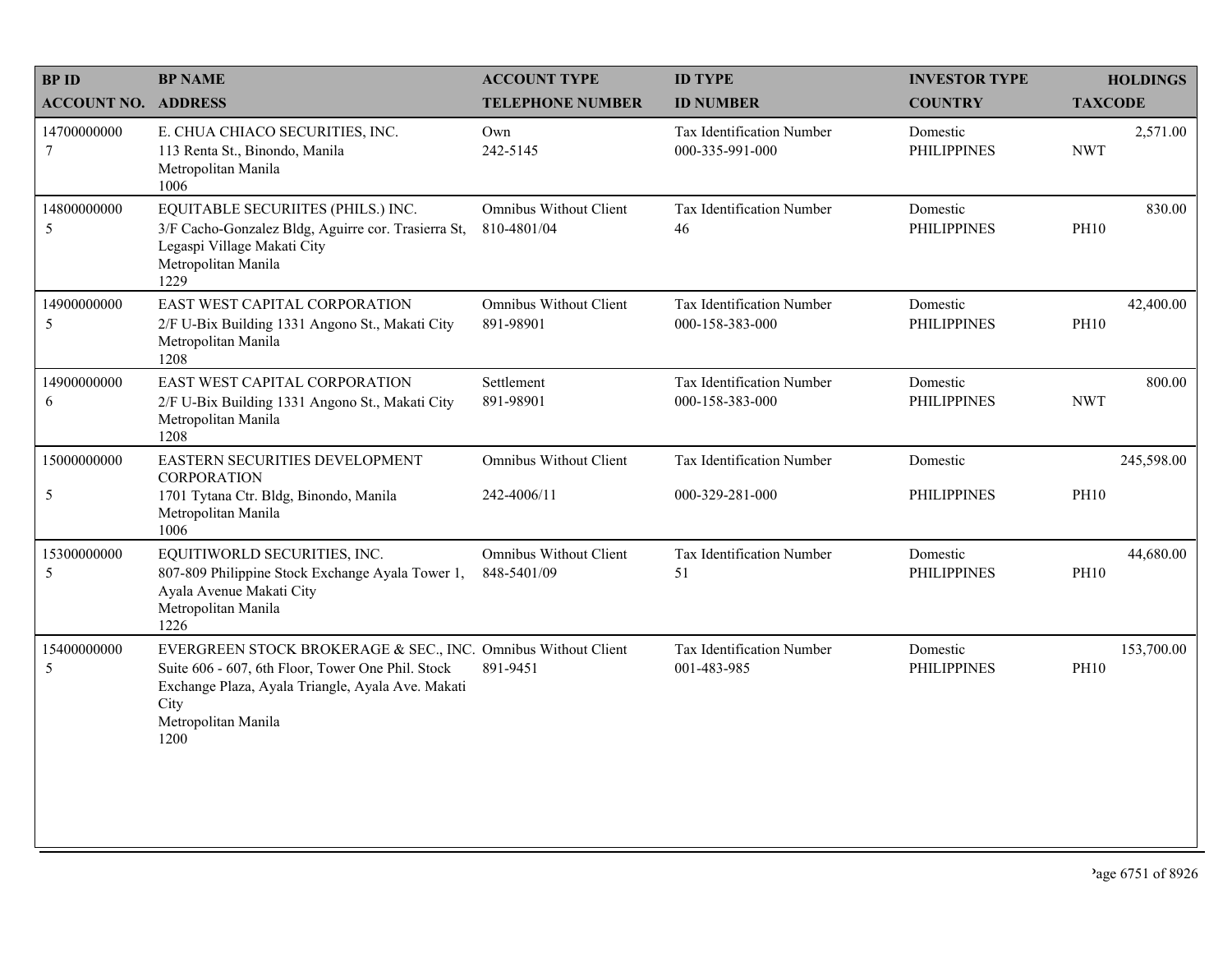| <b>BPID</b>                | <b>BP NAME</b>                                                                                                                                                                                     | <b>ACCOUNT TYPE</b>                       | <b>ID TYPE</b>                               | <b>INVESTOR TYPE</b>           | <b>HOLDINGS</b>           |
|----------------------------|----------------------------------------------------------------------------------------------------------------------------------------------------------------------------------------------------|-------------------------------------------|----------------------------------------------|--------------------------------|---------------------------|
| <b>ACCOUNT NO. ADDRESS</b> |                                                                                                                                                                                                    | <b>TELEPHONE NUMBER</b>                   | <b>ID NUMBER</b>                             | <b>COUNTRY</b>                 | <b>TAXCODE</b>            |
| 15400000000<br>20          | EVERGREEN STOCK BROKERAGE & SEC., INC. Settlement<br>Suite 606 - 607, 6th Floor, Tower One Phil. Stock<br>Exchange Plaza, Ayala Triangle, Ayala Ave. Makati<br>City<br>Metropolitan Manila<br>1200 | 891-9451                                  | Tax Identification Number<br>001-483-985     | Domestic<br><b>PHILIPPINES</b> | 1,800.00<br><b>PH25</b>   |
| 15900000000<br>5           | FIRST INTEGRATED CAPITAL SECURITIES, INC Omnibus Without Client<br>Units 1211-1212 Tower I & Exchange Plaza, Ayala<br>Ave. Cor. Paseo de Roxas, Makati City<br>Metropolitan Manila<br>1200         | 759-4320 to 23                            | Tax Identification Number<br>57              | Domestic<br><b>PHILIPPINES</b> | 50,000.00<br><b>PH10</b>  |
| 16200000000<br>-1          | F. YAP SECURITIES, INC.<br>Unit 2301 PSE Center (East Tower) Exchange Rd.,<br>Ortigas Center Pasig City<br>Metropolitan Manila<br>1603                                                             | <b>Omnibus Without Client</b><br>635-4126 | Tax Identification Number<br>000-333-165-000 | Foreign<br><b>PHILIPPINES</b>  | 1.000.00<br>FMX1          |
| 16200000000<br>5           | F. YAP SECURITIES, INC.<br>Unit 2301 PSE Center (East Tower) Exchange Rd.,<br>Ortigas Center Pasig City<br>Metropolitan Manila<br>1603                                                             | <b>Omnibus Without Client</b><br>635-4126 | Tax Identification Number<br>000-333-165-000 | Domestic<br><b>PHILIPPINES</b> | 16,600.00<br><b>PH10</b>  |
| 16700000000<br>5           | AURORA SECURITIES, INC.<br>UNIT 2405A WEST TOWER PHILIPPINE STOCK<br>EXCHANGE CENTRE ORTIGAS, PASIG CITY<br>Metropolitan Manila<br>1605                                                            | <b>Omnibus Without Client</b><br>633-5892 | Tax Identification Number<br>002-832-240     | Domestic<br><b>PHILIPPINES</b> | 26,700.00<br><b>PH10</b>  |
| 16800000000<br>5           | GLOBALINKS SECURITIES & STOCKS, INC.<br>#706 Ayala Tower One Ayala Avenue Cor. Paseo de 759-4136<br>Roxas St. Makati City<br>Metropolitan Manila<br>1226                                           | Omnibus Without Client                    | Tax Identification Number<br>65              | Domestic<br><b>PHILIPPINES</b> | 114,733.00<br><b>PH10</b> |
| 16800000000<br>$\tau$      | GLOBALINKS SECURITIES & STOCKS, INC.<br>#706 Ayala Tower One Ayala Avenue Cor. Paseo de 759-4136<br>Roxas St. Makati City<br>Metropolitan Manila<br>1226                                           | Own                                       | Tax Identification Number<br>65              | Domestic<br><b>PHILIPPINES</b> | 19.00<br><b>NWT</b>       |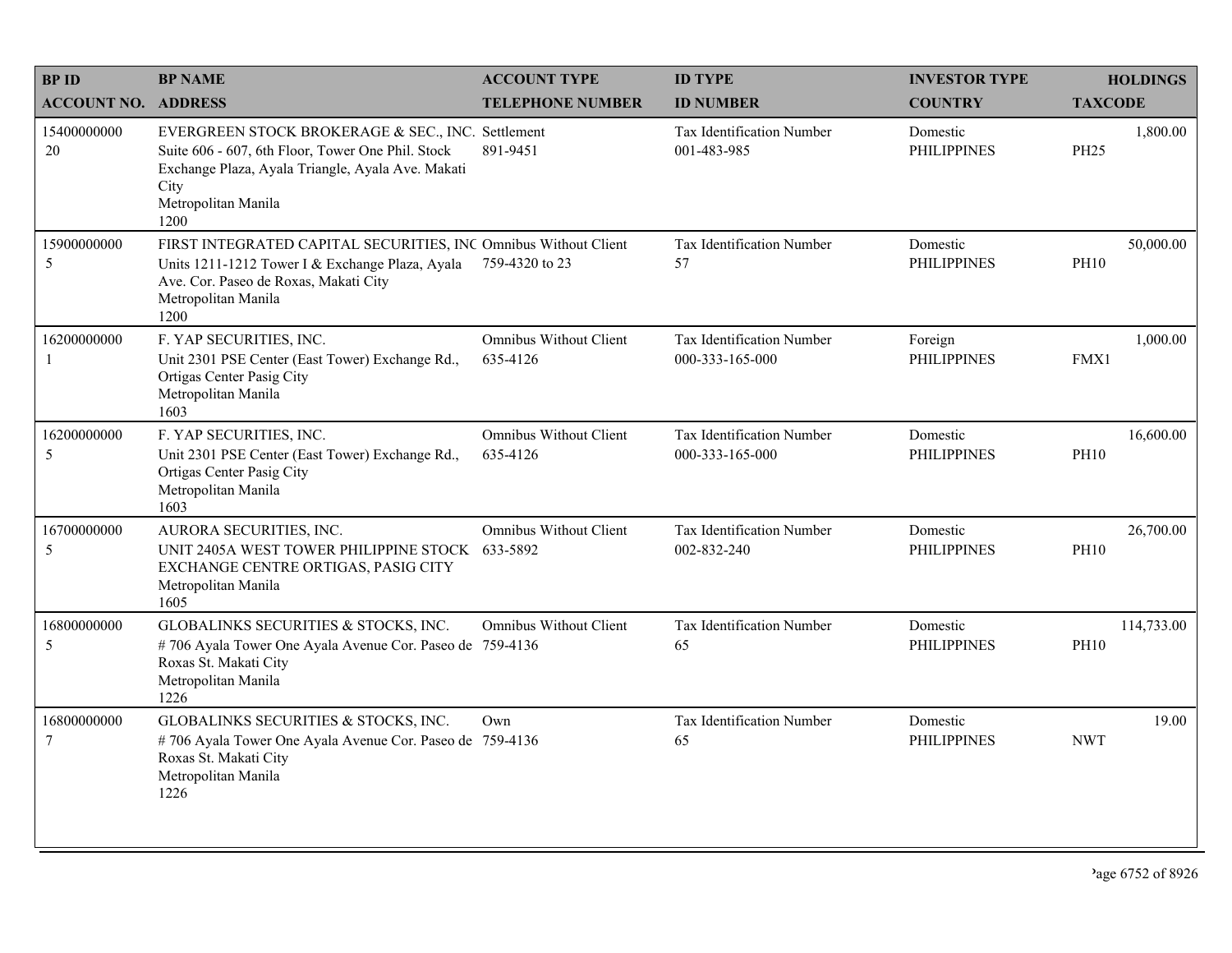| <b>BPID</b>                | <b>BP NAME</b>                                                                                                                                            | <b>ACCOUNT TYPE</b>                            | <b>ID TYPE</b>                               | <b>INVESTOR TYPE</b>           | <b>HOLDINGS</b>          |
|----------------------------|-----------------------------------------------------------------------------------------------------------------------------------------------------------|------------------------------------------------|----------------------------------------------|--------------------------------|--------------------------|
| <b>ACCOUNT NO. ADDRESS</b> |                                                                                                                                                           | <b>TELEPHONE NUMBER</b>                        | <b>ID NUMBER</b>                             | <b>COUNTRY</b>                 | <b>TAXCODE</b>           |
| 16900000000<br>5           | JSG SECURITIES, INC.<br>4th Floor, A&T Building, 244 Escolta Street, Binondo 2429414<br>Manila<br>Metropolitan Manila<br>1006                             | <b>Omnibus Without Client</b>                  | Tax Identification Number<br>004-578-852-000 | Domestic<br><b>PHILIPPINES</b> | 11,000.00<br><b>PH10</b> |
| 16900000000<br>6           | JSG SECURITIES, INC.<br>4th Floor, A&T Building, 244 Escolta Street, Binondo 2429414<br>Manila<br>Metropolitan Manila<br>1006                             | Settlement                                     | Tax Identification Number<br>004-578-852-000 | Domestic<br><b>PHILIPPINES</b> | 16,000.00<br><b>NWT</b>  |
| 17000000000<br>14          | GOLDSTAR SECURITIES, INC.<br>2201-B East Tower, PSE Centre Exchange Rd, Ortiga 633-7485/86<br>Center Pasig City<br>Metropolitan Manila<br>1600            | Settlement                                     | Tax Identification Number<br>000-222-746-000 | Domestic<br><b>PHILIPPINES</b> | 400.00<br><b>PH10</b>    |
| 17200000000<br>5           | <b>GUILD SECURITIES, INC.</b><br>Unit 1215 Tower One & Exchange Plaza Ayala Ave., 8919232<br>Makati City<br>Metropolitan Manila<br>1226                   | <b>Omnibus Without Client</b>                  | Tax Identification Number<br>69              | Domestic<br><b>PHILIPPINES</b> | 62,750.00<br><b>PH10</b> |
| 17400000000<br>5           | HDI SECURITIES, INC.<br>UNIT 2305-B 23/F ORIENT SQUARE BLDG., F.<br>ORTIGAS, JR. ROAD, ORTIGAS CENTRE, PASIG<br>CITY, 1605<br>Metropolitan Manila<br>1605 | <b>Omnibus Without Client</b><br>891-9598      | Tax Identification Number<br>001-670-271-000 | Domestic<br><b>PHILIPPINES</b> | 8,250.00<br><b>PH10</b>  |
| 17500000000<br>5           | H. E. BENNETT SECURITIES, INC.<br>Rm. 1704 World Trade Exchange Bldg., 215 Juan Lur 242-5733<br>St., Binondo, Manila<br>Metropolitan Manila<br>1006       | <b>Omnibus Without Client</b>                  | Tax Identification Number<br>000-334-004     | Domestic<br><b>PHILIPPINES</b> | 34,000.00<br><b>PH10</b> |
| 17800000000<br>5           | HK SECURITIES, INC.<br>Suite 102 Columbia Tower, Ortigas Ave.,<br>Mandaluyong City<br>Metropolitan Manila<br>1600                                         | <b>Omnibus Without Client</b><br>6336991 to 96 | Tax Identification Number<br>75              | Domestic<br><b>PHILIPPINES</b> | 100.00<br><b>PH10</b>    |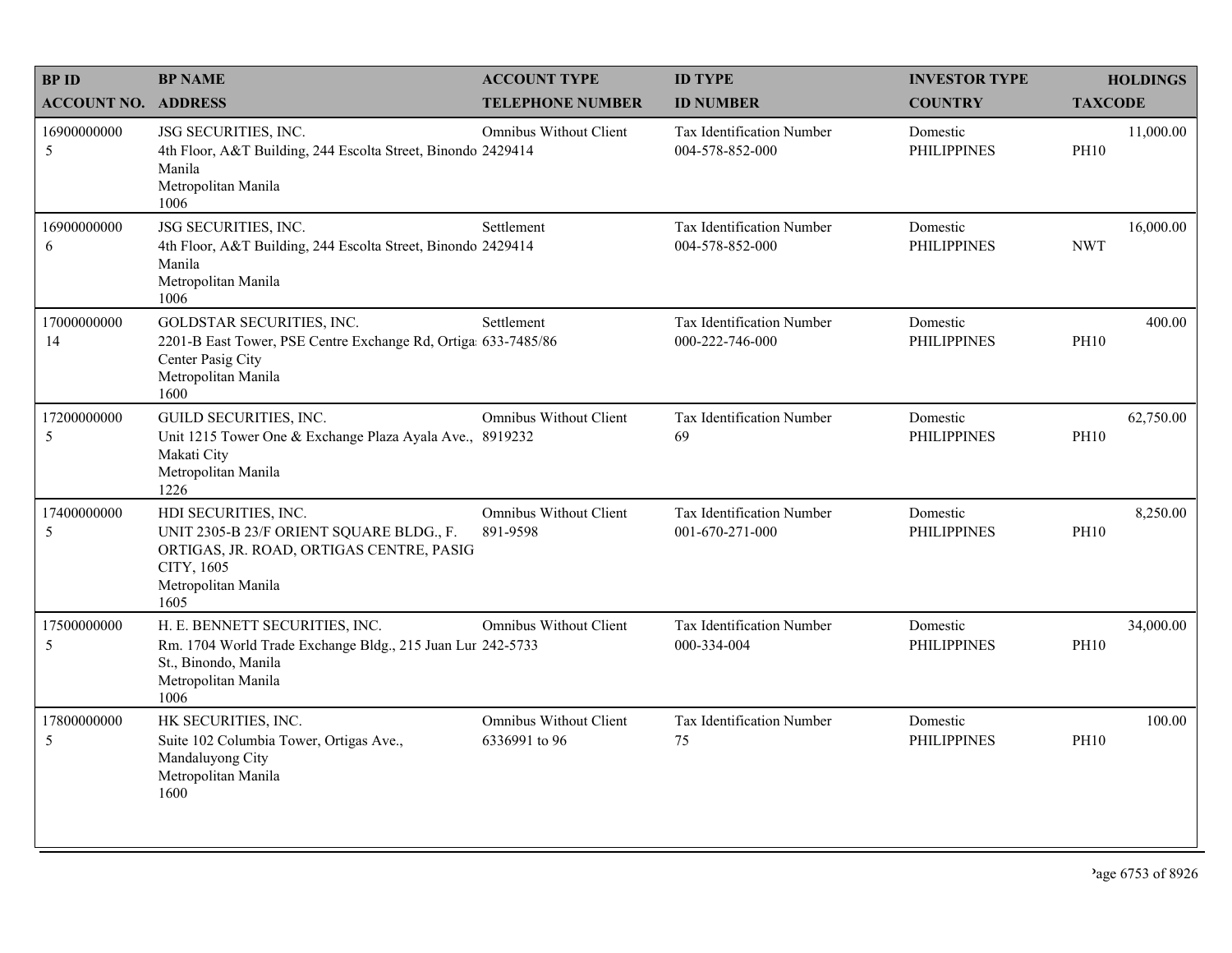| <b>BPID</b>                | <b>BP NAME</b>                                                                                                                                                    | <b>ACCOUNT TYPE</b>                               | <b>ID TYPE</b>                               | <b>INVESTOR TYPE</b>           | <b>HOLDINGS</b>           |
|----------------------------|-------------------------------------------------------------------------------------------------------------------------------------------------------------------|---------------------------------------------------|----------------------------------------------|--------------------------------|---------------------------|
| <b>ACCOUNT NO. ADDRESS</b> |                                                                                                                                                                   | <b>TELEPHONE NUMBER</b>                           | <b>ID NUMBER</b>                             | <b>COUNTRY</b>                 | <b>TAXCODE</b>            |
| 17900000000<br>5           | I. ACKERMAN & CO., INC.<br>Suite 705, Tower I Bldg. PSE Plaza, Ayala Triangle<br>Ayala Ave., Makati City<br>Metropolitan Manila<br>1226                           | <b>Omnibus Without Client</b><br>891-9071         | Tax Identification Number<br>76              | Domestic<br><b>PHILIPPINES</b> | 56,853.00<br><b>PH10</b>  |
| 17900000000<br>6           | I. ACKERMAN & CO., INC.<br>Suite 705, Tower I Bldg. PSE Plaza, Ayala Triangle<br>Ayala Ave., Makati City<br>Metropolitan Manila<br>1226                           | Settlement<br>891-9071                            | Tax Identification Number<br>76              | Domestic<br><b>PHILIPPINES</b> | 1,500.00<br><b>NWT</b>    |
| 18000000000<br>5           | I. B. GIMENEZ SECURITIES, INC.<br>3/F NEW ROSARIO ORTIGAS ARCADE, NO. 42,<br>ORTIGAS EXTENSION, ROSARIO, PASIG CITY<br>Metropolitan Manila<br>1600                | <b>Omnibus Without Client</b><br>628-0000-325-336 | Tax Identification Number<br>000-329-846-000 | Domestic<br><b>PHILIPPINES</b> | 63,000.00<br><b>PH10</b>  |
| 18100000000<br>$\sqrt{5}$  | INVESTORS SECURITIES, INC,<br>Unit 604-605 Tower One & Exchange Plaza Ayala<br>Triangle, Ayala Ave. cor Paseo de Roxas Makati City<br>Metropolitan Manila<br>1200 | <b>Omnibus Without Client</b><br>8431210          | Tax Identification Number<br>000-123-697-000 | Domestic<br><b>PHILIPPINES</b> | 172,000.00<br><b>PH10</b> |
| 18200000000<br>5           | IMPERIAL, DE GUZMAN, ABALOS & CO., INC.<br>Ground Floor, EDSA Central Square Shaw Boulevard 6332686<br>Mandaluyong City<br>Metropolitan Manila<br>1552            | <b>Omnibus Without Client</b>                     | Tax Identification Number<br>000-121-920     | Domestic<br><b>PHILIPPINES</b> | 334,389.00<br><b>PH10</b> |
| 18200000000<br>6           | IMPERIAL, DE GUZMAN, ABALOS & CO., INC.<br>Ground Floor, EDSA Central Square Shaw Boulevard 6332686<br>Mandaluyong City<br>Metropolitan Manila<br>1552            | Settlement                                        | Tax Identification Number<br>000-121-920     | Domestic<br><b>PHILIPPINES</b> | 11,600.00<br><b>NWT</b>   |
| 18300000000<br>5           | INTRA-INVEST SECURITIES, INC.<br>11/F ACT Tower, 135 Sen. Gil Puyat Ave., Salcedo<br>Vill., Makati City<br>Metropolitan Manila<br>1200                            | <b>Omnibus Without Client</b><br>8106934          | Tax Identification Number<br>000-162-545-000 | Domestic<br><b>PHILIPPINES</b> | 72,496.00<br><b>PH10</b>  |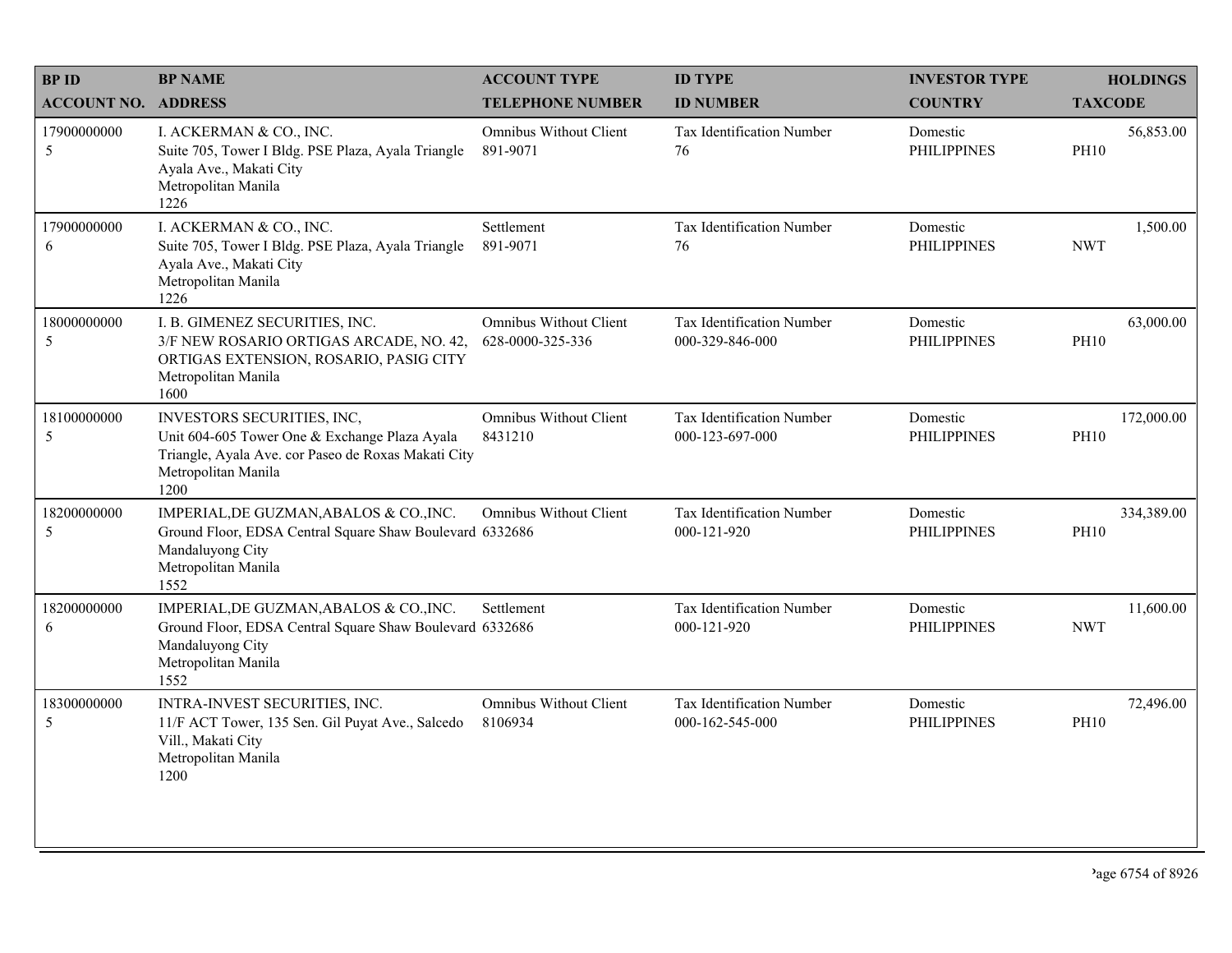| <b>BPID</b>                | <b>BP NAME</b>                                                                                                                                     | <b>ACCOUNT TYPE</b>                       | <b>ID TYPE</b>                                      | <b>INVESTOR TYPE</b>           | <b>HOLDINGS</b>          |
|----------------------------|----------------------------------------------------------------------------------------------------------------------------------------------------|-------------------------------------------|-----------------------------------------------------|--------------------------------|--------------------------|
| <b>ACCOUNT NO. ADDRESS</b> |                                                                                                                                                    | <b>TELEPHONE NUMBER</b>                   | <b>ID NUMBER</b>                                    | <b>COUNTRY</b>                 | <b>TAXCODE</b>           |
| 18300000000<br>6           | INTRA-INVEST SECURITIES, INC.<br>11/F ACT Tower, 135 Sen. Gil Puyat Ave., Salcedo<br>Vill., Makati City<br>Metropolitan Manila<br>1200             | Settlement<br>8106934                     | <b>Tax Identification Number</b><br>000-162-545-000 | Domestic<br><b>PHILIPPINES</b> | 50.00<br><b>NWT</b>      |
| 18700000000<br>5           | ASIAN CAPITAL EQUITIES, INC.<br>6/F Tower 1 & Exchange Plaza Ayala Ave., cor Paseo 8485126<br>de Roxas, Makati City<br>Metropolitan Manila<br>1226 | <b>Omnibus Without Client</b>             | Tax Identification Number<br>84                     | Domestic<br><b>PHILIPPINES</b> | 200.00<br><b>PH10</b>    |
| 18800000000<br>5           | J.M. BARCELON & CO., INC.<br>#5 PENNSYLVANNIA STREET, BRGY. MARIAN/ 661-8396<br>NEW MANILA, QUEZON CITY<br>Metropolitan Manila<br>1100             | <b>Omnibus Without Client</b>             | Tax Identification Number<br>000-333-850            | Domestic<br><b>PHILIPPINES</b> | 9,700.00<br><b>PH10</b>  |
| 19200000000<br>5           | STRATEGIC EQUITIES CORP.<br>Unit 610-611 PSE Plaza, Tower I, Ayala Triangle,<br>Ayala Ave., Makati City<br>Metropolitan Manila<br>1226             | <b>Omnibus Without Client</b><br>759-4055 | Tax Identification Number<br>89                     | Domestic<br><b>PHILIPPINES</b> | 17,200.00<br><b>PH10</b> |
| 19200000000<br>14          | STRATEGIC EQUITIES CORP.<br>Unit 610-611 PSE Plaza, Tower I, Ayala Triangle,<br>Ayala Ave., Makati City<br>Metropolitan Manila<br>1226             | Settlement<br>759-4055                    | Tax Identification Number<br>89                     | Domestic<br><b>PHILIPPINES</b> | 2,800.00<br><b>PH10</b>  |
| 19300000000<br>5           | LARRGO SECURITIES CO., INC.<br>Rm. 202 2/F Rufino Building, Ayala Avenue, Makati 8101353<br>City<br>Metropolitan Manila<br>1226                    | <b>Omnibus Without Client</b>             | Tax Identification Number<br>90                     | Domestic<br><b>PHILIPPINES</b> | 1,400.00<br><b>PH10</b>  |
| 19700000000<br>5           | LOPEZ, LOCSIN, LEDESMA & CO., INC.<br>405 URBAN BUILDING, SEN. GIL. PUYAT AVEN 8127482<br><b>MAKATI CITY</b><br>Metropolitan Manila<br>1226        | Omnibus Without Client                    | Tax Identification Number<br>321-000-128-692        | Domestic<br><b>PHILIPPINES</b> | 3,688.00<br><b>PH10</b>  |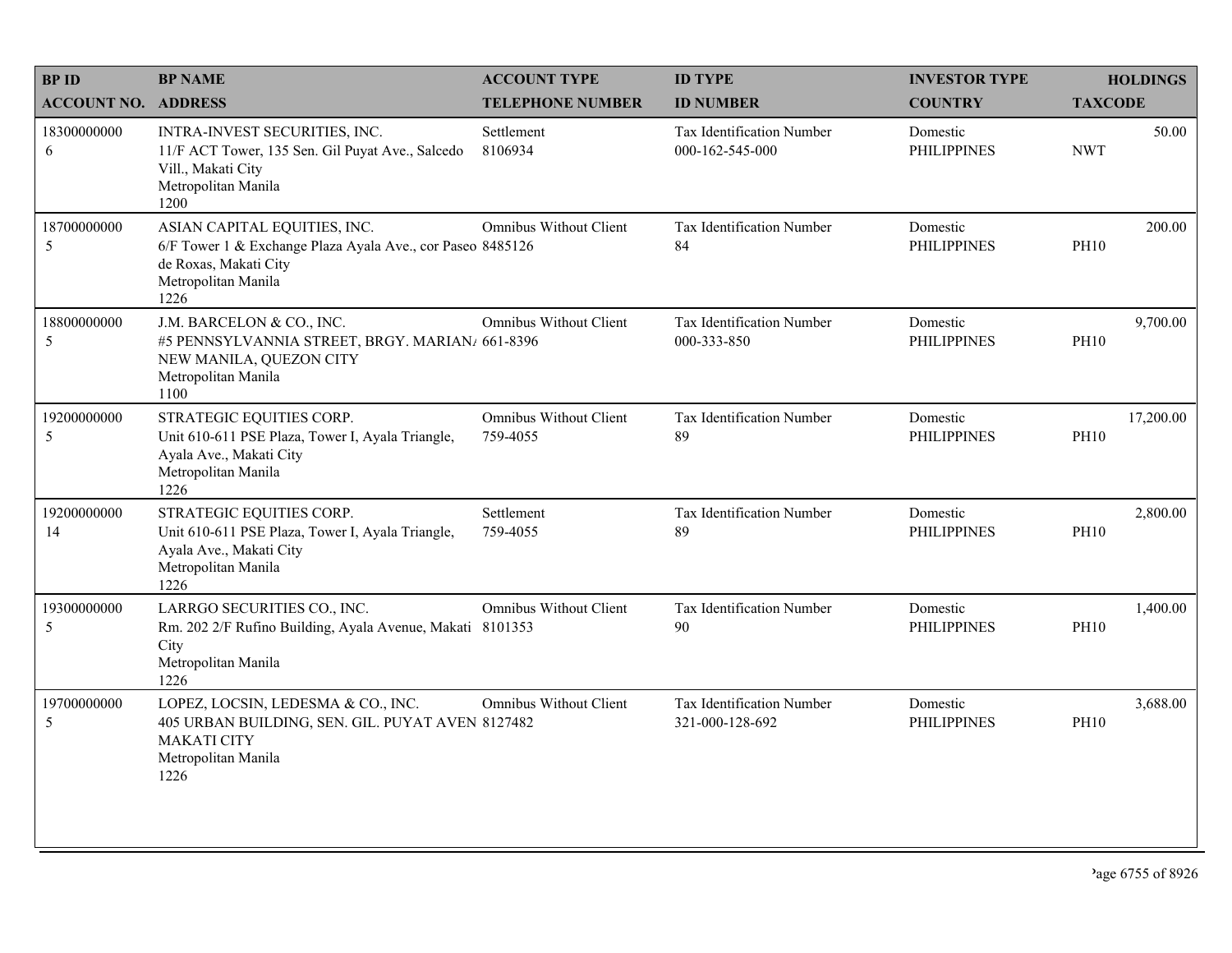| <b>BPID</b>                 | <b>BP NAME</b>                                                                                                                                       | <b>ACCOUNT TYPE</b>                      | <b>ID TYPE</b>                               | <b>INVESTOR TYPE</b>           | <b>HOLDINGS</b>             |
|-----------------------------|------------------------------------------------------------------------------------------------------------------------------------------------------|------------------------------------------|----------------------------------------------|--------------------------------|-----------------------------|
| <b>ACCOUNT NO. ADDRESS</b>  |                                                                                                                                                      | <b>TELEPHONE NUMBER</b>                  | <b>ID NUMBER</b>                             | <b>COUNTRY</b>                 | <b>TAXCODE</b>              |
| 19700000000<br>6            | LOPEZ, LOCSIN, LEDESMA & CO., INC.<br>405 URBAN BUILDING, SEN. GIL. PUYAT AVEN 8127482<br><b>MAKATI CITY</b><br>Metropolitan Manila<br>1226          | Settlement                               | Tax Identification Number<br>321-000-128-692 | Domestic<br><b>PHILIPPINES</b> | 22,572.00<br><b>NWT</b>     |
| 19800000000<br>5            | LUCKY SECURITIES, INC.<br>Unit 1402-B PSE Center Exchange Road, Ortigas<br>Center Pasig City<br>Metropolitan Manila<br>1600                          | Omnibus Without Client<br>6346747/60     | Tax Identification Number<br>95              | Domestic<br><b>PHILIPPINES</b> | 16,300.00<br><b>NWT</b>     |
| 19900000000<br>5            | LUYS SECURITIES COMPANY, INC.<br>28/F LKG Tower 6801 Ayala Ave. Makati City<br>Metropolitan Manila<br>1200                                           | <b>Omnibus Without Client</b><br>5231040 | Tax Identification Number<br>96              | Domestic<br><b>PHILIPPINES</b> | 25,639.00<br><b>PH10</b>    |
| 20000000000<br>$\sqrt{5}$   | MANDARIN SECURITIES CORPORATION<br>28/F LKG Tower 6801 Ayala Ave. Makati City<br>Metropolitan Manila<br>1200                                         | Omnibus Without Client<br>523-8311/16    | Tax Identification Number<br>97              | Domestic<br><b>PHILIPPINES</b> | 37,876.00<br><b>PH10</b>    |
| 20300000000<br>$\mathbf{1}$ | COL Financial Group, Inc.<br>2401-B EAST TOWER, PSE CENTRE EXCHANGE 635-5735<br>ROAD, ORTIGAS CENTER PASIG CITY<br>Metropolitan Manila<br>1605       | <b>Omnibus Without Client</b>            | Tax Identification Number<br>203-523-208     | Foreign<br><b>PHILIPPINES</b>  | 29,250.00<br>FMX1           |
| 20300000000<br>5            | COL Financial Group, Inc.<br>2401-B EAST TOWER, PSE CENTRE EXCHANGE 635-5735<br>ROAD, ORTIGAS CENTER PASIG CITY<br>Metropolitan Manila<br>1605       | <b>Omnibus Without Client</b>            | Tax Identification Number<br>203-523-208     | Domestic<br><b>PHILIPPINES</b> | 2,300,085.00<br><b>PH10</b> |
| 20400000000<br>14           | DA MARKET SECURITIES, INC.<br>Unit 2402-B West Tower, PSE Center Exchange Roac 637-42-42<br>Ortigas Center Pasig City<br>Metropolitan Manila<br>1600 | Settlement                               | Tax Identification Number<br>101             | Domestic<br><b>PHILIPPINES</b> | 7,900.00<br><b>PH10</b>     |
|                             |                                                                                                                                                      |                                          |                                              |                                |                             |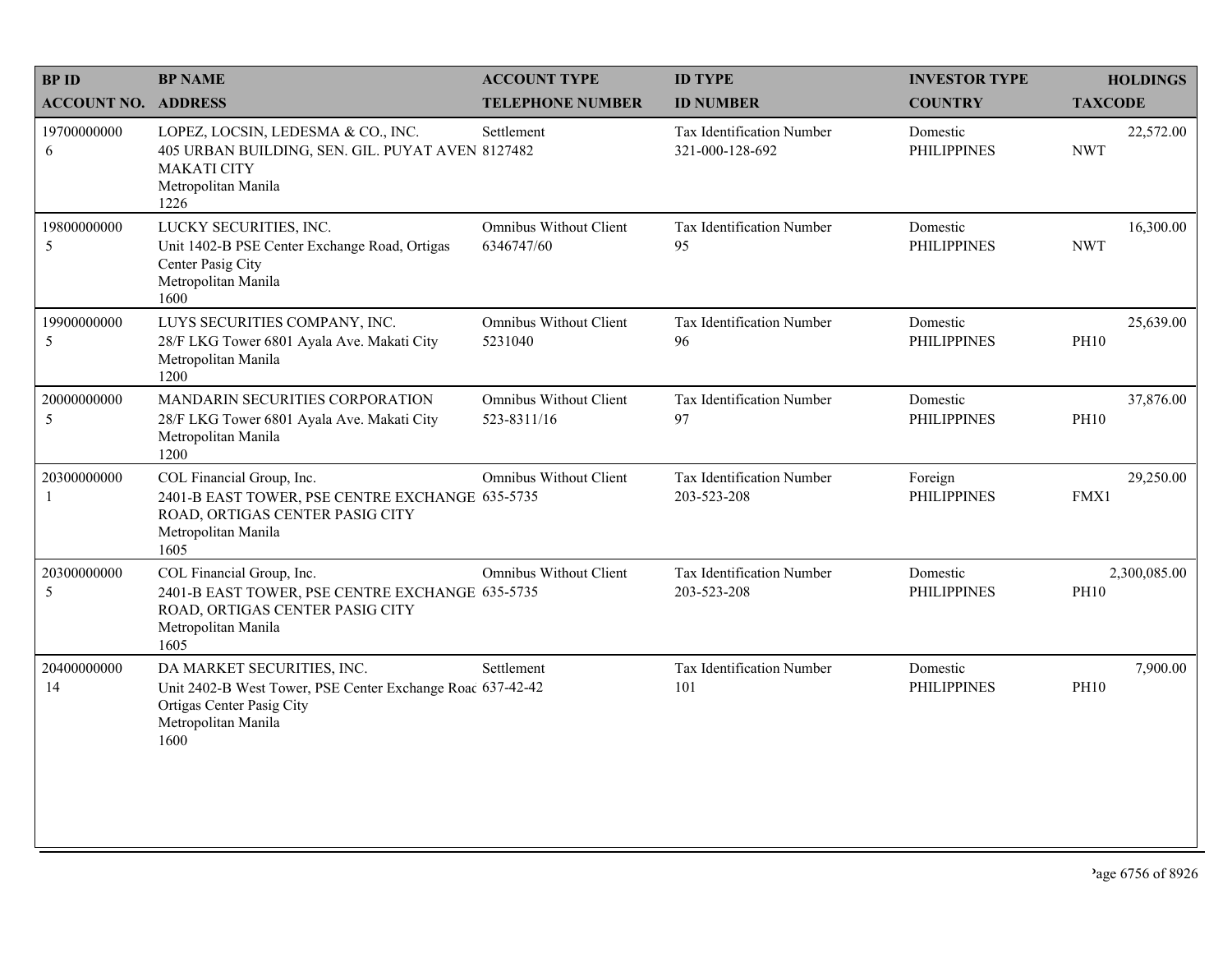| <b>BPID</b>                   | <b>BP NAME</b>                                                                                                                                                                  | <b>ACCOUNT TYPE</b>                       | <b>ID TYPE</b>                                      | <b>INVESTOR TYPE</b>           | <b>HOLDINGS</b>          |
|-------------------------------|---------------------------------------------------------------------------------------------------------------------------------------------------------------------------------|-------------------------------------------|-----------------------------------------------------|--------------------------------|--------------------------|
| <b>ACCOUNT NO. ADDRESS</b>    |                                                                                                                                                                                 | <b>TELEPHONE NUMBER</b>                   | <b>ID NUMBER</b>                                    | <b>COUNTRY</b>                 | <b>TAXCODE</b>           |
| 20500000000<br>5              | MERCANTILE SECURITIES CORP.<br>UNIT 804 FORT LEGEND TOWERS 3RD AVENUI 501-8872<br>COR. 31ST ST. FORT BONIFACIO GLOBAL CITY<br><b>TAGUIG CITY</b><br>Metropolitan Manila<br>1226 | Omnibus Without Client                    | <b>Tax Identification Number</b><br>000-161-457-000 | Domestic<br><b>PHILIPPINES</b> | 5,225.00<br><b>PH10</b>  |
| 20600000000<br>5              | MERIDIAN SECURITIES, INC.<br>Suite 2702B&C Tektite Tower I Ortigas Centre, Pasig 634-6931/36<br>City<br>Metropolitan Manila<br>1600                                             | <b>Omnibus Without Client</b>             | Tax Identification Number<br>000-338-748-000        | Domestic<br><b>PHILIPPINES</b> | 31,000.00<br><b>PH10</b> |
| 20800000000<br>5              | MDR SECURITIES, INC.<br>Unit 1806, 8/F Medical Plaza Ortigas Bldg., Pasig Cit 891-9225<br>Metropolitan Manila<br>1226                                                           | <b>Omnibus Without Client</b>             | Tax Identification Number<br>105                    | Domestic<br><b>PHILIPPINES</b> | 59,800.00<br><b>PH10</b> |
| 20900000000<br>$\overline{4}$ | DEUTSCHE REGIS PARTNERS, INC.<br>23/F Tower I, Ayala Triangle, Makati City<br>Metropolitan Manila<br>1226                                                                       | Settlement<br>894-6620                    | <b>Tax Identification Number</b><br>000-594-804-000 | Foreign<br><b>PHILIPPINES</b>  | 7,602.00<br><b>RA02</b>  |
| 20900000000<br>14             | DEUTSCHE REGIS PARTNERS, INC.<br>23/F Tower I, Ayala Triangle, Makati City<br>Metropolitan Manila<br>1226                                                                       | Settlement<br>894-6620                    | Tax Identification Number<br>000-594-804-000        | Domestic<br><b>PHILIPPINES</b> | 37,000.00<br><b>PH10</b> |
| 20900000001<br>$\overline{1}$ | DEUTSCHE REGIS PARTNERS, INC.<br>23/F Tower I, Ayala Triangle, Makati City<br>Metropolitan Manila<br>1226                                                                       | Client<br>894-6620                        | Tax Identification Number<br>381                    | Domestic<br><b>PHILIPPINES</b> | 7,900.00<br><b>NWT</b>   |
| 21000000000<br>5              | MOUNT PEAK SECURITIES, INC.<br>#748 C.K. Bldg., Juan Luna St., Binondo, Manila<br>Metropolitan Manila<br>1006                                                                   | <b>Omnibus Without Client</b><br>241-8043 | Tax Identification Number<br>000-321-831-000        | Domestic<br><b>PHILIPPINES</b> | 15,550.00<br><b>PH10</b> |
| 21100000000<br>5              | NEW WORLD SECURITIES CO., INC.<br>215 JUAN LUNA STREET, UNIT 2608 WORLD<br>TRADE EXCHANGE BLDG., BINONDO, MANILA<br>Metropolitan Manila<br>1006                                 | <b>Omnibus Without Client</b><br>2421767  | Tax Identification Number<br>000-327-414-000        | Domestic<br><b>PHILIPPINES</b> | 4,050.00<br><b>PH10</b>  |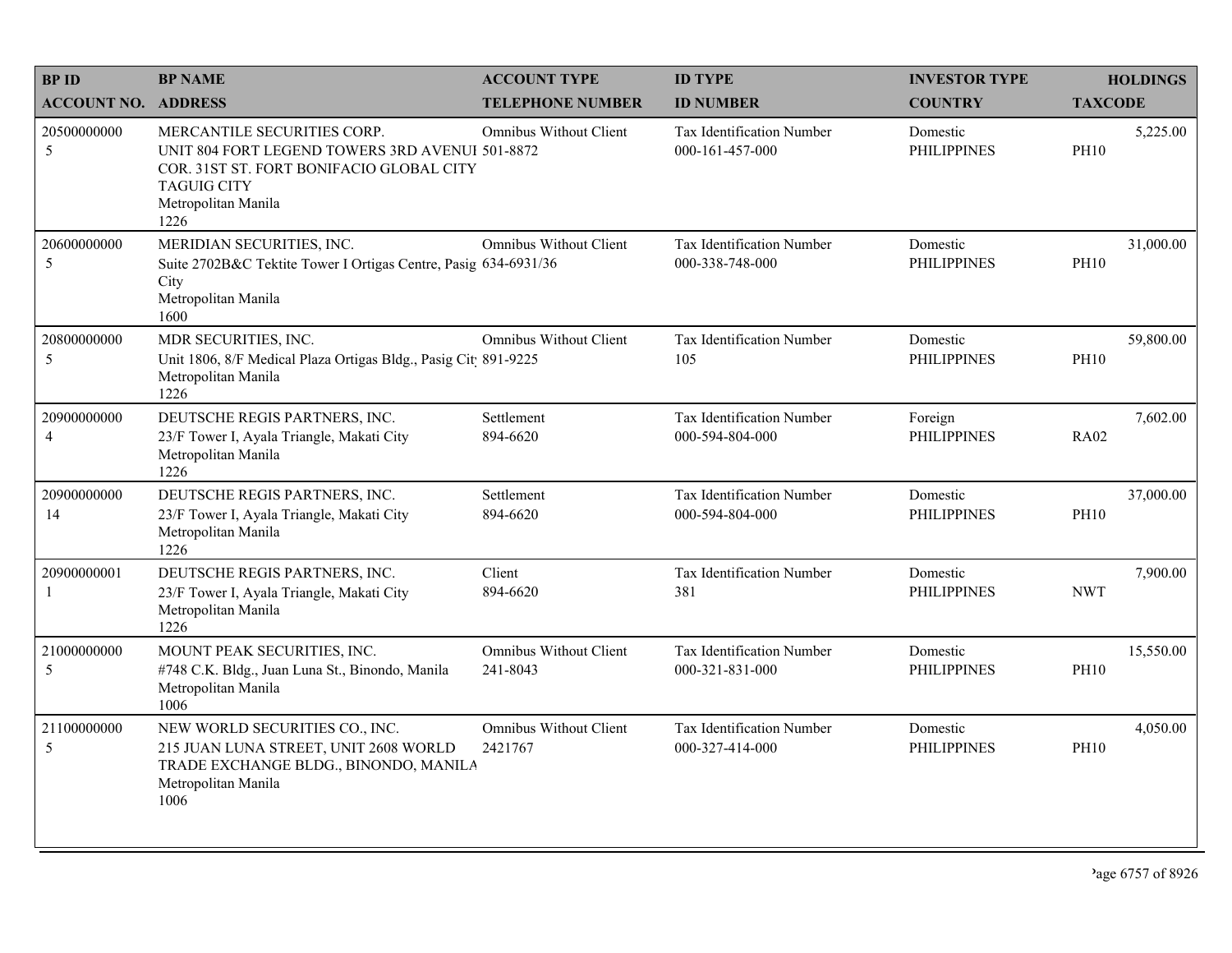| <b>BPID</b>                    | <b>BP NAME</b>                                                                                                                                                          | <b>ACCOUNT TYPE</b>                          | <b>ID TYPE</b>                                      | <b>INVESTOR TYPE</b>           | <b>HOLDINGS</b>           |
|--------------------------------|-------------------------------------------------------------------------------------------------------------------------------------------------------------------------|----------------------------------------------|-----------------------------------------------------|--------------------------------|---------------------------|
| <b>ACCOUNT NO. ADDRESS</b>     |                                                                                                                                                                         | <b>TELEPHONE NUMBER</b>                      | <b>ID NUMBER</b>                                    | <b>COUNTRY</b>                 | <b>TAXCODE</b>            |
| 21100000000<br>$7\phantom{.0}$ | NEW WORLD SECURITIES CO., INC.<br>215 JUAN LUNA STREET, UNIT 2608 WORLD<br>TRADE EXCHANGE BLDG., BINONDO, MANILA<br>Metropolitan Manila<br>1006                         | Own<br>2421767                               | <b>Tax Identification Number</b><br>000-327-414-000 | Domestic<br><b>PHILIPPINES</b> | 9,900.00<br><b>NWT</b>    |
| 21500000000<br>5               | OPTIMUM SECURITIES CORPORATION<br>No. 11 E. O. Bldg., United St. cor. 2nd St. Bo.<br>Kapitolyo, Pasig City<br>Metropolitan Manila<br>1650                               | <b>Omnibus Without Client</b><br>631-7831/36 | Tax Identification Number<br>000-287-524-000        | Domestic<br><b>PHILIPPINES</b> | 75,120.00<br><b>PH10</b>  |
| 21700000000<br>5               | RCBC SECURITIES, INC.<br>Unit 1008 Tower I & Exchange Plaza Ayala Avenue,<br>Makati City<br>Metropolitan Manila<br>1200                                                 | <b>Omnibus Without Client</b><br>8485183     | Tax Identification Number<br>000-165-644-000        | Domestic<br><b>PHILIPPINES</b> | 171,013.00<br><b>PH10</b> |
| 21700000000<br>6               | RCBC SECURITIES, INC.<br>Unit 1008 Tower I & Exchange Plaza Ayala Avenue,<br>Makati City<br>Metropolitan Manila<br>1200                                                 | Settlement<br>8485183                        | Tax Identification Number<br>000-165-644-000        | Domestic<br><b>PHILIPPINES</b> | 400.00<br><b>NWT</b>      |
| 21800000000<br>5               | PAN ASIA SECURITIES CORP.<br>910 Tower One & Exchange Plaza Ayala Avenue,<br>Makati City<br>Metropolitan Manila<br>1200                                                 | Omnibus Without Client<br>8919173            | Tax Identification Number<br>000-135-142            | Domestic<br><b>PHILIPPINES</b> | 8,750.00<br><b>PH10</b>   |
| 21900000000<br>5               | PAPA SECURITIES CORPORATION<br>GROUND FLOOR, ACE BUILDING, DE LA ROSA 817-8433<br>CORNER RADA ST., LEGASPI VILLAGE, MAKA'<br><b>CITY</b><br>Metropolitan Manila<br>1200 | <b>Omnibus Without Client</b>                | Tax Identification Number<br>000-215-520            | Domestic<br><b>PHILIPPINES</b> | 698,042.00<br><b>PH10</b> |
| 21900000000<br>6               | PAPA SECURITIES CORPORATION<br>GROUND FLOOR, ACE BUILDING, DE LA ROSA 817-8433<br>CORNER RADA ST., LEGASPI VILLAGE, MAKA'<br><b>CITY</b><br>Metropolitan Manila<br>1200 | Settlement                                   | Tax Identification Number<br>000-215-520            | Domestic<br><b>PHILIPPINES</b> | 614,400.00<br><b>NWT</b>  |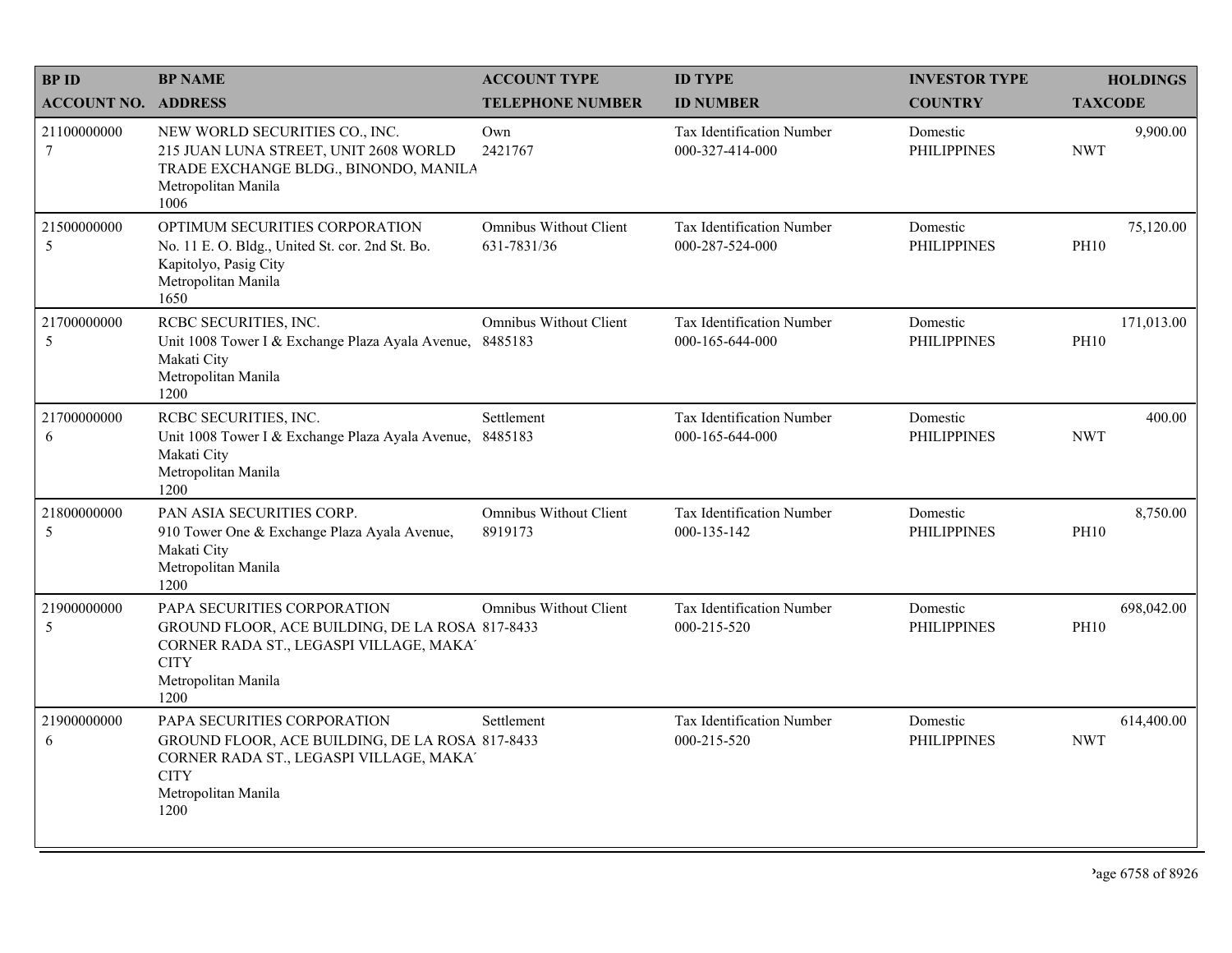| <b>BP ID</b>                  | <b>BP NAME</b>                                                                                                                                             | <b>ACCOUNT TYPE</b>                       | <b>ID TYPE</b>                                      | <b>INVESTOR TYPE</b>           | <b>HOLDINGS</b>              |
|-------------------------------|------------------------------------------------------------------------------------------------------------------------------------------------------------|-------------------------------------------|-----------------------------------------------------|--------------------------------|------------------------------|
| <b>ACCOUNT NO. ADDRESS</b>    |                                                                                                                                                            | <b>TELEPHONE NUMBER</b>                   | <b>ID NUMBER</b>                                    | <b>COUNTRY</b>                 | <b>TAXCODE</b>               |
| 22000000000<br>$\overline{2}$ | MAYBANK ATR KIM ENG SECURITIES, INC.<br>17/F Tower One & Exchange Plaza, Ayala Triangle,<br>Ayala Avenue Makati City<br>Metropolitan Manila<br>1226        | Settlement<br>849-8855                    | <b>Tax Identification Number</b><br>000-168-671-000 | Foreign<br><b>PHILIPPINES</b>  | 15,700.00<br>FMX1            |
| 22000000000<br>6              | MAYBANK ATR KIM ENG SECURITIES, INC.<br>17/F Tower One & Exchange Plaza, Ayala Triangle,<br>Ayala Avenue Makati City<br>Metropolitan Manila<br>1226        | Settlement<br>849-8855                    | Tax Identification Number<br>000-168-671-000        | Domestic<br><b>PHILIPPINES</b> | 69,161.00<br><b>NWT</b>      |
| 22000000000<br>14             | MAYBANK ATR KIM ENG SECURITIES, INC.<br>17/F Tower One & Exchange Plaza, Ayala Triangle,<br>Ayala Avenue Makati City<br>Metropolitan Manila<br>1226        | Settlement<br>849-8855                    | <b>Tax Identification Number</b><br>000-168-671-000 | Domestic<br><b>PHILIPPINES</b> | 15,329,524.00<br><b>PH10</b> |
| 2200000PH25<br>-1             | ATR KIM ENG SECURITIES, INC.<br>17/F TOWER I & EXCHANGE PLAZA, AYALA<br>TRIANGLE, AYALA AVENUE, MAKATI CITY<br>Metropolitan Manila                         | Client<br>849-8888                        | <b>Tax Identification Number</b><br>116.            | Domestic<br><b>PHILIPPINES</b> | 200.00<br><b>PH25</b>        |
| 22300000000<br>5              | PLATINUM SECURITIES, INC.<br>Unit 801, Antel Corporate Ctr., 121 Valero St., Salced 887-11-78<br>Village Makati City<br>Metropolitan Manila<br>1200        | <b>Omnibus Without Client</b>             | Tax Identification Number<br>000-532-022            | Domestic<br><b>PHILIPPINES</b> | 3,000.00<br><b>PH10</b>      |
| 22400000000<br>5              | PNB SECURITIES, INC.<br>3/F PNB Financial Center Roxas Blvd., Pasay City<br>Metropolitan Manila<br>1300                                                    | <b>Omnibus Without Client</b><br>526-3466 | Tax Identification Number<br>000-198-201-000        | Domestic<br><b>PHILIPPINES</b> | 29,500.00<br><b>PH10</b>     |
| 22400000012                   | ARMED FORCES AND POLICE MUTUAL BENEF Client<br>ASSOCIATION, INC. (AFPMBAI)                                                                                 |                                           | Certificate Of Incorporation                        | Domestic                       | 45,000.00                    |
| -1                            | COL. BONNY SERRANO ROAD CORNER EDSA (02-912-5287<br>Metropolitan Manila<br>STMT-D                                                                          |                                           | 22400000012                                         | PHILIPPINES                    | <b>NWT</b>                   |
| 22500000000<br>5              | PREMIUM SECURITIES, INC.<br>Unit 1415, Tower 1 & Exchange Plaza Ayala Avenue 848-5915/17<br>cor. Paseo de Roxas Makati City<br>Metropolitan Manila<br>1259 | <b>Omnibus Without Client</b>             | Tax Identification Number<br>121                    | Domestic<br><b>PHILIPPINES</b> | 59,650.00<br><b>PH10</b>     |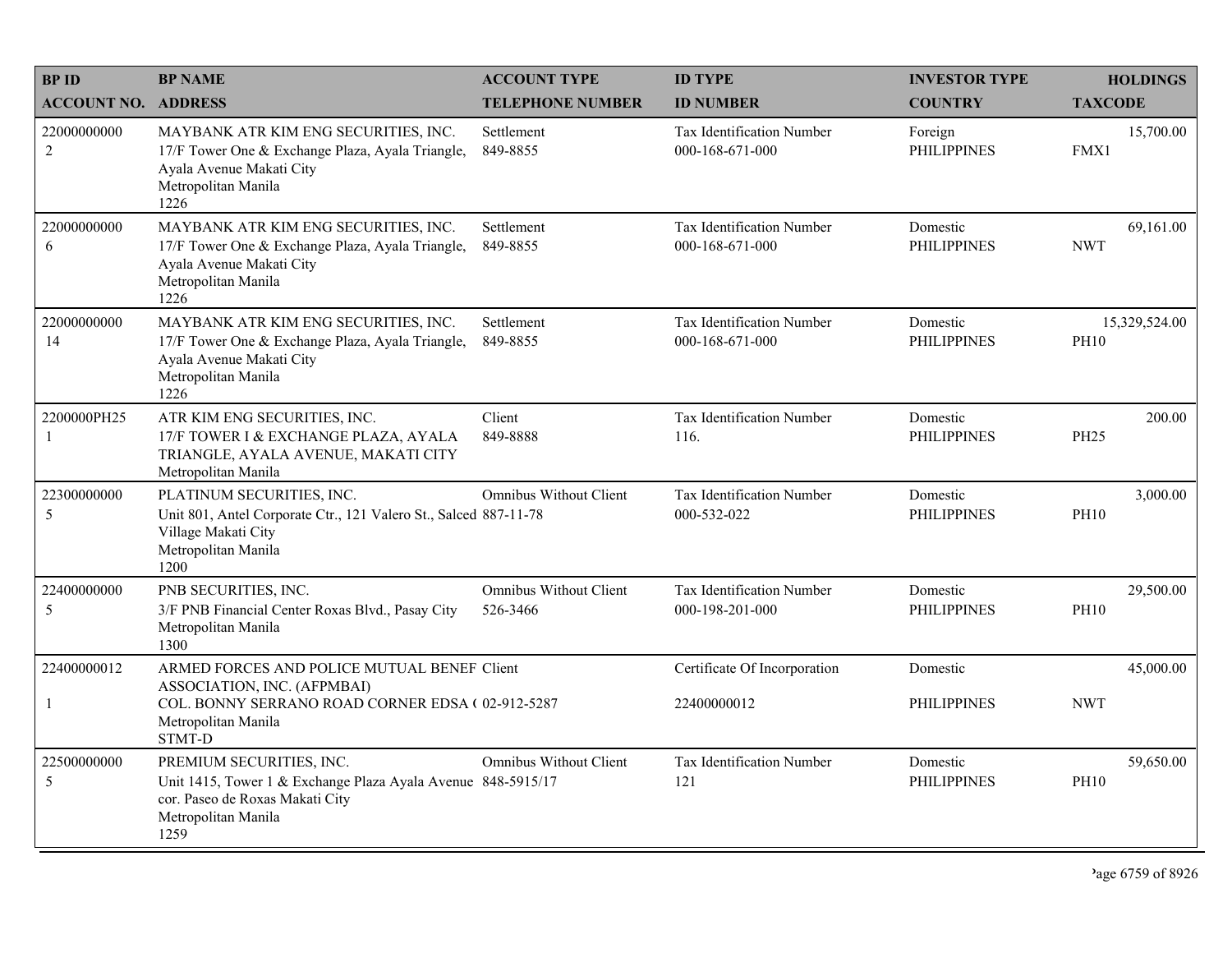| <b>BP NAME</b>                                                                                  | <b>ACCOUNT TYPE</b>                                                                                                | <b>ID TYPE</b>                                                                                                                                                                                                                                                  | <b>INVESTOR TYPE</b>           | <b>HOLDINGS</b>         |
|-------------------------------------------------------------------------------------------------|--------------------------------------------------------------------------------------------------------------------|-----------------------------------------------------------------------------------------------------------------------------------------------------------------------------------------------------------------------------------------------------------------|--------------------------------|-------------------------|
|                                                                                                 | <b>TELEPHONE NUMBER</b>                                                                                            | <b>ID NUMBER</b>                                                                                                                                                                                                                                                | <b>COUNTRY</b>                 | <b>TAXCODE</b>          |
| PREMIUM SECURITIES, INC.<br>cor. Paseo de Roxas Makati City<br>Metropolitan Manila<br>1259      | Settlement                                                                                                         | Tax Identification Number<br>121                                                                                                                                                                                                                                | Domestic<br><b>PHILIPPINES</b> | 10,000.00<br><b>NWT</b> |
| PRYCE SECURITIES, INC.<br><b>AVENUE</b><br>BAGTIKAN, MAKATI CITY<br>Metropolitan Manila<br>1226 | <b>Omnibus Without Client</b>                                                                                      | Tax Identification Number<br>124                                                                                                                                                                                                                                | Domestic<br><b>PHILIPPINES</b> | 557.00<br><b>PH10</b>   |
| QUALITY INVESTMENTS & SECURITIES                                                                | <b>Omnibus Without Client</b>                                                                                      | Tax Identification Number                                                                                                                                                                                                                                       | Domestic                       | 1,891,023.00            |
| Metropolitan Manila<br>1006                                                                     |                                                                                                                    | 000-333-614-000                                                                                                                                                                                                                                                 | <b>PHILIPPINES</b>             | <b>PH10</b>             |
| QUALITY INVESTMENTS & SECURITIES                                                                | Settlement                                                                                                         | Tax Identification Number                                                                                                                                                                                                                                       | Domestic                       | 3,350.00                |
| Suite 1602 Tytana Plaza Oriente St, Binondo Manila<br>Metropolitan Manila<br>1006               | 241-0547                                                                                                           | 000-333-614-000                                                                                                                                                                                                                                                 | <b>PHILIPPINES</b>             | <b>NWT</b>              |
| QUALITY INVESTMENTS & SECURITIES                                                                | Settlement                                                                                                         | Tax Identification Number                                                                                                                                                                                                                                       | Foreign                        | 91,863.00               |
| Metropolitan Manila<br>1006                                                                     |                                                                                                                    | 000-333-614-000                                                                                                                                                                                                                                                 | <b>PHILIPPINES</b>             | <b>RA10</b>             |
| QUALITY INVESTMENTS & SECURITIES                                                                | Settlement                                                                                                         | Tax Identification Number                                                                                                                                                                                                                                       | Foreign                        | 1,400.00                |
| Suite 1602 Tytana Plaza Oriente St, Binondo Manila<br>Metropolitan Manila<br>1006               |                                                                                                                    | 000-333-614-000                                                                                                                                                                                                                                                 | <b>PHILIPPINES</b>             | <b>FTXN</b>             |
| R & L INVESTMENTS, INC.<br>675 Lee St., Mandaluyong City<br>Metropolitan Manila<br>1501         | <b>Omnibus Without Client</b><br>7247210/705207                                                                    | Tax Identification Number<br>127                                                                                                                                                                                                                                | Domestic<br><b>PHILIPPINES</b> | 2,200.00<br><b>PH10</b> |
|                                                                                                 | <b>ACCOUNT NO. ADDRESS</b><br><b>CORPORATION</b><br><b>CORPORATION</b><br><b>CORPORATION</b><br><b>CORPORATION</b> | Unit 1415, Tower 1 & Exchange Plaza Ayala Avenue 848-5915/17<br>15/F PRYCE CENTER BUILDING, 1179 CHINO R( 816-2426/27<br>Suite 1602 Tytana Plaza Oriente St, Binondo Manila 241-0547<br>Suite 1602 Tytana Plaza Oriente St, Binondo Manila 241-0547<br>241-0547 |                                |                         |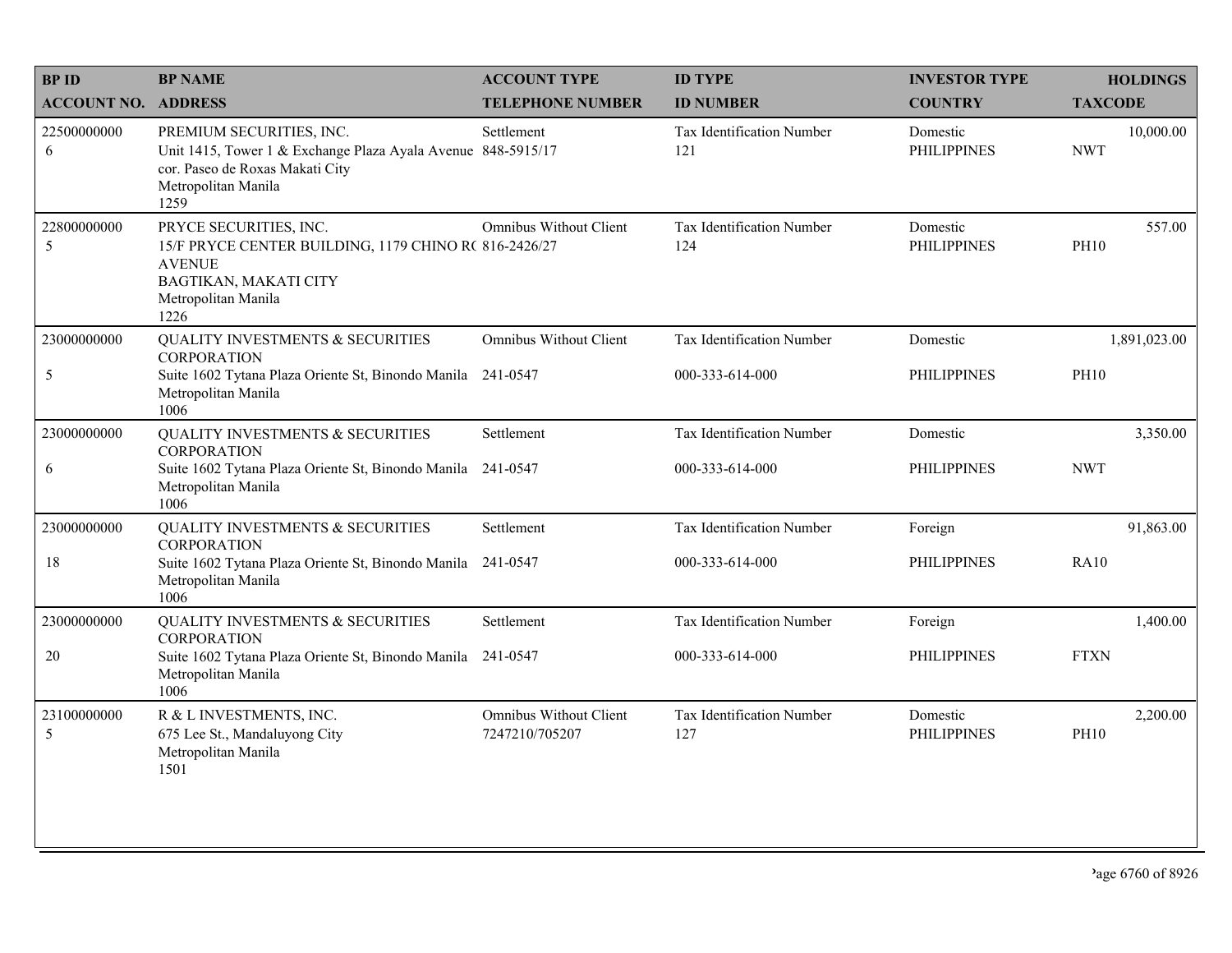| <b>BPID</b>                    | <b>BP NAME</b>                                                                                                                                                                             | <b>ACCOUNT TYPE</b>                       | <b>ID TYPE</b>                               | <b>INVESTOR TYPE</b>           | <b>HOLDINGS</b>           |
|--------------------------------|--------------------------------------------------------------------------------------------------------------------------------------------------------------------------------------------|-------------------------------------------|----------------------------------------------|--------------------------------|---------------------------|
| <b>ACCOUNT NO. ADDRESS</b>     |                                                                                                                                                                                            | <b>TELEPHONE NUMBER</b>                   | <b>ID NUMBER</b>                             | <b>COUNTRY</b>                 | <b>TAXCODE</b>            |
| 23300000000<br>5               | R. COYIUTO SECURITIES, INC.<br>5/F Corinthian Plaza, Paseo de Roxas, Legaspi Village 811-3064<br>Makati City<br>Metropolitan Manila<br>$\overline{0}$                                      | Omnibus Without Client                    | Tax Identification Number<br>000-329-417     | Domestic<br><b>PHILIPPINES</b> | 599,800.00<br><b>PH10</b> |
| 23300000000<br>6               | R. COYIUTO SECURITIES, INC.<br>5/F Corinthian Plaza, Paseo de Roxas, Legaspi Villag( 811-3064<br>Makati City<br>Metropolitan Manila<br>$\theta$                                            | Settlement                                | Tax Identification Number<br>000-329-417     | Domestic<br><b>PHILIPPINES</b> | 2,800.00<br><b>NWT</b>    |
| 23500000000<br>5               | REGINA CAPITAL DEVELOPMENT CORPORATI Omnibus Without Client<br>Unit 806 Tower 1 & Exchange Plaza Ayala Triangle, 848-5482/84<br>Ayala Avenue Makati City<br>Metropolitan Manila<br>1226    |                                           | Tax Identification Number<br>131             | Domestic<br><b>PHILIPPINES</b> | 415,895.00<br><b>PH10</b> |
| 23500000000<br>6               | REGINA CAPITAL DEVELOPMENT CORPORATI Settlement<br>Unit 806 Tower 1 & Exchange Plaza Ayala Triangle, 848-5482/84<br>Ayala Avenue Makati City<br>Metropolitan Manila<br>1226                |                                           | Tax Identification Number<br>131             | Domestic<br><b>PHILIPPINES</b> | 7,550.00<br><b>NWT</b>    |
| 23600000000<br>5               | R. NUBLA SECURITIES, INC.<br>Rm 405 Co Ban Kiat Building II, 231 Juan Luna St.,<br>Binondo, Manila<br>Metropolitan Manila<br>1006                                                          | <b>Omnibus Without Client</b><br>242-1596 | Tax Identification Number<br>132             | Domestic<br><b>PHILIPPINES</b> | 152,557.00<br><b>PH10</b> |
| 23600000000<br>$7\phantom{.0}$ | R. NUBLA SECURITIES, INC.<br>Rm 405 Co Ban Kiat Building II, 231 Juan Luna St.,<br>Binondo, Manila<br>Metropolitan Manila<br>1006                                                          | Own<br>242-1596                           | Tax Identification Number<br>132             | Domestic<br><b>PHILIPPINES</b> | 2,000.00<br><b>NWT</b>    |
| 23700000000<br>5               | AAA SOUTHEAST EQUITIES, INCORPORATED Omnibus Without Client<br>Ground Floor, Fortune Life Building #162 Legaspi St. 816-2918<br>Legaspi Village Makati City<br>Metropolitan Manila<br>1229 |                                           | Tax Identification Number<br>000-141-894-000 | Domestic<br><b>PHILIPPINES</b> | 1,314.00<br><b>PH10</b>   |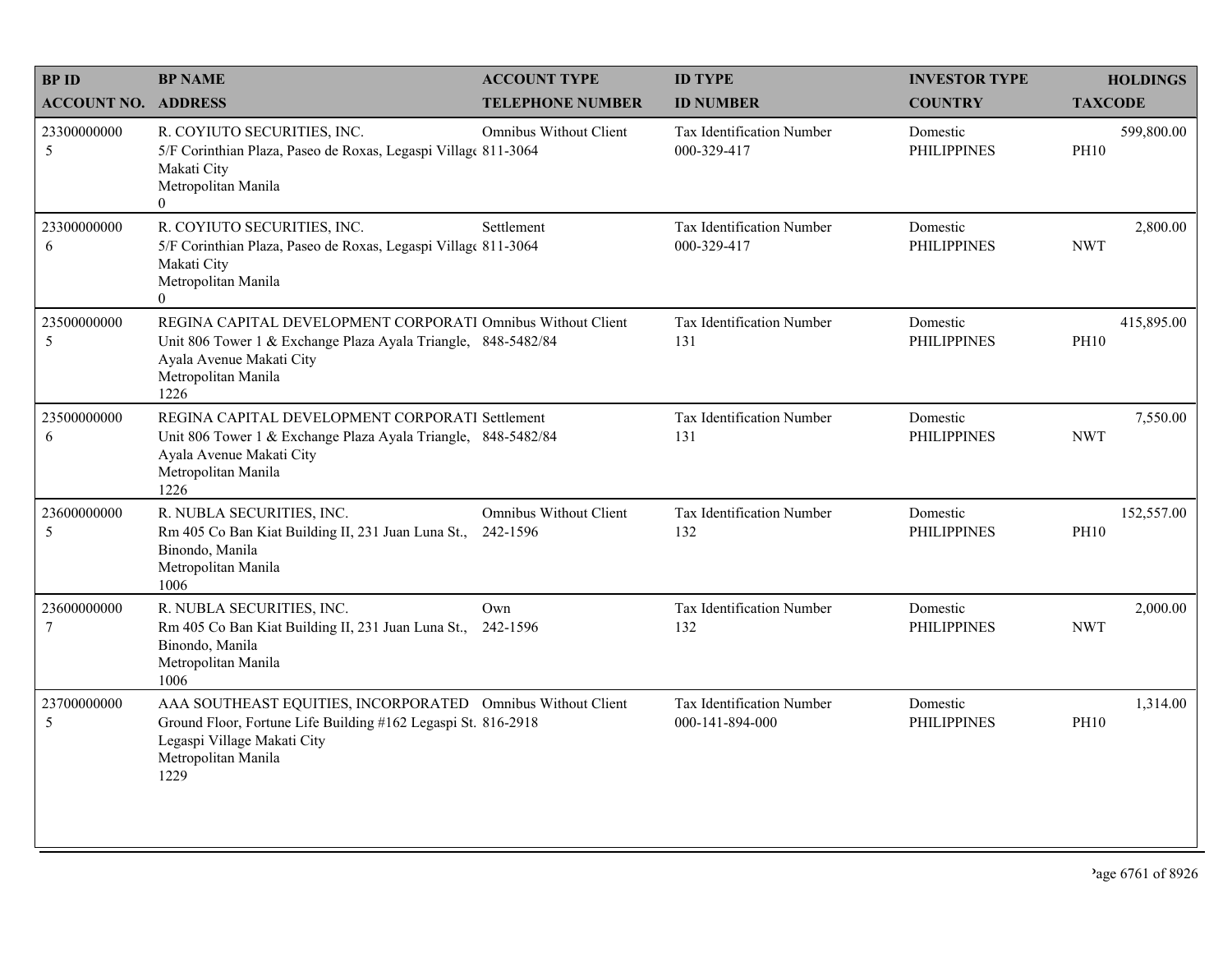| <b>BP ID</b>               | <b>BP NAME</b>                                                                                                                                        | <b>ACCOUNT TYPE</b>                       | <b>ID TYPE</b>                               | <b>INVESTOR TYPE</b>           | <b>HOLDINGS</b>           |
|----------------------------|-------------------------------------------------------------------------------------------------------------------------------------------------------|-------------------------------------------|----------------------------------------------|--------------------------------|---------------------------|
| <b>ACCOUNT NO. ADDRESS</b> |                                                                                                                                                       | <b>TELEPHONE NUMBER</b>                   | <b>ID NUMBER</b>                             | <b>COUNTRY</b>                 | <b>TAXCODE</b>            |
| 23700000002<br>1           | FORTUNE GENERAL INSURANCE CORPORATIC Client<br>4TH/F CITYSTATE CENTRE, 709 SHAW<br>BOULEVARD, PASIG CITY<br>Metropolitan Manila<br>1600               | 706-3959                                  | Tax Identification Number<br>220.            | Domestic<br><b>PHILIPPINES</b> | 1,800.00<br><b>NWT</b>    |
| 23700000003<br>1           | FORTUNE LIFE INSURANCE CO., INC.<br>162 LEGAZPI ST., LEGAZPI VILLAGE MAKATI<br><b>CITY</b><br>Metropolitan Manila<br>1229                             | Client<br>812-2702                        | Tax Identification Number<br>$220^{\circ}$   | Domestic<br><b>PHILIPPINES</b> | 400.00<br><b>NWT</b>      |
| 23800000000<br>5           | R. S. LIM & CO., INC.<br>1509 Galvani Street San Isidro, Makati City<br>Metropolitan Manila<br>1234                                                   | <b>Omnibus Without Client</b><br>8919670  | Tax Identification Number<br>000-333-915-000 | Domestic<br><b>PHILIPPINES</b> | 735,310.00<br><b>PH10</b> |
| 23900000000<br>5           | RTG & COMPANY, INC.<br>Unit 602 Tower 1 & Exchange Plaza Ayala Triangle,<br>Makati City<br>Metropolitan Manila<br>1200                                | <b>Omnibus Without Client</b><br>8919482  | Tax Identification Number<br>000-165-637-000 | Domestic<br><b>PHILIPPINES</b> | 23,100.00<br><b>PH10</b>  |
| 24000000000<br>5           | S.J. ROXAS & CO., INC.<br>Unit 612 Tower One, & Exchange Plaza, Ayala<br>Triangle, Ayala Avenue, Makati City<br>Metropolitan Manila<br>$\overline{0}$ | <b>Omnibus Without Client</b><br>848-5065 | Tax Identification Number<br>136             | Domestic<br><b>PHILIPPINES</b> | 14,854.00<br><b>PH10</b>  |
| 24000000002<br>1           | S.J. ROXAS & CO., INC.<br>Unit 612 Tower One, Ayala Triangle, Ayala Avenue, 8485065 TO 69<br>Makati City<br>Metropolitan Manila<br>$\theta$           | Client                                    | Tax Identification Number<br>546             | Domestic<br><b>PHILIPPINES</b> | 1,455.00<br><b>NWT</b>    |
| 24200000000<br>5           | SECURITIES SPECIALISTS, INC.<br>Unit 903 National Life Insurance Building,<br>6762 Ayala Avenue, Makati City<br>Metropolitan Manila<br>1000           | <b>Omnibus Without Client</b><br>523-5595 | Tax Identification Number<br>138             | Domestic<br><b>PHILIPPINES</b> | 29,900.00<br><b>PH10</b>  |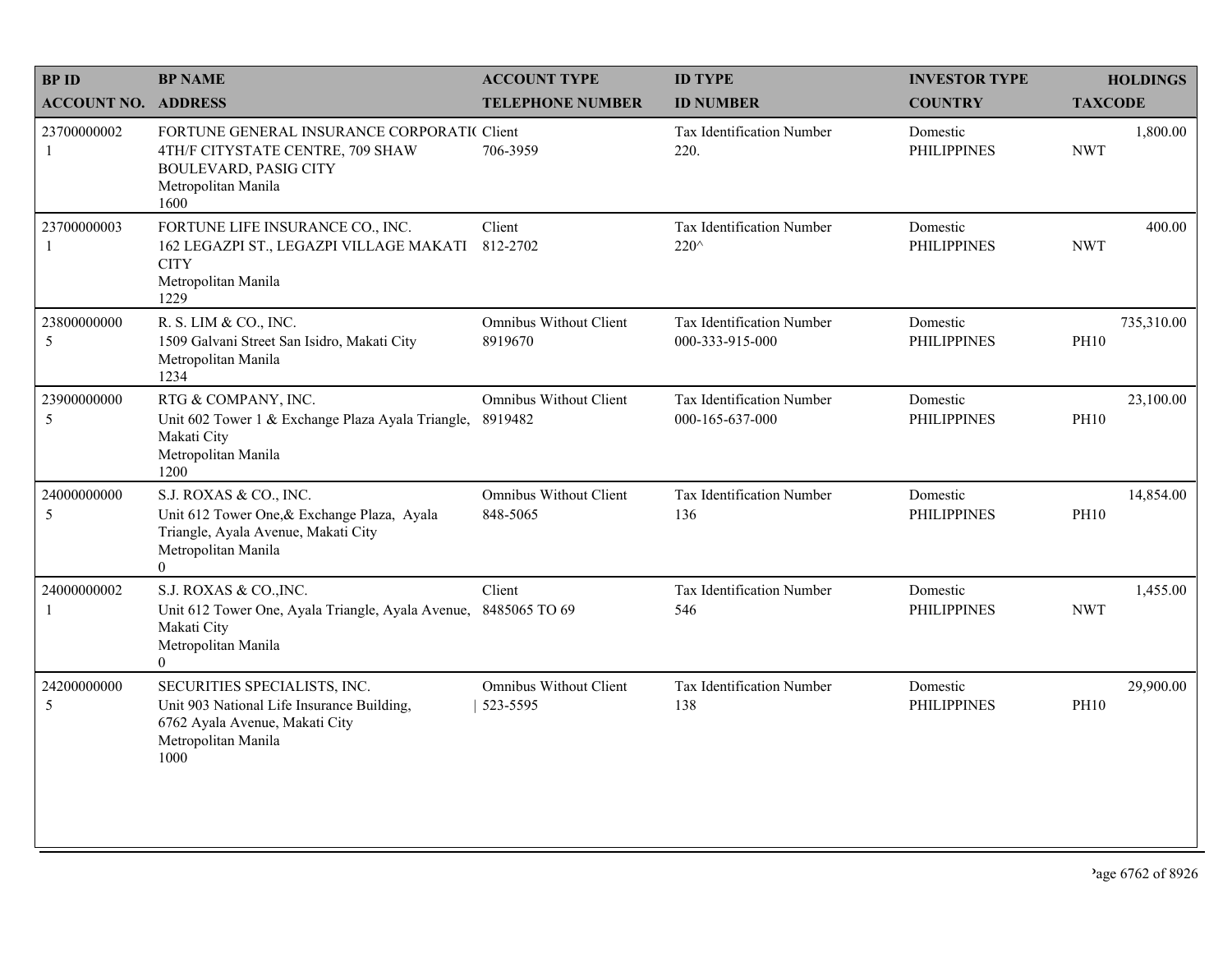| <b>BPID</b>                    | <b>BP NAME</b>                                                                                                                                                                                       | <b>ACCOUNT TYPE</b>                     | <b>ID TYPE</b>                               | <b>INVESTOR TYPE</b>           | <b>HOLDINGS</b>           |
|--------------------------------|------------------------------------------------------------------------------------------------------------------------------------------------------------------------------------------------------|-----------------------------------------|----------------------------------------------|--------------------------------|---------------------------|
| <b>ACCOUNT NO. ADDRESS</b>     |                                                                                                                                                                                                      | <b>TELEPHONE NUMBER</b>                 | <b>ID NUMBER</b>                             | <b>COUNTRY</b>                 | <b>TAXCODE</b>            |
| 24300000000<br>5               | FIDELITY SECURITIES, INC.<br>2103-B PSE Centre, Exchange Road, Ortigas, Pasig<br>City<br>Metropolitan Manila<br>1600                                                                                 | Omnibus Without Client<br>6345038       | Tax Identification Number<br>002-836-391-000 | Domestic<br><b>PHILIPPINES</b> | 15,200.00<br><b>PH10</b>  |
| 24600000000<br>5               | SUMMIT SECURITIES, INC.<br>Unit 2102 B/C PSE Center Tektite Tower East<br>Exchange Road, Ortigas Center Pasig City<br>Metropolitan Manila<br>1600                                                    | Omnibus Without Client<br>6311032 to 37 | Tax Identification Number<br>000-338-985-000 | Domestic<br><b>PHILIPPINES</b> | 73,050.00<br><b>PH10</b>  |
| 24700000000<br>5               | STANDARD SECURITIES CORPORATION<br>#34 Jefferson St., GHW, San Juan Metro Manila<br>Metropolitan Manila<br>$00\,$                                                                                    | Omnibus Without Client<br>8486149       | Tax Identification Number<br>000-333-108     | Domestic<br><b>PHILIPPINES</b> | 737,983.00<br><b>PH10</b> |
| 25100000000<br>5               | TANSENGCO & CO., INC.<br>U-2308 World Trade Exchange Condominium 215 Ju: 241-7155<br>Luna St., Binondo, Manila<br>Metropolitan Manila<br>1006                                                        | <b>Omnibus Without Client</b>           | Tax Identification Number<br>146             | Domestic<br><b>PHILIPPINES</b> | 252,194.00<br><b>PH10</b> |
| 25200000000<br>5               | THE FIRST RESOURCES MANAGEMENT &<br><b>SECURITIES CORP.</b><br>Rms. 801-802, PSE Tower 1 Ayala Ave., cor. Paseo d 8486311 to 18<br>Roxas, Ayala Triangle, Makati City<br>Metropolitan Manila<br>1200 | <b>Omnibus Without Client</b>           | Tax Identification Number<br>000-149-028-000 | Domestic<br><b>PHILIPPINES</b> | 167,700.00<br><b>PH10</b> |
| 25300000000<br>$\sqrt{5}$      | TOWER SECURITIES, INC.<br>1802-C Tektite Tower I Exchange Road, Ortigas Cent 6354448<br>Pasig City<br>Metropolitan Manila<br>1600                                                                    | <b>Omnibus Without Client</b>           | Tax Identification Number<br>148             | Domestic<br><b>PHILIPPINES</b> | 294,931.00<br><b>PH10</b> |
| 25300000000<br>$7\phantom{.0}$ | TOWER SECURITIES, INC.<br>1802-C Tektite Tower I Exchange Road, Ortigas Cent 6354448<br>Pasig City<br>Metropolitan Manila<br>1600                                                                    | Own                                     | Tax Identification Number<br>148             | Domestic<br><b>PHILIPPINES</b> | 1,500.00<br><b>NWT</b>    |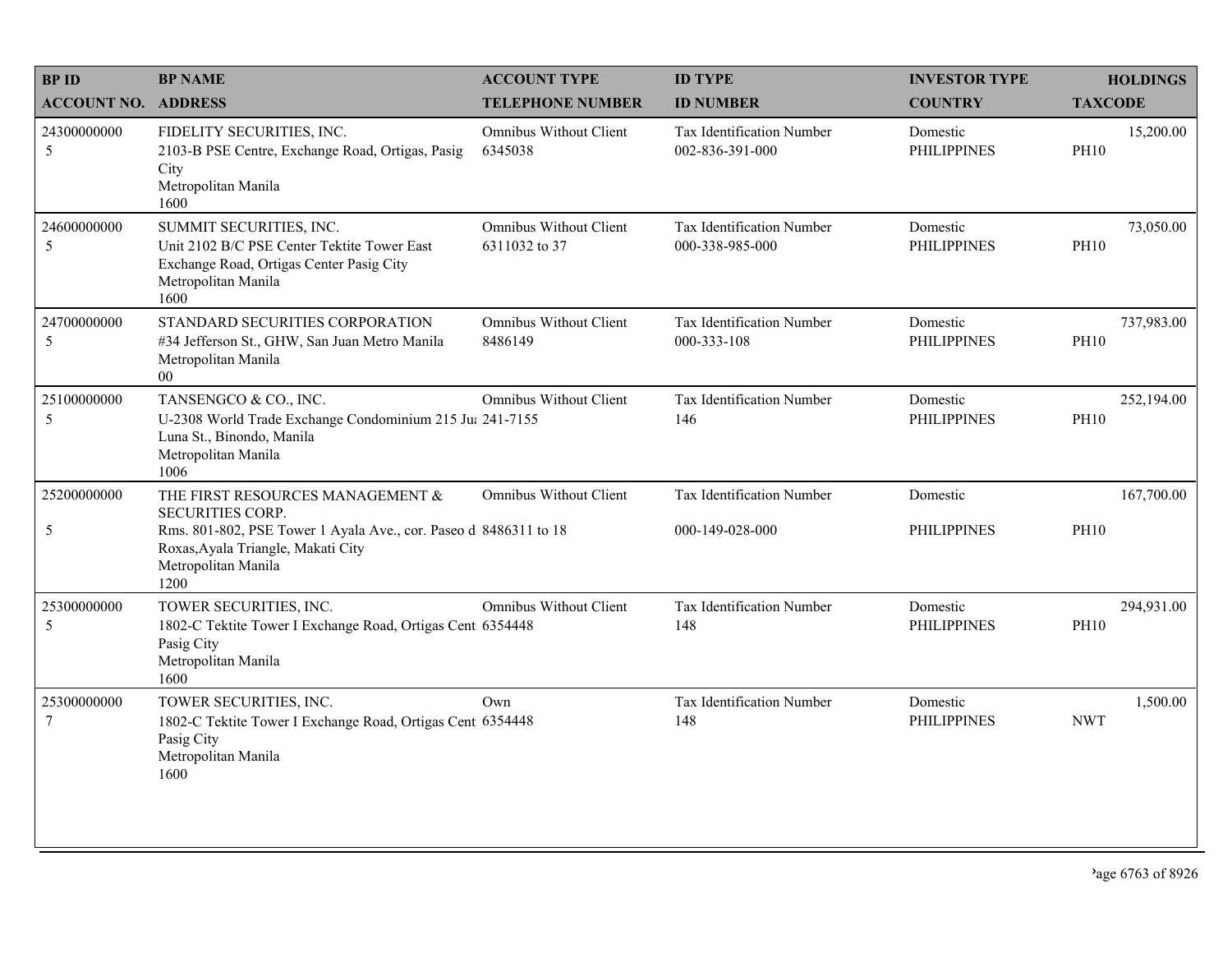| <b>BPID</b>                   | <b>BP NAME</b>                                                                                                                                                                                          | <b>ACCOUNT TYPE</b>                | <b>ID TYPE</b>                               | <b>INVESTOR TYPE</b>           | <b>HOLDINGS</b>           |
|-------------------------------|---------------------------------------------------------------------------------------------------------------------------------------------------------------------------------------------------------|------------------------------------|----------------------------------------------|--------------------------------|---------------------------|
| <b>ACCOUNT NO. ADDRESS</b>    |                                                                                                                                                                                                         | <b>TELEPHONE NUMBER</b>            | <b>ID NUMBER</b>                             | <b>COUNTRY</b>                 | <b>TAXCODE</b>            |
| 25600000000<br>5              | TRENDLINE SECURITIES CORPORATION<br>Rm. 503 Tytana Plaza Lorenzo Ruiz St., Binondo,<br>Manila<br>Metropolitan Manila<br>1006                                                                            | Omnibus Without Client<br>241-0387 | Tax Identification Number<br>151             | Domestic<br><b>PHILIPPINES</b> | 92,800.00<br><b>PH10</b>  |
| 25700000000<br>5              | TRI-STATE SECURITIES, INC.<br>Unit 1007, 10/F Ayala Triangle Tower I, Ayala<br>Avenue, Makati City<br>Metropolitan Manila<br>1226                                                                       | Omnibus Without Client<br>8485042  | Tax Identification Number<br>000-704-920-000 | Domestic<br><b>PHILIPPINES</b> | 29.00<br><b>PH10</b>      |
| 25900000000<br>5              | UCPB SECURITIES, INC.<br>Suite 1612, 16/F Ayala Tower I Exchange Plaza, Ayal 8485678<br>Ave. cor. Paseo de Roxas Makati City<br>Metropolitan Manila<br>1226                                             | <b>Omnibus Without Client</b>      | Tax Identification Number<br>154             | Domestic<br><b>PHILIPPINES</b> | 197,450.00<br><b>PH10</b> |
| 25900000000<br>6              | UCPB SECURITIES, INC.<br>Suite 1612, 16/F Ayala Tower I Exchange Plaza, Ayal 8485678<br>Ave. cor. Paseo de Roxas Makati City<br>Metropolitan Manila<br>1226                                             | Settlement                         | Tax Identification Number<br>154             | Domestic<br><b>PHILIPPINES</b> | 388,350.00<br><b>NWT</b>  |
| 26000000000<br>$\overline{2}$ | UOB KAY HIAN SECURITIES (PHILS.), INC.<br>UOB Kay Hian Securities (Phils.), Inc. Unit 404 LV<br>Locsin Bldg. 6752 Ayala Avenue, cor. Makati<br>Avenue, 1226, Makati City<br>Metropolitan Manila<br>1200 | Settlement<br>887-7973             | Tax Identification Number<br>155             | Foreign<br><b>PHILIPPINES</b>  | 84,000.00<br>FMX1         |
| 26100000003<br>-1             | E.SECURITIES, INC. ITF VARIOUS CLIENTS<br>11/F Exportbank Plaza Chino Roces cor Sen. Gil J.<br>Puyat Ave, Makati City<br>Metropolitan Manila<br>1251                                                    | Client<br>878-0775                 | Tax Identification Number<br>369             | Domestic<br><b>PHILIPPINES</b> | 1,400.00<br><b>NWT</b>    |
| 26100000004<br>$\overline{1}$ | E.SECURITIES, INC. ITF VARIOUS CLIENTS<br>11/F Exportbank Plaza Chino Roces cor Sen. Gil J.<br>Puyat Ave, Makati City<br>Metropolitan Manila<br>1251                                                    | Client                             | Tax Identification Number<br>560             | Domestic<br><b>PHILIPPINES</b> | 48,800.00<br><b>PH10</b>  |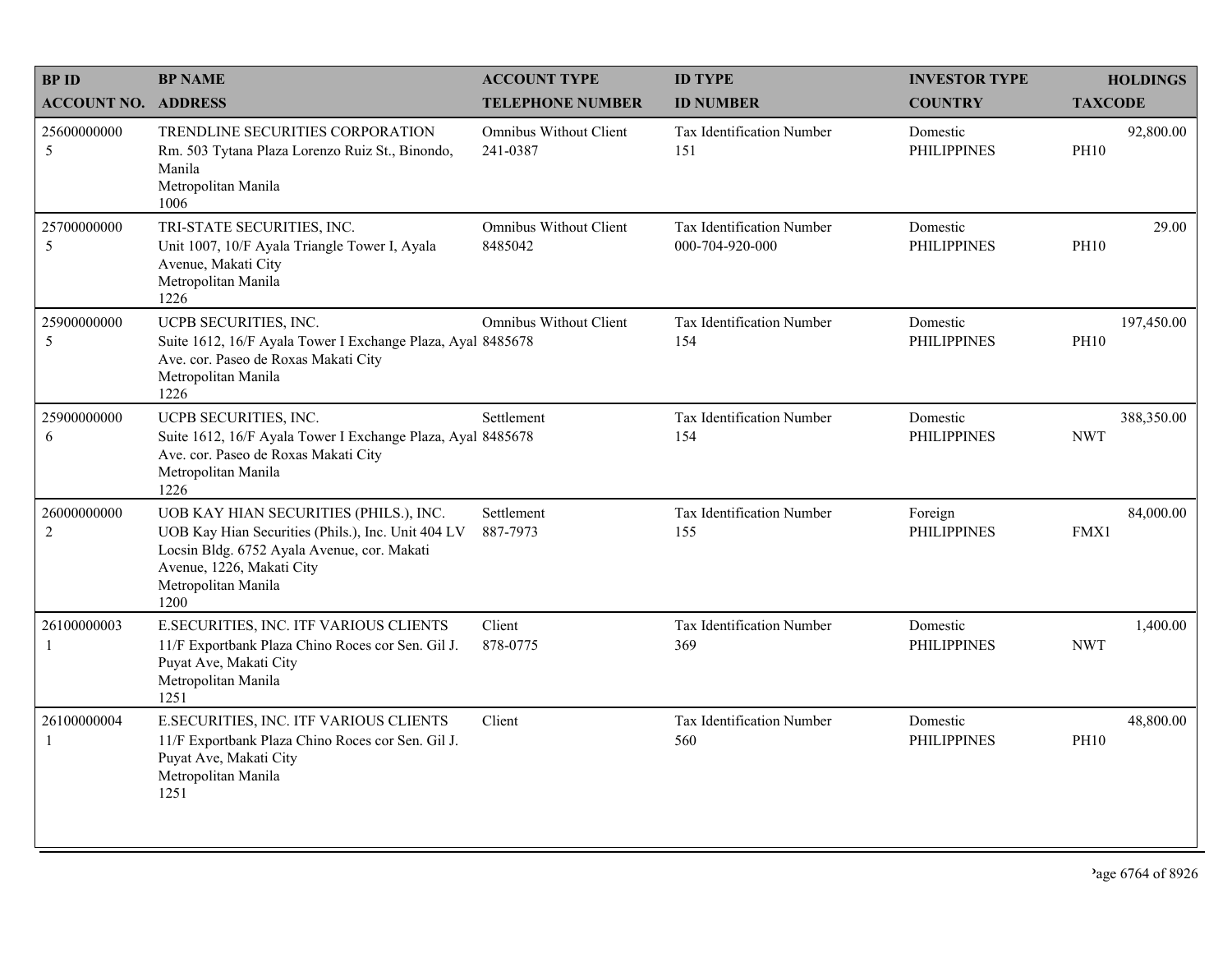| <b>BPID</b>                 | <b>BP NAME</b>                                                                                                                                                                               | <b>ACCOUNT TYPE</b>           | <b>ID TYPE</b>                                      | <b>INVESTOR TYPE</b>           | <b>HOLDINGS</b>           |
|-----------------------------|----------------------------------------------------------------------------------------------------------------------------------------------------------------------------------------------|-------------------------------|-----------------------------------------------------|--------------------------------|---------------------------|
| <b>ACCOUNT NO. ADDRESS</b>  |                                                                                                                                                                                              | <b>TELEPHONE NUMBER</b>       | <b>ID NUMBER</b>                                    | <b>COUNTRY</b>                 | <b>TAXCODE</b>            |
| 26300000000<br>5            | VENTURE SECURITIES, INC.<br>Unit 811 Tower One & Exchange Plaza Ayala Triangl 8486505<br>Ayala Ave. cor. Paseo de Roxas Makati City<br>Metropolitan Manila<br>1226                           | <b>Omnibus Without Client</b> | <b>Tax Identification Number</b><br>158             | Domestic<br><b>PHILIPPINES</b> | 37,600.00<br><b>PH10</b>  |
| 26300000000<br>6            | VENTURE SECURITIES, INC.<br>Unit 811 Tower One & Exchange Plaza Ayala Triangl 8486505<br>Ayala Ave. cor. Paseo de Roxas Makati City<br>Metropolitan Manila<br>1226                           | Settlement                    | Tax Identification Number<br>158                    | Domestic<br><b>PHILIPPINES</b> | 20.00<br><b>NWT</b>       |
| 26300000000<br>$8\,$        | VENTURE SECURITIES, INC.<br>Unit 811 Tower One & Exchange Plaza Ayala Triangl 8486505<br>Ayala Ave. cor. Paseo de Roxas Makati City<br>Metropolitan Manila<br>1226                           | Settlement                    | Tax Identification Number<br>158                    | Domestic<br><b>PHILIPPINES</b> | 500.00<br><b>NWT</b>      |
| 26700000000<br>5            | FIRST METRO SECURITIES BROKERAGE CORP. Omnibus Without Client<br>Unit 1515, 15/F Ayala Tower One Ayala Triangle,<br>Ayala Ave. cor Paseo de Roxas Makati City<br>Metropolitan Manila<br>1226 | 759-4133/34                   | Tax Identification Number<br>003-458-062-000        | Domestic<br><b>PHILIPPINES</b> | 701,232.00<br><b>PH10</b> |
| 26700000000<br>6            | FIRST METRO SECURITIES BROKERAGE CORP. Settlement<br>Unit 1515, 15/F Ayala Tower One Ayala Triangle,<br>Ayala Ave. cor Paseo de Roxas Makati City<br>Metropolitan Manila<br>1226             | 759-4133/34                   | <b>Tax Identification Number</b><br>003-458-062-000 | Domestic<br><b>PHILIPPINES</b> | 125,000.00<br><b>NWT</b>  |
| 26700000000<br>18           | FIRST METRO SECURITIES BROKERAGE CORP. Settlement<br>Unit 1515, 15/F Ayala Tower One Ayala Triangle,<br>Ayala Ave. cor Paseo de Roxas Makati City<br>Metropolitan Manila<br>1226             | 759-4133/34                   | Tax Identification Number<br>003-458-062-000        | Foreign<br><b>PHILIPPINES</b>  | 20,000.00<br><b>RA10</b>  |
| 26700000004<br>$\mathbf{1}$ | CHARTER PING AN INSURANCE CORPORATIOI Client<br>G/F SKYLAND PLAZA BLDG. SEN GIL PUYAT A 580-6820-23<br>COR TINDALO ST., MAKATI CITY<br>Metropolitan Manila<br>1200                           |                               | Tax Identification Number<br>000487306000           | Domestic<br><b>PHILIPPINES</b> | 155,100.00<br><b>NWT</b>  |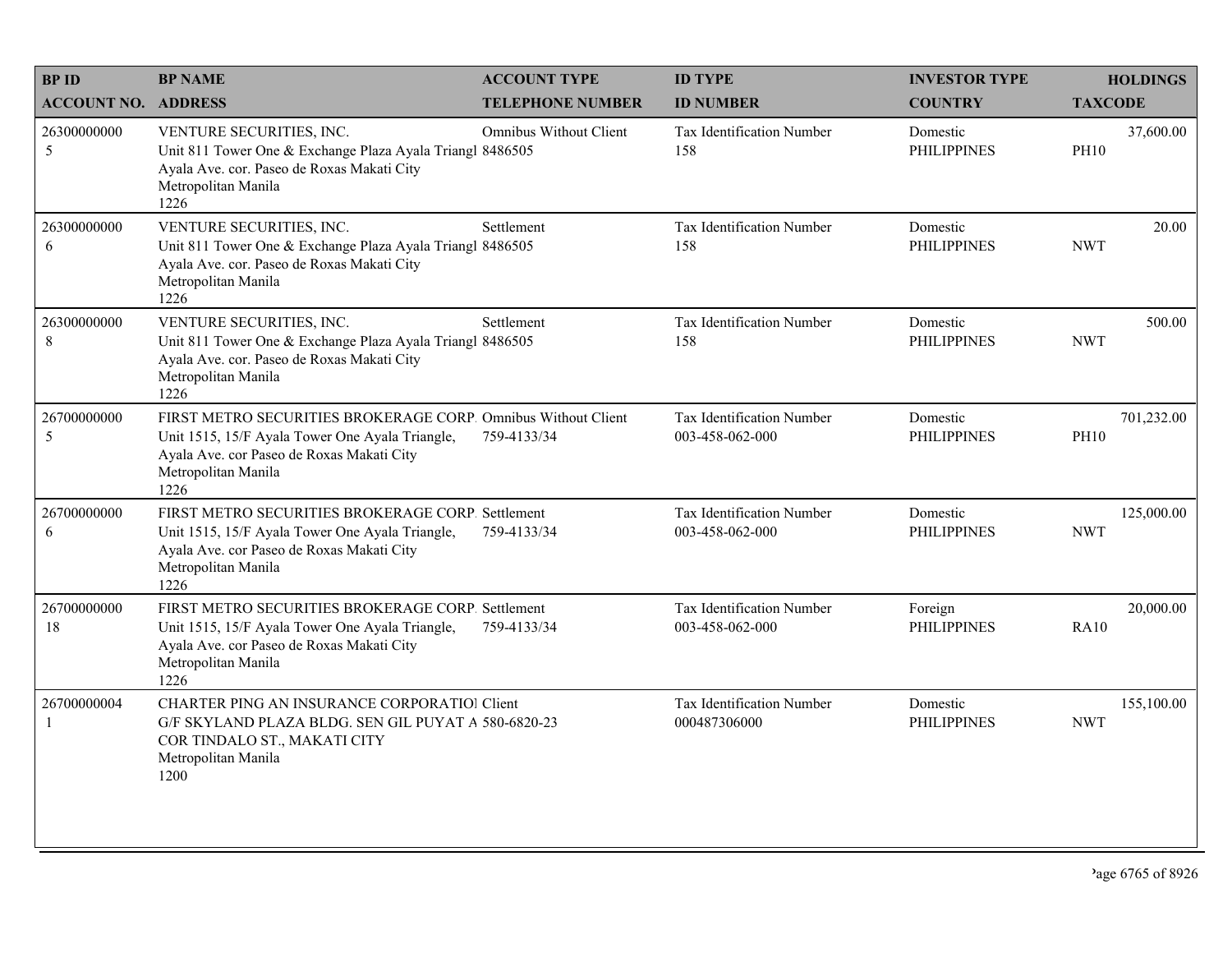| <b>BPID</b>                   | <b>BP NAME</b>                                                                                                                                                 | <b>ACCOUNT TYPE</b>                       | <b>ID TYPE</b>                                  | <b>INVESTOR TYPE</b>           | <b>HOLDINGS</b>             |
|-------------------------------|----------------------------------------------------------------------------------------------------------------------------------------------------------------|-------------------------------------------|-------------------------------------------------|--------------------------------|-----------------------------|
| <b>ACCOUNT NO. ADDRESS</b>    |                                                                                                                                                                | <b>TELEPHONE NUMBER</b>                   | <b>ID NUMBER</b>                                | <b>COUNTRY</b>                 | <b>TAXCODE</b>              |
| 26900000000<br>5              | WEALTH SECURITIES, INC.<br>2103 PSE Centre, Exchange Road Ortigas Centre, Pas 634-5038<br>City<br>Metropolitan Manila<br>1600                                  | <b>Omnibus Without Client</b>             | <b>Tax Identification Number</b><br>000-330-678 | Domestic<br><b>PHILIPPINES</b> | 1,780,777.00<br><b>PH10</b> |
| 26900000000<br>$\overline{7}$ | WEALTH SECURITIES, INC.<br>2103 PSE Centre, Exchange Road Ortigas Centre, Pas 634-5038<br>City<br>Metropolitan Manila<br>1600                                  | Own                                       | Tax Identification Number<br>000-330-678        | Domestic<br><b>PHILIPPINES</b> | 662.00<br><b>NWT</b>        |
| 26900000002<br>-1             | WEALTH SECURITIES, INC.<br>2103 PSE Centre, Exchange Road Ortigas Centre, Pas 689-8080<br>City<br>Metropolitan Manila<br>1600                                  | Client                                    | Tax Identification Number<br>320                | Domestic<br><b>PHILIPPINES</b> | 5,036,110.00<br><b>NWT</b>  |
| 26900000003<br>$\overline{1}$ | WEALTH SECURITIES, INC.<br>2103 PSE Centre, Exchange Road Ortigas Centre, Pas 689-8080<br>City<br>Metropolitan Manila<br>1600                                  | Client                                    | Tax Identification Number<br>321                | Domestic<br><b>PHILIPPINES</b> | 346,400.00<br><b>NWT</b>    |
| 27000000000<br>5              | WESTLINK GLOBAL EQUITIES, INC.<br>6/F Philippine Stock Exchange Plaza Ayala Avenue,<br>Makati City<br>Metropolitan Manila<br>1200                              | <b>Omnibus Without Client</b><br>848-6231 | <b>Tax Identification Number</b><br>000-334-828 | Domestic<br><b>PHILIPPINES</b> | 167,500.00<br><b>PH10</b>   |
| 27200000000<br>5              | BERNAD SECURITIES, INC.<br>3/F 1033 M.H. del Pilar St. Ermita, Manila<br>Metropolitan Manila<br>1000                                                           | <b>Omnibus Without Client</b><br>5245186  | Tax Identification Number<br>002-919-761        | Domestic<br>PHILIPPINES        | 617.00<br><b>PH10</b>       |
| 27300000000<br>5              | WONG SECURITIES CORPORATION<br>1402-B A. Mabini St., cor. Sta. Monica St., Ermita,<br>Manila<br>Metropolitan Manila<br>1000                                    | <b>Omnibus Without Client</b><br>5217794  | Tax Identification Number<br>000-350-895-000    | Domestic<br><b>PHILIPPINES</b> | 7,000.00<br><b>PH10</b>     |
| 27500000000<br>5              | YAO & ZIALCITA, INC.<br>Yao & Zialcita, Inc., 5G Vernida I Condominium, 120 5274019 to 21<br>Amorsolo St., Legaspi Village, Makati City<br>Metropolitan Manila | <b>Omnibus Without Client</b>             | Tax Identification Number<br>170                | Domestic<br><b>PHILIPPINES</b> | 177,600.00<br><b>PH10</b>   |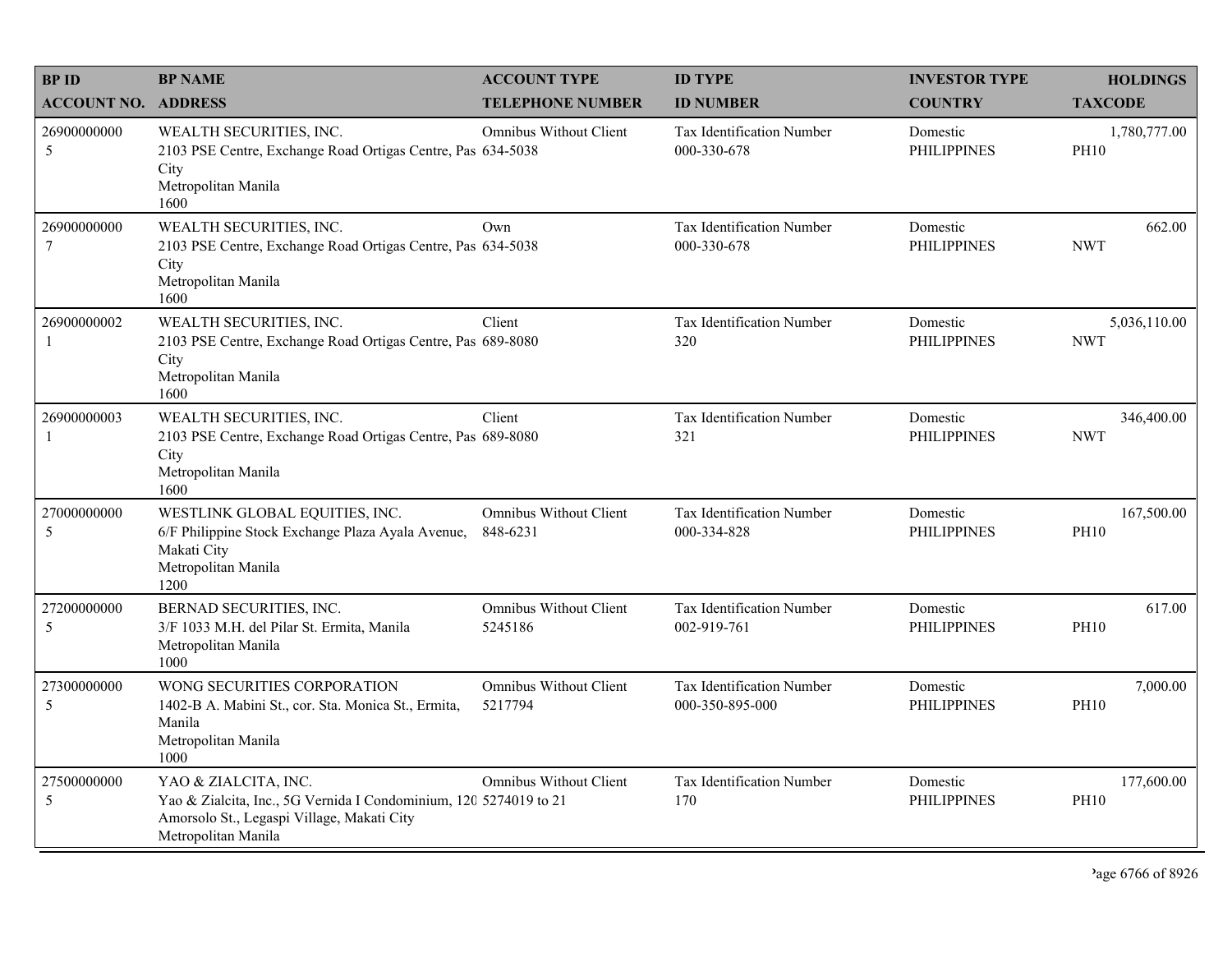| <b>BPID</b>                     | <b>BP NAME</b>                                                                                                                                                               | <b>ACCOUNT TYPE</b>                 | <b>ID TYPE</b>                                      | <b>INVESTOR TYPE</b>           | <b>HOLDINGS</b>             |
|---------------------------------|------------------------------------------------------------------------------------------------------------------------------------------------------------------------------|-------------------------------------|-----------------------------------------------------|--------------------------------|-----------------------------|
| <b>ACCOUNT NO. ADDRESS</b>      |                                                                                                                                                                              | <b>TELEPHONE NUMBER</b>             | <b>ID NUMBER</b>                                    | <b>COUNTRY</b>                 | <b>TAXCODE</b>              |
| 27800000000<br>5                | YU & COMPANY, INC.<br>Unit E 1606-B Tektite Tower 1 Exhange Road, Ortiga 634-6248<br>Center Pasig City<br>Metropolitan Manila<br>1600                                        | Omnibus Without Client              | <b>Tax Identification Number</b><br>000-324-373-000 | Domestic<br><b>PHILIPPINES</b> | 48,800.00<br><b>PH10</b>    |
| 27900000000<br>5                | <b>BDO SECURITIES CORPORATION</b><br>27/F Tower I & Exchange Plaza Ayala Ave., Makati<br>City<br>Metropolitan Manila<br>1226                                                 | Omnibus Without Client<br>759-41-44 | Tax Identification Number<br>004-814-885-000        | Domestic<br><b>PHILIPPINES</b> | 1,782,335.00<br><b>PH10</b> |
| 27900000000<br>$\boldsymbol{7}$ | <b>BDO SECURITIES CORPORATION</b><br>27/F Tower I & Exchange Plaza Ayala Ave., Makati<br>City<br>Metropolitan Manila<br>1226                                                 | Own<br>759-41-44                    | Tax Identification Number<br>004-814-885-000        | Domestic<br><b>PHILIPPINES</b> | 700,000.00<br><b>NWT</b>    |
| 27900000000<br>18               | <b>BDO SECURITIES CORPORATION</b><br>27/F Tower I & Exchange Plaza Ayala Ave., Makati<br>City<br>Metropolitan Manila<br>1226                                                 | Settlement<br>759-41-44             | Tax Identification Number<br>004-814-885-000        | Foreign<br><b>PHILIPPINES</b>  | 30,000.00<br><b>RA10</b>    |
| 28200000000<br>6                | PCCI SECURITIES BROKERS CORP.<br>3/F PCCI Corporate Centre 118 Alfaro St, Salcedo<br>Village Makati City<br>Metropolitan Manila<br>1227                                      | Settlement<br>893-3920              | Tax Identification Number<br>177                    | Domestic<br><b>PHILIPPINES</b> | 16,600.00<br><b>NWT</b>     |
| 28200000000<br>14               | PCCI SECURITIES BROKERS CORP.<br>3/F PCCI Corporate Centre 118 Alfaro St, Salcedo<br>Village Makati City<br>Metropolitan Manila<br>1227                                      | Settlement<br>893-3920              | Tax Identification Number<br>177                    | Domestic<br><b>PHILIPPINES</b> | 12,500.00<br><b>PH10</b>    |
| 28500000000<br>5                | GOLDEN TOWER SECURITIES & HOLDINGS, IN Omnibus Without Client<br>4-B Vernida I Condominium, 120 Amorsolo St.,<br>Legaspi Village, Makati City<br>Metropolitan Manila<br>1229 | 8132839                             | Tax Identification Number<br>179                    | Domestic<br><b>PHILIPPINES</b> | 10,000.00<br><b>PH10</b>    |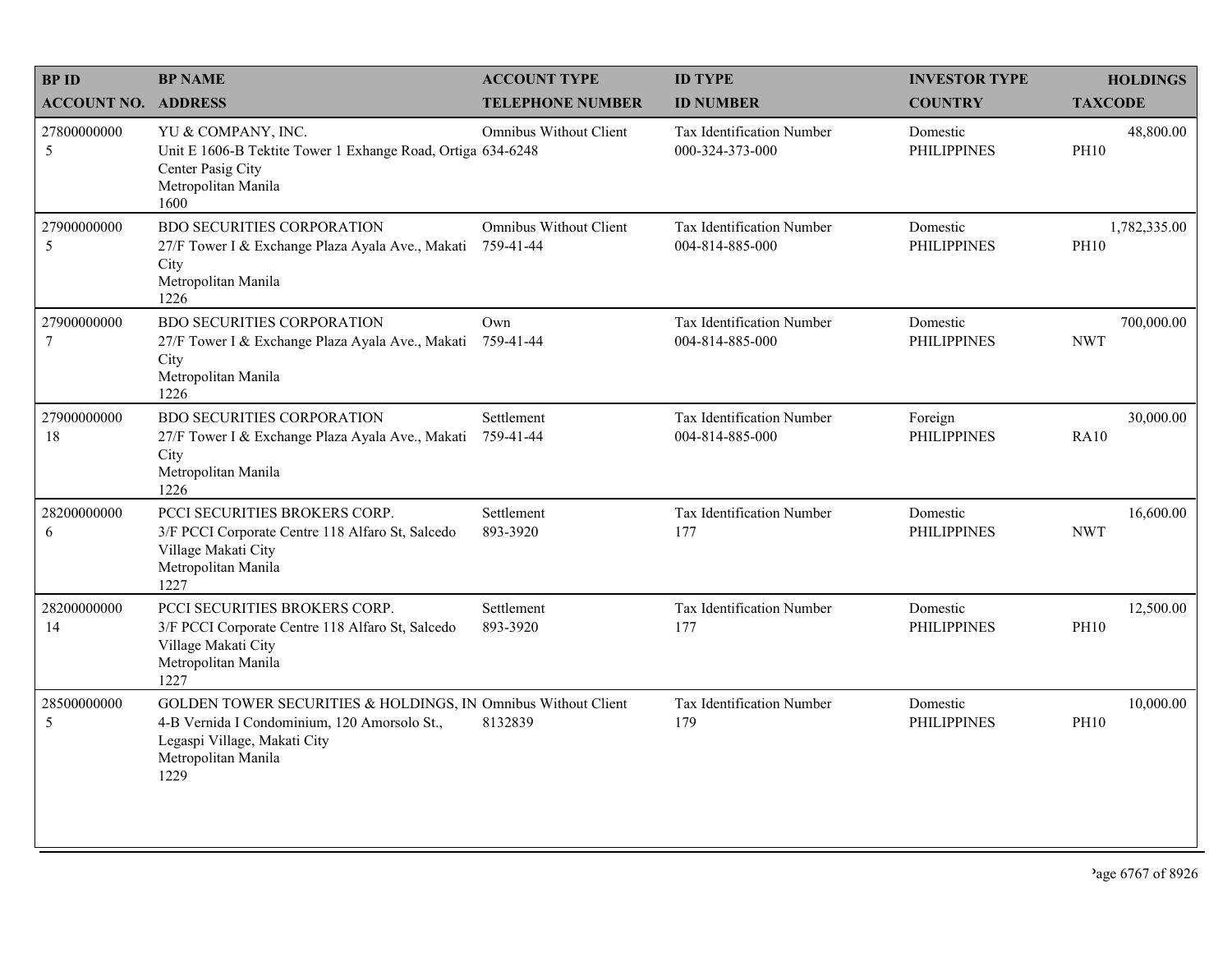| <b>BPID</b>                   | <b>BP NAME</b>                                                                                                                                                     | <b>ACCOUNT TYPE</b>                      | <b>ID TYPE</b>                                      | <b>INVESTOR TYPE</b>           | <b>HOLDINGS</b>           |
|-------------------------------|--------------------------------------------------------------------------------------------------------------------------------------------------------------------|------------------------------------------|-----------------------------------------------------|--------------------------------|---------------------------|
| <b>ACCOUNT NO. ADDRESS</b>    |                                                                                                                                                                    | <b>TELEPHONE NUMBER</b>                  | <b>ID NUMBER</b>                                    | <b>COUNTRY</b>                 | <b>TAXCODE</b>            |
| 28600000000<br>1              | SOLAR SECURITIES, INC.<br>Unit 3002-A East Tower, Phil. Stock Exchange Centre 6366301<br>Exchange Road, Ortigas Complex, Pasig City<br>Metropolitan Manila<br>1605 | <b>Omnibus Without Client</b>            | <b>Tax Identification Number</b><br>001-949-768-000 | Foreign<br><b>PHILIPPINES</b>  | 39,600.00<br><b>RA10</b>  |
| 28600000000<br>5              | SOLAR SECURITIES, INC.<br>Unit 3002-A East Tower, Phil. Stock Exchange Centre 6366301<br>Exchange Road, Ortigas Complex, Pasig City<br>Metropolitan Manila<br>1605 | <b>Omnibus Without Client</b>            | <b>Tax Identification Number</b><br>001-949-768-000 | Domestic<br><b>PHILIPPINES</b> | 209,750.00<br><b>PH10</b> |
| 28800000000<br>5              | G.D. TAN & COMPANY, INC.<br>Unit 2203-A East Tower, PSE Center Exchange Road. 6339989<br>Ortigas Center, Pasig City<br>Metropolitan Manila<br>1600                 | <b>Omnibus Without Client</b>            | Tax Identification Number<br>000-121-113-000        | Domestic<br><b>PHILIPPINES</b> | 26,400.00<br><b>PH10</b>  |
| 28800000000<br>6              | G.D. TAN & COMPANY, INC.<br>Unit 2203-A East Tower, PSE Center Exchange Road. 6339989<br>Ortigas Center, Pasig City<br>Metropolitan Manila<br>1600                 | Settlement                               | Tax Identification Number<br>000-121-113-000        | Domestic<br><b>PHILIPPINES</b> | 15,073.00<br><b>NWT</b>   |
| 28800000000<br>18             | G.D. TAN & COMPANY, INC.<br>Unit 2203-A East Tower, PSE Center Exchange Road 6339989<br>Ortigas Center, Pasig City<br>Metropolitan Manila<br>1600                  | Settlement                               | Tax Identification Number<br>000-121-113-000        | Foreign<br><b>PHILIPPINES</b>  | 10,500.00<br><b>RA10</b>  |
| 32300000000<br>$\overline{4}$ | CLSA PHILIPPINES, INC.<br>Trafalgar Plaza, Unit 17-D, 105 H.V. dela Costa St.,<br>Salcedo Vill., Makati City<br>Metropolitan Manila<br>1227                        | Settlement<br>848-3699                   | Tax Identification Number<br>183                    | Foreign<br><b>PHILIPPINES</b>  | 69.00<br><b>RA02</b>      |
| 32800000000<br>5              | DW CAPITAL INC.<br>UNIT 1610-1611 TOWER ONE & EXCHANGE<br>PLAZA, AYALA TRIANGLE, AYALA AVENUE,<br>MAKATI CITY 1226<br>Metropolitan Manila<br>$\theta$              | <b>Omnibus Without Client</b><br>8369633 | Tax Identification Number<br>200-262-862-000        | Domestic<br><b>PHILIPPINES</b> | 40,000.00<br><b>PH10</b>  |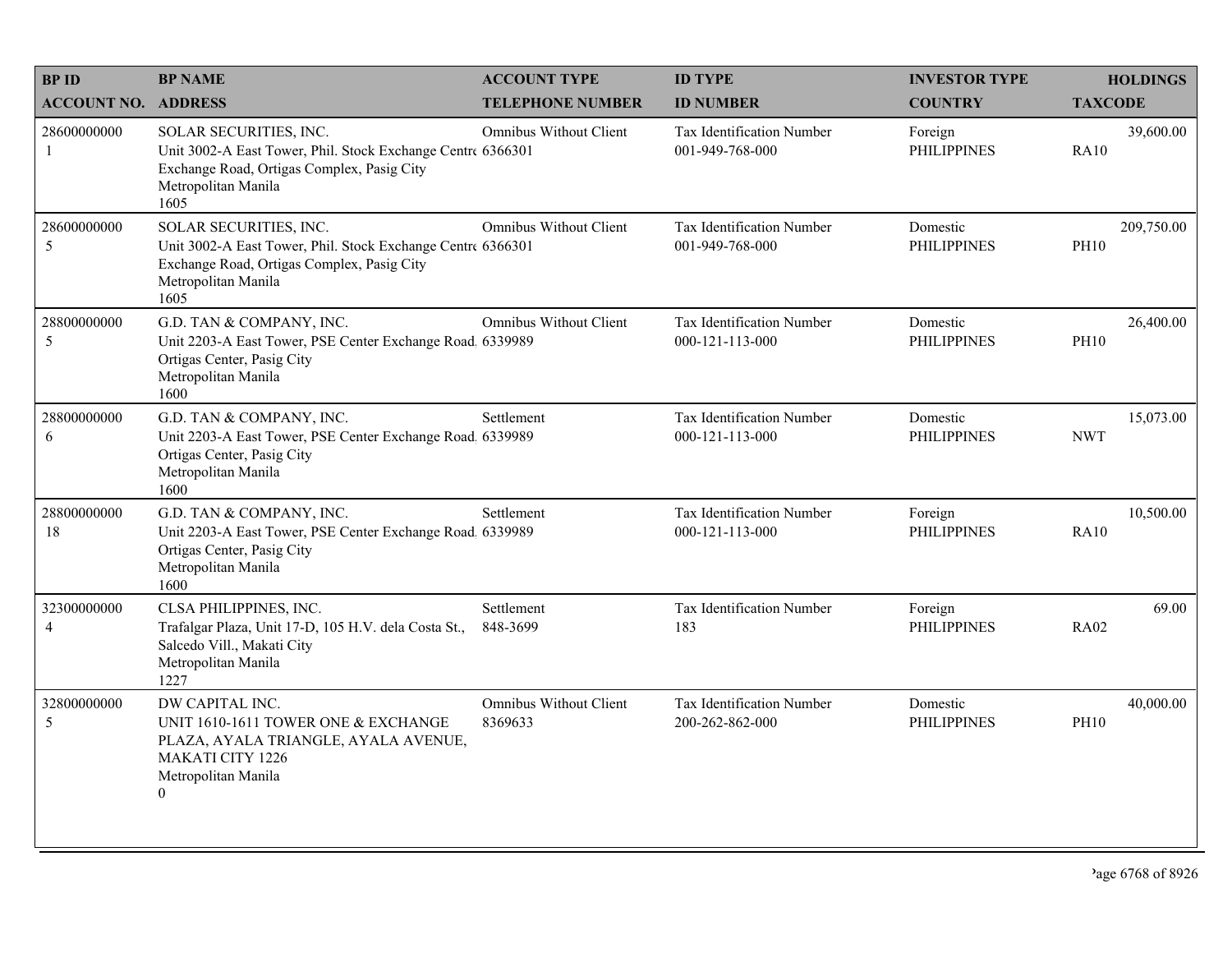| <b>BPID</b>                    | <b>BP NAME</b>                                                                                                                                      | <b>ACCOUNT TYPE</b>           | <b>ID TYPE</b>                               | <b>INVESTOR TYPE</b>           | <b>HOLDINGS</b>           |
|--------------------------------|-----------------------------------------------------------------------------------------------------------------------------------------------------|-------------------------------|----------------------------------------------|--------------------------------|---------------------------|
| <b>ACCOUNT NO. ADDRESS</b>     |                                                                                                                                                     | <b>TELEPHONE NUMBER</b>       | <b>ID NUMBER</b>                             | <b>COUNTRY</b>                 | <b>TAXCODE</b>            |
| 33800000000<br>8               | PHILIPPINE EQUITY PARTNERS, INC.<br>Unit 19C Citibank Tower Citibank Plaza 8741 Paseo (8145788)<br>Roxas Makati City<br>Metropolitan Manila<br>1226 | Settlement                    | Tax Identification Number<br>213-130-068-000 | Domestic<br><b>PHILIPPINES</b> | 184.00<br><b>NWT</b>      |
| 34500000000<br>5               | UNICAPITAL SECURITIES INC.<br>4F Majalco Bldg Benavidez cor Trasierra Sts Legaspi 750-2030<br>Vill., Makati City<br>Metropolitan Manila<br>1200     | <b>Omnibus Without Client</b> | Tax Identification Number<br>005-294-264-000 | Domestic<br><b>PHILIPPINES</b> | 282,320.00<br><b>PH10</b> |
| 34500000000<br>6               | UNICAPITAL SECURITIES INC.<br>4F Majalco Bldg Benavidez cor Trasierra Sts Legaspi<br>Vill., Makati City<br>Metropolitan Manila<br>1200              | Settlement<br>750-2030        | Tax Identification Number<br>005-294-264-000 | Domestic<br><b>PHILIPPINES</b> | 151,200.00<br><b>NWT</b>  |
| 34500000000<br>$7\phantom{.0}$ | UNICAPITAL SECURITIES INC.<br>4F Majalco Bldg Benavidez cor Trasierra Sts Legaspi 750-2030<br>Vill., Makati City<br>Metropolitan Manila<br>1200     | Own                           | Tax Identification Number<br>005-294-264-000 | Domestic<br><b>PHILIPPINES</b> | 74.00<br><b>NWT</b>       |
| 34500000000<br>14              | UNICAPITAL SECURITIES INC.<br>4F Majalco Bldg Benavidez cor Trasierra Sts Legaspi<br>Vill., Makati City<br>Metropolitan Manila<br>1200              | Settlement<br>750-2030        | Tax Identification Number<br>005-294-264-000 | Domestic<br><b>PHILIPPINES</b> | 4,630.00<br><b>PH10</b>   |
| 34500000004<br>1               | UNICAPITAL SECURITIES INC.<br>4F Majalco Bldg Benavidez cor Trasierra Sts Legaspi 8122514<br>Vill., Makati City<br>Metropolitan Manila<br>1200      | Client                        | Tax Identification Number<br>419             | Domestic<br><b>PHILIPPINES</b> | 180,900.00<br><b>NWT</b>  |
| 38800000000<br>5               | ARMSTRONG SECURITIES, INC.<br>Unit 2205-A, 22/F PSE Centre Exchange Road, Ortiga 6346337 to 39<br>Centre, Pasig City<br>Metropolitan Manila<br>1600 | <b>Omnibus Without Client</b> | Tax Identification Number<br>191             | Domestic<br><b>PHILIPPINES</b> | 500.00<br><b>PH10</b>     |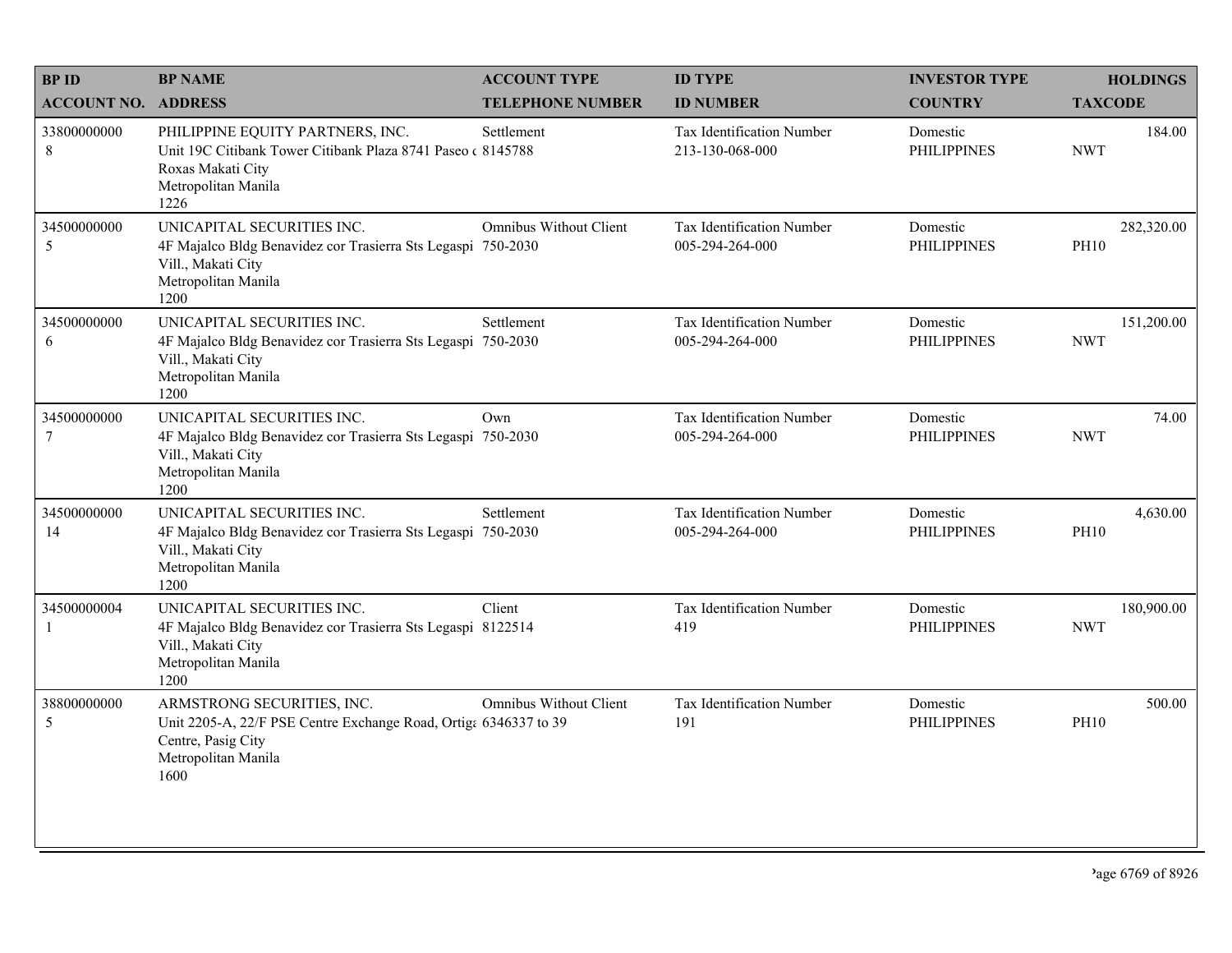| <b>BPID</b>                | <b>BP NAME</b>                                                                                                                                                                | <b>ACCOUNT TYPE</b>           | <b>ID TYPE</b>                                  | <b>INVESTOR TYPE</b>           | <b>HOLDINGS</b>             |
|----------------------------|-------------------------------------------------------------------------------------------------------------------------------------------------------------------------------|-------------------------------|-------------------------------------------------|--------------------------------|-----------------------------|
| <b>ACCOUNT NO. ADDRESS</b> |                                                                                                                                                                               | <b>TELEPHONE NUMBER</b>       | <b>ID NUMBER</b>                                | <b>COUNTRY</b>                 | <b>TAXCODE</b>              |
| 38900000000<br>5           | KING'S POWER SECURITIES, INC.<br>RM 1602 FEDERAL TOWER DASMARINAS ST.,<br><b>BINONDO, MANILA</b><br>Metropolitan Manila<br>$\theta$                                           | <b>Omnibus Without Client</b> | Tax Identification Number<br>205-495-236        | Domestic<br><b>PHILIPPINES</b> | 7,500.00<br><b>PH10</b>     |
| BCDO2000000<br>1           | <b>BANCO DE ORO - TRUST BANKING GROUP</b><br>17/F, South Tower, BDO Corporate Centre cor H.V.<br>Dela Costa and Makati Avenue Makati City City<br>Metropolitan Manila<br>1200 | Own<br>634 4660               | Tax Identification Number<br>002-856-707-000.G5 | Domestic<br><b>PHILIPPINES</b> | 11,977,262.00<br><b>NWT</b> |
| BCDO2000005                | <b>GENERALI PILIPINAS LIFE ASSURANCE</b><br><b>COMPANY - GF</b>                                                                                                               | Client                        | Tax Identification Number                       | Domestic                       | 2,620,342.00                |
| $\mathbf{1}$               | 17/F, South Tower, BDO Corporate Centre cor H.V.<br>Dela Costa and Makati Avenue Makati City City<br>Metropolitan Manila<br>1200                                              | 634 4660                      | 1242                                            | <b>PHILIPPINES</b>             | <b>NWT</b>                  |
| BCDO2000007<br>1           | <b>BANCO DE ORO - TRUST BANKING GROUP</b><br>17/F, South Tower, BDO Corporate Centre cor H.V.<br>Dela Costa and Makati Avenue Makati City City<br>Metropolitan Manila<br>1200 | Client<br>634 4660            | Tax Identification Number<br>1224               | Domestic<br><b>PHILIPPINES</b> | 2,315,750.00<br><b>NWT</b>  |
| BCDO2000009<br>1           | <b>BANCO DE ORO - TRUST BANKING GROUP</b><br>17/F, South Tower, BDO Corporate Centre cor H.V.<br>Dela Costa and Makati Avenue Makati City City<br>Metropolitan Manila<br>1200 | Client<br>634 4660            | Tax Identification Number<br>1222               | Domestic<br><b>PHILIPPINES</b> | 1,534,400.00<br><b>NWT</b>  |
| BCDO2000010<br>1           | BANCO DE ORO - TRUST BANKING GROUP<br>17/F, South Tower, BDO Corporate Centre cor H.V.<br>Dela Costa and Makati Avenue Makati City City<br>Metropolitan Manila<br>1200        | Client<br>634 4660            | Tax Identification Number<br>1221               | Domestic<br><b>PHILIPPINES</b> | 5,983,000.00<br><b>NWT</b>  |
| BCDO2000013<br>1           | BANCO DE ORO - TRUST BANKING GROUP<br>17/F, South Tower, BDO Corporate Centre cor H.V.<br>Dela Costa and Makati Avenue Makati City City<br>Metropolitan Manila<br>1200        | Client<br>634 4660            | Tax Identification Number<br>1225               | Domestic<br><b>PHILIPPINES</b> | 12,400.00<br><b>NWT</b>     |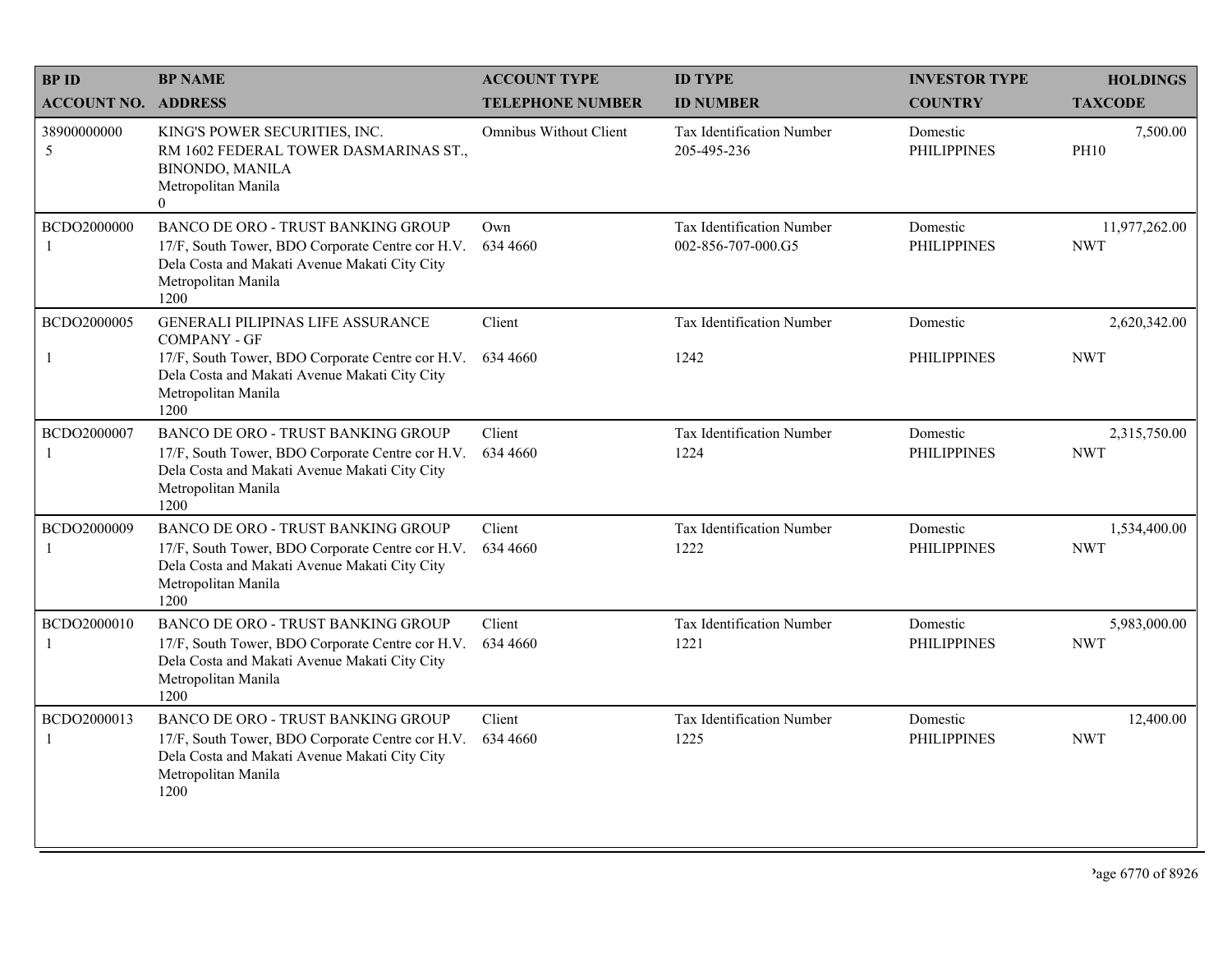| <b>BPID</b>                 | <b>BP NAME</b>                                                                                                                                                                | <b>ACCOUNT TYPE</b>     | <b>ID TYPE</b>                                | <b>INVESTOR TYPE</b>           | <b>HOLDINGS</b>             |
|-----------------------------|-------------------------------------------------------------------------------------------------------------------------------------------------------------------------------|-------------------------|-----------------------------------------------|--------------------------------|-----------------------------|
| <b>ACCOUNT NO. ADDRESS</b>  |                                                                                                                                                                               | <b>TELEPHONE NUMBER</b> | <b>ID NUMBER</b>                              | <b>COUNTRY</b>                 | <b>TAXCODE</b>              |
| BCDO2000014<br>$\mathbf{1}$ | <b>BANCO DE ORO - TRUST BANKING GROUP</b><br>17/F, South Tower, BDO Corporate Centre cor H.V.<br>Dela Costa and Makati Avenue Makati City City<br>Metropolitan Manila<br>1200 | Client<br>634 4660      | Tax Identification Number<br>1226             | Domestic<br><b>PHILIPPINES</b> | 24,100.00<br><b>NWT</b>     |
| BCDO2000015                 | <b>BANCO DE ORO - TRUST BANKING GROUP</b><br>17/F, South Tower, BDO Corporate Centre cor H.V.<br>Dela Costa and Makati Avenue Makati City City<br>Metropolitan Manila<br>1200 | Client<br>634 4660      | Tax Identification Number<br>1227             | Domestic<br><b>PHILIPPINES</b> | 29,700.00<br><b>NWT</b>     |
| BCDO2000017                 | CLIMBS LIFE AND GENERAL INSURANCE<br><b>COOPERATIVE</b>                                                                                                                       | Client                  | Tax Identification Number                     | Domestic                       | 53,470.00                   |
| $\mathbf{1}$                | 17/F, South Tower, BDO Corporate Centre cor H.V.<br>Dela Costa and Makati Avenue Makati City City<br>Metropolitan Manila<br>1200                                              | 634 4660                | 1314                                          | <b>PHILIPPINES</b>             | <b>NWT</b>                  |
| BCDO2000026<br>1            | <b>BANCO DE ORO - TRUST BANKING GROUP</b><br>17/F, South Tower, BDO Corporate Centre cor H.V.<br>Dela Costa and Makati Avenue Makati City City<br>Metropolitan Manila<br>1200 | Client<br>634 4660      | Tax Identification Number<br>1236             | Domestic<br><b>PHILIPPINES</b> | 237,320.00<br><b>NWT</b>    |
| BCDO2000028<br>1            | BANCO DE ORO - TRUST BANKING GROUP<br>17/F, South Tower, BDO Corporate Centre cor H.V.<br>Dela Costa and Makati Avenue Makati City City<br>Metropolitan Manila<br>1200        | Client<br>634 4660      | Tax Identification Number<br>1237             | Domestic<br><b>PHILIPPINES</b> | 21,050.00<br><b>NWT</b>     |
| BCDO2000033<br>1            | BANCO DE ORO - TRUST BANKING GROUP<br>17/F, South Tower, BDO Corporate Centre cor H.V.<br>Dela Costa and Makati Avenue Makati City City<br>Metropolitan Manila<br>1200        | Client<br>634 4660      | Tax Identification Number<br>1246             | Domestic<br><b>PHILIPPINES</b> | 15,178,700.00<br><b>NWT</b> |
| BCDO2000037<br>1            | <b>BDO TRUST BANKING GROUP</b><br>16/F SOUTH TOWER, BDO CORPORATE CENTEI 8407000<br>7899 MAKATI AVE., MAKATI CITY<br>Metropolitan Manila                                      | Client                  | <b>Commercial Registration Number</b><br>1246 | Domestic<br><b>PHILIPPINES</b> | 12,720.00<br><b>NWT</b>     |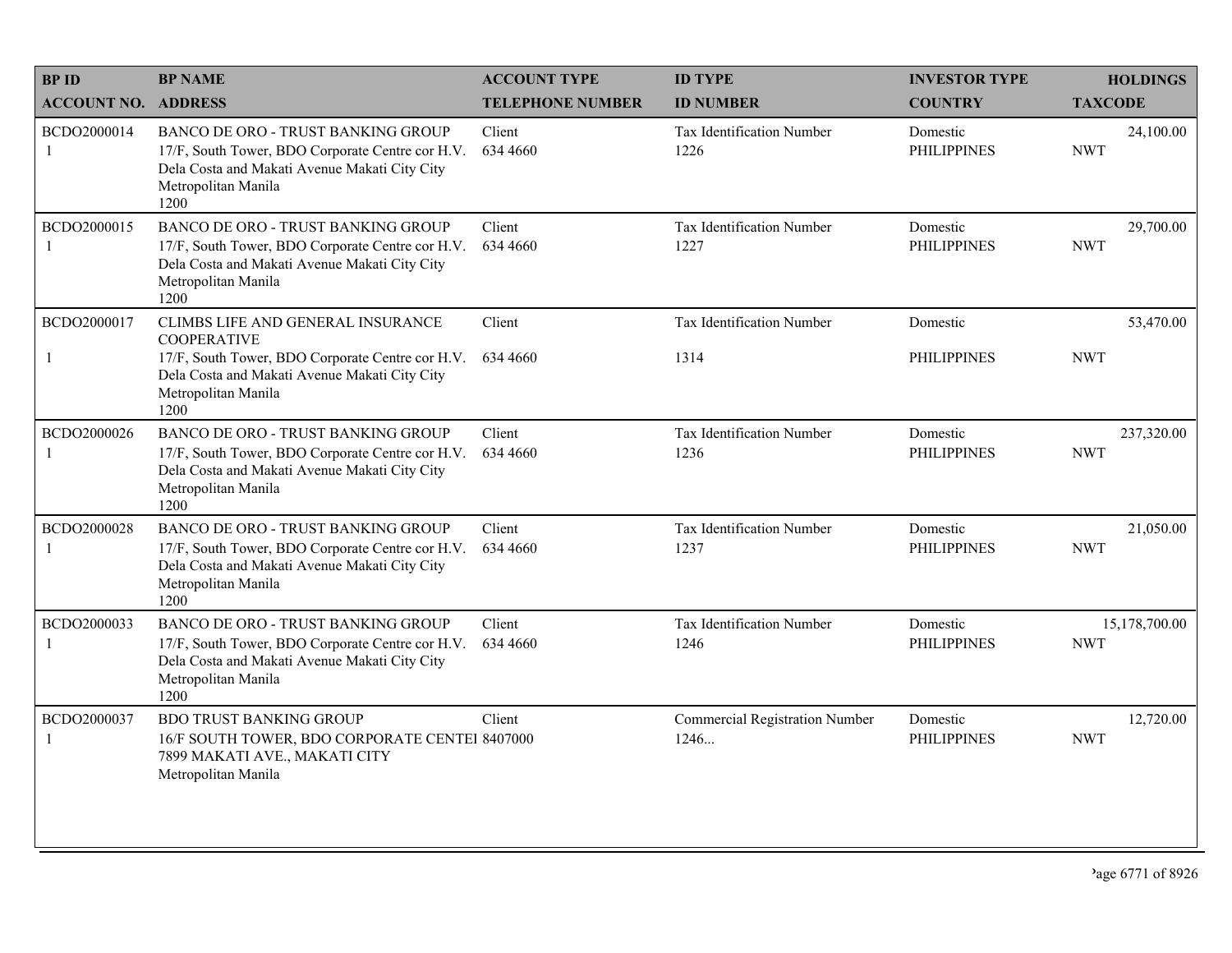| <b>BPID</b>                 | <b>BP NAME</b>                                                                                                                                       | <b>ACCOUNT TYPE</b>     | <b>ID TYPE</b>                                          | <b>INVESTOR TYPE</b>           | <b>HOLDINGS</b>          |
|-----------------------------|------------------------------------------------------------------------------------------------------------------------------------------------------|-------------------------|---------------------------------------------------------|--------------------------------|--------------------------|
| <b>ACCOUNT NO. ADDRESS</b>  |                                                                                                                                                      | <b>TELEPHONE NUMBER</b> | <b>ID NUMBER</b>                                        | <b>COUNTRY</b>                 | <b>TAXCODE</b>           |
| BCDO2000050<br>1            | <b>BDO TRUST BANKING GROUP</b><br>16F SOUTH TOWER, BDO CORPORATE CENTER 8407000<br>7899 MAKATI AVE., MAKATI CITY<br>Metropolitan Manila              | Client                  | <b>Tax Identification Number</b><br>1246***             | Domestic<br><b>PHILIPPINES</b> | 45,400.00<br><b>NWT</b>  |
| BCDO2000051<br>$\mathbf{1}$ | <b>BDO TRUST BANKING GROUP</b><br>16F SOUTH TOWER, BDO CORPORATE CENTER 8407000<br>7899 MAKATI AVE., MAKATI CITY<br>Metropolitan Manila              | Client                  | Tax Identification Number<br>$1246***$                  | Domestic<br><b>PHILIPPINES</b> | 265,800.00<br><b>NWT</b> |
| BCDO2000052<br>$\mathbf{1}$ | <b>BDO TRUST BANKING GROUP</b><br>16F SOUTH TOWER, BDO CORPORATE CENTER 8407000<br>7899 MAKATI AVE., MAKATI CITY<br>Metropolitan Manila              | Client                  | Tax Identification Number<br>1246 *****                 | Domestic<br><b>PHILIPPINES</b> | 16,900.00<br><b>NWT</b>  |
| BCDO2000053<br>1            | <b>BDO TRUST BANKING GROUP</b><br>16F SOUTH TOWER, BDO CORPORATE CENTER 8407000<br>7899 MAKATI AVE., MAKATI CITY<br>Metropolitan Manila              | Client                  | Tax Identification Number<br>1246******                 | Domestic<br><b>PHILIPPINES</b> | 20,000.00<br><b>NWT</b>  |
| BCDO2000063<br>$\mathbf{1}$ | FEDERAL PHOENIX ASSURANCE CO., INC.<br>16F SOUTH TOWER, BDO CORPORATE CENTER 8407000<br>7899 MAKATI AVE., MAKATI CITY<br>Metropolitan Manila<br>0726 | Client                  | Tax Identification Number<br>962!                       | Domestic<br><b>PHILIPPINES</b> | 524,480.00<br><b>NWT</b> |
| BCDO2000064<br>1            | <b>BDO TRUST BANKING GROUP</b><br>16F SOUTH TOWER, BDO CORPORATE CENTER 8407000<br>7899 MAKATI AVE., MAKATI CITY<br>Metropolitan Manila<br>0726      | Client                  | Certificate Of Incorporation<br>962'                    | Domestic<br><b>PHILIPPINES</b> | 199,800.00<br><b>NWT</b> |
| BCDO2000066<br>1            | <b>BDO TRUST BANKING GROUP</b><br>16F SOUTH TOWER, BDO CORPORATE CENTER 840-7000<br>7899 MAKATI AVE., MAKATI CITY<br>Metropolitan Manila<br>0726     | Client                  | Certificate Of Incorporation<br>IMA#201-78064-0 - NO ID | Domestic<br><b>PHILIPPINES</b> | 79,500.00<br><b>NWT</b>  |
| BCDO2000067<br>1            | IMA# 201-78065-7<br>16F SOUTH TOWER, BDO CORPORATE CENTER 840-7000<br>7899 MAKATI AVE., MAKATI CITY<br>Metropolitan Manila<br>0726                   | Client                  | Tax Identification Number<br>002-856-707-000            | Domestic<br><b>PHILIPPINES</b> | 168,000.00<br><b>NWT</b> |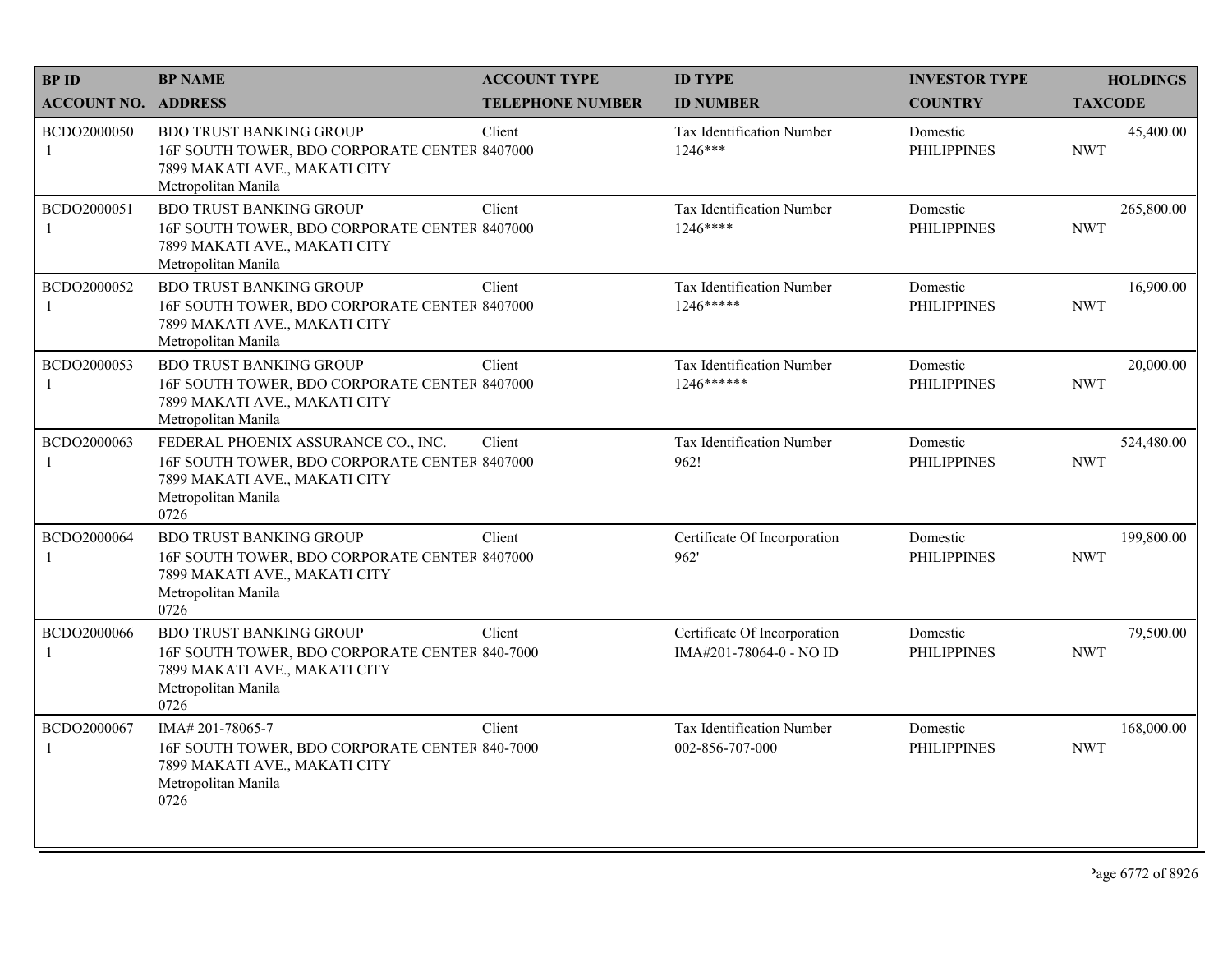| <b>BPID</b>                | <b>BP NAME</b>                                                                                                                     | <b>ACCOUNT TYPE</b>     | <b>ID TYPE</b>                                        | <b>INVESTOR TYPE</b>           | <b>HOLDINGS</b>          |
|----------------------------|------------------------------------------------------------------------------------------------------------------------------------|-------------------------|-------------------------------------------------------|--------------------------------|--------------------------|
| <b>ACCOUNT NO. ADDRESS</b> |                                                                                                                                    | <b>TELEPHONE NUMBER</b> | <b>ID NUMBER</b>                                      | <b>COUNTRY</b>                 | <b>TAXCODE</b>           |
| BCDO2000068                | IMA#208-78180-7<br>16F SOUTH TOWER, BDO CORPORATE CENTER 840-7000<br>7899 MAKATI AVE., MAKATI CITY<br>Metropolitan Manila<br>0726  | Client                  | Tax Identification Number<br>002-856-707-000*         | Domestic<br><b>PHILIPPINES</b> | 7,200.00<br><b>NWT</b>   |
| BCDO2000069<br>2           | IMA#201-78068<br>16F SOUTH TOWER, BDO CORPORATE CENTER 840-7000<br>7899 MAKATI AVE., MAKATI CITY<br>Metropolitan Manila<br>0726    | Client                  | Tax Identification Number<br>002-856-707-000***       | Domestic<br><b>PHILIPPINES</b> | 27,840.00<br><b>NWT</b>  |
| BCDO2000070                | IMA# 201-78069<br>16F SOUTH TOWER, BDO CORPORATE CENTER 8407000<br>7899 MAKATI AVE., MAKATI CITY<br>Metropolitan Manila<br>0726    | Client                  | Tax Identification Number<br>002-856-707-.000         | Domestic<br><b>PHILIPPINES</b> | 1,370.00<br><b>NWT</b>   |
| BCDO2000071                | IMA#201-78074<br>16/F SOUTH TOWER, BDO CORPORATE CENTRI 840-7000<br>7899 MAKATI AVENUE, MAKATI CITY<br>Metropolitan Manila<br>0726 | Client                  | Tax Identification Number<br>002-856-707-000?         | Domestic<br><b>PHILIPPINES</b> | 731,570.00<br><b>NWT</b> |
| BCDO2000072                | IMA#201-78037<br>16/FLR SOUTH TOWER, BDO CORPORATE<br>CENTRE, 7899 MAKATI AVENUE, MAKATI CITY<br>Metropolitan Manila<br>0726       | Client<br>840-7000      | Tax Identification Number<br>002-856-707*-000         | Domestic<br><b>PHILIPPINES</b> | 53,000.00<br><b>NWT</b>  |
| BCDO2000074                | IMA#201-78071<br>16/F SOUTH TOWER, BDO CORPORATE CENTEI 840-7000<br>7899 MAKATI AVE., MAKATI CITY<br>Metropolitan Manila<br>0726   | Client                  | Certificate Of Incorporation<br>BCDO2000074           | Domestic<br><b>PHILIPPINES</b> | 47,600.00<br><b>NWT</b>  |
| BCDO2000078                | IMA#201-78076<br>16F SOUTH TOWER, BDO CORPORATE CENTER 840-7000<br>7899 MAKATI AVE., MAKATI CITY<br>Metropolitan Manila            | Client                  | Tax Identification Number<br>002-856-707-000TINNUMBER | Domestic<br><b>PHILIPPINES</b> | 14,800.00<br><b>NWT</b>  |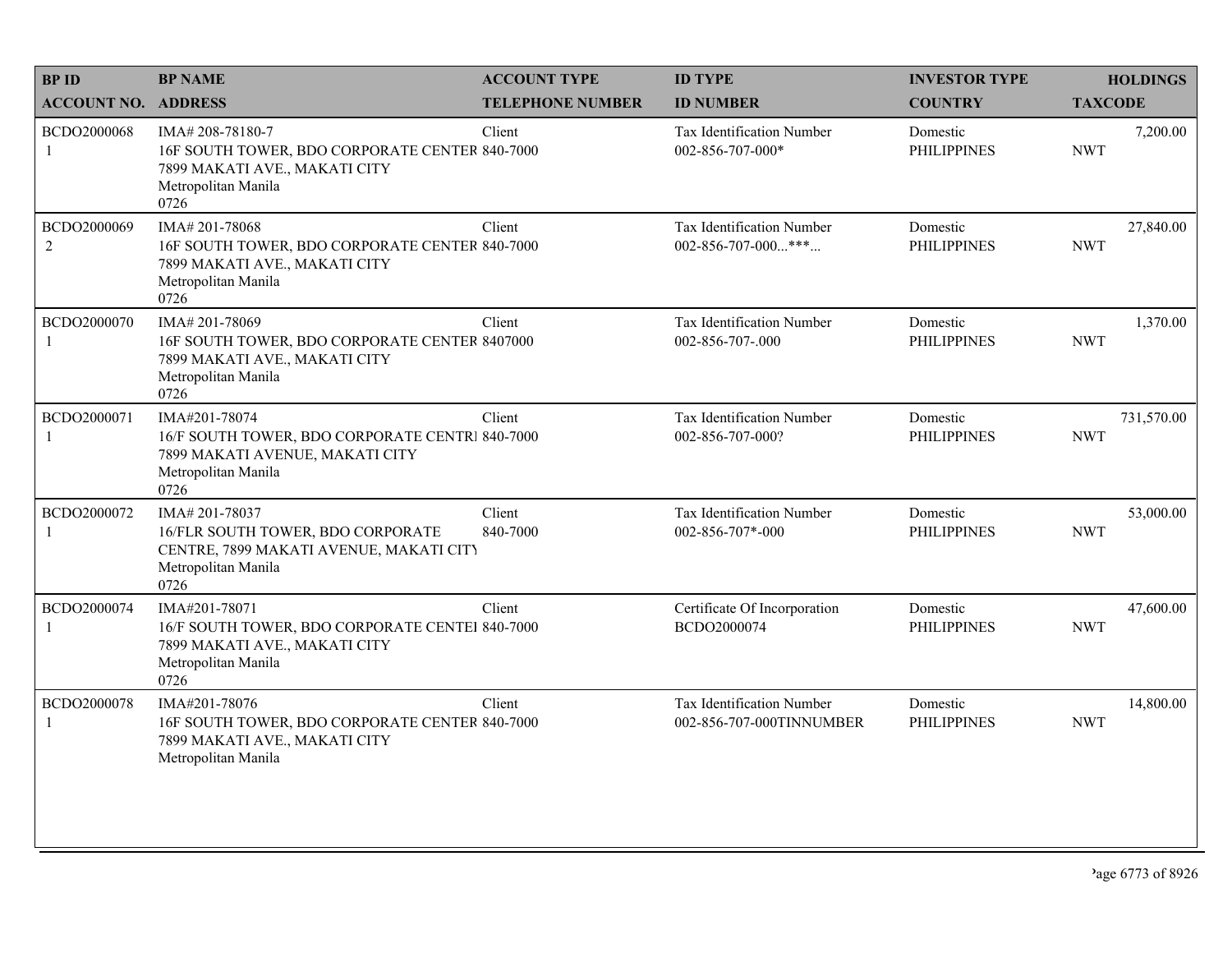| <b>BPID</b>                   | <b>BP NAME</b>                                                                                                                                | <b>ACCOUNT TYPE</b>     | <b>ID TYPE</b>                                     | <b>INVESTOR TYPE</b>           | <b>HOLDINGS</b>          |
|-------------------------------|-----------------------------------------------------------------------------------------------------------------------------------------------|-------------------------|----------------------------------------------------|--------------------------------|--------------------------|
| <b>ACCOUNT NO. ADDRESS</b>    |                                                                                                                                               | <b>TELEPHONE NUMBER</b> | <b>ID NUMBER</b>                                   | <b>COUNTRY</b>                 | <b>TAXCODE</b>           |
| BCDO2000085<br>1              | IMA# 208-50271<br>16/F SOUTH TOWER, BDO CORPORATE CENTEI 840-7000<br>7899 MAKATI AVE., MAKATI CITY<br>Metropolitan Manila<br>0726             | Client                  | Tax Identification Number<br>002-856-707-000tg     | Domestic<br><b>PHILIPPINES</b> | 14,400.00<br><b>NWT</b>  |
| BCDO2000086<br>1              | IMA# 201-78082<br>16F SOUTH TOWER, BDO CORPORATE CENTER 840-7000<br>7899 MAKATI AVE., MAKATI CITY<br>Metropolitan Manila<br>0726              | Client                  | Tax Identification Number<br>002-856-707-000.fo    | Domestic<br><b>PHILIPPINES</b> | 181,600.00<br><b>NWT</b> |
| BCDO2000089<br>$\overline{1}$ | IMA#201-78086-3<br>16F SOUTH TOWER, BDO CORPORATE CENTER 840-7000<br>7899 MAKATI AVE., MAKATI CITY<br>Metropolitan Manila<br>STMT-E           | Client                  | Tax Identification Number<br>002-856-707-000.FR    | Domestic<br><b>PHILIPPINES</b> | 118,700.00<br><b>NWT</b> |
| BCDO2000090<br>-1             | IMA#201-78090-5<br>16F SOUTH TOWER, BDO CORPORATE CENTER 840-7000<br>7899 MAKATI AVE., MAKATI CITY<br>Metropolitan Manila<br>STMT-E           | Client                  | Tax Identification Number<br>002-856-707-000.GB    | Domestic<br><b>PHILIPPINES</b> | 39,200.00<br><b>NWT</b>  |
| BCDO2000091                   | BDO TRUST FAO GENERALI PILIPINAS LIFE<br>ASSURANCE COMPANY- BALANCED FUND                                                                     | Client                  | Tax Identification Number                          | Domestic                       | 180,600.00               |
| $\mathbf{1}$                  | 16F SOUTH TOWER, BDO CORPORATE CENTER 840-7000<br>7899 MAKATI AVE., MAKATI CITY<br>Metropolitan Manila<br>STMT-E                              |                         | 002-856-707-000.JN                                 | <b>PHILIPPINES</b>             | <b>NWT</b>               |
| BCDO2000092                   | BDO TRUST FAO GENERALI PILIPINAS LIFE<br>ASSURANCE COMPANY- EQUITY FUND                                                                       | Client                  | Tax Identification Number                          | Domestic                       | 984,400.00               |
| $\mathbf{1}$                  | 16F SOUTH TOWER, BDO CORPORATE CENTER 840-7000<br>7899 MAKATI AVE., MAKATI CITY<br>Metropolitan Manila<br>STMT-E                              |                         | 002-856-707-000.HB                                 | <b>PHILIPPINES</b>             | <b>NWT</b>               |
| BCDO2000093<br>$\mathbf{1}$   | BLUE CROSS INSURANCE INC.<br>16F SOUTH TOWER, BDO CORPORATE CENTER 840-7000<br>7899 MAKATI AVE., MAKATI CITY<br>Metropolitan Manila<br>STMT-E | Client                  | Certificate Of Incorporation<br>002-856-707-000.JM | Domestic<br><b>PHILIPPINES</b> | 1,960.00<br><b>NWT</b>   |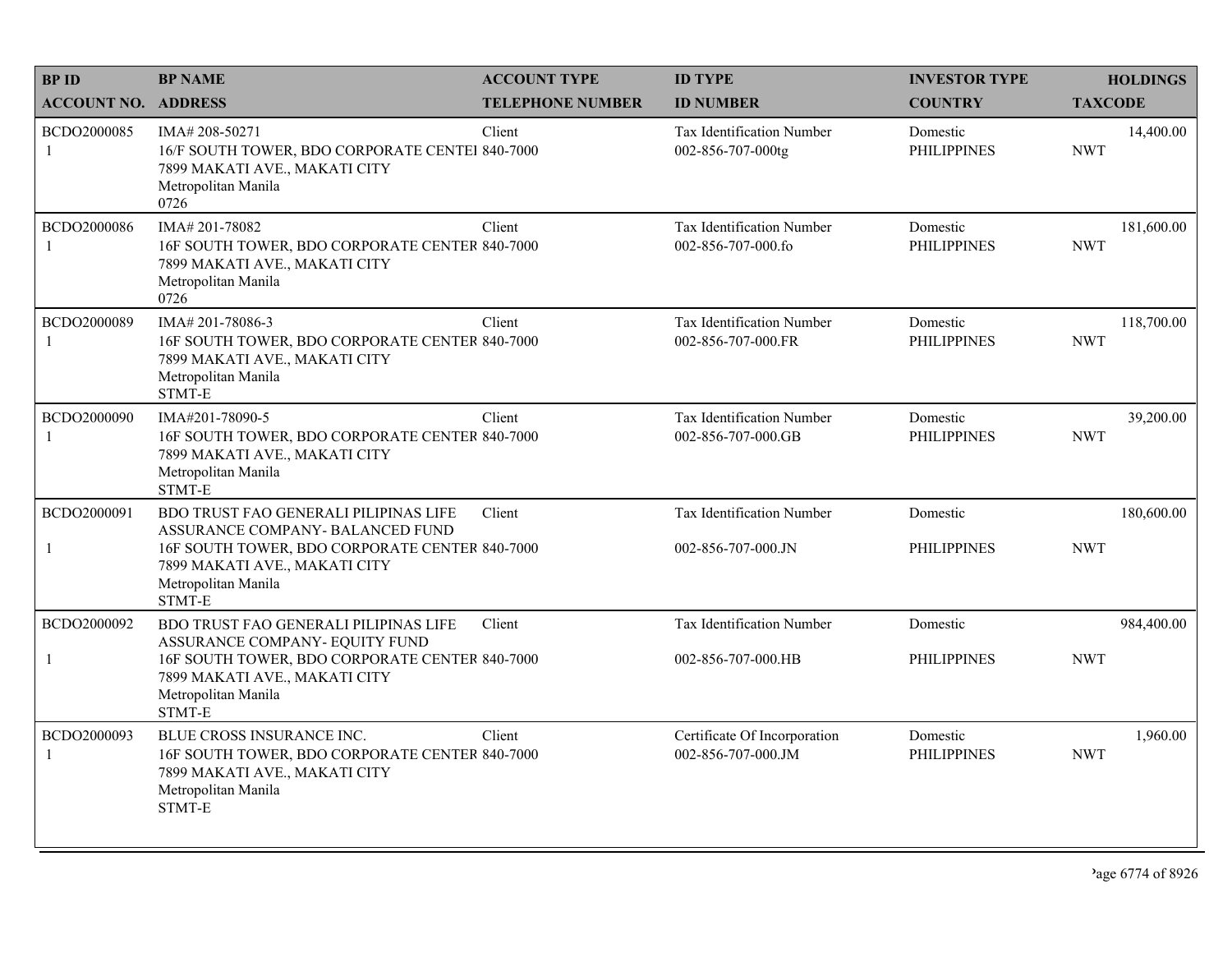| <b>BPID</b>                 | <b>BP NAME</b>                                                                                                                                            | <b>ACCOUNT TYPE</b>     | <b>ID TYPE</b>                                  | <b>INVESTOR TYPE</b>           | <b>HOLDINGS</b>            |
|-----------------------------|-----------------------------------------------------------------------------------------------------------------------------------------------------------|-------------------------|-------------------------------------------------|--------------------------------|----------------------------|
| <b>ACCOUNT NO. ADDRESS</b>  |                                                                                                                                                           | <b>TELEPHONE NUMBER</b> | <b>ID NUMBER</b>                                | <b>COUNTRY</b>                 | <b>TAXCODE</b>             |
| BCDO2000094<br>1            | IMA#101-78104-5<br>16F SOUTH TOWER, BDO CORPORATE CENTER 840-7000<br>7899 MAKATI AVE., MAKATI CITY<br>Metropolitan Manila<br>STMT-E                       | Client                  | Tax Identification Number<br>002-856-707-000.HN | Domestic<br><b>PHILIPPINES</b> | 20,230.00<br><b>NWT</b>    |
| BCDO2000095                 | IMA#101-78105-1<br>16F SOUTH TOWER, BDO CORPORATE CENTER 840-7000<br>7899 MAKATI AVE., MAKATI CITY<br>Metropolitan Manila<br>STMT-E                       | Client                  | Tax Identification Number<br>002-856-707-000.AZ | Domestic<br><b>PHILIPPINES</b> | 7,770.00<br><b>NWT</b>     |
| BCDO2000097                 | IMA#201-78093-9<br>16F SOUTH TOWER, BDO CORPORATE CENTER 840-7000<br>7899 MAKATI AVE., MAKATI CITY<br>Metropolitan Manila<br>STMT-E                       | Client                  | Tax Identification Number<br>002-856-707-000.SX | Domestic<br><b>PHILIPPINES</b> | 2,260.00<br><b>NWT</b>     |
| BCDO2000098                 | IMA#201-78094-7<br>16F SOUTH TOWER, BDO CORPORATE CENTER 840-7000<br>7899 MAKATI AVE., MAKATI CITY<br>Metropolitan Manila<br>STMT-E                       | Client                  | Tax Identification Number<br>002-856-707-000.QA | Domestic<br><b>PHILIPPINES</b> | 112,100.00<br><b>NWT</b>   |
| BCDO2000099                 | IMA#201-78098-8<br>16F SOUTH TOWER, BDO CORPORATE CENTER 840-7000<br>7899 MAKATI AVE., MAKATI CITY<br>Metropolitan Manila<br>STMT-E                       | Client                  | Tax Identification Number<br>002-856-707-000AQ  | Domestic<br><b>PHILIPPINES</b> | 7,400.00<br><b>NWT</b>     |
| BCDO2000100<br>$\mathbf{1}$ | <b>BDO SUSTAINABLE DIVIDEND FUND</b><br>16F SOUTH TOWER, BDO CORPORATE CENTER 840-7000<br>7899 MAKATI AVE., MAKATI CITY<br>Metropolitan Manila<br>STMT-E  | Client                  | Tax Identification Number<br>002-856-707-000A   | Domestic<br><b>PHILIPPINES</b> | 1,267,800.00<br><b>NWT</b> |
| BCDO2000101                 | <b>BDO FOCUSED EQUITY FUND</b><br>16F SOUTH TOWER, BDO CORPORATE CENTER 840-7000<br>7899 MAKATI AVE., MAKATI CITY<br>Metropolitan Manila<br><b>STMT-E</b> | Client                  | Tax Identification Number<br>002-856-707-000A#  | Domestic<br><b>PHILIPPINES</b> | 560,000.00<br><b>NWT</b>   |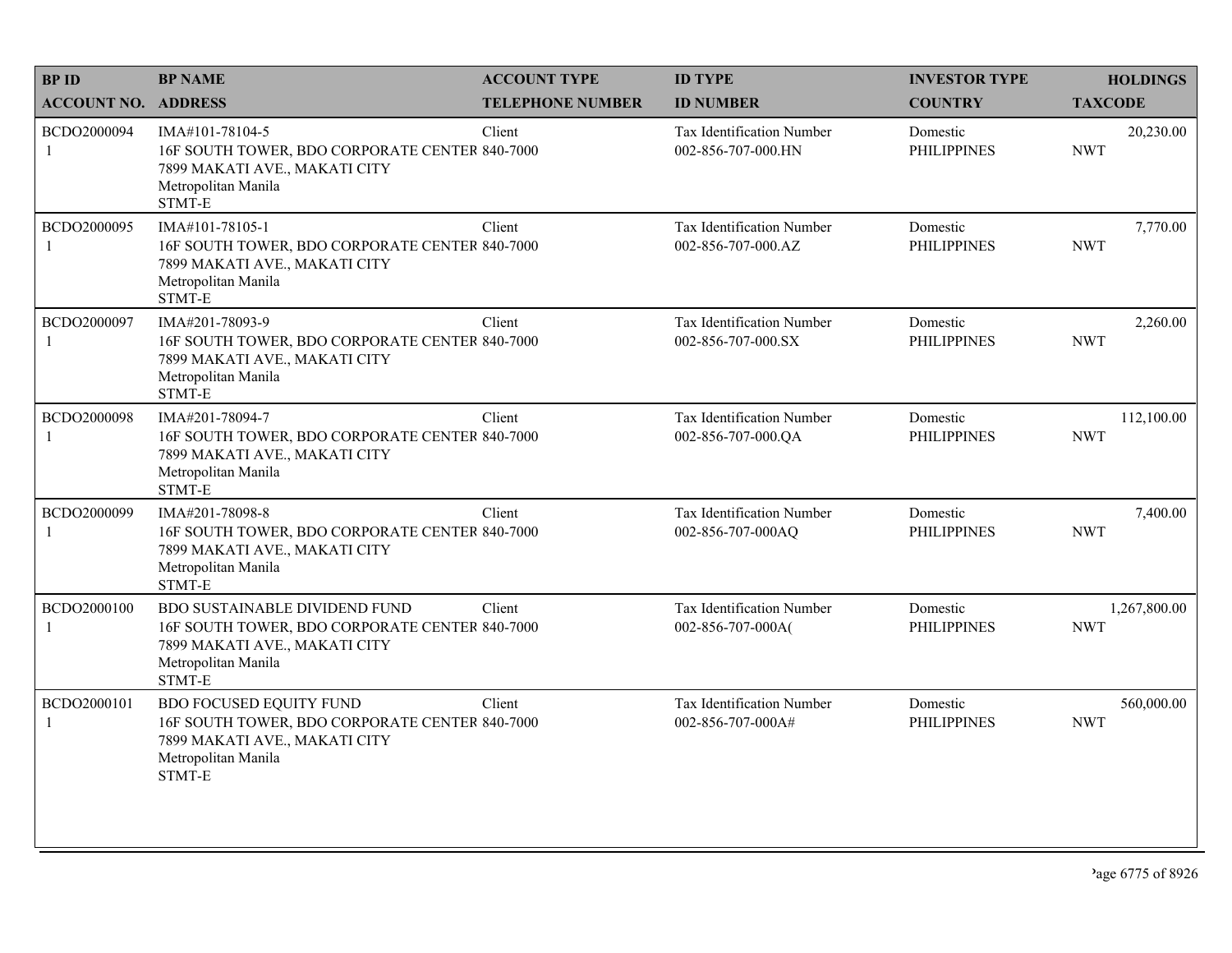| <b>BPID</b>                 | <b>BP NAME</b>                                                                                                                       | <b>ACCOUNT TYPE</b>     | <b>ID TYPE</b>                           | <b>INVESTOR TYPE</b>           | <b>HOLDINGS</b>          |
|-----------------------------|--------------------------------------------------------------------------------------------------------------------------------------|-------------------------|------------------------------------------|--------------------------------|--------------------------|
| <b>ACCOUNT NO. ADDRESS</b>  |                                                                                                                                      | <b>TELEPHONE NUMBER</b> | <b>ID NUMBER</b>                         | <b>COUNTRY</b>                 | <b>TAXCODE</b>           |
| BCDO2000103<br>1            | IMA#201-78107-7<br>16F SOUTH TOWER, BDO CORPORATE CENTER 840-7000<br>7899 MAKATI AVE., MAKATI CITY<br>Metropolitan Manila<br>STMT-E  | Client                  | Tax Identification Number<br>BCDO2000103 | Domestic<br><b>PHILIPPINES</b> | 37,800.00<br><b>NWT</b>  |
| BCDO2000104                 | IMA#201-78110-1<br>16F SOUTH TOWER, BDO CORPORATE CENTER 840-7000<br>7899 MAKATI AVE., MAKATI CITY<br>Metropolitan Manila<br>STMT-E  | Client                  | Tax Identification Number<br>BCDO2000104 | Domestic<br><b>PHILIPPINES</b> | 11,350.00<br><b>NWT</b>  |
| BCDO2000106                 | IMA#201-78116-8<br>16F SOUTH TOWER, BDO CORPORATE CENTER 840-7000<br>7899 MAKATI AVE., MAKATI CITY<br>Metropolitan Manila<br>STMT-E  | Client                  | Tax Identification Number<br>BCDO2000106 | Domestic<br><b>PHILIPPINES</b> | 27,150.00<br><b>NWT</b>  |
| BCDO2000107                 | IMA#201-78117-6<br>16F SOUTH TOWER, BDO CORPORATE CENTER 840-7000<br>7899 MAKATI AVE., MAKATI CITY<br>Metropolitan Manila<br>STMT-E  | Client                  | Tax Identification Number<br>BCDO2000107 | Domestic<br><b>PHILIPPINES</b> | 59,200.00<br><b>NWT</b>  |
| BCDO2000108                 | IMA# 208-78693-9<br>16F SOUTH TOWER, BDO CORPORATE CENTER 840-7000<br>7899 MAKATI AVE., MAKATI CITY<br>Metropolitan Manila<br>STMT-E | Client                  | Tax Identification Number<br>BCDO2000108 | Domestic<br><b>PHILIPPINES</b> | 155,950.00<br><b>NWT</b> |
| BCDO2000109<br>-1           | IMA#208-78194-8<br>16F SOUTH TOWER, BDO CORPORATE CENTER 840-7000<br>7899 MAKATI AVE., MAKATI CITY<br>Metropolitan Manila<br>STMT-E  | Client                  | Tax Identification Number<br>BCDO2000109 | Domestic<br><b>PHILIPPINES</b> | 93,375.00<br><b>NWT</b>  |
| BCDO2000110<br>$\mathbf{1}$ | IMA#208-78197-1<br>16F SOUTH TOWER, BDO CORPORATE CENTER 840-7000<br>7899 MAKATI AVE., MAKATI CITY<br>Metropolitan Manila<br>STMT-E  | Client                  | Tax Identification Number<br>BCDO2000110 | Domestic<br><b>PHILIPPINES</b> | 171,000.00<br><b>NWT</b> |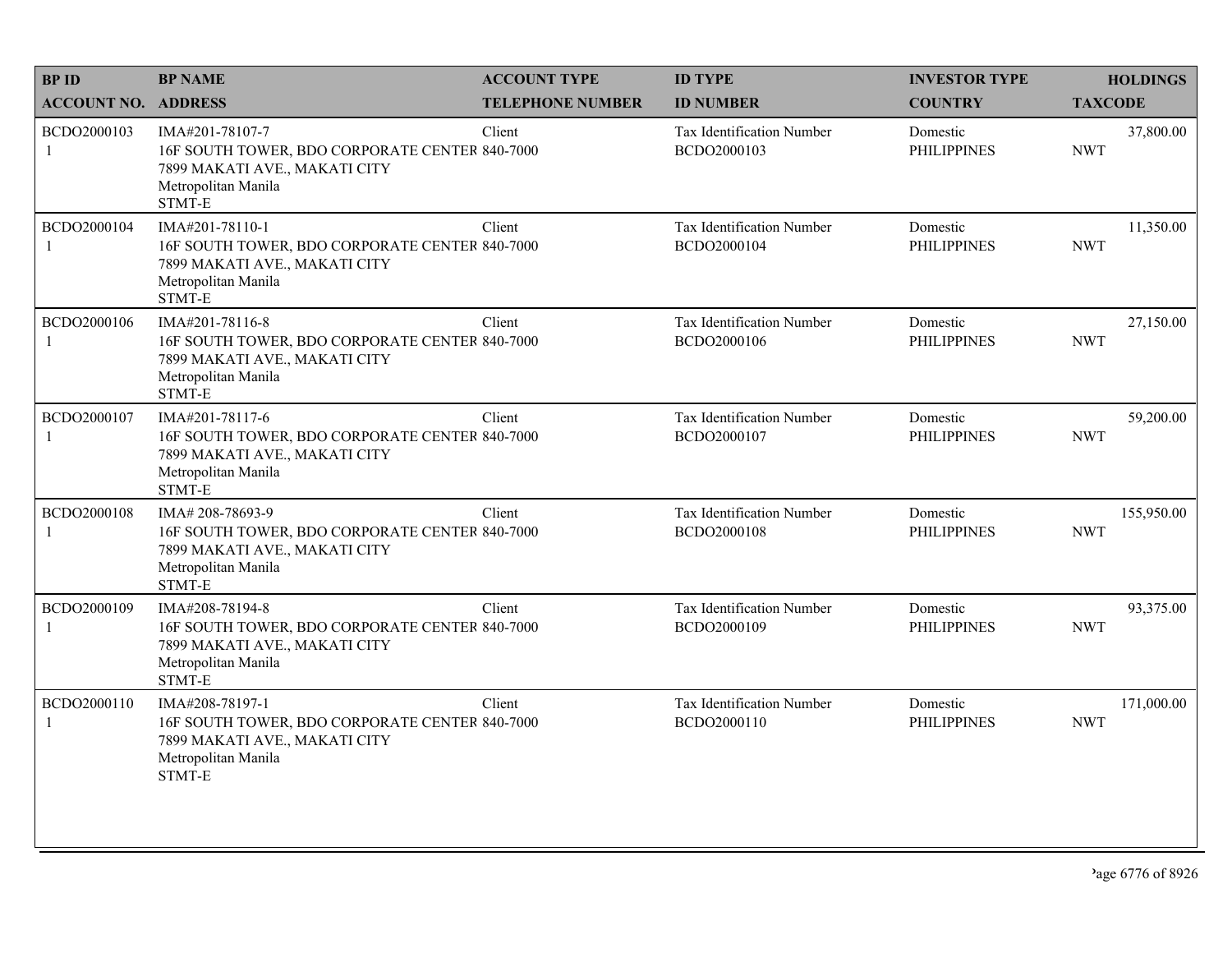| <b>BPID</b>                 | <b>BP NAME</b>                                                                                                                      | <b>ACCOUNT TYPE</b>     | <b>ID TYPE</b>                              | <b>INVESTOR TYPE</b>           | <b>HOLDINGS</b>          |
|-----------------------------|-------------------------------------------------------------------------------------------------------------------------------------|-------------------------|---------------------------------------------|--------------------------------|--------------------------|
| <b>ACCOUNT NO. ADDRESS</b>  |                                                                                                                                     | <b>TELEPHONE NUMBER</b> | <b>ID NUMBER</b>                            | <b>COUNTRY</b>                 | <b>TAXCODE</b>           |
| BCDO2000111<br>1            | IMA#208-78199-7<br>16F SOUTH TOWER, BDO CORPORATE CENTER 840-7000<br>7899 MAKATI AVE., MAKATI CITY<br>Metropolitan Manila<br>STMT-E | Client                  | Tax Identification Number<br>BCDO2000111    | Domestic<br><b>PHILIPPINES</b> | 10,850.00<br><b>NWT</b>  |
| BCDO2000114                 | IMA#208-78691-3<br>16F SOUTH TOWER, BDO CORPORATE CENTER 840-7000<br>7899 MAKATI AVE., MAKATI CITY<br>Metropolitan Manila<br>STMT-E | Client                  | Tax Identification Number<br>BCDO2000114    | Domestic<br><b>PHILIPPINES</b> | 10,400.00<br><b>NWT</b>  |
| BCDO2000122                 | IMA#201-78031-9<br>16F SOUTH TOWER, BDO CORPORATE CENTER 840-7000<br>7899 MAKATI AVE., MAKATI CITY<br>Metropolitan Manila<br>STMT-E | Client                  | Tax Identification Number<br>BCDO2000122    | Domestic<br><b>PHILIPPINES</b> | 31,700.00<br><b>NWT</b>  |
| BCDO2000123                 | IMA#201-78047-9<br>16F SOUTH TOWER, BDO CORPORATE CENTER 840-7000<br>7899 MAKATI AVE., MAKATI CITY<br>Metropolitan Manila<br>STMT-E | Client                  | Tax Identification Number<br>BCDO2000123    | Domestic<br><b>PHILIPPINES</b> | 133,900.00<br><b>NWT</b> |
| BCDO2000129                 | IMA#201-78127-5<br>16F SOUTH TOWER, BDO CORPORATE CENTER 840-7000<br>7899 MAKATI AVE., MAKATI CITY<br>Metropolitan Manila<br>STMT-E | Client                  | Certificate Of Incorporation<br>BCDO2000129 | Domestic<br><b>PHILIPPINES</b> | 113,500.00<br><b>NWT</b> |
| BCDO2000130<br>-1           | IMA#201-78128-3<br>16F SOUTH TOWER, BDO CORPORATE CENTER 840-7000<br>7899 MAKATI AVE., MAKATI CITY<br>Metropolitan Manila<br>STMT-E | Client                  | Certificate Of Incorporation<br>BCDO2000130 | Domestic<br><b>PHILIPPINES</b> | 16,800.00<br><b>NWT</b>  |
| BCDO2000131<br>$\mathbf{1}$ | IMA#201-78129-1<br>16F SOUTH TOWER, BDO CORPORATE CENTER 840-7000<br>7899 MAKATI AVE., MAKATI CITY<br>Metropolitan Manila<br>STMT-E | Client                  | Certificate Of Incorporation<br>BCDO2000131 | Domestic<br><b>PHILIPPINES</b> | 61,900.00<br><b>NWT</b>  |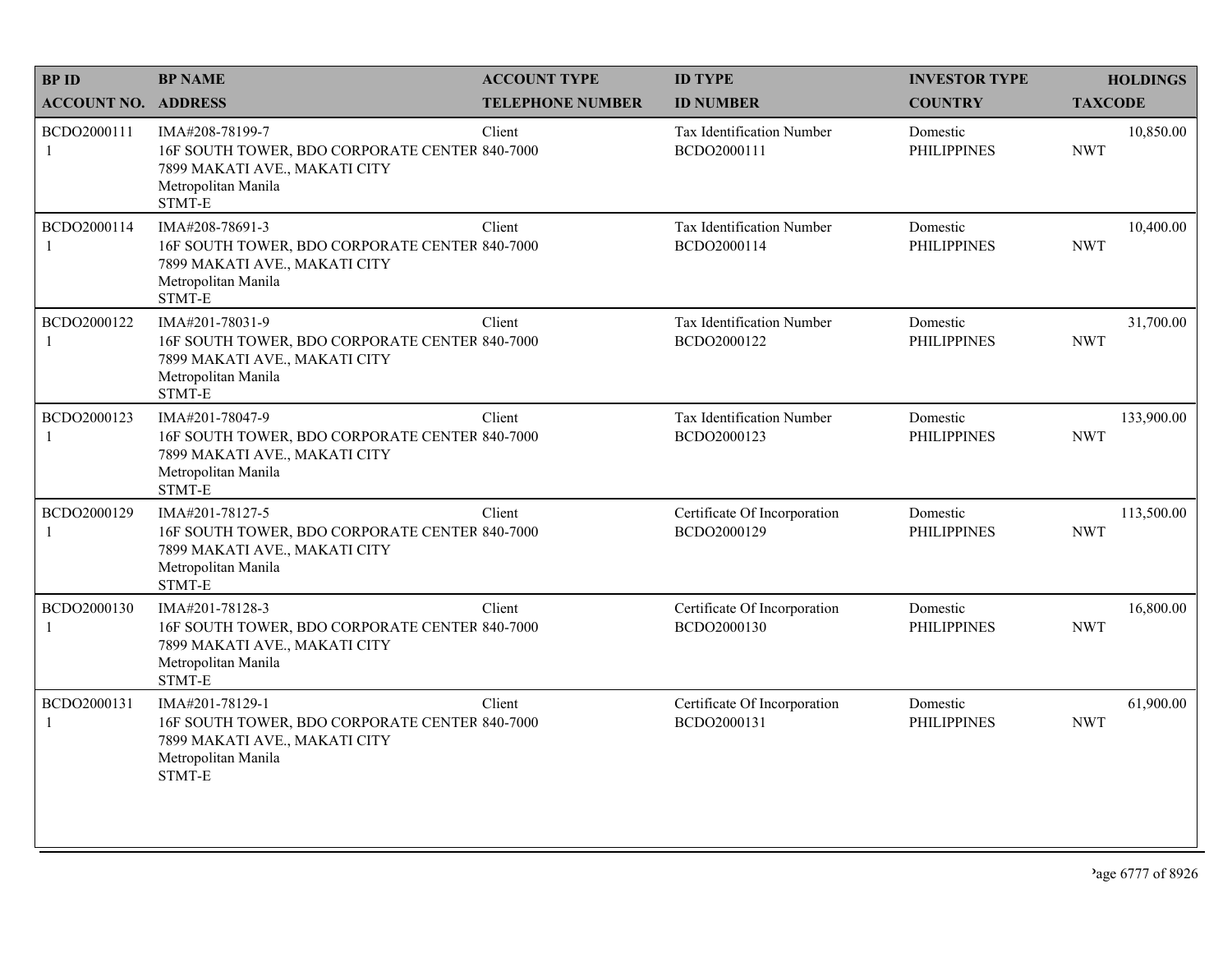| <b>BPID</b>                | <b>BP NAME</b>                                                                                                                      | <b>ACCOUNT TYPE</b>     | <b>ID TYPE</b>                              | <b>INVESTOR TYPE</b>           | <b>HOLDINGS</b>         |
|----------------------------|-------------------------------------------------------------------------------------------------------------------------------------|-------------------------|---------------------------------------------|--------------------------------|-------------------------|
| <b>ACCOUNT NO. ADDRESS</b> |                                                                                                                                     | <b>TELEPHONE NUMBER</b> | <b>ID NUMBER</b>                            | <b>COUNTRY</b>                 | <b>TAXCODE</b>          |
| BCDO2000132                | IMA#201-78130-9<br>16F SOUTH TOWER, BDO CORPORATE CENTER 840-7000<br>7899 MAKATI AVE., MAKATI CITY<br>Metropolitan Manila<br>STMT-E | Client                  | Certificate Of Incorporation<br>BCDO2000132 | Domestic<br><b>PHILIPPINES</b> | 32,700.00<br><b>NWT</b> |
| BCDO2000133                | IMA#201-78131-7<br>16F SOUTH TOWER, BDO CORPORATE CENTER 840-7000<br>7899 MAKATI AVE., MAKATI CITY<br>Metropolitan Manila<br>STMT-E | Client                  | Certificate Of Incorporation<br>BCDO2000133 | Domestic<br><b>PHILIPPINES</b> | 24,510.00<br><b>NWT</b> |
| BCDO2000134                | IMA#201-78132-5<br>16F SOUTH TOWER, BDO CORPORATE CENTER 840-7000<br>7899 MAKATI AVE., MAKATI CITY<br>Metropolitan Manila<br>STMT-E | Client                  | Certificate Of Incorporation<br>BCDO2000134 | Domestic<br><b>PHILIPPINES</b> | 25,100.00<br><b>NWT</b> |
| BCDO2000135                | IMA#201-78135-8<br>16F SOUTH TOWER, BDO CORPORATE CENTER 840-7000<br>7899 MAKATI AVE., MAKATI CITY<br>Metropolitan Manila<br>STMT-E | Client                  | Certificate Of Incorporation<br>BCDO2000135 | Domestic<br><b>PHILIPPINES</b> | 90,900.00<br><b>NWT</b> |
| BCDO2000136                | IMA#201-78141-6<br>16F SOUTH TOWER, BDO CORPORATE CENTER 840-7000<br>7899 MAKATI AVE., MAKATI CITY<br>Metropolitan Manila<br>STMT-E | Client                  | Certificate Of Incorporation<br>BCDO2000136 | Domestic<br><b>PHILIPPINES</b> | 11,850.00<br><b>NWT</b> |
| BCDO2000137<br>1           | IMA#201-78142-7<br>16F SOUTH TOWER, BDO CORPORATE CENTER 840-7000<br>7899 MAKATI AVE., MAKATI CITY<br>Metropolitan Manila<br>STMT-E | Client                  | Certificate Of Incorporation<br>BCDO2000137 | Domestic<br><b>PHILIPPINES</b> | 18,900.00<br><b>NWT</b> |
| BCDO2000138                | IMA#201-78143-2<br>16F SOUTH TOWER, BDO CORPORATE CENTER 840-7000<br>7899 MAKATI AVE., MAKATI CITY<br>Metropolitan Manila<br>STMT-E | Client                  | Certificate Of Incorporation<br>BCDO2000138 | Domestic<br><b>PHILIPPINES</b> | 18,075.00<br><b>NWT</b> |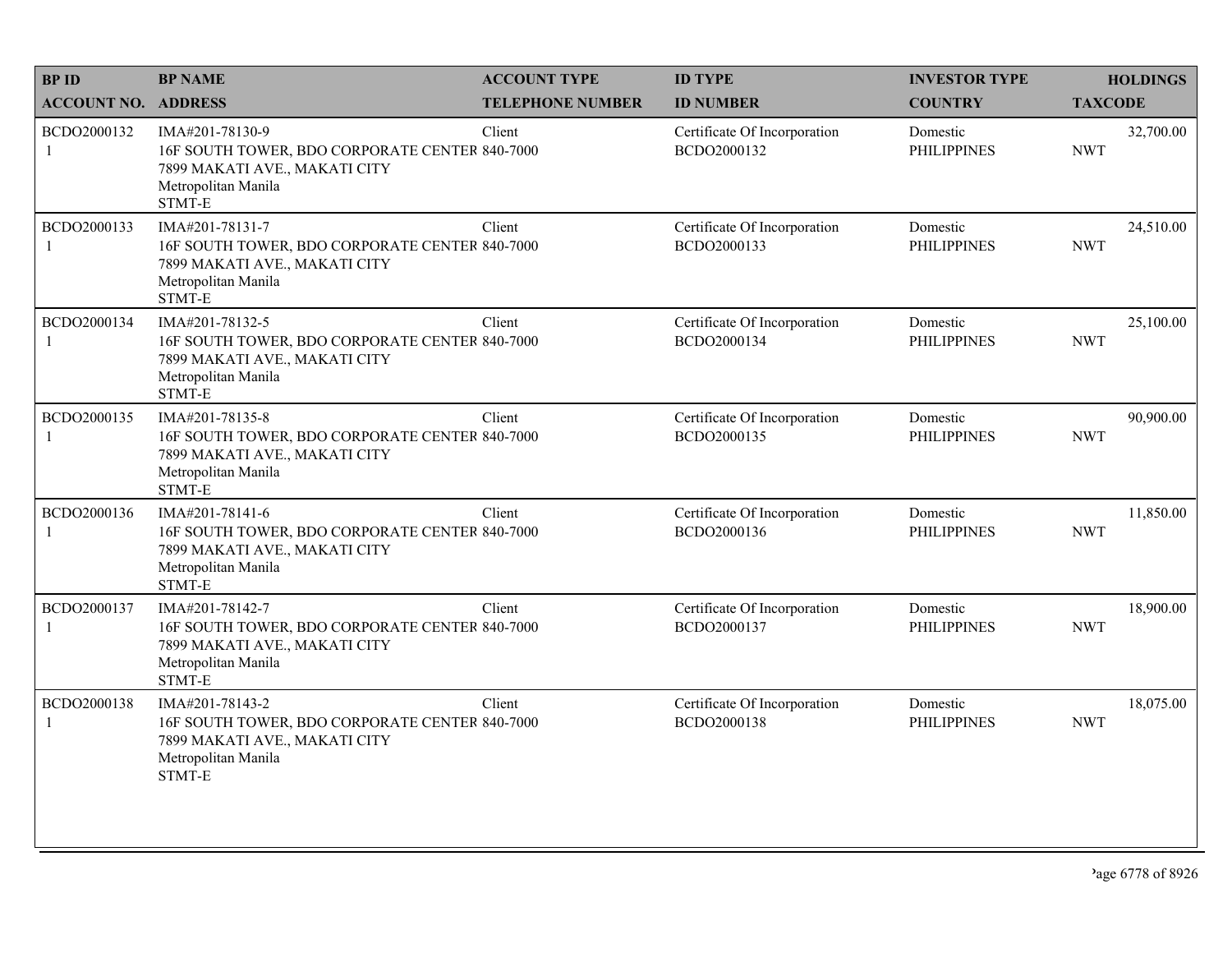| <b>BPID</b>                 | <b>BP NAME</b>                                                                                                                      | <b>ACCOUNT TYPE</b>     | <b>ID TYPE</b>                              | <b>INVESTOR TYPE</b>           | <b>HOLDINGS</b>          |
|-----------------------------|-------------------------------------------------------------------------------------------------------------------------------------|-------------------------|---------------------------------------------|--------------------------------|--------------------------|
| <b>ACCOUNT NO. ADDRESS</b>  |                                                                                                                                     | <b>TELEPHONE NUMBER</b> | <b>ID NUMBER</b>                            | <b>COUNTRY</b>                 | <b>TAXCODE</b>           |
| BCDO2000139<br>1            | IMA#201-78145-7<br>16F SOUTH TOWER, BDO CORPORATE CENTER 840-7000<br>7899 MAKATI AVE., MAKATI CITY<br>Metropolitan Manila<br>STMT-E | Client                  | Certificate Of Incorporation<br>BCDO2000139 | Domestic<br><b>PHILIPPINES</b> | 14,200.00<br><b>NWT</b>  |
| BCDO2000140                 | IMA#201-78149-9<br>16F SOUTH TOWER, BDO CORPORATE CENTER 840-7000<br>7899 MAKATI AVE., MAKATI CITY<br>Metropolitan Manila<br>STMT-E | Client                  | Certificate Of Incorporation<br>BCDO2000140 | Domestic<br><b>PHILIPPINES</b> | 51,100.00<br><b>NWT</b>  |
| BCDO2000141                 | IMA#201-78151-5<br>16F SOUTH TOWER, BDO CORPORATE CENTER 840-7000<br>7899 MAKATI AVE., MAKATI CITY<br>Metropolitan Manila<br>STMT-E | Client                  | Certificate Of Incorporation<br>BCDO2000141 | Domestic<br><b>PHILIPPINES</b> | 7,450.00<br><b>NWT</b>   |
| BCDO2000142                 | IMA#201-78152-3<br>16F SOUTH TOWER, BDO CORPORATE CENTER 840-7000<br>7899 MAKATI AVE., MAKATI CITY<br>Metropolitan Manila<br>STMT-E | Client                  | Certificate Of Incorporation<br>BCDO2000142 | Domestic<br><b>PHILIPPINES</b> | 23,900.00<br><b>NWT</b>  |
| BCDO2000144                 | IMA#201-78159-8<br>16F SOUTH TOWER, BDO CORPORATE CENTER 840-7000<br>7899 MAKATI AVE., MAKATI CITY<br>Metropolitan Manila<br>STMT-E | Client                  | Certificate Of Incorporation<br>BCDO2000144 | Domestic<br><b>PHILIPPINES</b> | 99,610.00<br><b>NWT</b>  |
| BCDO2000145<br>1            | IMA#201-78160-6<br>16F SOUTH TOWER, BDO CORPORATE CENTER 840-7000<br>7899 MAKATI AVE., MAKATI CITY<br>Metropolitan Manila<br>STMT-E | Client                  | Certificate Of Incorporation<br>BCDO2000145 | Domestic<br><b>PHILIPPINES</b> | 30,900.00<br><b>NWT</b>  |
| BCDO2000147<br>$\mathbf{1}$ | IMA#201-78167-1<br>16F SOUTH TOWER, BDO CORPORATE CENTER 840-7000<br>7899 MAKATI AVE., MAKATI CITY<br>Metropolitan Manila<br>STMT-E | Client                  | Certificate Of Incorporation<br>BCDO2000147 | Domestic<br><b>PHILIPPINES</b> | 356,900.00<br><b>NWT</b> |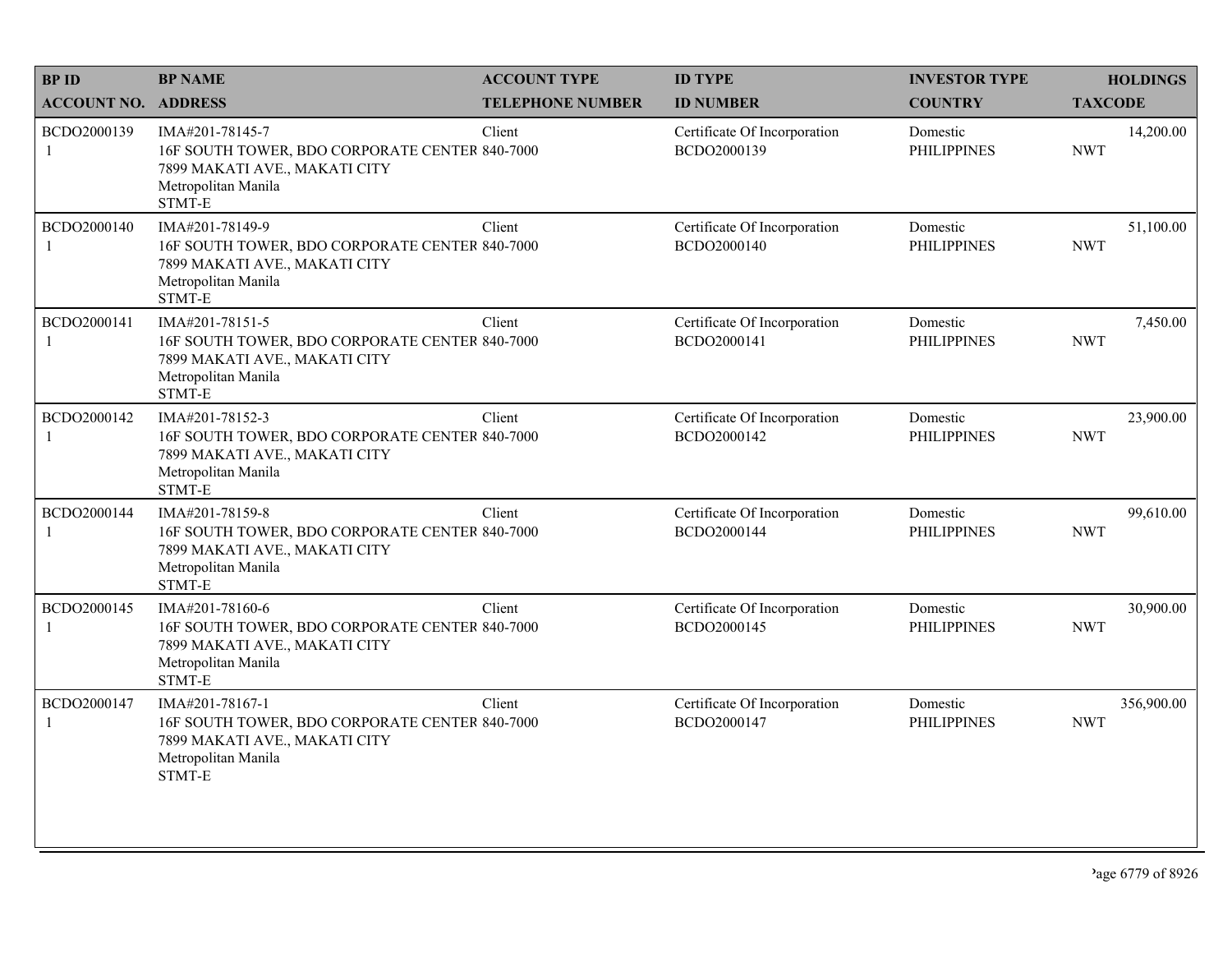| <b>BPID</b>                 | <b>BP NAME</b>                                                                                                                      | <b>ACCOUNT TYPE</b>     | <b>ID TYPE</b>                              | <b>INVESTOR TYPE</b>           | <b>HOLDINGS</b>          |
|-----------------------------|-------------------------------------------------------------------------------------------------------------------------------------|-------------------------|---------------------------------------------|--------------------------------|--------------------------|
| <b>ACCOUNT NO. ADDRESS</b>  |                                                                                                                                     | <b>TELEPHONE NUMBER</b> | <b>ID NUMBER</b>                            | <b>COUNTRY</b>                 | <b>TAXCODE</b>           |
| BCDO2000148<br>1            | IMA#201-78168-9<br>16F SOUTH TOWER, BDO CORPORATE CENTER 840-7000<br>7899 MAKATI AVE., MAKATI CITY<br>Metropolitan Manila<br>STMT-E | Client                  | Certificate Of Incorporation<br>BCDO2000148 | Domestic<br><b>PHILIPPINES</b> | 14,700.00<br><b>NWT</b>  |
| BCDO2000149                 | IMA#201-78169-7<br>16F SOUTH TOWER, BDO CORPORATE CENTER 840-7000<br>7899 MAKATI AVE., MAKATI CITY<br>Metropolitan Manila<br>STMT-E | Client                  | Certificate Of Incorporation<br>BCDO2000149 | Domestic<br><b>PHILIPPINES</b> | 310,000.00<br><b>NWT</b> |
| BCDO2000150                 | IMA#201-78174-7<br>16F SOUTH TOWER, BDO CORPORATE CENTER 840-7000<br>7899 MAKATI AVE., MAKATI CITY<br>Metropolitan Manila<br>STMT-E | Client                  | Certificate Of Incorporation<br>BCDO2000150 | Domestic<br><b>PHILIPPINES</b> | 416,445.00<br><b>NWT</b> |
| BCDO2000151                 | IMA#201-78175-4<br>16F SOUTH TOWER, BDO CORPORATE CENTER 840-7000<br>7899 MAKATI AVE., MAKATI CITY<br>Metropolitan Manila<br>STMT-E | Client                  | Certificate Of Incorporation<br>BCDO2000151 | Domestic<br><b>PHILIPPINES</b> | 55,000.00<br><b>NWT</b>  |
| BCDO2000152                 | IMA#201-78176-2<br>16F SOUTH TOWER, BDO CORPORATE CENTER 840-7000<br>7899 MAKATI AVE., MAKATI CITY<br>Metropolitan Manila<br>STMT-E | Client                  | Certificate Of Incorporation<br>BCDO2000152 | Domestic<br><b>PHILIPPINES</b> | 202,300.00<br><b>NWT</b> |
| BCDO2000153<br>-1           | IMA#201-78177-0<br>16F SOUTH TOWER, BDO CORPORATE CENTER 840-7000<br>7899 MAKATI AVE., MAKATI CITY<br>Metropolitan Manila<br>STMT-E | Client                  | Certificate Of Incorporation<br>BCDO2000153 | Domestic<br><b>PHILIPPINES</b> | 326,450.00<br><b>NWT</b> |
| BCDO2000154<br>$\mathbf{1}$ | IMA#201-78178-8<br>16F SOUTH TOWER, BDO CORPORATE CENTER 840-7000<br>7899 MAKATI AVE., MAKATI CITY<br>Metropolitan Manila<br>STMT-E | Client                  | Certificate Of Incorporation<br>BCDO2000154 | Domestic<br><b>PHILIPPINES</b> | 22,600.00<br><b>NWT</b>  |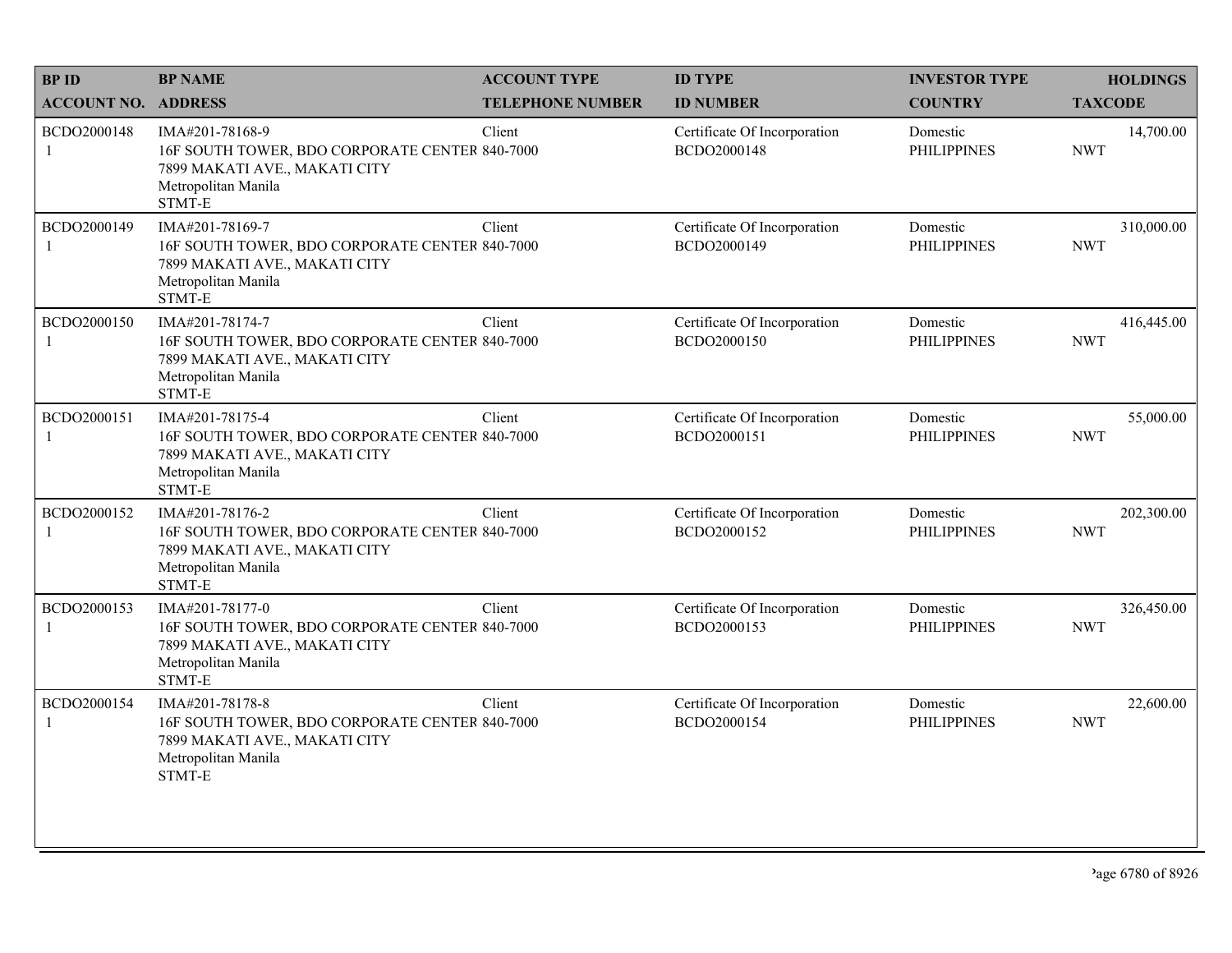| <b>BPID</b>                | <b>BP NAME</b>                                                                                                                      | <b>ACCOUNT TYPE</b>     | <b>ID TYPE</b>                              | <b>INVESTOR TYPE</b>           | <b>HOLDINGS</b>         |
|----------------------------|-------------------------------------------------------------------------------------------------------------------------------------|-------------------------|---------------------------------------------|--------------------------------|-------------------------|
| <b>ACCOUNT NO. ADDRESS</b> |                                                                                                                                     | <b>TELEPHONE NUMBER</b> | <b>ID NUMBER</b>                            | <b>COUNTRY</b>                 | <b>TAXCODE</b>          |
| BCDO2000155<br>1           | IMA#201-78179-6<br>16F SOUTH TOWER, BDO CORPORATE CENTER 840-7000<br>7899 MAKATI AVE., MAKATI CITY<br>Metropolitan Manila<br>STMT-E | Client                  | Certificate Of Incorporation<br>BCDO2000155 | Domestic<br><b>PHILIPPINES</b> | 22,800.00<br><b>NWT</b> |
| BCDO2000156                | IMA#201-78180-4<br>16F SOUTH TOWER, BDO CORPORATE CENTER 840-7000<br>7899 MAKATI AVE., MAKATI CITY<br>Metropolitan Manila<br>STMT-E | Client                  | Certificate Of Incorporation<br>BCDO2000156 | Domestic<br><b>PHILIPPINES</b> | 10,010.00<br><b>NWT</b> |
| BCDO2000157                | IMA#201-78181-2<br>16F SOUTH TOWER, BDO CORPORATE CENTER 840-7000<br>7899 MAKATI AVE., MAKATI CITY<br>Metropolitan Manila<br>STMT-E | Client                  | Certificate Of Incorporation<br>BCDO2000157 | Domestic<br><b>PHILIPPINES</b> | 17,220.00<br><b>NWT</b> |
| BCDO2000158                | IMA#201-78182-0<br>16F SOUTH TOWER, BDO CORPORATE CENTER 840-7000<br>7899 MAKATI AVE., MAKATI CITY<br>Metropolitan Manila<br>STMT-E | Client                  | Certificate Of Incorporation<br>BCDO2000158 | Domestic<br><b>PHILIPPINES</b> | 1,383.00<br><b>NWT</b>  |
| BCDO2000159                | IMA#201-78183-8<br>16F SOUTH TOWER, BDO CORPORATE CENTER 840-7000<br>7899 MAKATI AVE., MAKATI CITY<br>Metropolitan Manila<br>STMT-E | Client                  | Tax Identification Number<br>BCDO2000159    | Domestic<br><b>PHILIPPINES</b> | 2,290.00<br><b>NWT</b>  |
| BCDO2000160<br>1           | IMA#201-78184-6<br>16F SOUTH TOWER, BDO CORPORATE CENTER 840-7000<br>7899 MAKATI AVE., MAKATI CITY<br>Metropolitan Manila<br>STMT-E | Client                  | Tax Identification Number<br>BCDO2000160    | Domestic<br><b>PHILIPPINES</b> | 2,370.00<br><b>NWT</b>  |
| BCDO2000161<br>-1          | IMA#201-78185-3<br>16F SOUTH TOWER, BDO CORPORATE CENTER 840-7000<br>7899 MAKATI AVE., MAKATI CITY<br>Metropolitan Manila<br>STMT-E | Client                  | Tax Identification Number<br>BCDO2000161    | Domestic<br><b>PHILIPPINES</b> | 6,340.00<br><b>NWT</b>  |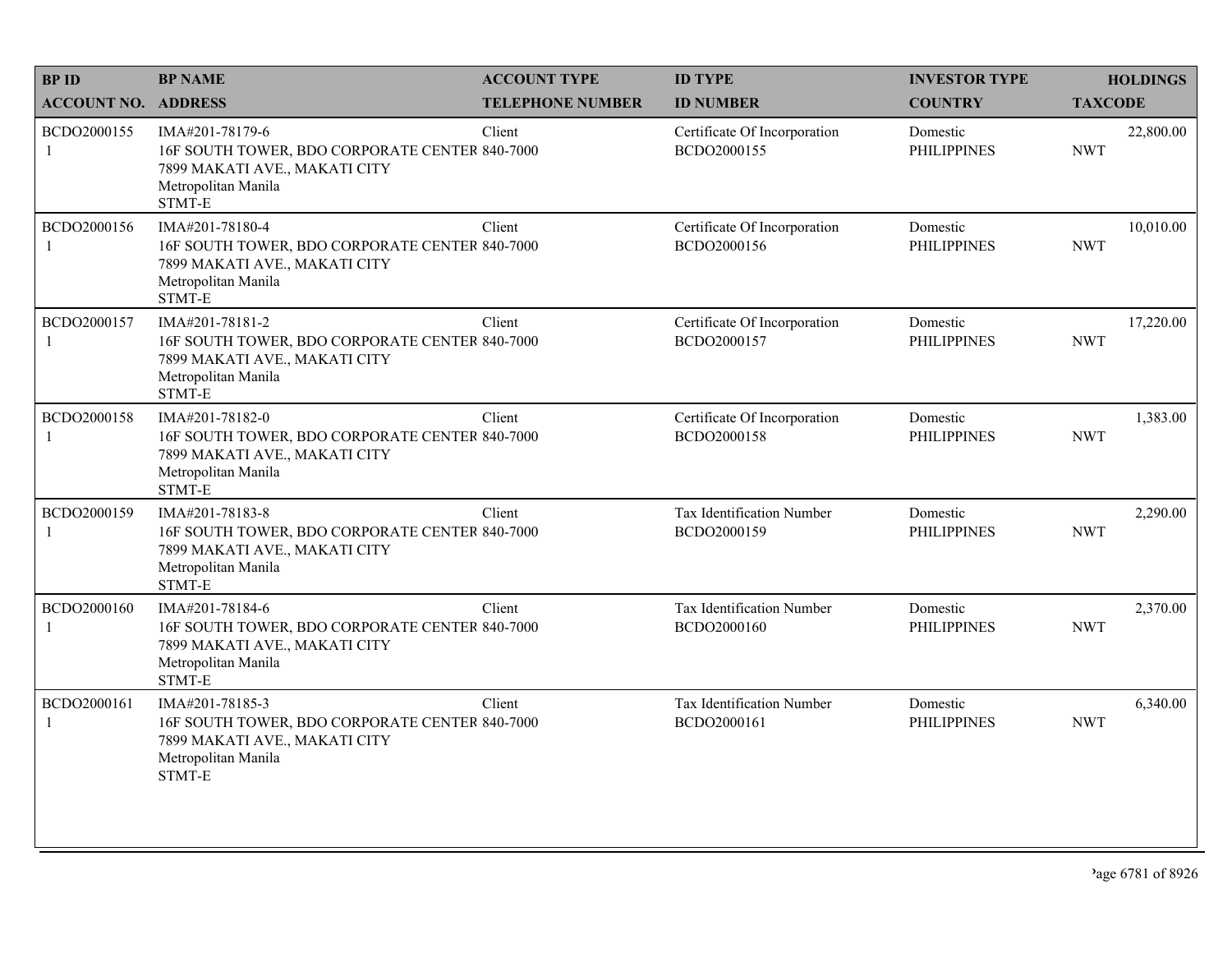| <b>BPID</b>                 | <b>BP NAME</b>                                                                                                                      | <b>ACCOUNT TYPE</b>     | <b>ID TYPE</b>                              | <b>INVESTOR TYPE</b>           | <b>HOLDINGS</b>        |
|-----------------------------|-------------------------------------------------------------------------------------------------------------------------------------|-------------------------|---------------------------------------------|--------------------------------|------------------------|
| <b>ACCOUNT NO. ADDRESS</b>  |                                                                                                                                     | <b>TELEPHONE NUMBER</b> | <b>ID NUMBER</b>                            | <b>COUNTRY</b>                 | <b>TAXCODE</b>         |
| BCDO2000162<br>1            | IMA#201-78186-1<br>16F SOUTH TOWER, BDO CORPORATE CENTER 840-7000<br>7899 MAKATI AVE., MAKATI CITY<br>Metropolitan Manila<br>STMT-E | Client                  | Tax Identification Number<br>BCDO2000162    | Domestic<br><b>PHILIPPINES</b> | 8,800.00<br><b>NWT</b> |
| BCDO2000163                 | IMA#201-78187-9<br>16F SOUTH TOWER, BDO CORPORATE CENTER 840-7000<br>7899 MAKATI AVE., MAKATI CITY<br>Metropolitan Manila<br>STMT-E | Client                  | Tax Identification Number<br>BCDO2000163    | Domestic<br><b>PHILIPPINES</b> | 1,440.00<br><b>NWT</b> |
| BCDO2000164                 | IMA#201-78188-7<br>16F SOUTH TOWER, BDO CORPORATE CENTER 840-7000<br>7899 MAKATI AVE., MAKATI CITY<br>Metropolitan Manila<br>STMT-E | Client                  | Tax Identification Number<br>BCDO2000164    | Domestic<br><b>PHILIPPINES</b> | 960.00<br><b>NWT</b>   |
| BCDO2000165                 | IMA#201-78189-5<br>16F SOUTH TOWER, BDO CORPORATE CENTER 840-7000<br>7899 MAKATI AVE., MAKATI CITY<br>Metropolitan Manila<br>STMT-E | Client                  | Tax Identification Number<br>BCDO2000165    | Domestic<br><b>PHILIPPINES</b> | 2,840.00<br><b>NWT</b> |
| BCDO2000166                 | IMA#201-78190-3<br>16F SOUTH TOWER, BDO CORPORATE CENTER 840-7000<br>7899 MAKATI AVE., MAKATI CITY<br>Metropolitan Manila<br>STMT-E | Client                  | Tax Identification Number<br>BCDO2000166    | Domestic<br><b>PHILIPPINES</b> | 2,450.00<br><b>NWT</b> |
| BCDO2000167<br>1            | IMA#201-78191-1<br>16F SOUTH TOWER, BDO CORPORATE CENTER 840-7000<br>7899 MAKATI AVE., MAKATI CITY<br>Metropolitan Manila<br>STMT-E | Client                  | Tax Identification Number<br>BCDO2000167    | Domestic<br><b>PHILIPPINES</b> | 6,140.00<br><b>NWT</b> |
| BCDO2000168<br>$\mathbf{1}$ | IMA#201-78192-9<br>16F SOUTH TOWER, BDO CORPORATE CENTER 840-7000<br>7899 MAKATI AVE., MAKATI CITY<br>Metropolitan Manila<br>STMT-E | Client                  | Certificate Of Incorporation<br>BCDO2000168 | Domestic<br><b>PHILIPPINES</b> | 2,344.00<br><b>NWT</b> |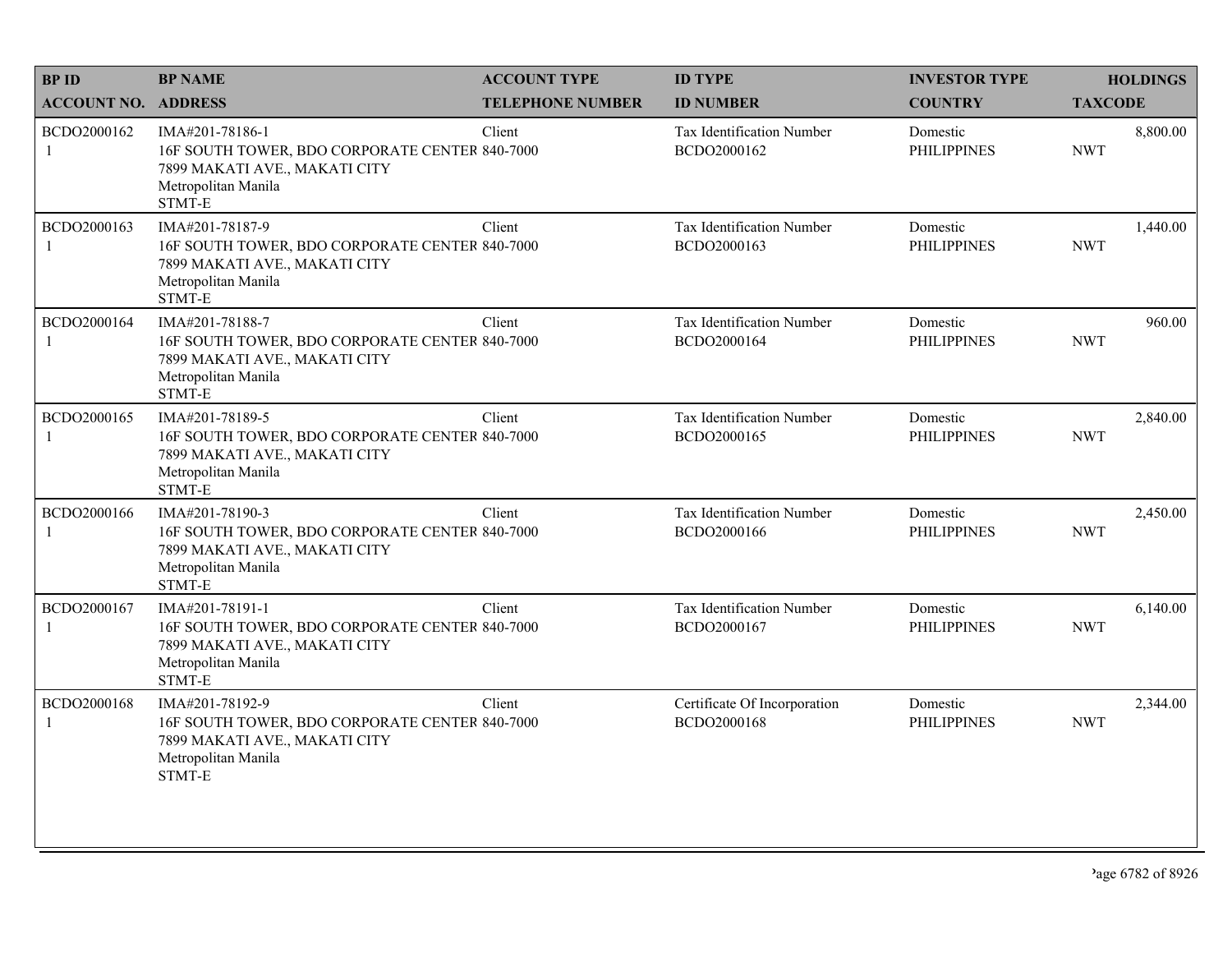| <b>BPID</b>                 | <b>BP NAME</b>                                                                                                                      | <b>ACCOUNT TYPE</b>     | <b>ID TYPE</b>                           | <b>INVESTOR TYPE</b>           | <b>HOLDINGS</b>        |
|-----------------------------|-------------------------------------------------------------------------------------------------------------------------------------|-------------------------|------------------------------------------|--------------------------------|------------------------|
| <b>ACCOUNT NO. ADDRESS</b>  |                                                                                                                                     | <b>TELEPHONE NUMBER</b> | <b>ID NUMBER</b>                         | <b>COUNTRY</b>                 | <b>TAXCODE</b>         |
| BCDO2000169<br>1            | IMA#201-78193-7<br>16F SOUTH TOWER, BDO CORPORATE CENTER 840-7000<br>7899 MAKATI AVE., MAKATI CITY<br>Metropolitan Manila<br>STMT-E | Client                  | Tax Identification Number<br>BCDO2000169 | Domestic<br><b>PHILIPPINES</b> | 1,222.00<br><b>NWT</b> |
| BCDO2000170                 | IMA#201-78194-5<br>16F SOUTH TOWER, BDO CORPORATE CENTER 840-7000<br>7899 MAKATI AVE., MAKATI CITY<br>Metropolitan Manila<br>STMT-E | Client                  | Tax Identification Number<br>BCDO2000170 | Domestic<br><b>PHILIPPINES</b> | 4,674.00<br><b>NWT</b> |
| BCDO2000171                 | IMA#201-78195-2<br>16F SOUTH TOWER, BDO CORPORATE CENTER 840-7000<br>7899 MAKATI AVE., MAKATI CITY<br>Metropolitan Manila<br>STMT-E | Client                  | Tax Identification Number<br>BCDO2000171 | Domestic<br><b>PHILIPPINES</b> | 2,340.00<br><b>NWT</b> |
| BCDO2000172<br>-1           | IMA#201-78196-0<br>16F SOUTH TOWER, BDO CORPORATE CENTER 840-7000<br>7899 MAKATI AVE., MAKATI CITY<br>Metropolitan Manila<br>STMT-E | Client                  | Tax Identification Number<br>BCDO2000172 | Domestic<br><b>PHILIPPINES</b> | 1,890.00<br><b>NWT</b> |
| BCDO2000173                 | IMA#201-78197-8<br>16F SOUTH TOWER, BDO CORPORATE CENTER 840-7000<br>7899 MAKATI AVE., MAKATI CITY<br>Metropolitan Manila<br>STMT-E | Client                  | Tax Identification Number<br>BCDO2000173 | Domestic<br><b>PHILIPPINES</b> | 8,800.00<br><b>NWT</b> |
| BCDO2000174<br>1            | IMA#201-78198-6<br>16F SOUTH TOWER, BDO CORPORATE CENTER 840-7000<br>7899 MAKATI AVE., MAKATI CITY<br>Metropolitan Manila<br>STMT-E | Client                  | Tax Identification Number<br>BCDO2000174 | Domestic<br><b>PHILIPPINES</b> | 4,830.00<br><b>NWT</b> |
| BCDO2000175<br>$\mathbf{1}$ | IMA#201-78200-0<br>16F SOUTH TOWER, BDO CORPORATE CENTER 840-7000<br>7899 MAKATI AVE., MAKATI CITY<br>Metropolitan Manila<br>STMT-E | Client                  | Tax Identification Number<br>BCDO2000175 | Domestic<br><b>PHILIPPINES</b> | 724.00<br><b>NWT</b>   |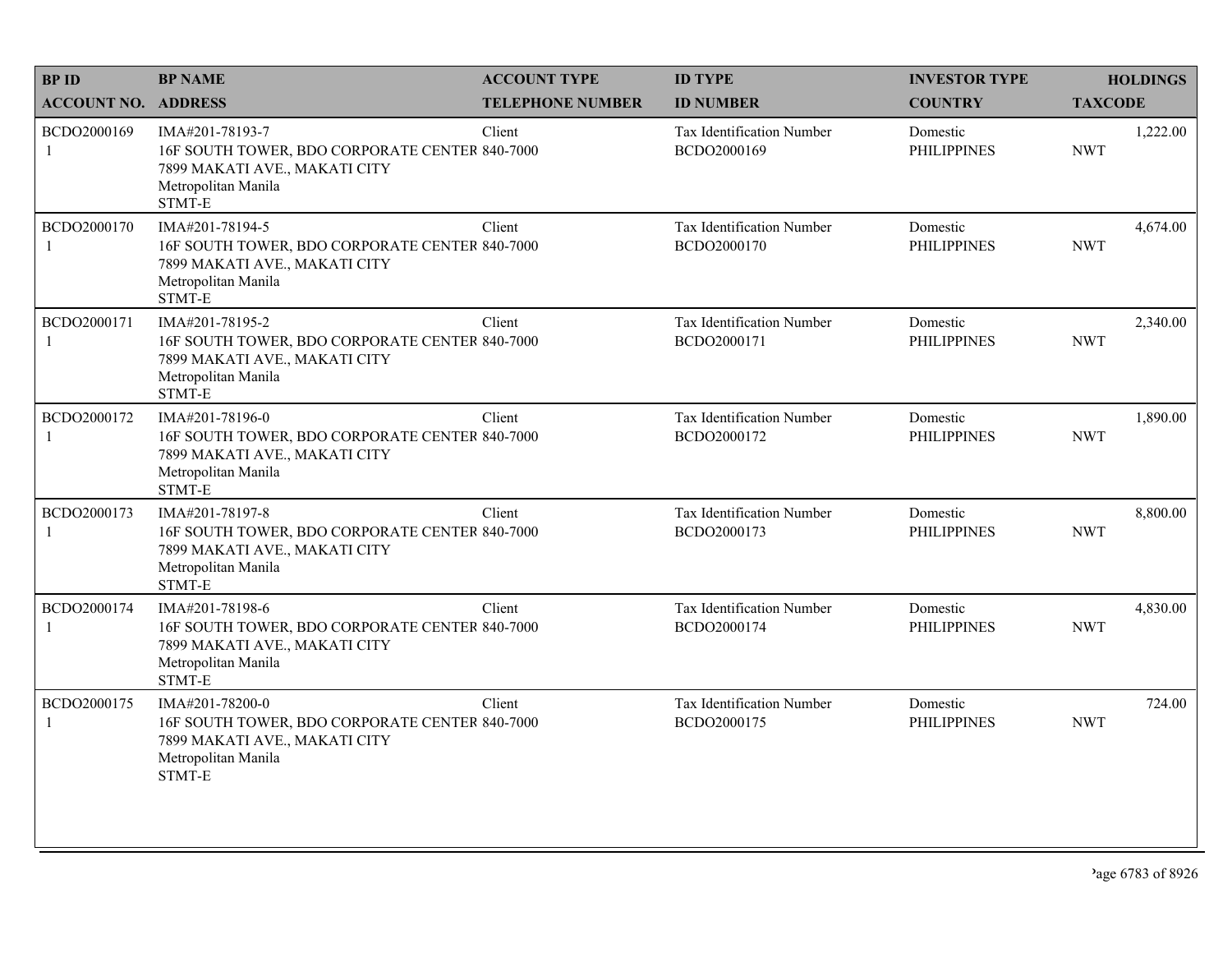| <b>BPID</b>                 | <b>BP NAME</b>                                                                                                                      | <b>ACCOUNT TYPE</b>     | <b>ID TYPE</b>                           | <b>INVESTOR TYPE</b>           | <b>HOLDINGS</b>        |
|-----------------------------|-------------------------------------------------------------------------------------------------------------------------------------|-------------------------|------------------------------------------|--------------------------------|------------------------|
| <b>ACCOUNT NO. ADDRESS</b>  |                                                                                                                                     | <b>TELEPHONE NUMBER</b> | <b>ID NUMBER</b>                         | <b>COUNTRY</b>                 | <b>TAXCODE</b>         |
| BCDO2000176<br>1            | IMA#201-78201-8<br>16F SOUTH TOWER, BDO CORPORATE CENTER 840-7000<br>7899 MAKATI AVE., MAKATI CITY<br>Metropolitan Manila<br>STMT-E | Client                  | Tax Identification Number<br>BCDO2000176 | Domestic<br><b>PHILIPPINES</b> | 470.00<br><b>NWT</b>   |
| BCDO2000177                 | IMA#201-78202-6<br>16F SOUTH TOWER, BDO CORPORATE CENTER 840-7000<br>7899 MAKATI AVE., MAKATI CITY<br>Metropolitan Manila<br>STMT-E | Client                  | Tax Identification Number<br>BCDO2000177 | Domestic<br><b>PHILIPPINES</b> | 592.00<br><b>NWT</b>   |
| BCDO2000178                 | IMA#201-78203-4<br>16F SOUTH TOWER, BDO CORPORATE CENTER 840-7000<br>7899 MAKATI AVE., MAKATI CITY<br>Metropolitan Manila<br>STMT-E | Client                  | Tax Identification Number<br>BCDO2000178 | Domestic<br><b>PHILIPPINES</b> | 600.00<br><b>NWT</b>   |
| BCDO2000179<br>-1           | IMA#201-78204-2<br>16F SOUTH TOWER, BDO CORPORATE CENTER 840-7000<br>7899 MAKATI AVE., MAKATI CITY<br>Metropolitan Manila<br>STMT-E | Client                  | Tax Identification Number<br>BCDO2000179 | Domestic<br><b>PHILIPPINES</b> | 2,703.00<br><b>NWT</b> |
| BCDO2000180                 | IMA#201-78205-9<br>16F SOUTH TOWER, BDO CORPORATE CENTER 840-7000<br>7899 MAKATI AVE., MAKATI CITY<br>Metropolitan Manila<br>STMT-E | Client                  | Tax Identification Number<br>BCDO2000180 | Domestic<br><b>PHILIPPINES</b> | 2,310.00<br><b>NWT</b> |
| BCDO2000181<br>1            | IMA#201-78206-7<br>16F SOUTH TOWER, BDO CORPORATE CENTER 840-7000<br>7899 MAKATI AVE., MAKATI CITY<br>Metropolitan Manila<br>STMT-E | Client                  | Tax Identification Number<br>BCDO2000181 | Domestic<br><b>PHILIPPINES</b> | 2,350.00<br><b>NWT</b> |
| BCDO2000182<br>$\mathbf{1}$ | IMA#201-78207-5<br>16F SOUTH TOWER, BDO CORPORATE CENTER 840-7000<br>7899 MAKATI AVE., MAKATI CITY<br>Metropolitan Manila<br>STMT-E | Client                  | Tax Identification Number<br>BCDO2000182 | Domestic<br><b>PHILIPPINES</b> | 2,330.00<br><b>NWT</b> |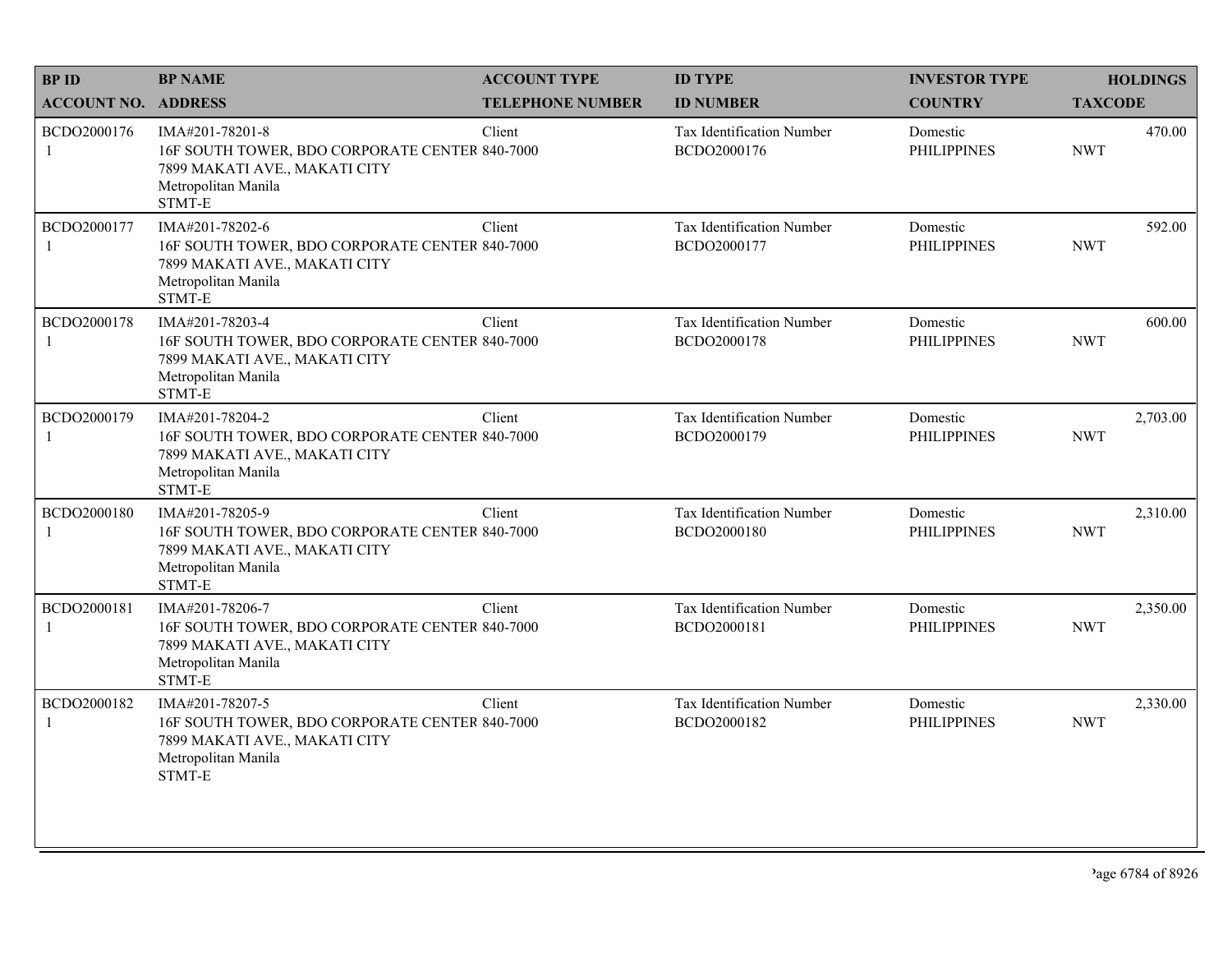| <b>BPID</b>                 | <b>BP NAME</b>                                                                                                                      | <b>ACCOUNT TYPE</b>     | <b>ID TYPE</b>                           | <b>INVESTOR TYPE</b>           | <b>HOLDINGS</b>        |
|-----------------------------|-------------------------------------------------------------------------------------------------------------------------------------|-------------------------|------------------------------------------|--------------------------------|------------------------|
| <b>ACCOUNT NO. ADDRESS</b>  |                                                                                                                                     | <b>TELEPHONE NUMBER</b> | <b>ID NUMBER</b>                         | <b>COUNTRY</b>                 | <b>TAXCODE</b>         |
| BCDO2000183<br>1            | IMA#201-78208-3<br>16F SOUTH TOWER, BDO CORPORATE CENTER 840-7000<br>7899 MAKATI AVE., MAKATI CITY<br>Metropolitan Manila<br>STMT-E | Client                  | Tax Identification Number<br>BCDO2000183 | Domestic<br><b>PHILIPPINES</b> | 2,310.00<br><b>NWT</b> |
| BCDO2000184                 | IMA#201-78209-1<br>16F SOUTH TOWER, BDO CORPORATE CENTER 840-7000<br>7899 MAKATI AVE., MAKATI CITY<br>Metropolitan Manila<br>STMT-E | Client                  | Tax Identification Number<br>BCDO2000184 | Domestic<br><b>PHILIPPINES</b> | 2,400.00<br><b>NWT</b> |
| BCDO2000185                 | IMA#201-78210-9<br>16F SOUTH TOWER, BDO CORPORATE CENTER 840-7000<br>7899 MAKATI AVE., MAKATI CITY<br>Metropolitan Manila<br>STMT-E | Client                  | Tax Identification Number<br>BCDO2000185 | Domestic<br><b>PHILIPPINES</b> | 2,210.00<br><b>NWT</b> |
| BCDO2000186                 | IMA#201-78211-7<br>16F SOUTH TOWER, BDO CORPORATE CENTER 840-7000<br>7899 MAKATI AVE., MAKATI CITY<br>Metropolitan Manila<br>STMT-E | Client                  | Tax Identification Number<br>BCDO2000186 | Domestic<br><b>PHILIPPINES</b> | 2,360.00<br><b>NWT</b> |
| BCDO2000187                 | IMA#201-78212-5<br>16F SOUTH TOWER, BDO CORPORATE CENTER 840-7000<br>7899 MAKATI AVE., MAKATI CITY<br>Metropolitan Manila<br>STMT-E | Client                  | Tax Identification Number<br>BCDO2000187 | Domestic<br><b>PHILIPPINES</b> | 1,070.00<br><b>NWT</b> |
| BCDO2000188<br>1            | IMA#201-78214-1<br>16F SOUTH TOWER, BDO CORPORATE CENTER 840-7000<br>7899 MAKATI AVE., MAKATI CITY<br>Metropolitan Manila<br>STMT-E | Client                  | Tax Identification Number<br>BCDO2000188 | Domestic<br><b>PHILIPPINES</b> | 850.00<br><b>NWT</b>   |
| BCDO2000189<br>$\mathbf{1}$ | IMA#201-78215-8<br>16F SOUTH TOWER, BDO CORPORATE CENTER 840-7000<br>7899 MAKATI AVE., MAKATI CITY<br>Metropolitan Manila<br>STMT-E | Client                  | Tax Identification Number<br>BCDO2000189 | Domestic<br><b>PHILIPPINES</b> | 445.00<br><b>NWT</b>   |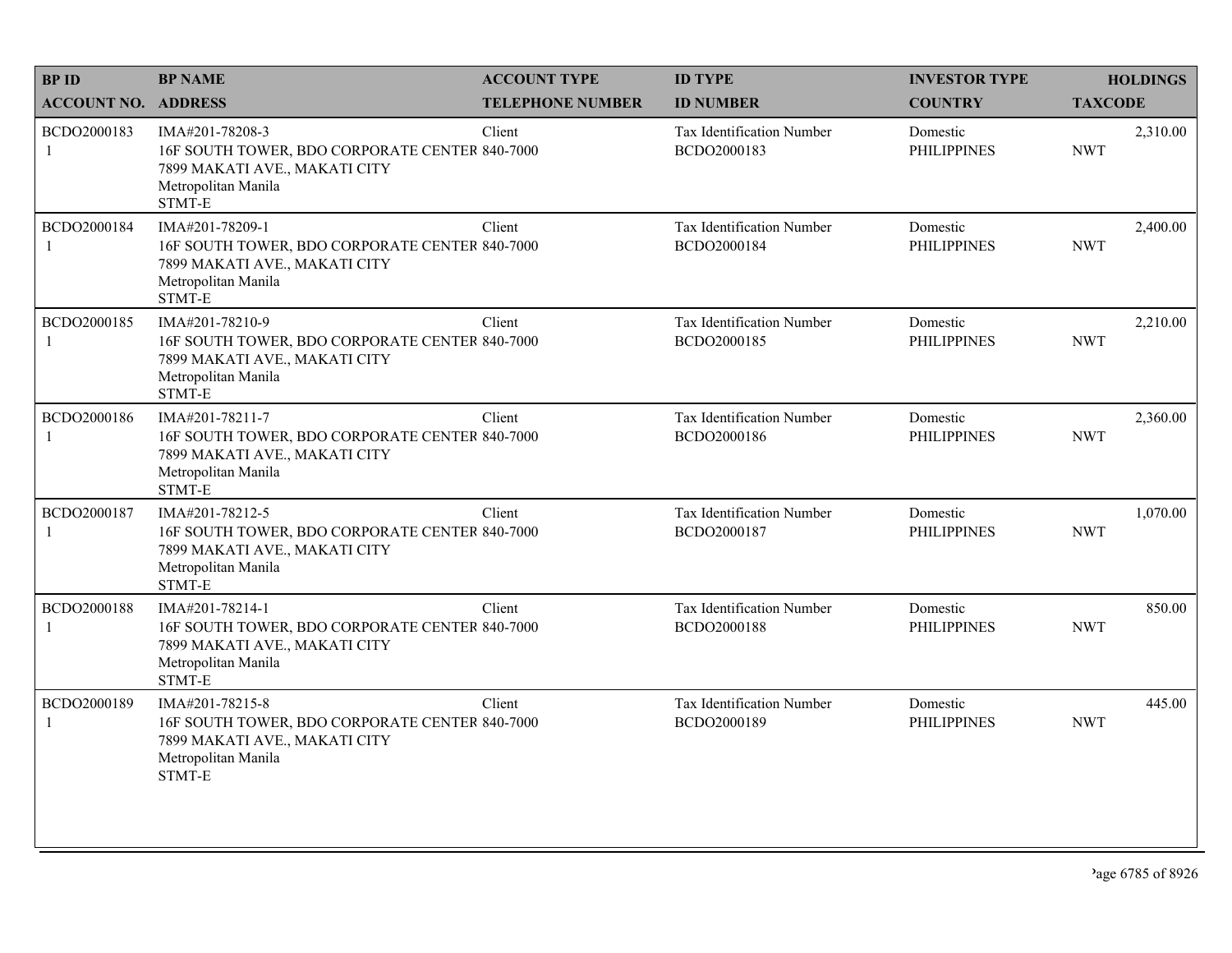| <b>BPID</b>                 | <b>BP NAME</b>                                                                                                                      | <b>ACCOUNT TYPE</b>     | <b>ID TYPE</b>                           | <b>INVESTOR TYPE</b>           | <b>HOLDINGS</b>         |
|-----------------------------|-------------------------------------------------------------------------------------------------------------------------------------|-------------------------|------------------------------------------|--------------------------------|-------------------------|
| <b>ACCOUNT NO. ADDRESS</b>  |                                                                                                                                     | <b>TELEPHONE NUMBER</b> | <b>ID NUMBER</b>                         | <b>COUNTRY</b>                 | <b>TAXCODE</b>          |
| BCDO2000190<br>1            | IMA#201-78216-6<br>16F SOUTH TOWER, BDO CORPORATE CENTER 840-7000<br>7899 MAKATI AVE., MAKATI CITY<br>Metropolitan Manila<br>STMT-E | Client                  | Tax Identification Number<br>BCDO2000190 | Domestic<br><b>PHILIPPINES</b> | 1,560.00<br><b>NWT</b>  |
| BCDO2000191                 | IMA#201-78217-4<br>16F SOUTH TOWER, BDO CORPORATE CENTER 840-7000<br>7899 MAKATI AVE., MAKATI CITY<br>Metropolitan Manila<br>STMT-E | Client                  | Tax Identification Number<br>BCDO2000191 | Domestic<br><b>PHILIPPINES</b> | 10,600.00<br><b>NWT</b> |
| BCDO2000192<br>-1           | IMA#201-78218-2<br>16F SOUTH TOWER, BDO CORPORATE CENTER 840-7000<br>7899 MAKATI AVE., MAKATI CITY<br>Metropolitan Manila<br>STMT-E | Client                  | Tax Identification Number<br>BCDO2000192 | Domestic<br><b>PHILIPPINES</b> | 24,675.00<br><b>NWT</b> |
| BCDO2000193                 | IMA#201-78219-0<br>16F SOUTH TOWER, BDO CORPORATE CENTER 840-7000<br>7899 MAKATI AVE., MAKATI CITY<br>Metropolitan Manila<br>STMT-E | Client                  | Tax Identification Number<br>BCDO2000193 | Domestic<br><b>PHILIPPINES</b> | 10,320.00<br><b>NWT</b> |
| BCDO2000195                 | IMA#201-78221-6<br>16F SOUTH TOWER, BDO CORPORATE CENTER 840-7000<br>7899 MAKATI AVE., MAKATI CITY<br>Metropolitan Manila<br>STMT-E | Client                  | Tax Identification Number<br>BCDO2000195 | Domestic<br><b>PHILIPPINES</b> | 22,150.00<br><b>NWT</b> |
| BCDO2000196<br>-1           | IMA#201-78223-2<br>16F SOUTH TOWER, BDO CORPORATE CENTER 840-7000<br>7899 MAKATI AVE., MAKATI CITY<br>Metropolitan Manila<br>STMT-E | Client                  | Tax Identification Number<br>BCDO2000196 | Domestic<br><b>PHILIPPINES</b> | 1,330.00<br><b>NWT</b>  |
| BCDO2000202<br>$\mathbf{1}$ | IMA#201-78155-6<br>16F SOUTH TOWER, BDO CORPORATE CENTER 840-7000<br>7899 MAKATI AVE., MAKATI CITY<br>Metropolitan Manila<br>STMT-E | Client                  | Tax Identification Number<br>BCDO2000202 | Domestic<br><b>PHILIPPINES</b> | 20,510.00<br><b>NWT</b> |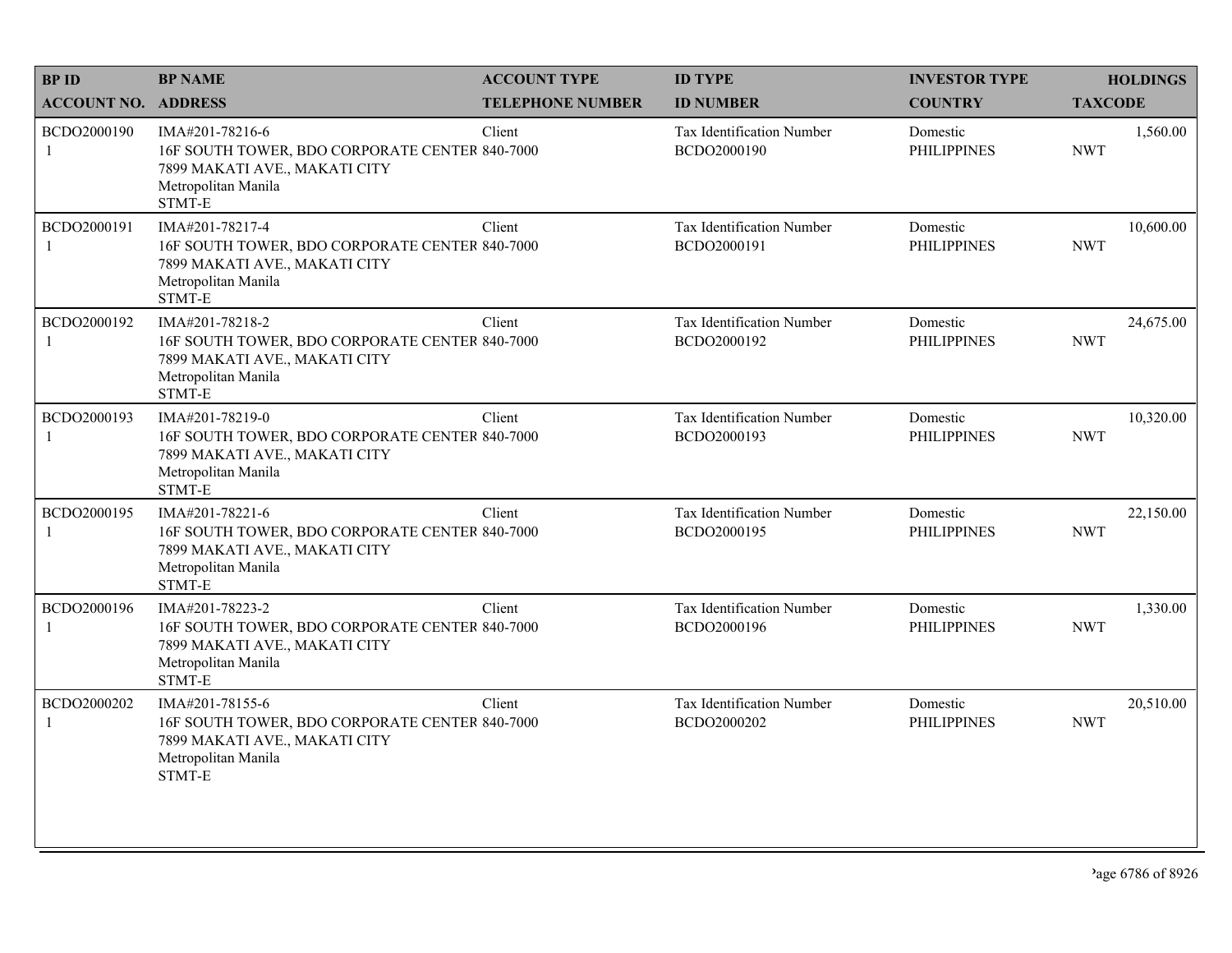| <b>BPID</b>                 | <b>BP NAME</b>                                                                                                                       | <b>ACCOUNT TYPE</b>     | <b>ID TYPE</b>                                  | <b>INVESTOR TYPE</b>           | <b>HOLDINGS</b>          |
|-----------------------------|--------------------------------------------------------------------------------------------------------------------------------------|-------------------------|-------------------------------------------------|--------------------------------|--------------------------|
| <b>ACCOUNT NO. ADDRESS</b>  |                                                                                                                                      | <b>TELEPHONE NUMBER</b> | <b>ID NUMBER</b>                                | <b>COUNTRY</b>                 | <b>TAXCODE</b>           |
| BCDO2000205                 | IMA#201-78225-7<br>16F SOUTH TOWER, BDO CORPORATE CENTER 840-7000<br>7899 MAKATI AVE., MAKATI CITY<br>Metropolitan Manila<br>STMT-E  | Client                  | <b>Tax Identification Number</b><br>BCDO2000205 | Domestic<br><b>PHILIPPINES</b> | 8,700.00<br><b>NWT</b>   |
| BCDO2000206                 | IMA# 201-78087-1<br>16F SOUTH TOWER, BDO CORPORATE CENTER 840-7000<br>7899 MAKATI AVE., MAKATI CITY<br>Metropolitan Manila<br>STMT-E | Client                  | Tax Identification Number<br>BCDO2000206        | Domestic<br><b>PHILIPPINES</b> | 110,000.00<br><b>NWT</b> |
| BCDO2000207                 | IMA#201-78227-3<br>16F SOUTH TOWER, BDO CORPORATE CENTER 840-7000<br>7899 MAKATI AVE., MAKATI CITY<br>Metropolitan Manila<br>STMT-E  | Client                  | Certificate Of Incorporation<br>BCDO2000207     | Domestic<br><b>PHILIPPINES</b> | 18,320.00<br><b>NWT</b>  |
| BCDO2000208                 | IMA#201-78229-9<br>16F SOUTH TOWER, BDO CORPORATE CENTER 840-7000<br>7899 MAKATI AVE., MAKATI CITY<br>Metropolitan Manila<br>STMT-E  | Client                  | Certificate Of Incorporation<br>BCDO2000208     | Domestic<br><b>PHILIPPINES</b> | 620.00<br><b>NWT</b>     |
| BCDO2000209                 | IMA#201-78230-7<br>16F SOUTH TOWER, BDO CORPORATE CENTER 840-7000<br>7899 MAKATI AVE., MAKATI CITY<br>Metropolitan Manila<br>STMT-E  | Client                  | Tax Identification Number<br>BCDO2000209        | Domestic<br><b>PHILIPPINES</b> | 695,000.00<br><b>NWT</b> |
| BCDO2000210<br>-1           | <b>BDO EQIF</b><br>16F SOUTH TOWER, BDO CORPORATE CENTER 840-7000<br>7899 MAKATI AVE., MAKATI CITY<br>Metropolitan Manila<br>STMT-E  | Client                  | Tax Identification Number<br>BCDO2000210        | Domestic<br><b>PHILIPPINES</b> | 325,910.00<br><b>NWT</b> |
| BCDO2000212<br>$\mathbf{1}$ | IMA# 208-78155-9<br>16F SOUTH TOWER, BDO CORPORATE CENTER 840-7000<br>7899 MAKATI AVE., MAKATI CITY<br>Metropolitan Manila<br>STMT-E | Client                  | Tax Identification Number<br>BCDO2000212        | Domestic<br><b>PHILIPPINES</b> | 46,000.00<br><b>NWT</b>  |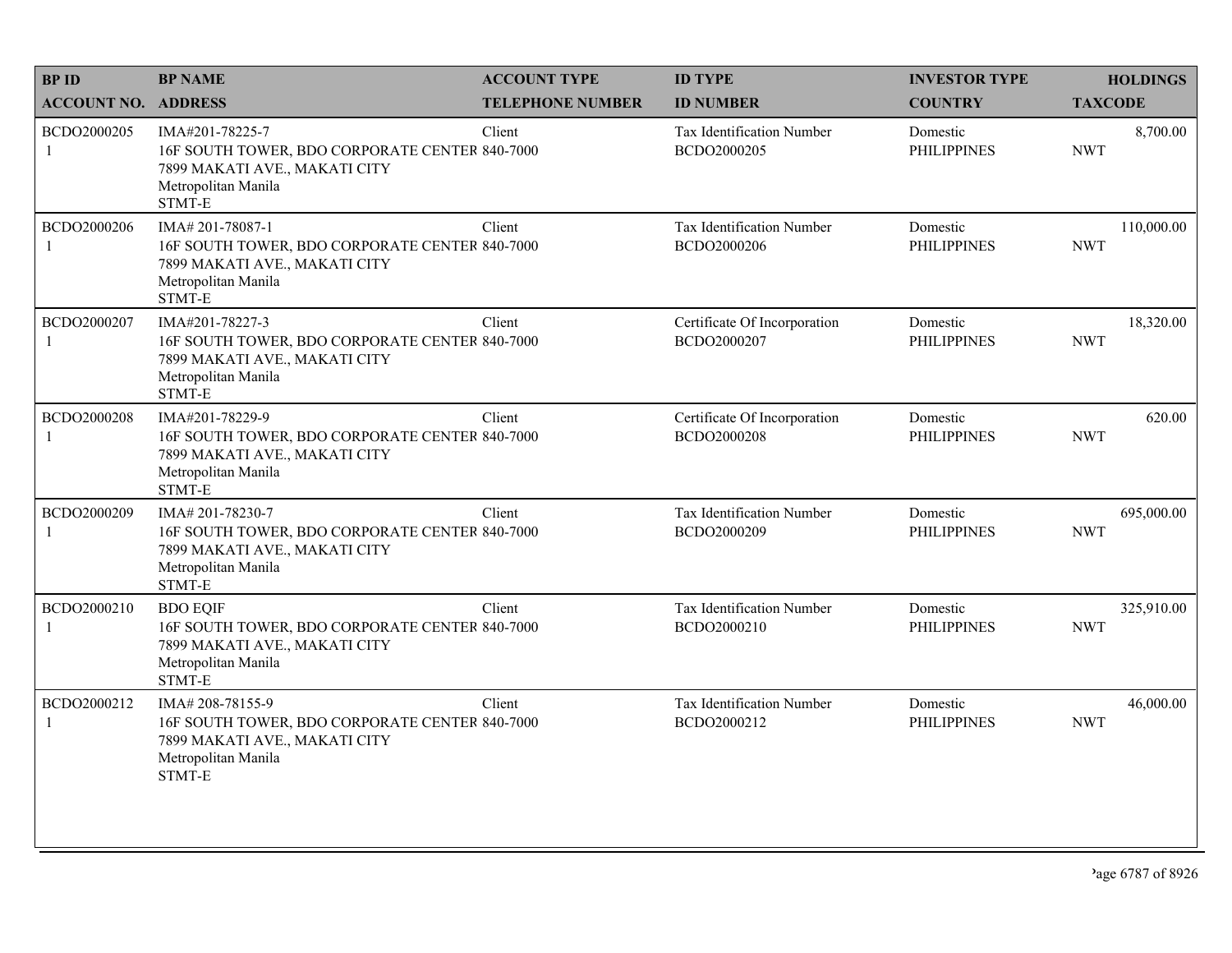| <b>BPID</b>                   | <b>BP NAME</b>                                                                                                                                                                                          | <b>ACCOUNT TYPE</b>     | <b>ID TYPE</b>                               | <b>INVESTOR TYPE</b>           | <b>HOLDINGS</b>         |
|-------------------------------|---------------------------------------------------------------------------------------------------------------------------------------------------------------------------------------------------------|-------------------------|----------------------------------------------|--------------------------------|-------------------------|
| <b>ACCOUNT NO. ADDRESS</b>    |                                                                                                                                                                                                         | <b>TELEPHONE NUMBER</b> | <b>ID NUMBER</b>                             | <b>COUNTRY</b>                 | <b>TAXCODE</b>          |
| BCDO2000213<br>$\mathbf{1}$   | BDO TRUST FAO GENERALI PILIPINAS LIFE<br>ASSURANCE COMPANY PESO DRAGON<br><b>EQUITY FUND</b><br>16F SOUTH TOWER, BDO CORPORATE CENTER<br>7899 MAKATI AVE., MAKATI CITY<br>Metropolitan Manila<br>STMT-E | Client<br>840-7000      | Tax Identification Number<br>BCDO2000213     | Domestic<br><b>PHILIPPINES</b> | 15,240.00<br><b>NWT</b> |
| BCDO2000214<br>$\mathbf{1}$   | BDO TRUST FAO GENERALI PILIPINAS LIFE<br>ASSURANCE COMPANY PESO EQUITY<br><b>INDEX FUND</b><br>16F SOUTH TOWER, BDO CORPORATE CENTER<br>7899 MAKATI AVE., MAKATI CITY<br>Metropolitan Manila<br>STMT-E  | Client<br>840-7000      | Tax Identification Number<br>BCDO2000214     | Domestic<br><b>PHILIPPINES</b> | 24,040.00<br><b>NWT</b> |
| BCDO2000215<br>1              | <b>BDO ESGEF</b><br>16F SOUTH TOWER, BDO CORPORATE CENTER 840-7000<br>7899 MAKATI AVE., MAKATI CITY<br>Metropolitan Manila<br>STMT-E                                                                    | Client                  | Tax Identification Number<br>BCDO2000215     | Domestic<br><b>PHILIPPINES</b> | 2,550.00<br><b>NWT</b>  |
| CCPI1000000<br>$\mathbf{1}$   | COCOPLANS, INC.<br>5/F RUFINO PLAZA, AYALA AVE. COR. V.A.<br>RUFINO ST., MAKATI CITY<br>Metropolitan Manila<br>STMT-E                                                                                   | Own<br>812-9015-256     | Tax Identification Number<br>003-829-244-000 | Domestic<br><b>PHILIPPINES</b> | 5,000.00<br><b>FTX</b>  |
| CHBC1000000<br>$\mathbf{1}$   | CHINA BANKING CORPORATION - TRUST GRO Own<br>8/F CBC Building, 8745 Paseo de Roxas cor. Villar 817-7981<br>Streets Makati City<br>Metropolitan Manila<br>1200                                           |                         | Tax Identification Number<br>000-444-210-000 | Domestic<br><b>PHILIPPINES</b> | 69,300.00<br><b>NWT</b> |
| CHBC1000002<br>$\overline{2}$ | CHINA BANKING CORPORATION TRUST GROU Client<br>8/F CBC BUILDING, 8745 PASEO DE ROXAS COI 817-7981<br>VILLAR STS. MAKATI CITY<br>Metropolitan Manila<br>1200                                             |                         | Tax Identification Number<br>247-652-919-000 | Domestic<br><b>PHILIPPINES</b> | 5,600.00<br><b>NWT</b>  |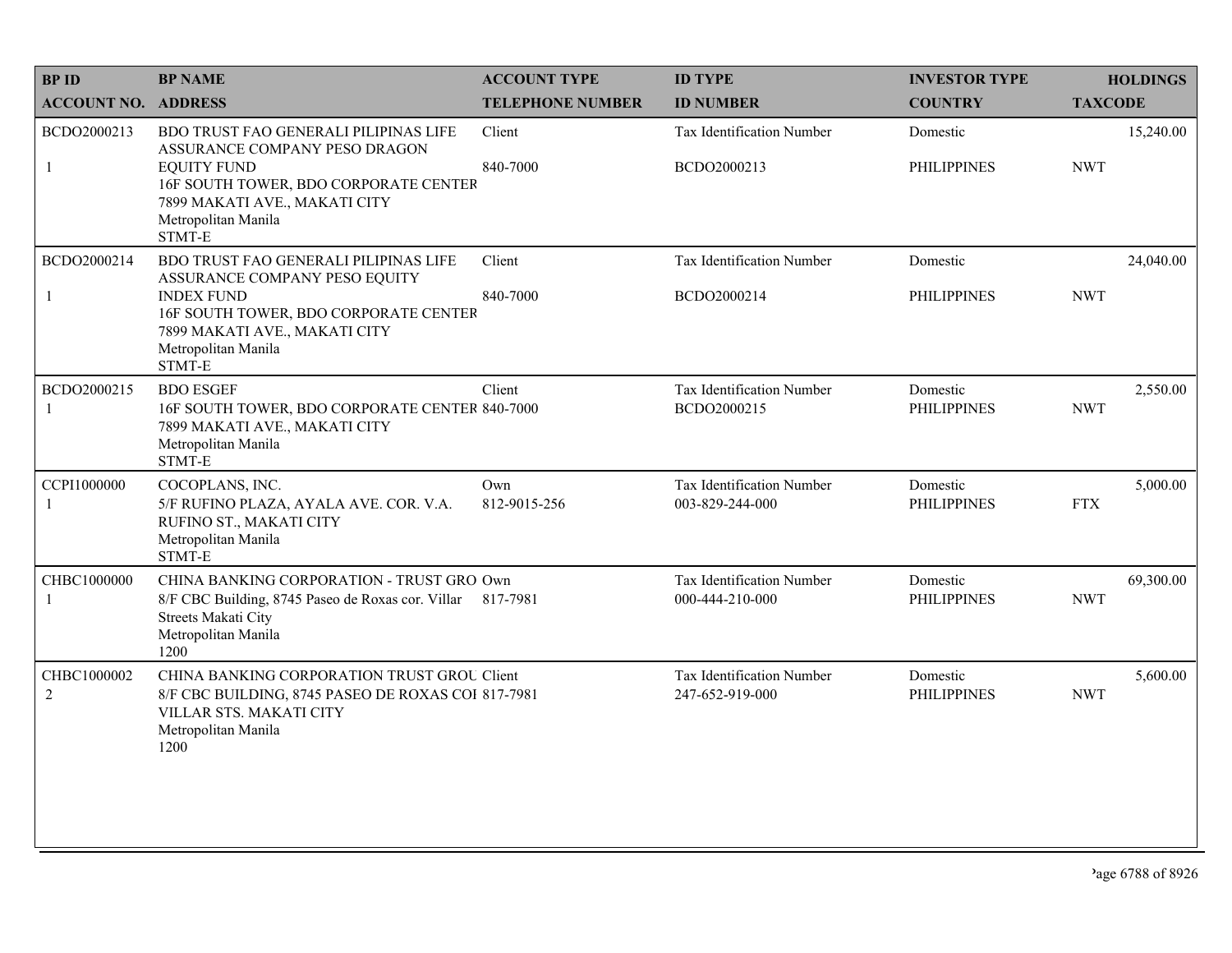| <b>BPID</b>                   | <b>BP NAME</b>                                                                                                                                                      | <b>ACCOUNT TYPE</b>     | <b>ID TYPE</b>                                         | <b>INVESTOR TYPE</b>           | <b>HOLDINGS</b>           |
|-------------------------------|---------------------------------------------------------------------------------------------------------------------------------------------------------------------|-------------------------|--------------------------------------------------------|--------------------------------|---------------------------|
| <b>ACCOUNT NO. ADDRESS</b>    |                                                                                                                                                                     | <b>TELEPHONE NUMBER</b> | <b>ID NUMBER</b>                                       | <b>COUNTRY</b>                 | <b>TAXCODE</b>            |
| CHBC1000003<br>$\overline{2}$ | <b>CHINA BANKING CORPORATION TRUST GROU Client</b><br>8/F CBC BUILDING, 8745 PASEO DE ROXAS COI 817-7981<br>VILLAR STS. MAKATI CITY<br>Metropolitan Manila<br>1200. |                         | <b>Tax Identification Number</b><br>241-764-024-000    | Domestic<br><b>PHILIPPINES</b> | 28,700.00<br><b>NWT</b>   |
| CHBC1000004<br>2              | CHINA BANKING CORPORATION TRUST GROU Client<br>8/F CBC BUILDING, 8745 PASEO DE ROXAS COI 817-7981<br>VILLAR STS. MAKATI CITY<br>Metropolitan Manila<br>1216         |                         | Tax Identification Number<br>255-041-988-000           | Domestic<br><b>PHILIPPINES</b> | 48,600.00<br><b>NWT</b>   |
| CHBC1000005<br>$\sqrt{2}$     | CHINA BANKING CORPORATION TRUST GROU Client<br>8/F CBC BUILDING, 8745 PASEO DE ROXAS COI 817-7981<br>VILLAR STS. MAKATI CITY<br>Metropolitan Manila<br>1200         |                         | <b>Tax Identification Number</b><br>286-236-248-000    | Domestic<br><b>PHILIPPINES</b> | 6,300.00<br><b>NWT</b>    |
| CHBC1000010<br>$\sqrt{2}$     | CHINA BANKING CORPORATION<br>8/F CBC BLDG., 8745 PASEO DE ROXAS COR.<br>VILLAR STS., MAKATI CITY<br>Metropolitan Manila                                             | Client<br>8855854       | <b>Tax Identification Number</b><br>000-444-210-000.L4 | Domestic<br><b>PHILIPPINES</b> | 215,000.00<br><b>PH10</b> |
| CHBC1000012<br>2              | CHINA BANKING CORPORATION<br>8/F CBC BLDG., 8745 PASEO DE ROXAS COR.<br>VILLAR ST., MAKATI CITY<br>Metropolitan Manila                                              | Client<br>8855854       | Tax Identification Number<br>412-387-822-000           | Domestic<br><b>PHILIPPINES</b> | 5,400.00<br><b>NWT</b>    |
| CHBC1000013<br>2              | CHINA BANKING CORPORATION<br>8/F CBC BLDG., 8745 PASEO DE ROXAS COR.<br>VILLAR ST., MAKATI CITY<br>Metropolitan Manila                                              | Client<br>8855854       | Tax Identification Number<br>284-580-505-000           | Domestic<br><b>PHILIPPINES</b> | 4,800.00<br><b>NWT</b>    |
| CHBC1000015<br>-1             | CHINA BANKING CORPORATION<br>8/F CBC BLDG., 8745 PASEO DE ROXAS COR<br>VILLAR ST., MAKATI CITY<br>Metropolitan Manila<br>1226                                       | Client<br>885-5854      | Tax Identification Number<br>421-366-671-000           | Domestic<br><b>PHILIPPINES</b> | 4,400.00<br><b>NWT</b>    |
| CHBC1000016<br>$\overline{1}$ | CHINA BANKING CORPORATION<br>8/F CBC BLDG., 8745 PASEO DE ROXAS COR<br>VILLAR ST., MAKATI CITY<br>Metropolitan Manila<br>1226                                       | Client<br>885-5854      | <b>Tax Identification Number</b><br>424-994-119-000    | Domestic<br><b>PHILIPPINES</b> | 35,100.00<br><b>NWT</b>   |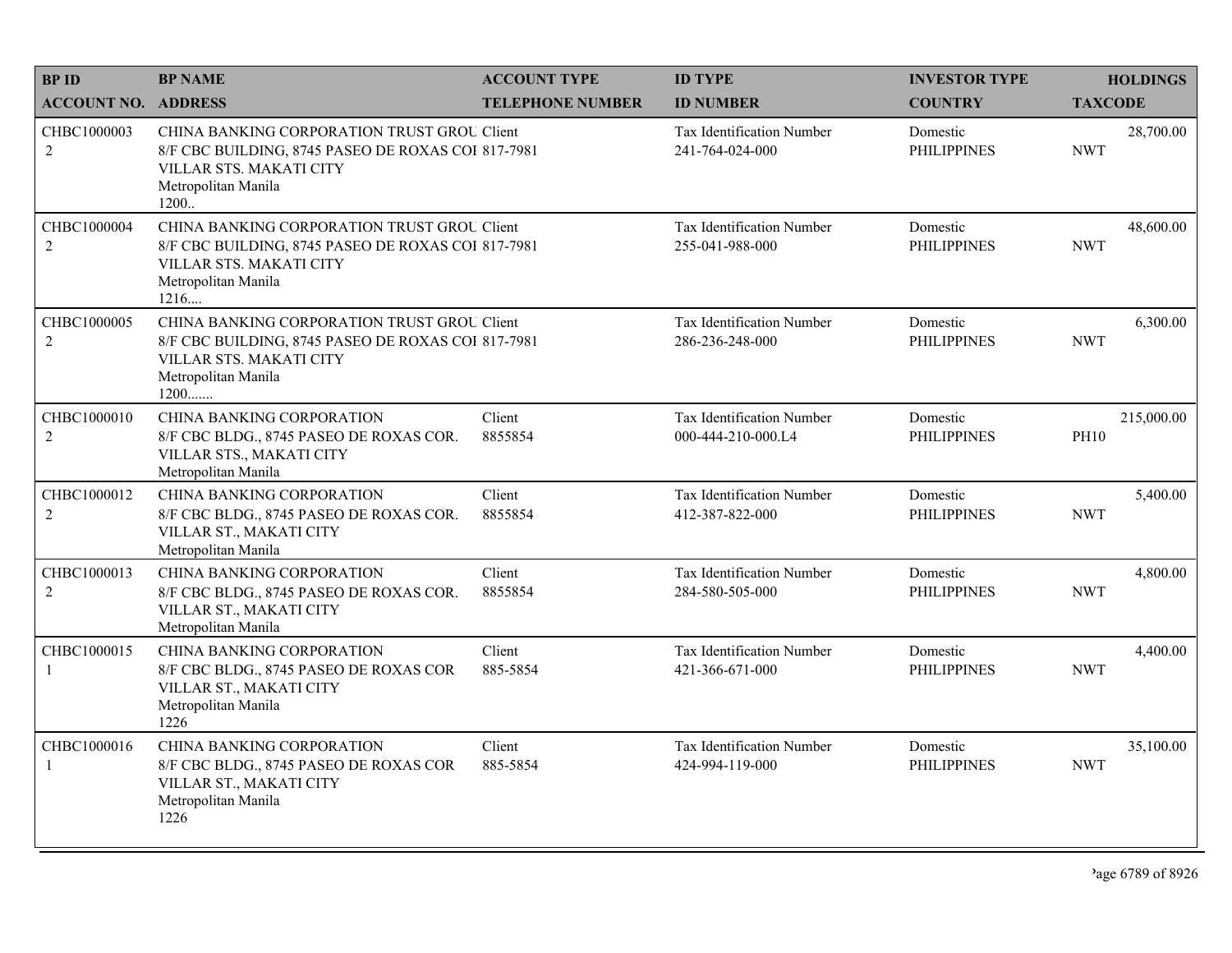| <b>BPID</b>                   | <b>BP NAME</b>                                                                                                                          | <b>ACCOUNT TYPE</b>     | <b>ID TYPE</b>                                  | <b>INVESTOR TYPE</b>           | <b>HOLDINGS</b>              |
|-------------------------------|-----------------------------------------------------------------------------------------------------------------------------------------|-------------------------|-------------------------------------------------|--------------------------------|------------------------------|
| <b>ACCOUNT NO. ADDRESS</b>    |                                                                                                                                         | <b>TELEPHONE NUMBER</b> | <b>ID NUMBER</b>                                | <b>COUNTRY</b>                 | <b>TAXCODE</b>               |
| CHBC1000017<br>1              | CHINA BANK CORPORATION<br>8/F CBC BLDG., 8745 PASEO DE ROXAS COR<br>VILLAR ST., MAKATI CITY<br>Metropolitan Manila<br>1226              | Client<br>885-5854      | Tax Identification Number<br>426-309-899-000    | Domestic<br><b>PHILIPPINES</b> | 2,400.00<br><b>PH10</b>      |
| CHBC1000018<br>$\overline{2}$ | <b>CHINA BANKING CORPORATION</b><br>8/F CBC BLDG., 8745 PASEO DE ROXAS COR.<br>VILLA ST., MAKATI CITY<br>Metropolitan Manila<br>1226    | Client<br>885-5854      | Tax Identification Number<br>000-444-210-000.K3 | Domestic<br><b>PHILIPPINES</b> | 486,600.00<br><b>PH10</b>    |
| CHBC1000020<br>$\overline{2}$ | <b>CHINA BANKING CORPORATION</b><br>8/F CBC BLDG., 8745 PASEO DE ROXAS COR.<br>VILLAR ST., MAKATI CITY<br>Metropolitan Manila<br>STMT-E | Client<br>885-5854      | Passport<br>CHBC1000020                         | Domestic<br><b>PHILIPPINES</b> | 455,000.00<br><b>PH10</b>    |
| CITI1000000                   | CITIBANK N.A.<br>11/F Citibank Tower Villar corner Valero Sts. Makati 8947841<br>City, MM<br>Metropolitan Manila<br>1200                | Own                     | Tax Identification Number<br>946                | Foreign<br><b>PHILIPPINES</b>  | 128,259,706.00<br>FMX1       |
| CITI1000001                   | CITIBANK N.A.<br>11/F Citibank Tower Villar corner Valero Sts. Makati 8947841<br>City, MM<br>Metropolitan Manila<br>1200                | Client                  | Tax Identification Number<br>204-962-522-000    | Domestic<br><b>PHILIPPINES</b> | 26,660,217.00<br><b>NWT</b>  |
| CITI1000003                   | CITIBANK N.A.<br>11/F Citibank Tower Villar corner Valero Sts. Makati 8947841<br>City, MM<br>Metropolitan Manila<br>1200                | Client                  | Tax Identification Number<br>201-492-591-000    | Domestic<br><b>PHILIPPINES</b> | 124,396.00<br><b>NWT</b>     |
| CITI1000004<br>-1             | CITIBANK N.A.<br>11/F Citibank Tower Villar corner Valero Sts. Makati 8947841<br>City, MM<br>Metropolitan Manila<br>1200                | Client                  | Tax Identification Number<br>803-117-000        | Foreign<br><b>PHILIPPINES</b>  | 12,151,057.00<br><b>RA02</b> |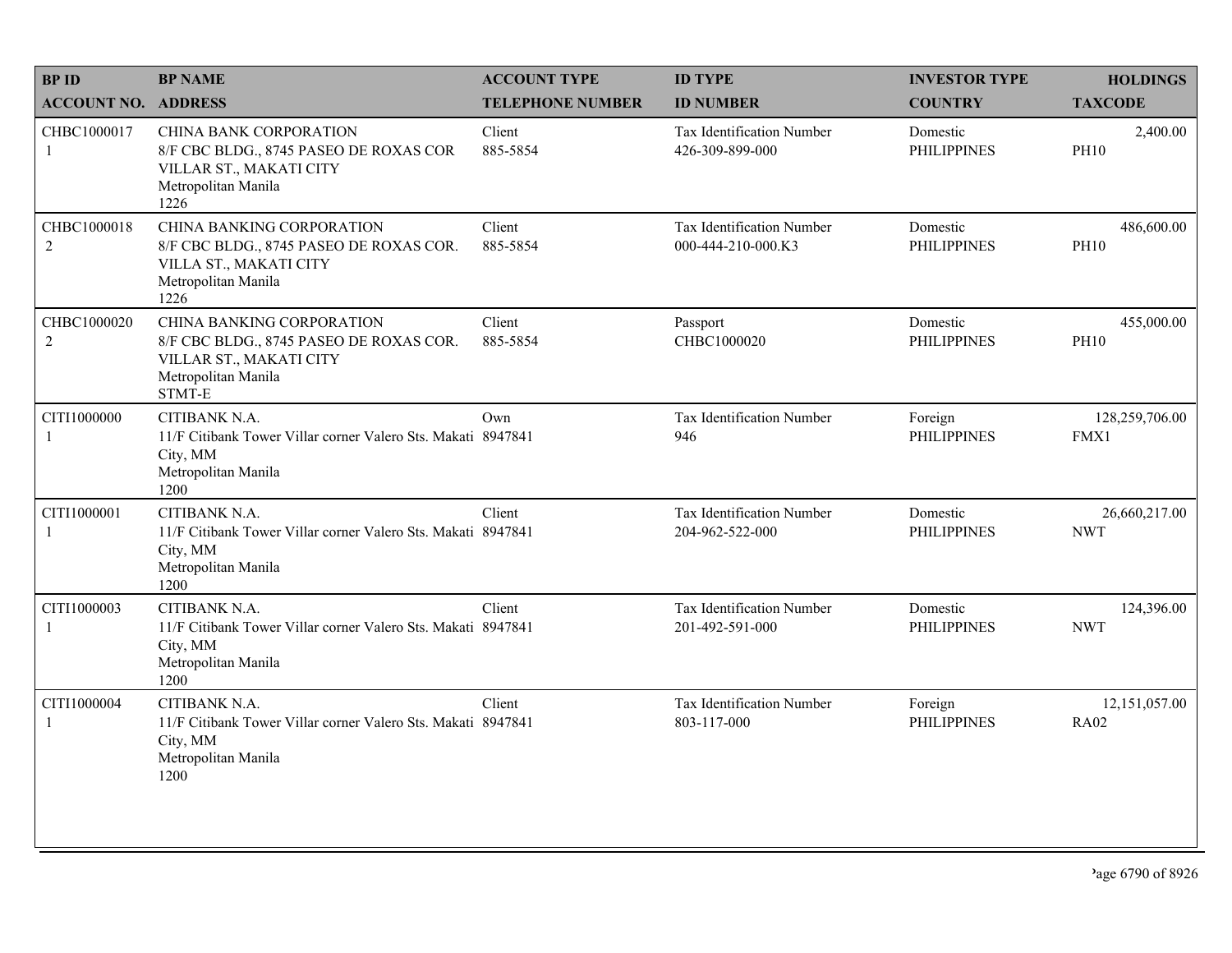| <b>BPID</b>                 | <b>BP NAME</b>                                                                                                                         | <b>ACCOUNT TYPE</b>     | <b>ID TYPE</b>                                 | <b>INVESTOR TYPE</b>           | <b>HOLDINGS</b>             |
|-----------------------------|----------------------------------------------------------------------------------------------------------------------------------------|-------------------------|------------------------------------------------|--------------------------------|-----------------------------|
| <b>ACCOUNT NO. ADDRESS</b>  |                                                                                                                                        | <b>TELEPHONE NUMBER</b> | <b>ID NUMBER</b>                               | <b>COUNTRY</b>                 | <b>TAXCODE</b>              |
| CITI1000007                 | CITIBANK FAO PHILIPPINE AXA WEALTH<br><b>EQUITY</b>                                                                                    | Client                  | <b>Tax Identification Number</b>               | Domestic                       | 2,345,641.00                |
| $\mathbf{1}$                | 11/F Citibank Tower Villar corner Valero Sts. Makati 8947841<br>City, MM<br>Metropolitan Manila<br>1200                                |                         | 000-485-226-000.                               | <b>PHILIPPINES</b>             | <b>NWT</b>                  |
| CITI1000010<br>-1           | CITIBANK N.A.<br>11/F Citibank Tower Villar corner Valero Sts. Makati 8947841<br>City, MM<br>Metropolitan Manila<br>1200               | Client                  | Tax Identification Number<br>1100              | Domestic<br><b>PHILIPPINES</b> | 90,215,470.00<br><b>NWT</b> |
| CITI1000011<br>-1           | CITIBANK FAO PHILIPPINE AXA OPPORTUNIT' Client<br>2/F CITI TOWER, PASEO DE ROXAS, MAKATI<br><b>CITY</b><br>Metropolitan Manila<br>1226 | 894-7714                | Tax Identification Number<br>$000-485-226-000$ | Domestic<br><b>PHILIPPINES</b> | 1,381,764.00<br><b>NWT</b>  |
| CITI1000012                 | CITIBANK FAO AIU INSURANCE PHILS<br><b>COMPANY</b>                                                                                     | Client                  | Tax Identification Number                      | Domestic                       | 217,200.00                  |
| $\mathbf{1}$                | 2/F, CITI TOWER, PASEO DE ROXAS, MAKATI<br><b>CITY</b><br>Metropolitan Manila<br>1226                                                  | 894-7498                | 000-531-569-000                                | <b>PHILIPPINES</b>             | <b>NWT</b>                  |
| CITI1000014                 | CITIBANK FAO PHILIPPINE AXA LIFE<br><b>INSURANCE CORP.</b>                                                                             | Client                  | Certificate Of Incorporation                   | Domestic                       | 417,341.00                  |
| $\mathbf{1}$                | 2ND CITIBANK TOWER 8741 PASEO DE ROXAS 894-7200<br><b>MAKATI CITY</b><br>Metropolitan Manila                                           |                         | 000-485-226-000                                | <b>PHILIPPINES</b>             | <b>NWT</b>                  |
| CITI1000015                 | CITIBANK FAO PHILIPPINE AXA CHINESE<br><b>TYCOON</b>                                                                                   | Client                  | Certificate Of Incorporation                   | Domestic                       | 16,470,900.00               |
| -1                          | 2ND FLOOR CITIBANK TOWER SECURITIES AN 894-7200<br>FUNDS SERVICES MAKATI CITY<br>Metropolitan Manila<br>1226                           |                         | 000-485-226-000.                               | <b>PHILIPPINES</b>             | <b>NWT</b>                  |
| DEUB1000000<br>$\mathbf{1}$ | DEUTSCHE BANK MANILA-CLIENTS A/C<br>26/F Ayala Tower One Ayala Triangle, Makati City<br>Metropolitan Manila<br>1226                    | Own<br>8946970          | Tax Identification Number<br>DEUB1             | Foreign<br><b>PHILIPPINES</b>  | 535,919,320.00<br>FMX1      |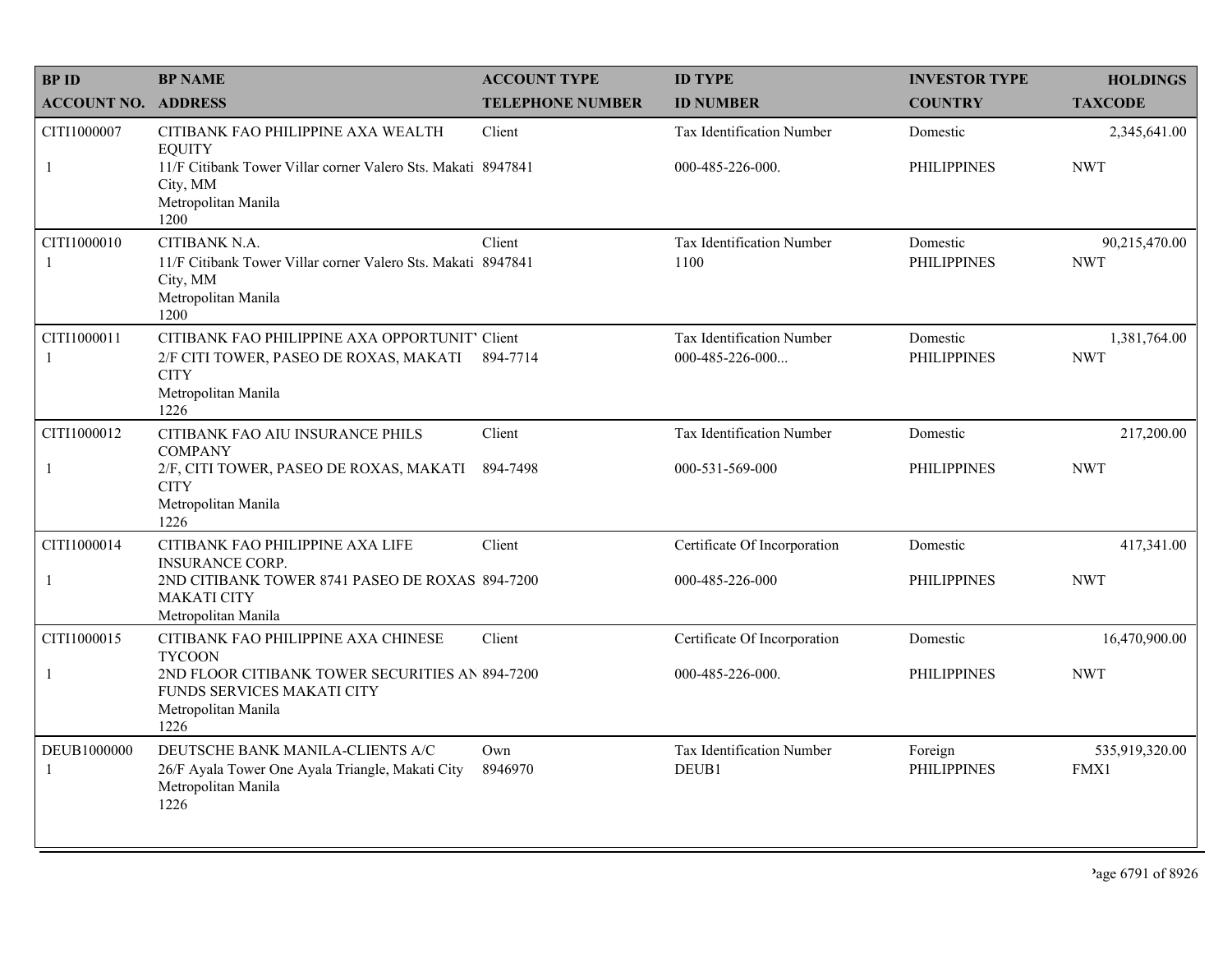| <b>BPID</b>                | <b>BP NAME</b>                                                                                                                                                       | <b>ACCOUNT TYPE</b>     | <b>ID TYPE</b>                    | <b>INVESTOR TYPE</b>           | <b>HOLDINGS</b>             |
|----------------------------|----------------------------------------------------------------------------------------------------------------------------------------------------------------------|-------------------------|-----------------------------------|--------------------------------|-----------------------------|
| <b>ACCOUNT NO. ADDRESS</b> |                                                                                                                                                                      | <b>TELEPHONE NUMBER</b> | <b>ID NUMBER</b>                  | <b>COUNTRY</b>                 | <b>TAXCODE</b>              |
| DEUB2000000                | DEUTSCHE BANK MANILA-CLIENTS A/C<br>26/F ayala Tower One, Ayala Triangle, Makati City<br>Metropolitan Manila<br>1226                                                 | Own<br>894-6970         | Tax Identification Number<br>949  | Domestic<br><b>PHILIPPINES</b> | 1,667,567.00<br><b>NWT</b>  |
| DEUB2000003<br>1           | DEUTSCHE BANK MANILA-CLIENTS A/C<br>26/F ayala Tower One, Ayala Triangle, Makati City<br>Metropolitan Manila<br>1226                                                 | Client<br>894-6970      | Tax Identification Number<br>1088 | Domestic<br><b>PHILIPPINES</b> | 640,974.00<br><b>NWT</b>    |
| DEUB2000005                | DEUTSCHE BANK MANILA-CLIENTS A/C<br>26/F ayala Tower One, Ayala Triangle, Makati City<br>Metropolitan Manila<br>1226                                                 | Client<br>894-6970      | Tax Identification Number<br>1087 | Domestic<br><b>PHILIPPINES</b> | 41,000.00<br><b>NWT</b>     |
| DEUB2000007                | DEUTSCHE BANK AG MANILA BRANCH A/C                                                                                                                                   | Client                  | Certificate Of Incorporation      | Domestic                       | 907,525.00                  |
| 1                          | <b>CLIENTS DEUB20</b><br>23F AYALA TOWER ONE AYALA AVE. MAKAT. 8946989<br><b>CITY</b><br>Metropolitan Manila                                                         |                         | 000-449-586-000                   | <b>PHILIPPINES</b>             | <b>PH10</b>                 |
| GSIS1000000<br>1           | GOVERNMENT SERVICE INSURANCE SYSTEM Own<br>GSIS Hqs., Financial Center Roxas Blvd., Pasay City 891-6346<br>Metropolitan Manila<br>$\overline{0}$                     |                         | Tax Identification Number<br>974  | Domestic<br><b>PHILIPPINES</b> | 64,639,944.00<br><b>NWT</b> |
| HSBC1000000                | THE HONGKONG AND SHANGHAI BANKING<br>CORP. LTD. - CLIENTS' ACCT.                                                                                                     | Own                     | Tax Identification Number         | Foreign                        | 394,897,296.00              |
| $\mathbf{1}$               | HSBC Securities Services 12th Floor, The Enterprise 8145200<br>Center, Tower I 6766 Ayala Avenue corner Paseo de<br>Roxas Makati City<br>Metropolitan Manila<br>1200 |                         | 951                               | <b>PHILIPPINES</b>             | FMX1                        |
| HSBC1000025                | THE HONGKONG AND SHANGHAI BANKING<br>CORP. LTD. - CLIENTS' ACCT.                                                                                                     | Client                  | Tax Identification Number         | Foreign                        | 19,485,300.00               |
| 1                          | HSBC Securities Services 12th Floor, The Enterprise 8145200<br>Center, Tower I 6766 Ayala Avenue corner Paseo de<br>Roxas Makati City<br>Metropolitan Manila<br>1200 |                         | 1288                              | <b>PHILIPPINES</b>             | <b>NO15</b>                 |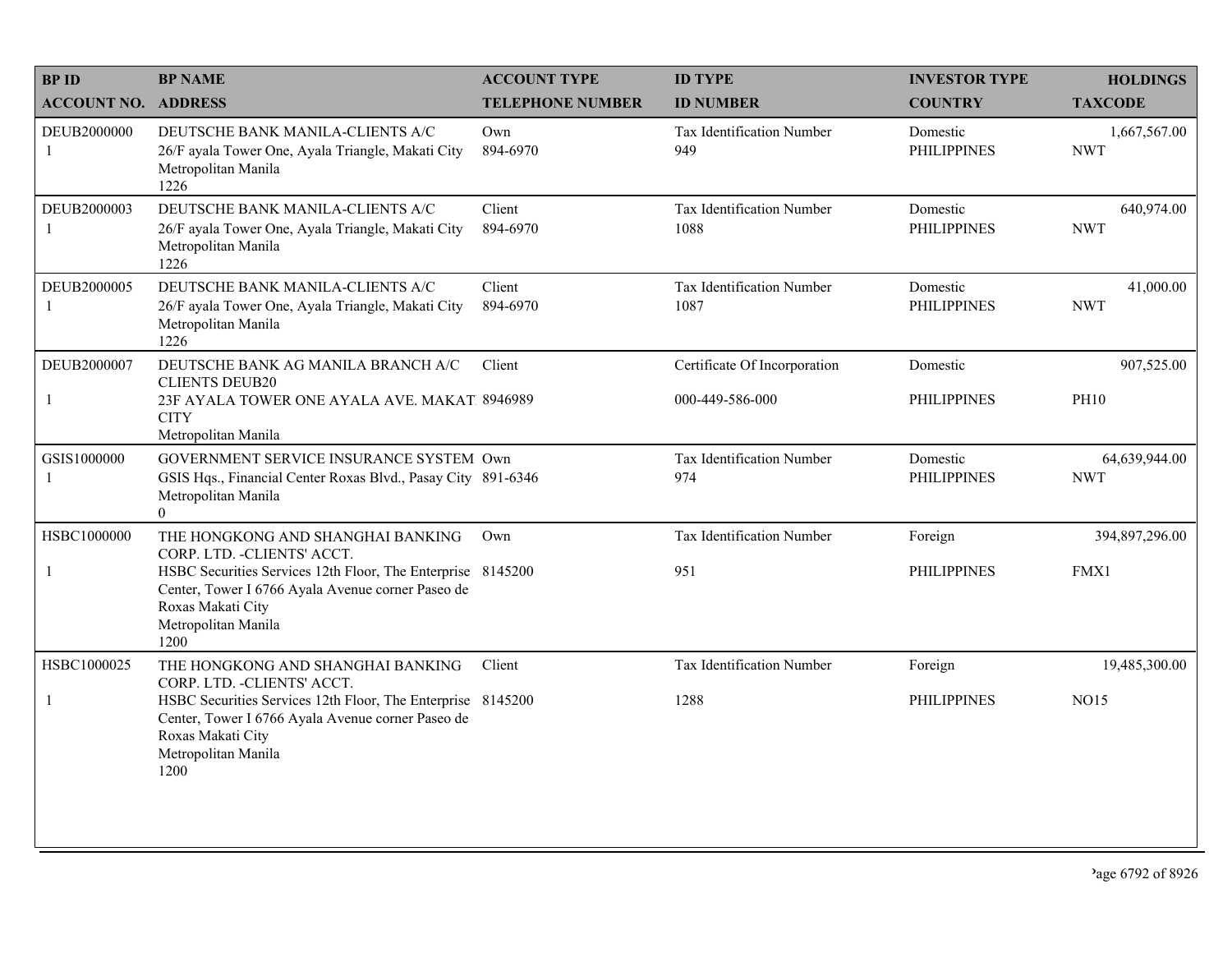| <b>BPID</b>                | <b>BP NAME</b>                                                                                                                                                                                                                            | <b>ACCOUNT TYPE</b>     | <b>ID TYPE</b>                           | <b>INVESTOR TYPE</b>           | <b>HOLDINGS</b>             |
|----------------------------|-------------------------------------------------------------------------------------------------------------------------------------------------------------------------------------------------------------------------------------------|-------------------------|------------------------------------------|--------------------------------|-----------------------------|
| <b>ACCOUNT NO. ADDRESS</b> |                                                                                                                                                                                                                                           | <b>TELEPHONE NUMBER</b> | <b>ID NUMBER</b>                         | <b>COUNTRY</b>                 | <b>TAXCODE</b>              |
| HSBC1000028<br>-1          | THE HONGKONG AND SHANGHAI BANKING<br>CORP. LTD. - CLIENTS' ACCT.<br>HSBC Securities Services 12th Floor, The Enterprise 8145200<br>Center, Tower I 6766 Ayala Avenue corner Paseo de<br>Roxas Makati City<br>Metropolitan Manila<br>1200  | Client                  | <b>Tax Identification Number</b><br>1077 | Foreign<br>PHILIPPINES         | 2,700,500.00<br><b>SI15</b> |
| HSBC2000000<br>-1          | THE HONGKONG AND SHANGHAI BANKING<br>CORP. LTD. - CLIENTS' ACCT.<br>HSBC Securities Services 12th Floor, The Enterprise 814-5200<br>Center, Tower I 6766 Ayala Avenue corner Paseo de<br>Roxas Makati City<br>Metropolitan Manila<br>1200 | Own                     | Tax Identification Number<br>952         | Domestic<br><b>PHILIPPINES</b> | 65,222,166.00<br><b>NWT</b> |
| HSBC2000005                | INSULAR LIFE ASSURANCE CO., LTD - VUL-EF Client<br>HSBC Securities Services 7th Floor, HSBC Centre,<br>3058 Fifth Avenue West, Bonifacio Global City,<br>Taguig City<br>Metropolitan Manila                                               | 581-8203                | Tax Identification Number<br>$1054 -$    | Domestic<br><b>PHILIPPINES</b> | 5,226,800.00<br><b>NWT</b>  |
| HSBC2000007<br>-1          | THE INSULAR LIFE ASSURANCE COMPANY, L1 Client<br>IL COPORATE CENTRE, INSULAR LIFE DRIVE, 582-1875<br>FILINVEST CORPORATE CITY, ALABANG<br><b>MUNTINLUPA CITY</b><br>Metropolitan Manila<br>1226                                           |                         | Certificate Of Incorporation<br>1054.    | Domestic<br><b>PHILIPPINES</b> | 3,687,800.00<br><b>NWT</b>  |
| HSBC2000008<br>-1          | THE INSULAR LIFE ASSURANCE COMPANY, L1 Client<br>IL CORPORATE CENTRE, INSULAR LIFE DRIVE 7711915<br>FILINVEST CORPORATE CITY, ALABANG<br>MUNTINLUPA CITY<br>Metropolitan Manila<br>STMT-D                                                 |                         | Certificate Of Incorporation<br>1054     | Domestic<br><b>PHILIPPINES</b> | 5,032,800.00<br><b>NWT</b>  |
| HSBC2000009<br>1           | THE MANUFACTURERS LIFE INSURANCE CO. Client<br>(PHILS.), INC.<br>16/F LKG TOWER, 6801 AYALA AVENUE, MAK/ 884-5409<br><b>CITY</b><br>Metropolitan Manila<br>STMT-D                                                                         |                         | Certificate Of Incorporation<br>$NOID*$  | Domestic<br><b>PHILIPPINES</b> | 1,044,071.00<br><b>NWT</b>  |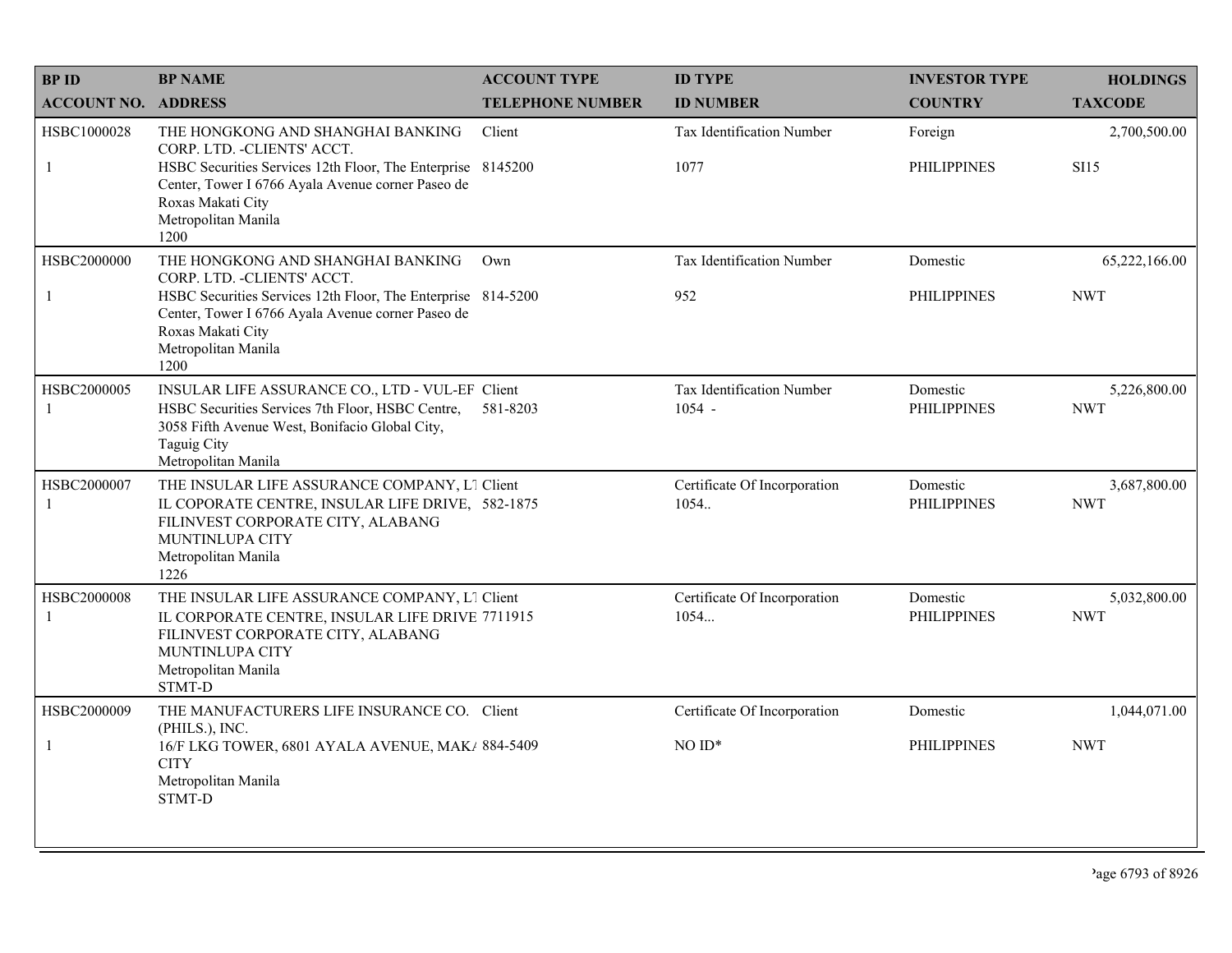| <b>BPID</b>                   | <b>BP NAME</b>                                                                                                                                                        | <b>ACCOUNT TYPE</b>     | <b>ID TYPE</b>                                | <b>INVESTOR TYPE</b>           | <b>HOLDINGS</b>            |
|-------------------------------|-----------------------------------------------------------------------------------------------------------------------------------------------------------------------|-------------------------|-----------------------------------------------|--------------------------------|----------------------------|
| <b>ACCOUNT NO. ADDRESS</b>    |                                                                                                                                                                       | <b>TELEPHONE NUMBER</b> | <b>ID NUMBER</b>                              | <b>COUNTRY</b>                 | <b>TAXCODE</b>             |
| HSBC2000010<br>-1             | MANULIFE CHINABANK LIFE ASSURANCE CO. Client<br>24/F LKG TOWER, 6801 AYALA AVENUE, MAK/ 884-5409<br><b>CITY</b><br>Metropolitan Manila<br>STMT-D                      |                         | Certificate Of Incorporation<br>NO ID         | Domestic<br><b>PHILIPPINES</b> | 651,783.00<br><b>NWT</b>   |
| HSBC2000011<br>$\overline{1}$ | SUN LIFE GREPA FINANCIAL, INC.<br>5/FLR SUNLIFE CENTRE 5TH AVENUE COR RIZ 555-8888<br>DRIVE, BONIFACIO GLOBAL CITY, TAGUIG CIT<br>Metropolitan Manila<br>1634         | Client                  | Tax Identification Number<br>000-460-716-000  | Domestic<br><b>PHILIPPINES</b> | 5,892,210.00<br><b>NWT</b> |
| HSBC2000012<br>-1             | FWD LIFE INSURANCE CORPORATION<br>19/F, WFIFTH BLDG., 5TH AVE. COR. 32ND ST., 558-7317<br><b>BGC, TAGUIG CITY</b><br>Metropolitan Manila<br>STMT-E                    | Client                  | Certificate Of Incorporation<br>HSBC2000012   | Domestic<br><b>PHILIPPINES</b> | 139,020.00<br><b>NWT</b>   |
| HSBC2000013<br>$\overline{1}$ | FWD LIFE INSURANCE CORPORATION<br>19/F, WFIFTH BLDG., 5TH AVE. COR. 32ND ST., 558-7317<br><b>BGC, TAGUIG CITY</b><br>Metropolitan Manila<br>STMT-E                    | Client                  | Tax Identification Number<br>HSBC2000013      | Domestic<br><b>PHILIPPINES</b> | 18,365.00<br><b>NWT</b>    |
| HSBC3000000                   | THE HONGKONG & SHANGHAI BANKING COR Own<br>LTD. - OWN ACCOUNT                                                                                                         |                         | Tax Identification Number                     | Foreign                        | 2.00                       |
| -1                            | HSBC Securities Services 12th Floor, The Enterprise 636-7370<br>Center, Tower I 6766 Ayala Avenue corner Paseo de<br>Roxas Makati City<br>Metropolitan Manila<br>1200 |                         | 953                                           | <b>PHILIPPINES</b>             | FMX1                       |
| LBPT1000000                   | LAND BANK OF THE PHILIPPINES-TRUST<br><b>BANKING GROUP</b>                                                                                                            | Own                     | Tax Identification Number                     | Domestic                       | 218,200.00                 |
| -1                            | LBP PLAZA 1598 M.H. DEL PILAR COR DR. J.<br>QUINTOS STS., MALATE MANILA<br>Metropolitan Manila<br>1004                                                                | 405-7550                | 000-470-394-000                               | <b>PHILIPPINES</b>             | <b>NWT</b>                 |
| LBPT1000009<br>-1             | LBP-TBG AS AGENT FOR 28568 TA 01<br>LAND BANK OF THE PHILIPPINES COR. DR. J.<br>QUINTOS STS., MALATE, MANILA<br>Metropolitan Manila                                   | Client<br>405-7554      | Tax Identification Number<br>004-628-891-000* | Domestic<br><b>PHILIPPINES</b> | 20,000.00<br><b>NWT</b>    |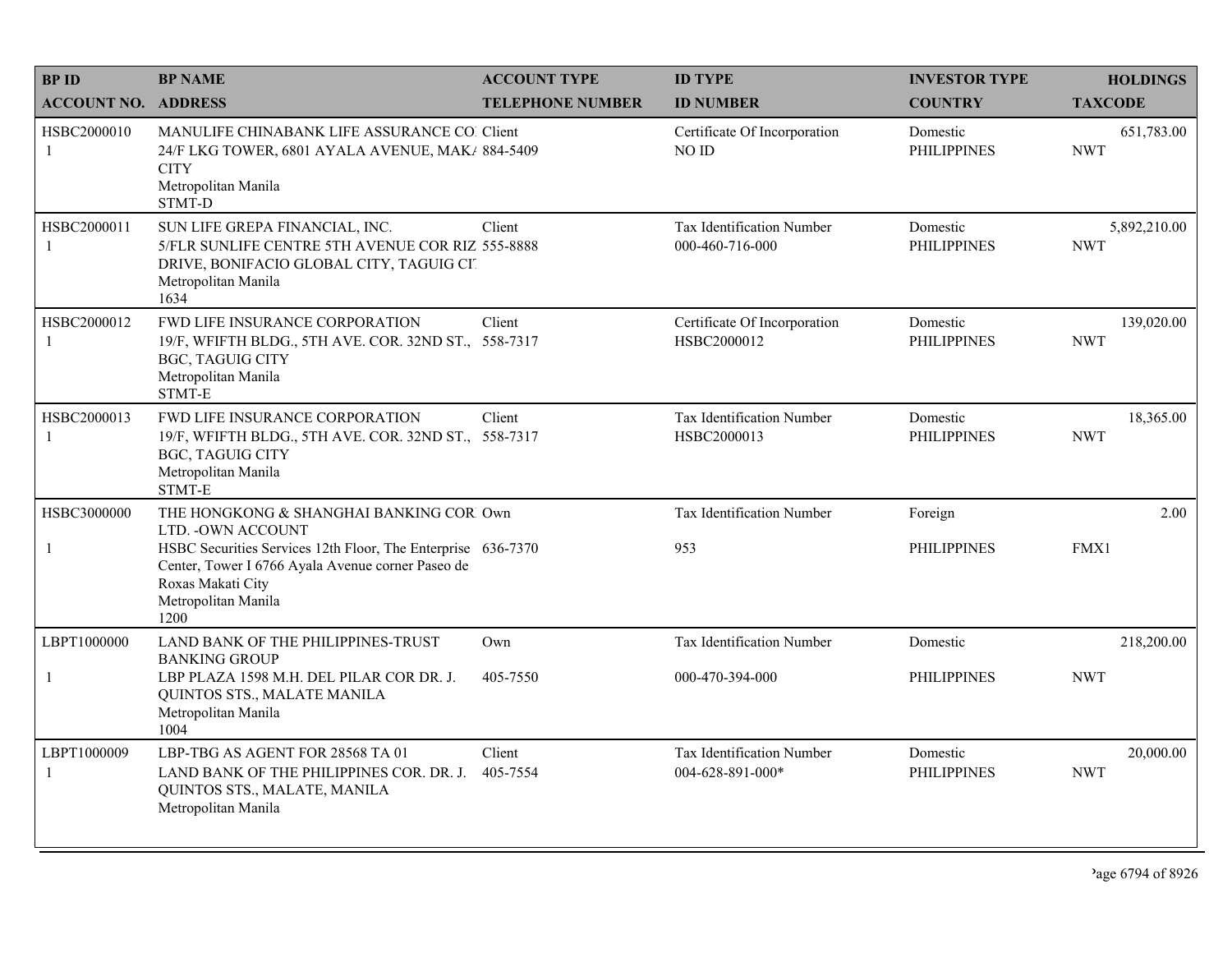| <b>BPID</b>                   | <b>BP NAME</b>                                                                                                                                       | <b>ACCOUNT TYPE</b>     | <b>ID TYPE</b>                                      | <b>INVESTOR TYPE</b>           | <b>HOLDINGS</b>          |
|-------------------------------|------------------------------------------------------------------------------------------------------------------------------------------------------|-------------------------|-----------------------------------------------------|--------------------------------|--------------------------|
| <b>ACCOUNT NO. ADDRESS</b>    |                                                                                                                                                      | <b>TELEPHONE NUMBER</b> | <b>ID NUMBER</b>                                    | <b>COUNTRY</b>                 | <b>TAXCODE</b>           |
| LBPT1000013<br>1              | LBP-TBG AS AGENT FOR 22594 TA 01<br>LANDBANK PLAZA M.H. DEL PILAR COR DR. J. 405-7554<br>QUINTOS STS. MALATE MANILA<br>Metropolitan Manila<br>1004   | Client                  | <b>Tax Identification Number</b><br>000-839-862-000 | Domestic<br><b>PHILIPPINES</b> | 84,000.00<br><b>NWT</b>  |
| LBPT1000014<br>1              | <b>LBP-TBG INDIVIDUALS</b><br>LANDBANK PLAZA M.H. DEL PILAR COR. DR. J 405-7554<br>QUINTOS STS. MALATE, MANILA<br>Metropolitan Manila<br>STMT-D      | Client                  | Tax Identification Number<br>000-470-349-000.xr     | Domestic<br><b>PHILIPPINES</b> | 10,000.00<br><b>PH10</b> |
| LBPT1000015<br>$\mathbf{1}$   | LBP-TBG AS AGENT FOR 49107 TA01<br>LANDBANK PLAZA M.H. DEL PILAR COR. DR. J 405-7554<br>QUINTOS STS., MALATE MANILA<br>Metropolitan Manila<br>STMT-E | Client                  | Certificate Of Incorporation<br>LBPT1000015         | Domestic<br><b>PHILIPPINES</b> | 39,500.00<br><b>NWT</b>  |
| LBPT1000016<br>$\mathbf{1}$   | LBP-TBG AS AGENT FOR 31712TA02<br>LANDBANK PLAZA M.H. DEL PILAR DR. J.<br>QUINTOS STS., MALATE MANILA<br>Metropolitan Manila<br>STMT-E               | Client<br>405-7554      | Certificate Of Incorporation<br>LBPT1000016         | Domestic<br><b>PHILIPPINES</b> | 4,400.00<br><b>NWT</b>   |
| LBPT1000018<br>$\mathbf{1}$   | LBP-TBG AS AGENT FOR 52477 TA01<br>LANDBANK PLAZA M.H. DEL PILAR DR. J.<br>QUINTOS STS., MALATE MANILA<br>Metropolitan Manila<br>STMT-E              | Client<br>405-7554      | Certificate Of Incorporation<br>LBPT1000018         | Domestic<br><b>PHILIPPINES</b> | 10,000.00<br><b>NWT</b>  |
| OOVV1000000<br>$\mathbf{1}$   | UCPB GENERAL INSURANCE CO., INC.<br>25th Floor, LKG Tower Ayala Avenue, Makati City<br>Metropolitan Manila<br>1226                                   | Own<br>884-1225         | Tax Identification Number<br>1007                   | Domestic<br><b>PHILIPPINES</b> | 40,000.00<br><b>NWT</b>  |
| PABC1000004                   | AB CAPITAL & INVESTMENT CORP. -<br>TID-FILIPINO                                                                                                      | Client                  | Tax Identification Number                           | Domestic                       | 50.00                    |
| $\mathbf{1}$                  | G/F, Asianbank Centre Bldg., Sen. Gil Puyat Extensio 8930373<br>cor. Tordesillas St., Salcedo Village Makati City<br>Metropolitan Manila             |                         | 899                                                 | <b>PHILIPPINES</b>             | <b>PH10</b>              |
| PAUBEIF0000<br>$\overline{2}$ | PAUB1000000<br>33/F JOY-NOLSTALG CENTER, ADB AVE.<br>ORTIGAS, PASIG CITY<br>Metropolitan Manila                                                      | Client<br>470-9704      | Certificate Of Incorporation<br>PAUBEIF0000         | Domestic<br><b>PHILIPPINES</b> | 159,400.00<br><b>NWT</b> |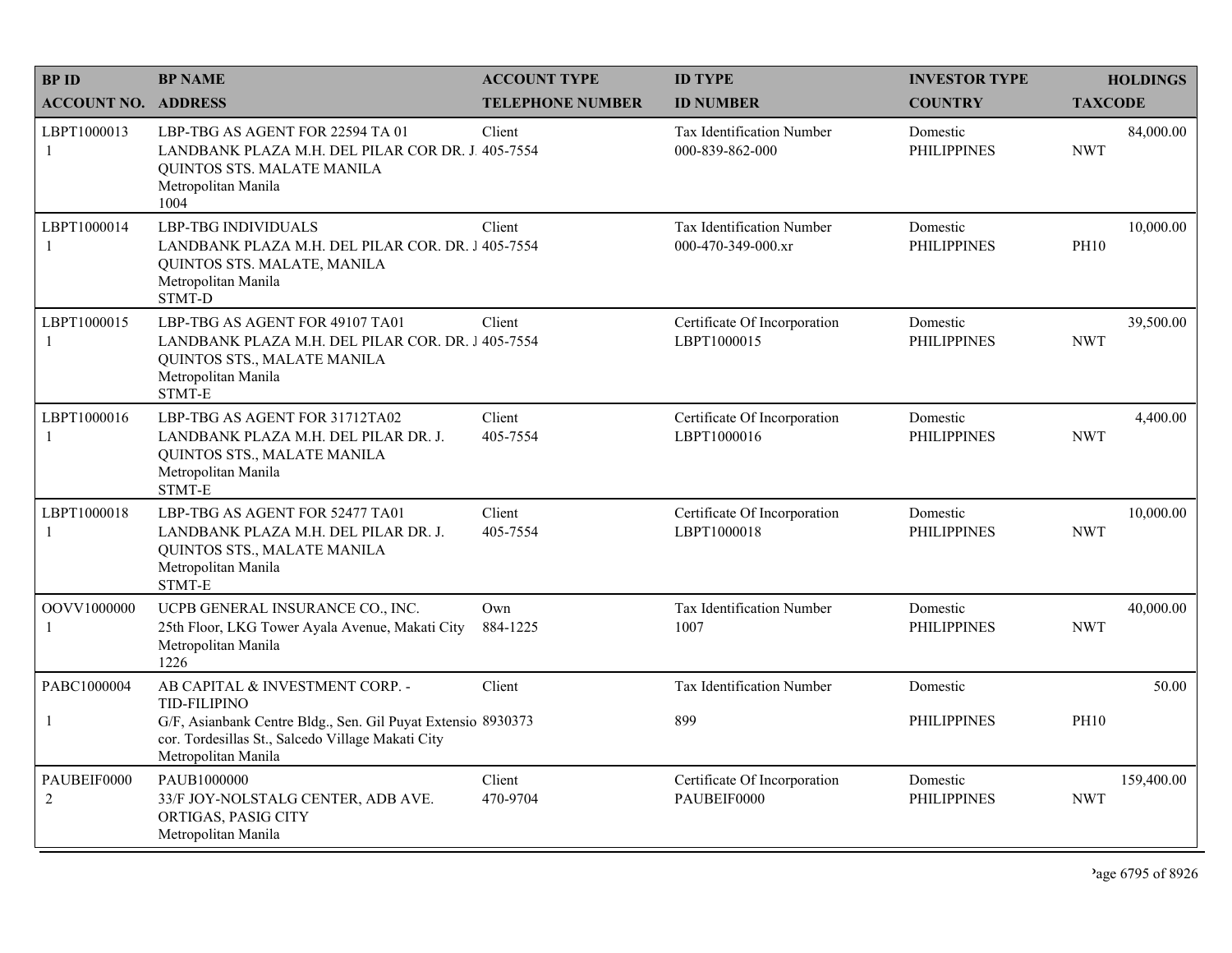| <b>BPID</b>                 | <b>BP NAME</b>                                                                                                                                                  | <b>ACCOUNT TYPE</b>     | <b>ID TYPE</b>                               | <b>INVESTOR TYPE</b>           | <b>HOLDINGS</b>            |
|-----------------------------|-----------------------------------------------------------------------------------------------------------------------------------------------------------------|-------------------------|----------------------------------------------|--------------------------------|----------------------------|
| <b>ACCOUNT NO. ADDRESS</b>  |                                                                                                                                                                 | <b>TELEPHONE NUMBER</b> | <b>ID NUMBER</b>                             | <b>COUNTRY</b>                 | <b>TAXCODE</b>             |
| PCPL1000002<br>1            | UNITED COCONUT PLANTERS LIFE ASSURAN( Client<br><b>CORPORATION</b><br>6774 Cocolife Building, Ayala Avenue, Makati City 812-9070<br>Metropolitan Manila<br>1200 |                         | Tax Identification Number<br>1128            | Domestic<br><b>PHILIPPINES</b> | 35,000.00<br><b>NWT</b>    |
| PF841000000<br>$\mathbf{1}$ | <b>SSS PROVIDENT FUND</b><br>8F SSS BLDG. EAST AVENUE, DILIMAN QUEZO 920-6401<br><b>CITY</b><br>Metropolitan Manila                                             | Own                     | Certificate Of Incorporation<br>PF841000000  | Domestic<br><b>PHILIPPINES</b> | 30,000.00<br><b>NWT</b>    |
| PNBC2000000<br>1            | <b>PNB TRUST BANKING GROUP</b><br>3/F PNB Financial Center Roxas Blvd., Pasay City<br>Metropolitan Manila<br>1300                                               | Own<br>5263059          | Tax Identification Number<br>986             | Domestic<br><b>PHILIPPINES</b> | 2,787,350.00<br><b>NWT</b> |
| PNBC2000001<br>$\mathbf{1}$ | PNB-TBG T-10820<br>PNB FINANCIAL CENTER 3RD FLOOR TRUST<br>BANKING MACAPAGAL BOULEVARD, PASAY<br><b>CITY</b><br>Metropolitan Manila<br><b>STMT-E</b>            | Client<br>573-4662      | Certificate Of Incorporation<br>PNBC2000001  | Domestic<br><b>PHILIPPINES</b> | 3,599,900.00<br><b>NWT</b> |
| PSMC2000000                 | SAN MIGUEL CORPORATION RETIREMENT<br><b>PLAN-STP</b>                                                                                                            | Own                     | Tax Identification Number                    | Domestic                       | 150,000.00                 |
| $\mathbf{1}$                | San Miguel Corporation Retirement Plan 40 San<br>Miguel Avenue, Ortigas Center Mandaluyong City<br>Metropolitan Manila<br>1550                                  | 632-3000                | 929                                          | <b>PHILIPPINES</b>             | <b>NWT</b>                 |
| RCBC1000000<br>1            | RCBC TRUST & INVESTMENT DIVISION<br>333 Sen. Gil J. Puyat Ave. Makati City<br>Metropolitan Manila<br>1200                                                       | Own<br>894-9017/18      | Tax Identification Number<br>273-303-335-000 | Domestic<br><b>PHILIPPINES</b> | 1,279,300.00<br><b>NWT</b> |
| RCBC1000053<br>1            | RCBC IMA NO. 82-541-7<br>9TH FLOOR TOWER 1, RCBC PLAZA, 6819 AYAI 878-3325<br>AVE., MAKATI CITY<br>Metropolitan Manila<br>STMT-E                                | Client                  | Tax Identification Number<br>000-599-760-000 | Domestic<br><b>PHILIPPINES</b> | 350,000.00<br><b>NWT</b>   |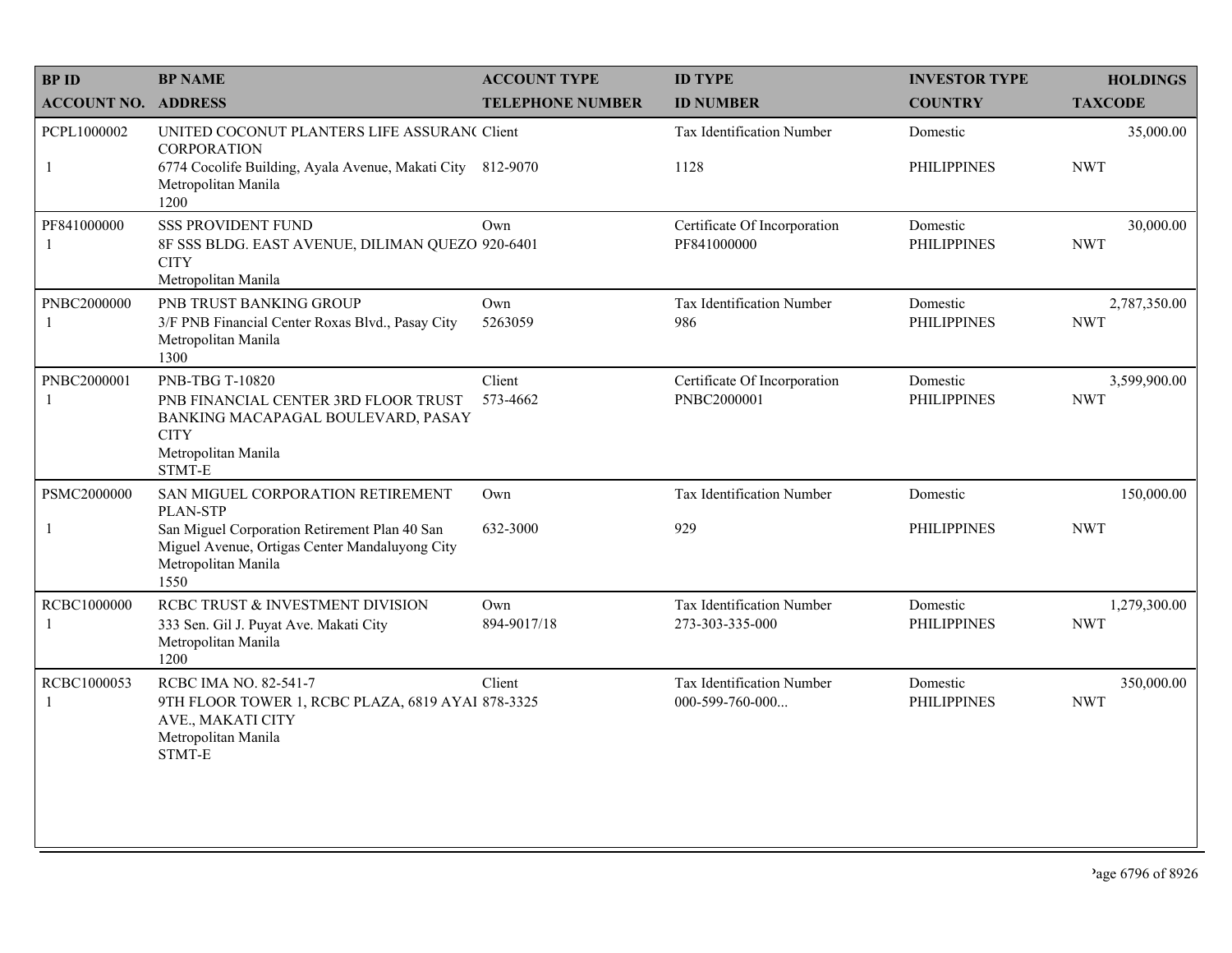| <b>BPID</b>                 | <b>BP NAME</b>                                                                                                                   | <b>ACCOUNT TYPE</b>     | <b>ID TYPE</b>                              | <b>INVESTOR TYPE</b>           | <b>HOLDINGS</b>          |
|-----------------------------|----------------------------------------------------------------------------------------------------------------------------------|-------------------------|---------------------------------------------|--------------------------------|--------------------------|
| <b>ACCOUNT NO. ADDRESS</b>  |                                                                                                                                  | <b>TELEPHONE NUMBER</b> | <b>ID NUMBER</b>                            | <b>COUNTRY</b>                 | <b>TAXCODE</b>           |
| RCBC1000056<br>$\mathbf{1}$ | RCBC TRUST & INVESTMENT GROUP FAO<br>45-120-7 $(T/E)$<br>9TH FLOOR TOWER 1, RCBC PLAZA, 6819 AYAI 878-3325                       | Client                  | Certificate Of Incorporation<br>RCBC1000056 | Domestic<br><b>PHILIPPINES</b> | 315,000.00<br><b>NWT</b> |
|                             | AVENUE., MAKATI CITY<br>Metropolitan Manila<br>STMT-E                                                                            |                         |                                             |                                |                          |
| RCBC3000000                 | RCBC TRUST & INVESTMENT DIVISION -<br><b>VARIOUS TAXABLE ACCTS</b>                                                               | Own                     | Tax Identification Number                   | Domestic                       | 7,400.00                 |
| $\mathbf{1}$                | 333 SEN. GIL J. PUYAT AVE., MAKATI CITY<br>Metropolitan Manila                                                                   | 8783326                 | 987.                                        | <b>PHILIPPINES</b>             | <b>PH10</b>              |
| RCBC3000011<br>1            | RCBC IMA NO. 81-034-7<br>9TH FLOOR TOWER 1, RCBC PLAZA, 6819 AYAI 878-3325<br>AVE., MAKATI CITY<br>Metropolitan Manila<br>STMT-E | Client                  | Passport<br>RCBC3000011                     | Domestic<br><b>PHILIPPINES</b> | 1,000.00<br><b>PH10</b>  |
| RCBC3000012                 | RCBC TRUST & INVESTMENT GROUP FAO 93-0 Client<br><b>RIZAL EQUITY FUND</b>                                                        |                         | Tax Identification Number                   | Domestic                       | 310,000.00               |
| $\mathbf{1}$                | 9TH FLOOR TOWER 1, RCBC PLAZA, 6819 AYAI 878-3326<br>AVE., MAKATI CITY<br>Metropolitan Manila<br>STMT-E                          |                         | RCBC3000012                                 | <b>PHILIPPINES</b>             | <b>PH10</b>              |
| RCBC3000013                 | RCBC TRUST & INVESTMENT GROUP FAO 93-0 Client<br>RIZAL BALANCED FUND                                                             |                         | Tax Identification Number                   | Domestic                       | 400,000.00               |
| $\mathbf{1}$                | 9TH FLOOR TOWER 1, RCBC PLAZA, 6819 AYAI 878-3326<br>AVE., MAKATI CITY<br>Metropolitan Manila<br>STMT-E                          |                         | RCBC3000013                                 | PHILIPPINES                    | <b>PH10</b>              |
| SCBK1000000<br>-1           | STANDARD CHARTERED BANK<br>6756 Ayala Avenue Makati City<br>Metropolitan Manila<br>1200                                          | Own<br>878-2879         | Tax Identification Number<br>957            | Foreign<br><b>PHILIPPINES</b>  | 11,754,298.00<br>FMX1    |
| SCBK1000048<br>-1           | STANDARD CHARTERED BANK<br>6756 Ayala Avenue Makati City<br>Metropolitan Manila<br>1200                                          | Client<br>878-2879      | Tax Identification Number<br>1015           | Foreign<br><b>PHILIPPINES</b>  | 30,000.00<br>FMX1        |
|                             |                                                                                                                                  |                         |                                             |                                |                          |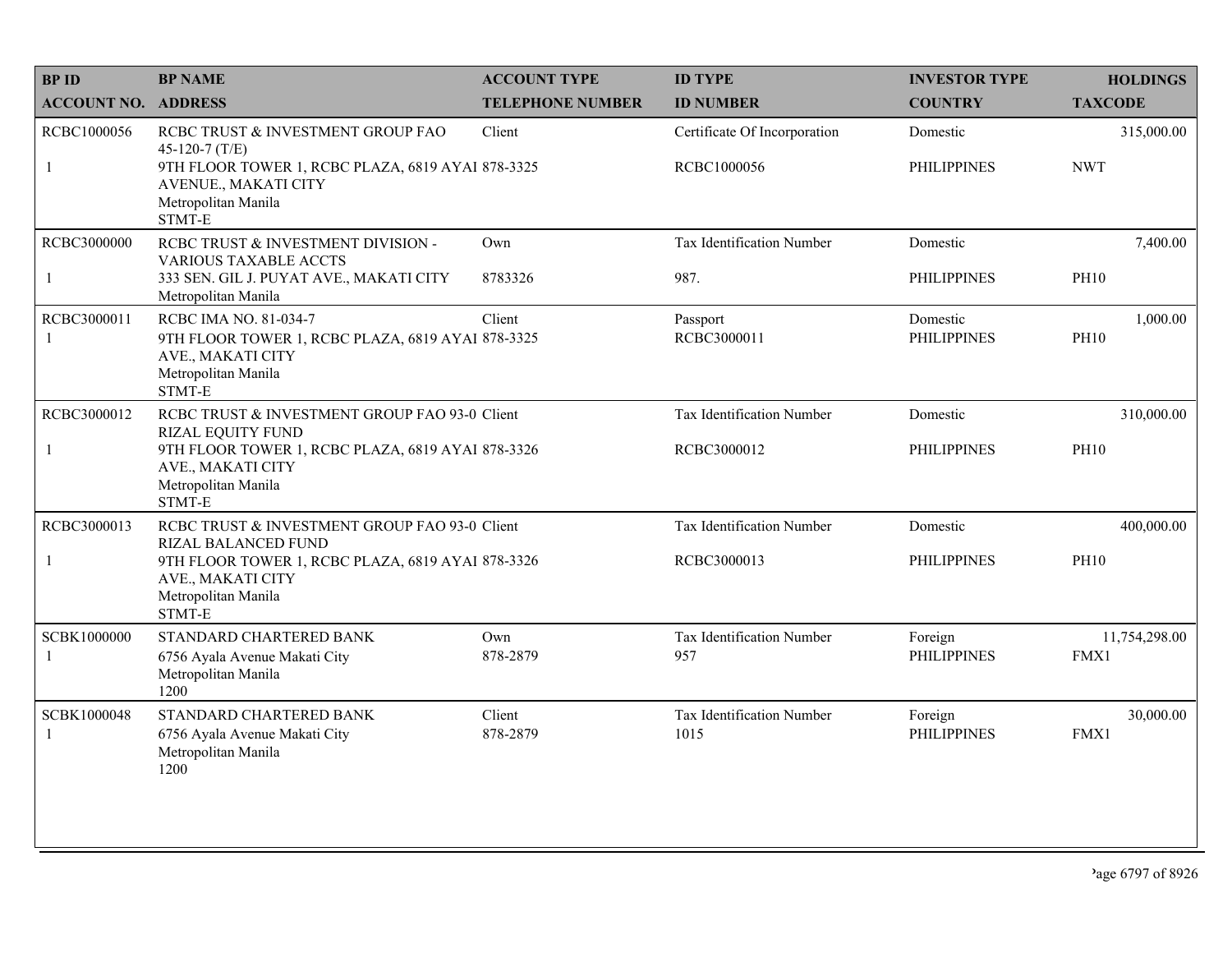| <b>BPID</b>                   | <b>BP NAME</b>                                                                                                                                                               | <b>ACCOUNT TYPE</b>     | <b>ID TYPE</b>                                      | <b>INVESTOR TYPE</b>           | <b>HOLDINGS</b>             |
|-------------------------------|------------------------------------------------------------------------------------------------------------------------------------------------------------------------------|-------------------------|-----------------------------------------------------|--------------------------------|-----------------------------|
| <b>ACCOUNT NO. ADDRESS</b>    |                                                                                                                                                                              | <b>TELEPHONE NUMBER</b> | <b>ID NUMBER</b>                                    | <b>COUNTRY</b>                 | <b>TAXCODE</b>              |
| SCBK1000050<br>-1             | PRU LIFE INSURANCE CORP. OF UK - LINKED<br><b>FUND</b><br>5TH FLOOR 6788 AYALA AVENUE MAKATI CIT 878-2124<br>Metropolitan Manila<br>1200                                     | Client                  | <b>Commercial Registration Number</b><br>AS096-0511 | Domestic<br>PHILIPPINES        | 13,560,650.00<br><b>NWT</b> |
| SCBK1000053<br>$\overline{1}$ | IBM PHILIPPINES RET. PLAN - ACCT 2 - PH EQ Client<br>5/F STANDARD CHARTERED BANK, SKYPLAZ/ 830-1117<br>BUILDING 6788 AYALA AVE. MAKATI CITY<br>Metropolitan Manila<br>STMT-E |                         | Certificate Of Incorporation<br>SCBK1000053         | Domestic<br><b>PHILIPPINES</b> | 53,658.00<br><b>NWT</b>     |
| SCTD1000000                   | MBTC - TRUST BANKING GROUP<br>5/F Metrobank Plaza Sen. Gil J. Puyat Ave. Makati<br>City<br>Metropolitan Manila<br>1200                                                       | Own<br>894-8888         | Tax Identification Number<br>990                    | Domestic<br><b>PHILIPPINES</b> | 7,760,425.00<br><b>NWT</b>  |
| SCTD1000004<br>-1             | MBTC TBG AS IM FOR 3012-00022-07<br>17TH FLR. GT TOWER INTL AYALA AVE.,<br><b>MAKATI CITY</b><br>Metropolitan Manila                                                         | Client<br>857-5299      | Tax Identification Number<br>990.*.****             | Domestic<br><b>PHILIPPINES</b> | 13,000.00<br><b>PH10</b>    |
| <b>SCTD1000008</b><br>-1      | MBTC TBG AS IM FOR WESTMONT RET PLAN<br>17TH FLR. GT TOWER INTL AYALA AVE.,<br><b>MAKATI CITY</b><br>Metropolitan Manila                                                     | Client<br>857-5299      | Certificate Of Incorporation<br>990                 | Domestic<br><b>PHILIPPINES</b> | 9,700.00<br><b>NWT</b>      |
| SCTD1000009<br>-1             | MBTC TBG AS IM FOR MEDICHEM RET PLAN<br>17TH FLR. GT TOWER INTL AYALA AVE.,<br><b>MAKATI CITY</b><br>Metropolitan Manila                                                     | Client<br>857-5299      | Certificate Of Incorporation<br>990"                | Domestic<br><b>PHILIPPINES</b> | 9,800.00<br><b>NWT</b>      |
| SCTD1000010<br>-1             | MBTC TBG AS IM FOR PEDIATRICA RET PLAN Client<br>17TH FLR. GT TOWER INTL AYALA AVE.,<br><b>MAKATI CITY</b><br>Metropolitan Manila                                            | 857-5299                | Certificate Of Incorporation<br>990                 | Domestic<br><b>PHILIPPINES</b> | 4,100.00<br><b>NWT</b>      |
| SCTD1000011<br>-1             | MBTC TBG AS IM FOR MFI FOUNDATION, INC. Client<br>17TH FLR. GT TOWER INTL AYALA AVE.,<br><b>MAKATI CITY</b><br>Metropolitan Manila                                           | 857-5299                | Certificate Of Incorporation<br>990 *****           | Domestic<br><b>PHILIPPINES</b> | 8,000.00<br><b>NWT</b>      |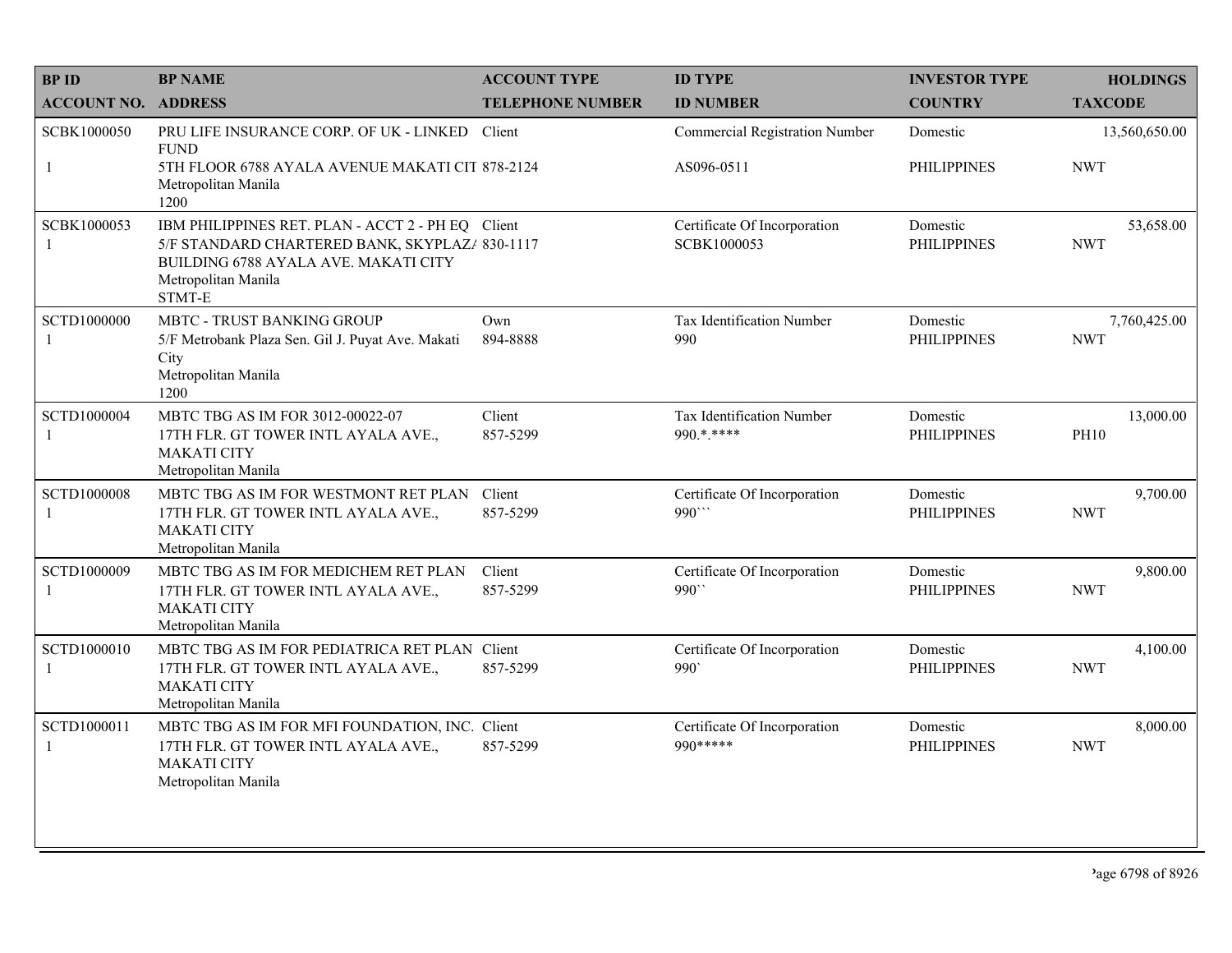| <b>BPID</b>                | <b>BP NAME</b>                                                                                                                           | <b>ACCOUNT TYPE</b>     | <b>ID TYPE</b>                    | <b>INVESTOR TYPE</b>           | <b>HOLDINGS</b>         |
|----------------------------|------------------------------------------------------------------------------------------------------------------------------------------|-------------------------|-----------------------------------|--------------------------------|-------------------------|
| <b>ACCOUNT NO. ADDRESS</b> |                                                                                                                                          | <b>TELEPHONE NUMBER</b> | <b>ID NUMBER</b>                  | <b>COUNTRY</b>                 | <b>TAXCODE</b>          |
| SCTD1000012                | MBTC TBG AS IM FOR TAKING CARE OF<br><b>BUSINESS CORP.</b>                                                                               | Client                  | Certificate Of Incorporation      | Domestic                       | 50,000.00               |
| -1                         | 17TH FLR. GT TOWER INTL AYALA AVE.,<br><b>MAKATI CITY</b><br>Metropolitan Manila                                                         | 857-5299                | 990 ****                          | PHILIPPINES                    | <b>NWT</b>              |
| SCTD1000013                | MBTC TBG AS IM FOR CARITAS HEALTH SHIEl Client<br>INC.                                                                                   |                         | Certificate Of Incorporation      | Domestic                       | 2,700.00                |
| -1                         | 17TH FLR. GT TOWER INTL AYALA AVE.,<br><b>MAKATI CITY</b><br>Metropolitan Manila                                                         | 857-5299                | 990 ***                           | <b>PHILIPPINES</b>             | <b>NWT</b>              |
| SCTD1000014                | MBTC TBG AS IM FOR BOARD OF TRUSTEES O Client<br>PERAA RET FUND                                                                          |                         | Certificate Of Incorporation      | Domestic                       | 95,000.00               |
| $\mathbf{1}$               | 17TH FLR. GT TOWER INTL AYALA AVE.,<br><b>MAKATI CITY</b><br>Metropolitan Manila                                                         | 857-5299                | 990**                             | <b>PHILIPPINES</b>             | <b>NWT</b>              |
| SCTD1000015                | MBTC TBG AS IM FOR BOARD OF TRUSTEES - Client<br>STANDARD CHARTERED RET PLAN                                                             |                         | Certificate Of Incorporation      | Domestic                       | 15,100.00               |
| -1                         | 17TH FLR. GT TOWER INTL AYALA AVE.,<br><b>MAKATI CITY</b><br>Metropolitan Manila                                                         | 857-5299                | 990                               | <b>PHILIPPINES</b>             | <b>NWT</b>              |
| SCTD1000017<br>-1          | MBTC TBG AS INV MGR FOR MERCURY GROU. Client<br>17TH FLR. GT TOWER INTL AYALA AVE.,<br><b>MAKATI CITY</b><br>Metropolitan Manila<br>1200 | 857-5299                | Tax Identification Number<br>990* | Domestic<br><b>PHILIPPINES</b> | 80,000.00<br><b>NWT</b> |
| SCTD1000019                | MBTC-TBG AS INV MGR FLG MANAGEMENT & Client<br>DEVT. CORP.                                                                               |                         | Certificate Of Incorporation      | Domestic                       | 235,000.00              |
| $\mathbf{1}$               | 17TH FLR GT TOWER INTL, AYALA AVE.,<br><b>MAKATI CITY</b><br>Metropolitan Manila<br>STMT-D                                               | 8575299                 | FLG MGNT NO ID                    | PHILIPPINES                    | <b>NWT</b>              |
| SCTD1000029                | MBTC TBG AS IM FOR NARRA PRINCETON<br><b>HOLDINGS LIMITED</b>                                                                            | Client                  | Certificate Of Incorporation      | Foreign                        | 38,700.00               |
| $\mathbf{1}$               | 17TH FLR GT TOWER INTERNATIONAL AYALA 857-5299<br>AVENUE, MAKATI CITY<br>Metropolitan Manila                                             |                         | SCTD1000029                       | <b>PHILIPPINES</b>             | VI24                    |
|                            |                                                                                                                                          |                         |                                   |                                |                         |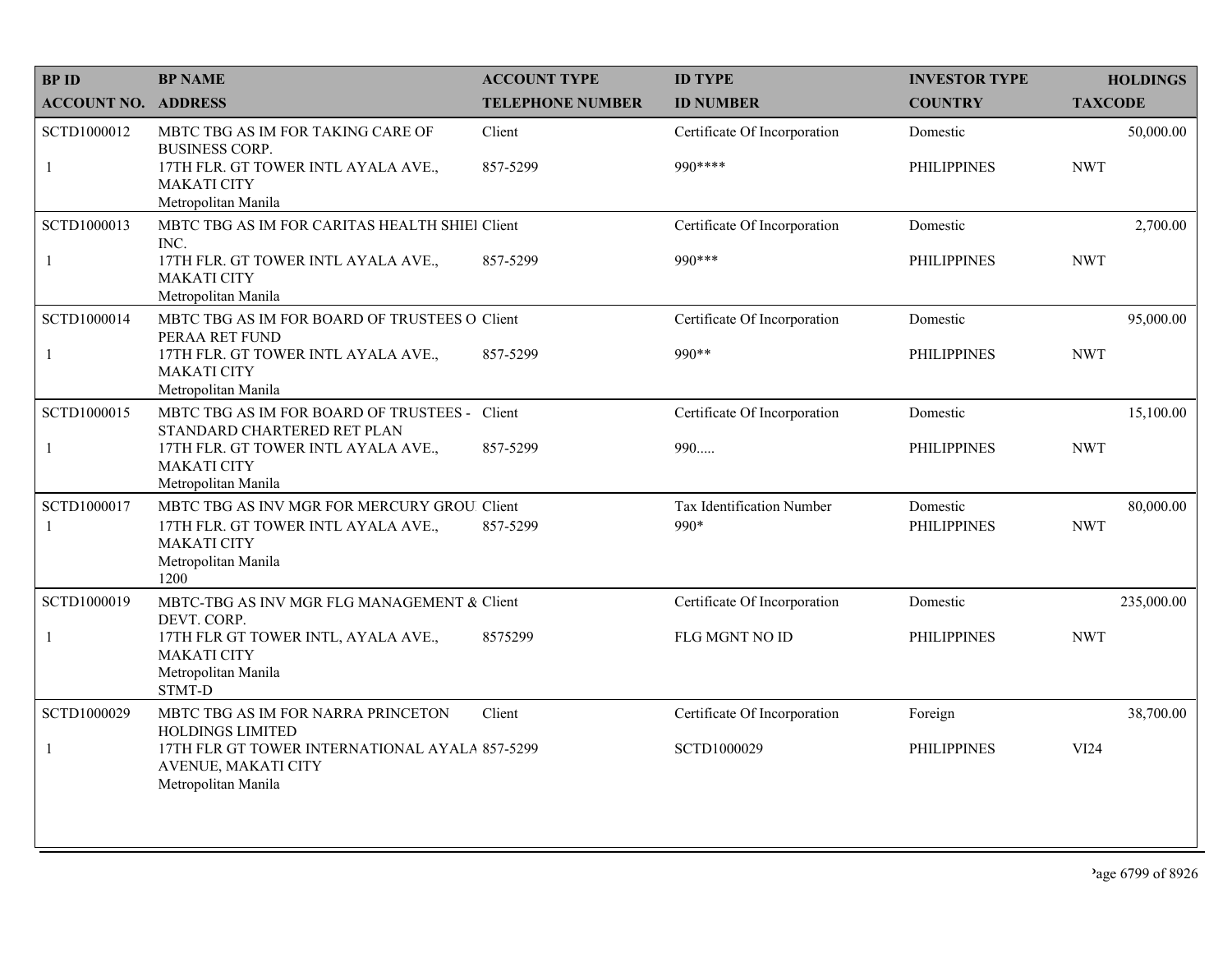| <b>BPID</b>                 | <b>BP NAME</b>                                                                                                                                                                     | <b>ACCOUNT TYPE</b>     | <b>ID TYPE</b>                                  | <b>INVESTOR TYPE</b>           | <b>HOLDINGS</b>         |
|-----------------------------|------------------------------------------------------------------------------------------------------------------------------------------------------------------------------------|-------------------------|-------------------------------------------------|--------------------------------|-------------------------|
| <b>ACCOUNT NO. ADDRESS</b>  |                                                                                                                                                                                    | <b>TELEPHONE NUMBER</b> | <b>ID NUMBER</b>                                | <b>COUNTRY</b>                 | <b>TAXCODE</b>          |
| SCTD1000038<br>$\mathbf{1}$ | MBTC TBG AS IM FOR ATENEO DE MANILA<br>UNIVERSITY (QUEZON CITY), INC.<br>17TH FLR GT TOWER INTERNATIONAL AYALA 857-5299<br>AVENUE, MAKATI CITY<br>Metropolitan Manila<br>STMT-E    | Client                  | Certificate Of Incorporation<br>000-707-229-000 | Domestic<br><b>PHILIPPINES</b> | 1,330.00<br><b>NWT</b>  |
| SCTD1000039<br>$\mathbf{1}$ | MBTC TBG AS IM FOR PERLA COMPANIA DE<br>SEGUROS, INC.<br>17TH FLR GT TOWER INTERNATIONAL AYALA 857-5299<br>AVENUE, MAKATI CITY<br>Metropolitan Manila<br>STMT-E                    | Client                  | Certificate Of Incorporation<br>000-486-565     | Domestic<br><b>PHILIPPINES</b> | 5,000.00<br><b>NWT</b>  |
| SCTD1000042<br>$\mathbf{1}$ | MBTC TBG AS IM FOR SECURITIES INVESTORS Client<br>PROTECTION FUNDS, INC.<br>17TH FLR GT TOWER INTERNATIONAL AYALA 857-5299<br>AVENUE, MAKATI CITY<br>Metropolitan Manila<br>STMT-E |                         | Certificate Of Incorporation<br>SCTD1000042     | Domestic<br><b>PHILIPPINES</b> | 34,000.00<br><b>NWT</b> |
| SCTD1000043<br>$\mathbf{1}$ | MBTC TBG AS IM FOR SURE PLUS VANTAGE, I Client<br>17TH FLR GT TOWER INTERNATIONAL AYALA 857-5299<br>AVENUE, MAKATI CITY<br>Metropolitan Manila<br>STMT-E                           |                         | Certificate Of Incorporation<br>SCTD1000043     | Domestic<br><b>PHILIPPINES</b> | 5,000.00<br><b>NWT</b>  |
| SCTD1000044                 | MBTC TBG AS IM FOR ASIAN HOLDINGS<br><b>CORPOATION</b>                                                                                                                             | Client                  | Certificate Of Incorporation                    | Domestic                       | 17,000.00               |
| 1                           | 17TH FLR GT TOWER INTERNATIONAL AYALA 857-5299<br>AVENUE, MAKATI CITY<br>Metropolitan Manila<br>STMT-E                                                                             |                         | SCTD1000044                                     | PHILIPPINES                    | <b>NWT</b>              |
| SCTD1000045                 | MBTC TBG AS IM FOR AUGUSTO E. TYCANGC Client<br>OR LILIA C. TYCANGCO                                                                                                               |                         | Passport                                        | Domestic                       | 10,000.00               |
| $\mathbf{1}$                | 17TH FLR GT TOWER INTERNATIONAL AYALA 857-5299<br>AVENUE, MAKATI CITY<br>Metropolitan Manila<br>STMT-E                                                                             |                         | SCTD1000045                                     | <b>PHILIPPINES</b>             | <b>NWT</b>              |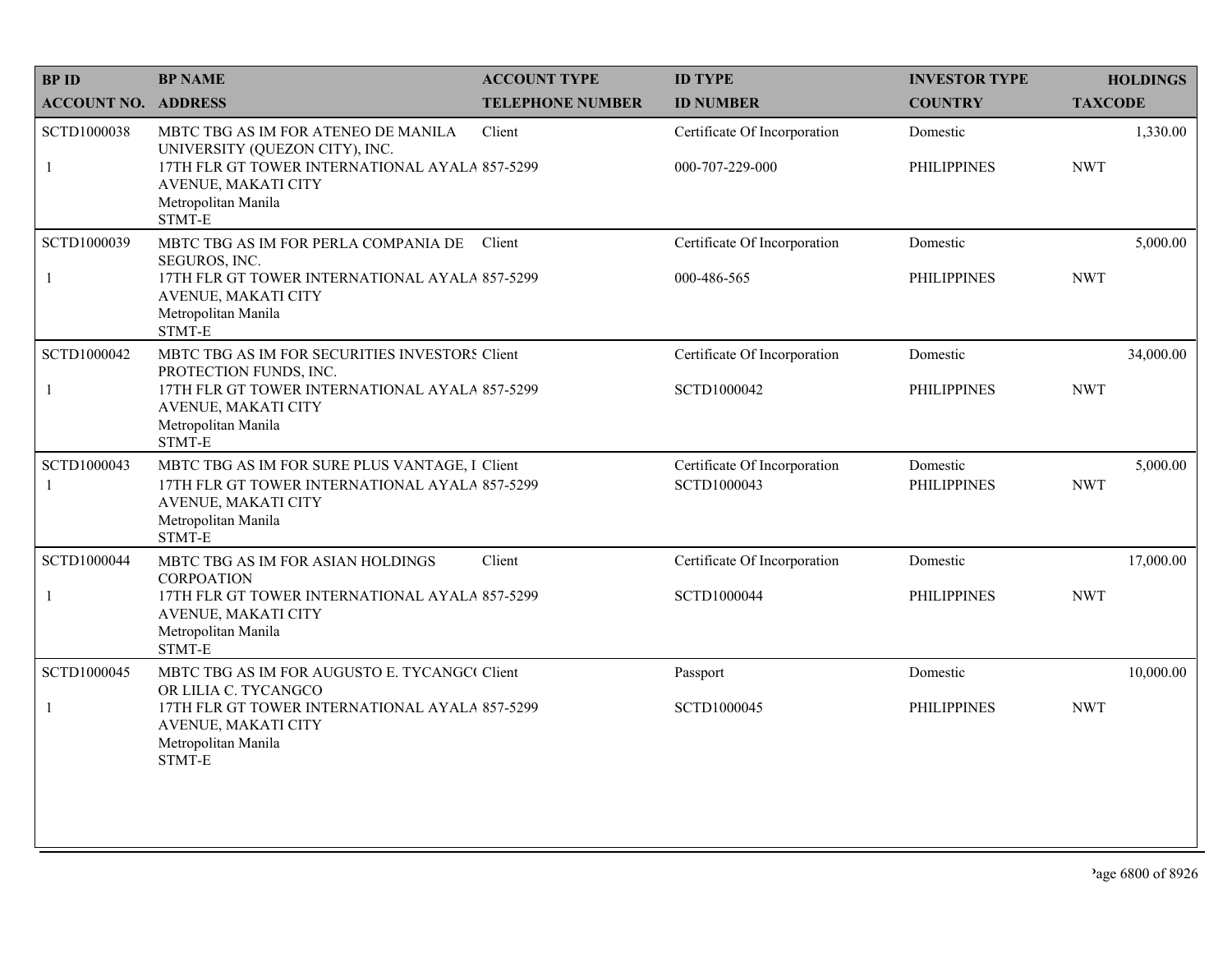| <b>BPID</b>                 | <b>BP NAME</b>                                                                                                                                            | <b>ACCOUNT TYPE</b>     | <b>ID TYPE</b>                                  | <b>INVESTOR TYPE</b>           | <b>HOLDINGS</b>         |
|-----------------------------|-----------------------------------------------------------------------------------------------------------------------------------------------------------|-------------------------|-------------------------------------------------|--------------------------------|-------------------------|
| <b>ACCOUNT NO. ADDRESS</b>  |                                                                                                                                                           | <b>TELEPHONE NUMBER</b> | <b>ID NUMBER</b>                                | <b>COUNTRY</b>                 | <b>TAXCODE</b>          |
| SCTD1000046<br>1            | MBTC TBG AS IM FOR KHARIS PLATA<br>17TH FLR GT TOWER INTERNATIONAL AYALA 857-5299<br>AVENUE, MAKATI CITY<br>Metropolitan Manila<br>STMT-E                 | Client                  | <b>Tax Identification Number</b><br>SCTD1000046 | Domestic<br><b>PHILIPPINES</b> | 9,700.00<br><b>NWT</b>  |
| SCTD1000047<br>$\mathbf{1}$ | MBTC TBG AS IM FOR KHARIS PLATA<br>17TH FLR GT TOWER INTERNATIONAL AYALA 857-5299<br>AVENUE, MAKATI CITY<br>Metropolitan Manila<br>STMT-E                 | Client                  | Passport<br>SCTD1000047                         | Domestic<br><b>PHILIPPINES</b> | 7,300.00<br><b>PH10</b> |
| SCTD1000052<br>$\mathbf{1}$ | MBTC TBG AS IM FOR ST PETER LIFE PLAN INCClient<br>17TH FLR GT TOWER INTERNATIONAL AYALA 857-5299<br>AVENUE, MAKATI CITY<br>Metropolitan Manila<br>STMT-E |                         | Certificate Of Incorporation<br>SCTD1000052     | Domestic<br><b>PHILIPPINES</b> | 95,000.00<br><b>NWT</b> |
| SCTD1000053                 | MBTC TBG AS IM FOR CENTER FOR                                                                                                                             | Client                  | Certificate Of Incorporation                    | Domestic                       | 9,000.00                |
| $\mathbf{1}$                | EDUCATIONAL MEASUREMENT, INC.<br>17TH FLR GT TOWER INTERNATIONAL AYALA 857-5299<br>AVENUE, MAKATI CITY<br>Metropolitan Manila<br>STMT-E                   |                         | SCTD1000053                                     | <b>PHILIPPINES</b>             | <b>NWT</b>              |
| SCTD1000055                 | MBTC TBG AS IM FOR PHILIPPINE LIFE<br>FINANCIAL ASSURANCE CORPORATION                                                                                     | Client                  | Tax Identification Number                       | Domestic                       | 8,900.00                |
| $\mathbf{1}$                | <b>FUND</b><br>17TH FLR GT TOWER INTERNATIONAL AYALA<br>AVENUE, MAKATI CITY<br>Metropolitan Manila<br>STMT-E                                              | 857-5299                | SCTD1000055                                     | <b>PHILIPPINES</b>             | <b>NWT</b>              |
| SCTD1000056                 | MBTC TBG AS IM FOR PHILIPPINE LIFE<br>FINANCIAL ASSURANCE CORPORATION                                                                                     | Client                  | Tax Identification Number                       | Domestic                       | 7,200.00                |
| $\mathbf{1}$                | <b>FUND</b><br>17TH FLR GT TOWER INTERNATIONAL AYALA<br>AVENUE, MAKATI CITY<br>Metropolitan Manila<br>STMT-E                                              | 857-5299                | SCTD1000056                                     | <b>PHILIPPINES</b>             | <b>NWT</b>              |
|                             |                                                                                                                                                           |                         |                                                 |                                |                         |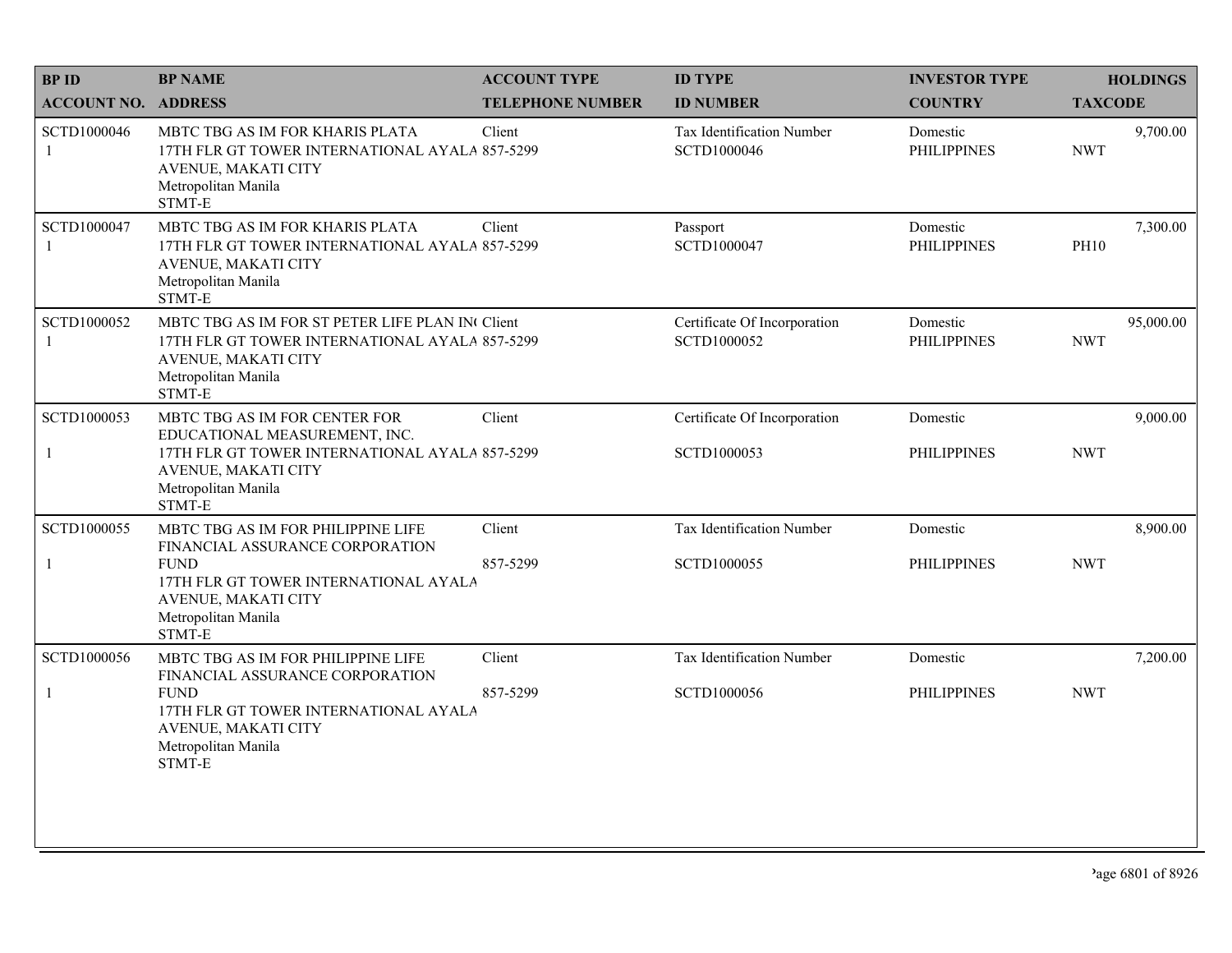| <b>BPID</b>                        | <b>BP NAME</b>                                                                                                                                                               | <b>ACCOUNT TYPE</b>     | <b>ID TYPE</b>                           | <b>INVESTOR TYPE</b>           | <b>HOLDINGS</b>         |
|------------------------------------|------------------------------------------------------------------------------------------------------------------------------------------------------------------------------|-------------------------|------------------------------------------|--------------------------------|-------------------------|
| <b>ACCOUNT NO. ADDRESS</b>         |                                                                                                                                                                              | <b>TELEPHONE NUMBER</b> | <b>ID NUMBER</b>                         | <b>COUNTRY</b>                 | <b>TAXCODE</b>          |
| SCTD1000057<br>$\mathbf{1}$        | MBTC TBG AS IM FOR COCA-COLA BOTTLERS Client<br>PHILS. INC.<br>17TH FLR GT TOWER INTERNATIONAL AYALA 857-5299<br><b>AVENUE, MAKATI CITY</b><br>Metropolitan Manila<br>STMT-E |                         | Tax Identification Number<br>SCTD1000057 | Domestic<br><b>PHILIPPINES</b> | 700.00<br><b>NWT</b>    |
| SCTD1000059<br>$\mathbf{1}$        | MBTC TBG AS IM FOR ST. SCHOLASTICA'S<br>COLLEGE, MANILA<br>17TH FLR GT TOWER INTERNATIONAL AYALA 857-5299<br>AVENUE, MAKATI CITY<br>Metropolitan Manila<br>STMT-E            | Client                  | Tax Identification Number<br>SCTD1000059 | Domestic<br><b>PHILIPPINES</b> | 10,000.00<br><b>NWT</b> |
| SCTD1000060<br>$\mathbf{1}$        | MBTC TBG AS IM FOR FOUNDATION FOR THE Client<br>PHIL. ENVIRONMENT<br>17TH FLR GT TOWER INTERNATIONAL AYALA 857-5299<br>AVENUE, MAKATI CITY<br>Metropolitan Manila<br>STMT-E  |                         | Tax Identification Number<br>SCTD1000060 | Domestic<br><b>PHILIPPINES</b> | 12,600.00<br><b>NWT</b> |
| SCTD1000062<br>$\mathbf{1}$        | MBTC TBG AS IM FOR FOUNDATION FOR A<br>SUSTAINABLE SOCIETY, INC.<br>17TH FLR GT TOWER INTERNATIONAL AYALA 857-5299<br>AVENUE, MAKATI CITY<br>Metropolitan Manila<br>STMT-E   | Client                  | Tax Identification Number<br>SCTD1000062 | Domestic<br><b>PHILIPPINES</b> | 10,000.00<br><b>NWT</b> |
| SCTD1000063<br>1                   | MBTC TBG AS IM FOR GOZON FOUNDATION II Client<br>17TH FLR GT TOWER INTERNATIONAL AYALA 857-5299<br>AVENUE, MAKATI CITY<br>Metropolitan Manila<br>STMT-E                      |                         | Tax Identification Number<br>SCTD1000063 | Domestic<br><b>PHILIPPINES</b> | 600.00<br><b>NWT</b>    |
| <b>SCTD1000064</b><br>$\mathbf{1}$ | MBTC TBG AS IM FOR GOZON DEVELOPMENT Client<br>CORPORATION<br>17TH FLR GT TOWER INTERNATIONAL AYALA 857-5299<br>AVENUE, MAKATI CITY<br>Metropolitan Manila<br>STMT-E         |                         | Tax Identification Number<br>SCTD1000064 | Domestic<br><b>PHILIPPINES</b> | 1,200.00<br><b>NWT</b>  |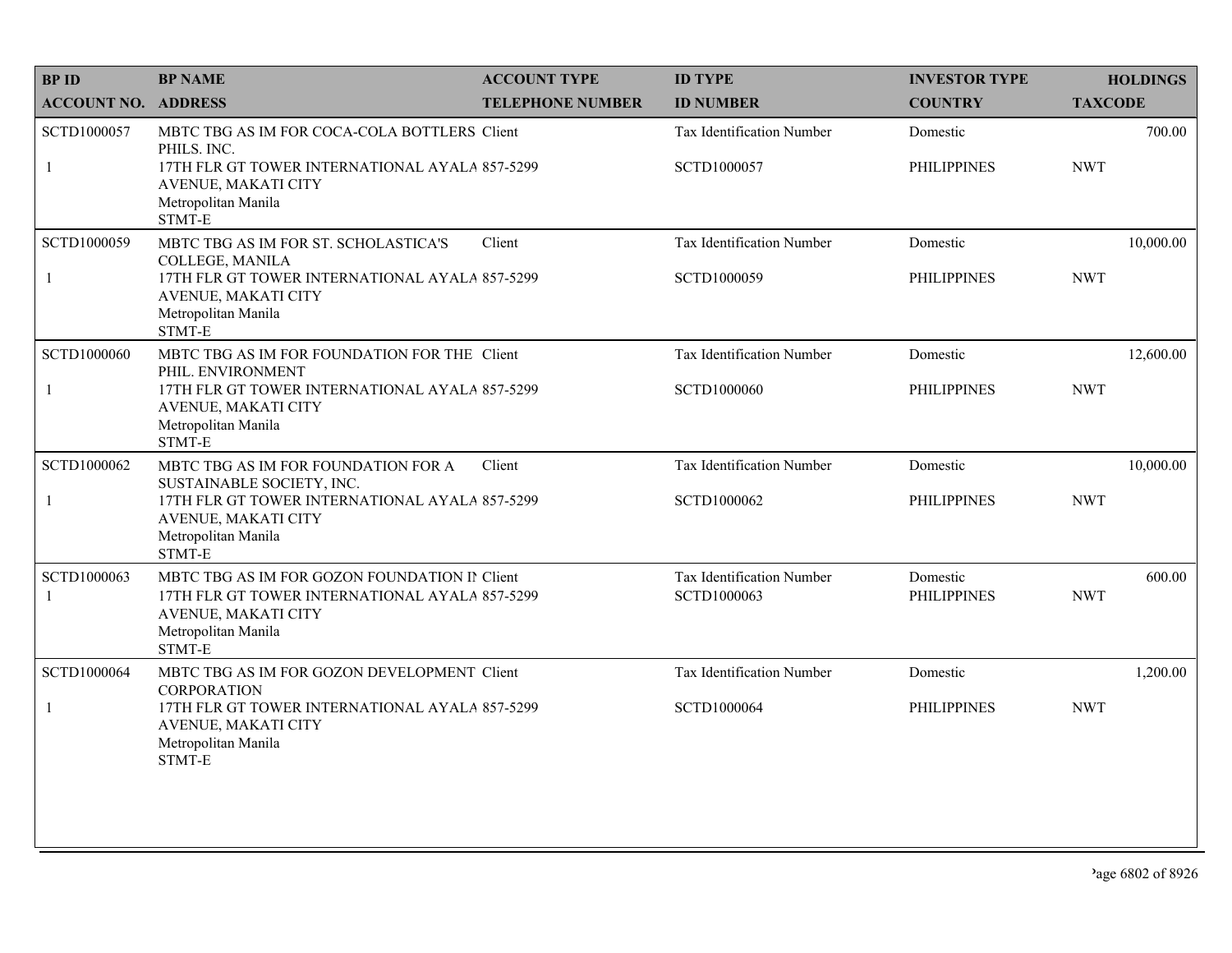| <b>BP ID</b>                         | <b>BP NAME</b>                                                                                                                                                                             | <b>ACCOUNT TYPE</b>     | <b>ID TYPE</b>                                  | <b>INVESTOR TYPE</b>           | <b>HOLDINGS</b>            |
|--------------------------------------|--------------------------------------------------------------------------------------------------------------------------------------------------------------------------------------------|-------------------------|-------------------------------------------------|--------------------------------|----------------------------|
| <b>ACCOUNT NO. ADDRESS</b>           |                                                                                                                                                                                            | <b>TELEPHONE NUMBER</b> | <b>ID NUMBER</b>                                | <b>COUNTRY</b>                 | <b>TAXCODE</b>             |
| SCTD1000067<br>-1                    | MBTC TBG AS IM FOR PAR INVESTMENT AND Client<br>REALTY CORPORATION<br>17TH FLR GT TOWER INTERNATIONAL AYALA 857-5299<br><b>AVENUE, MAKATI CITY</b><br>Metropolitan Manila<br><b>STMT-E</b> |                         | Tax Identification Number<br>SCTD1000067        | Domestic<br>PHILIPPINES        | 17,800.00<br><b>NWT</b>    |
| SCTD1000068<br>$\overline{1}$        | MBTC TBG AS IM FOR C-31-0811E<br>17TH FLR GT TOWER INTERNATIONAL AYALA 857-5299<br>AVENUE, MAKATI CITY<br>Metropolitan Manila<br>STMT-E                                                    | Client                  | Tax Identification Number<br><b>SCTD1000068</b> | Domestic<br><b>PHILIPPINES</b> | 15,000.00<br><b>PH10</b>   |
| SCTD1000070<br>-1                    | MBTC TBG AS IM FOR RMSANTIAGO 01E<br>17TH FLR GT TOWER INTERNATIONAL AYALA 857-9706<br>AVENUE, MAKATI CITY<br>Metropolitan Manila<br>STMT-E                                                | Client                  | Tax Identification Number<br>SCTD1000070        | Domestic<br><b>PHILIPPINES</b> | 1,700.00<br><b>PH10</b>    |
| <b>SCTD1000074</b>                   | MBTC TBG AS IM FOR GROUP MANAGEMENT Client<br>AND DEVELOPMENT INC                                                                                                                          |                         | Tax Identification Number                       | Domestic                       | 10,000.00                  |
| -1                                   | 17TH FLR GT TOWER INTERNATIONAL AYALA 857-9706<br>AVENUE, MAKATI CITY<br>Metropolitan Manila<br>STMT-E                                                                                     |                         | SCTD1000074                                     | <b>PHILIPPINES</b>             | <b>NWT</b>                 |
| SCTD1000076                          | MBTC TBG AS IM FOR TRES MONTES HOLDIN( Client<br><b>INC</b>                                                                                                                                |                         | Tax Identification Number                       | Domestic                       | 31,000.00                  |
| -1                                   | 17TH FLR GT TOWER INTERNATIONAL AYALA 857-9706<br>AVENUE, MAKATI CITY<br>Metropolitan Manila<br>STMT-E                                                                                     |                         | SCTD1000076                                     | <b>PHILIPPINES</b>             | <b>NWT</b>                 |
| <b>SCTD1000P40</b><br>$\overline{1}$ | MBTC TBG AS IM FOR 3011-00202-10<br>CARLOS EJERCITO, JR.<br>17TH FLR GT TOWER INTL AYALA AVE.,<br><b>MAKATI CITY</b><br>Metropolitan Manila<br>1200                                        | Client<br>8575299       | Tax Identification Number<br>000477863000:      | Domestic<br><b>PHILIPPINES</b> | 2,700.00<br><b>PH10</b>    |
| SSSI1000000<br>-1                    | SOCIAL SECURITY SYSTEM<br>SSS Bldg., East Ave., Diliman, Quezon City<br>Metropolitan Manila<br>$\overline{0}$                                                                              | Own<br>926-1644         | Tax Identification Number<br>994                | Domestic<br><b>PHILIPPINES</b> | 6,921,300.00<br><b>NWT</b> |